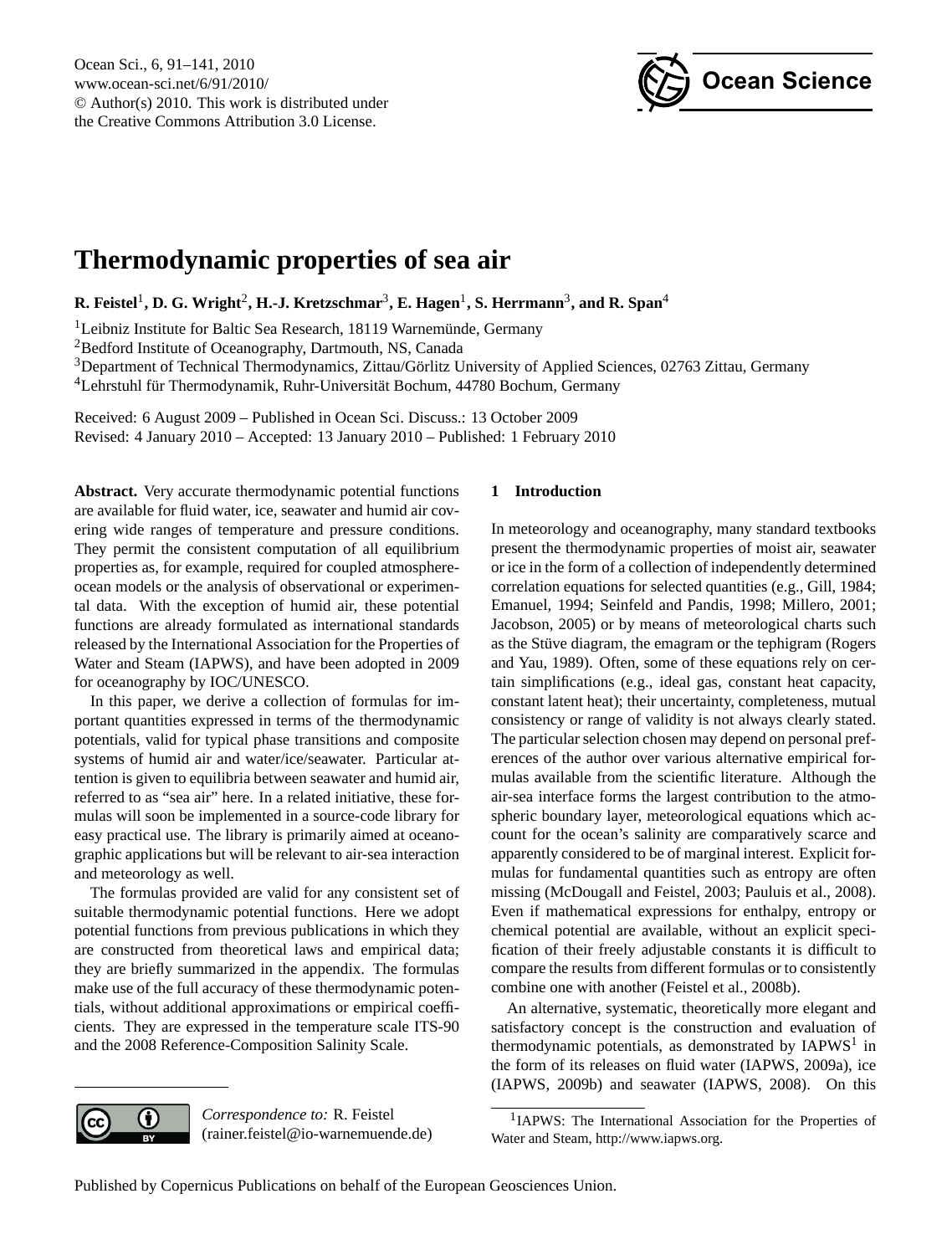basis, together with IAPWS, the SCOR<sup>[2](#page-1-0)</sup>/IAPSO<sup>[3](#page-1-1)</sup> Working Group 127 (WG127) on Thermodynamics and Equation of State of Seawater in cooperation with UNESCO-IOC $4$  developed a proposal for a new international standard for oceanography, TEOS- $10^5$  $10^5$  (IOC, 2010), which has replaced the currently valid 1980 International Equation of State of Seawater (EOS-80, Fofonoff and Millard, 1983) after almost three decades without formal updates to account for progress in this field (Feistel, 2008a, b; Feistel et al., 2008b; IAPWS, 2008a; IOC, 2009).

All available accurate experimental thermodynamic data for a given substance can be suitably combined with each other for the construction of a single mathematical function, the thermodynamic potential (Gibbs, 1873; Fofonoff, 1962; Feistel, 1993; Pruppacher and Klett, 1997; Tillner-Roth, 1998; Alberty, 2001; Hantel and Mayer, 2006; Aleksandrov and Orlov, 2007; Feistel, 2008a; Herrmann et al., 2009; IOC, 2010), from which all thermodynamic properties can be derived analytically or numerically. Moreover, if the potential functions of different substances obey certain mutual consistency requirements (Feistel et al., 2008b), any mixtures, phase equilibria or composite systems can additionally be described this way by rigorous thermodynamic methods, i.e. by appropriate algebraic combinations of partial derivatives of the potential functions.

For practical use in oceanography and meteorology, Gibbs functions  $g(T, P)$  are the most convenient potentials because they provide all properties as functions of temperature  $T$  and pressure P which are directly available from measurements (Tillner-Roth, 1998). If the range of validity includes a phase transition region, Gibbs functions possess multiple values in the vicinity of the phase transition line in the  $T - P$  diagram (Kittel, 1969; Stanley, 1971). Helmholtz functions  $f(T, \rho)$ depending on temperature and density  $\rho$  are single-valued even in this case and are therefore the preferred numerical formulation in such regions of parameter space. Enthalpy  $h(s, P)$  as a function of entropy s and pressure is particularly useful for the description of adiabatic (isentropic) processes (Feistel and Hagen, 1995; McDougall, 2003; Pauluis et al., 2003; Feistel, 2008a), e.g. for the computation of potential temperature (v. Helmholtz, 1888; v. Bezold, 1888; Helland-Hansen, 1912; Rogers and Yau, 1996; McDougall and Feistel, 2003). All these potential functions are mathematically and physically equivalent; the choice of which to use depends on application requirements or numerical simplicity.

The short term "sea air" is used in this paper to refer to systems composed of humid air and seawater, freshwater or ice in mutual thermodynamic equilibrium, e.g. modelling properties of a system including the ocean surface mixed layer and the marine atmospheric boundary layer. In addition to the three thermodynamic potentials for fluid water, ice and seawater endorsed by IAPWS, potential functions for dry air and virial coefficients for air-vapour interaction are required for the construction of a potential function for humid air. These formulas are available from the literature as discussed later and are used here to construct the desired potential function. An IAPWS document on this formulation is in preparation (IAPWS, 2010). Combined, these four potentials permit the computation of thermodynamic properties of the atmosphere, the ocean, clouds, ice and lakes in a comprehensive and consistent manner, valid over wide ranges in temperature, pressure and concentrations, from polar cirrus clouds at high altitudes to saline estuaries in the tropics, with the highest accuracy presently available. Rather than being a mere theoretical exercise, these four independent functions and numerous properties derived thereof are available from a numerical source-code library which has currently been developed, supporting the implementation of the intended new oceanographic TEOS-10 standard (Feistel et al., 2009; Wright et al., 2009). The library will be available in Fortran and Visual Basic/Excel for easy use on various platforms. Later, versions in Matlab and C/C++ are also planned.

The mathematical forms of the four thermodynamic potentials are briefly described in the appendix. In Sects. 3 to 9, exploiting those potentials, mathematical formulas and relations are given for the computation of properties of humid air and its equilibria with liquid water, ice and seawater. These formulas are rigorous thermodynamic relations; they will remain valid even if the particular potential functions are updated in the future with new numerical coefficients or different algebraic structures.

The flux of water vapour from the oceans into the air is the main source of moisture for the atmospheric branch of the hydrological cycle, in which the moisture is carried by large-scale atmospheric circulation patterns. Via precipitation, a great part returns directly to the ocean or indirectly as riverine run-off from the continents. Spatial patterns of evaporation, precipitation, river discharge and overall runoff vary substantially over time, and the oceanic circulation adjusts to close the freshwater cycle on the global scale. The global freshwater balance controls the distribution of salinity which, via internal pressure gradients, constitutes a main driving factor for the circulation of the world ocean. Regional exchange processes at the ocean-atmosphere interface depend essentially on the redistribution of thermohaline water properties by oceanic currents. As sufficiently advanced global coupled ocean-atmosphere models become available, the remotely observed sea-surface temperature (SST) is being treated as an internal system variable rather than being formulated as a boundary condition of either an atmospheric

<span id="page-1-0"></span><sup>2</sup>SCOR: Scientific Committee on Oceanic Research, [http://](http://www.scor-int.org) [www.scor-int.org.](http://www.scor-int.org)

<span id="page-1-1"></span><sup>&</sup>lt;sup>3</sup>IAPSO: International Association for the Physical Sciences of the Ocean, [http://iapso.sweweb.net.](http://iapso.sweweb.net)

<span id="page-1-2"></span><sup>4</sup> IOC: Intergovernmental Oceanographic Commission, [http://](http://ioc-unesco.org) [ioc-unesco.org](http://ioc-unesco.org)

<span id="page-1-3"></span><sup>&</sup>lt;sup>5</sup>TEOS-10: International Thermodynamic Equation of Seawater 2010, [http://www.teos-10.org.](http://www.teos-10.org)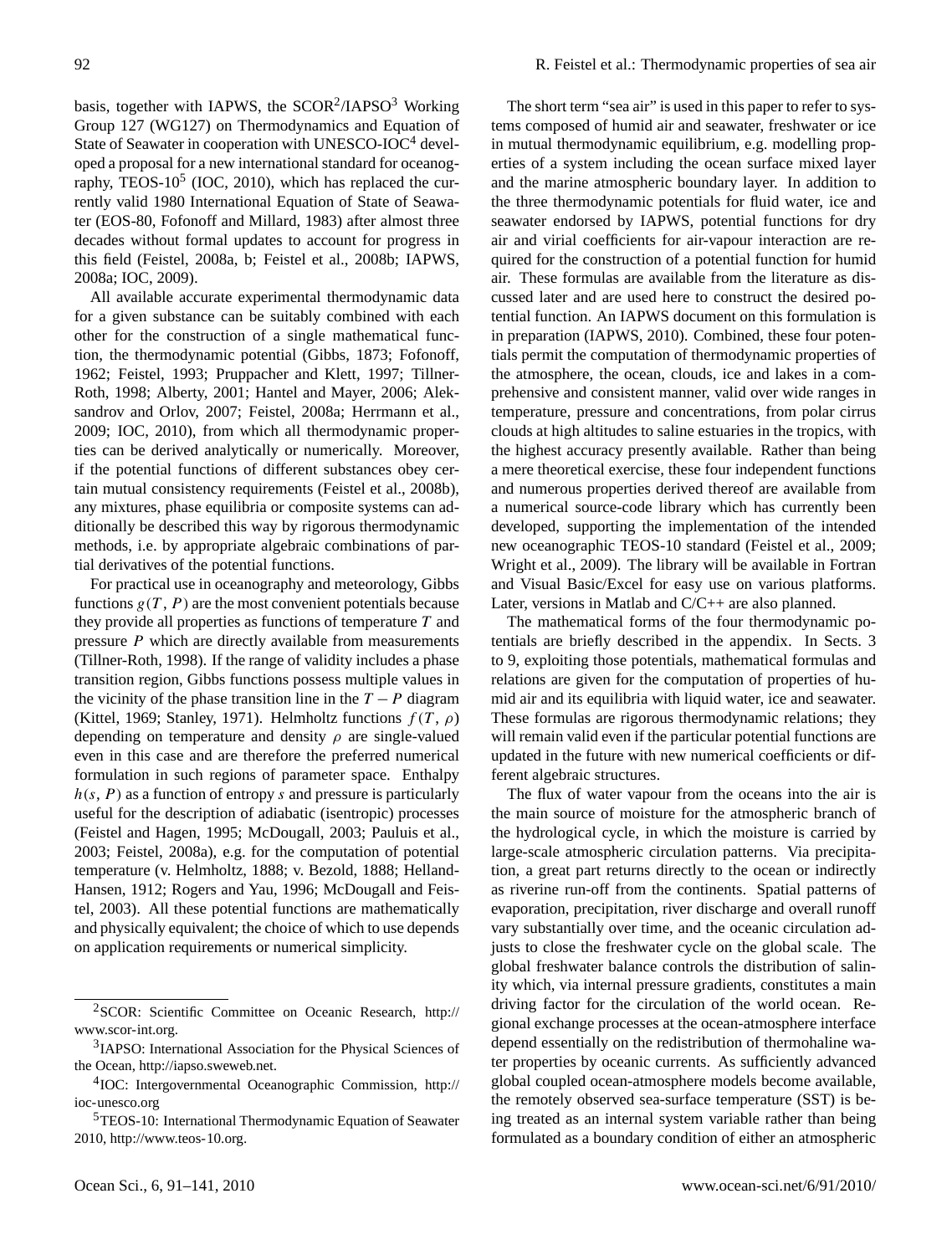or an oceanic climate model; it is thus becoming one of the most useful and sensitive indicators for the correctness of such models. Fully coupled atmosphere-ocean general circulation and ice-sheet models are presently the most important tools to understand the dramatic climatic impact on atmospheric water content, cloud formation, ice cover and sea level in the past and future (Trenberth et al., 2001; Lunt et al., 2008). The feedback associated with changes in atmospheric water content is a key process that must be accounted for in predictions of global warming (Willett et al., 2007; Dressler et al., 2008).

A consistent description of the fluxes of seawater vapour and latent heat, which continually pass across the oceanatmosphere interface on different spatial and temporal scales, is indispensable for models dealing with the coupled oceanatmosphere system. All thermodynamic quantities associated with such fluxes must be formulated consistently on both sides of the sea surface. While transport properties themselves cannot directly be computed from the equilibrium properties summarized in this paper, the deviation of measured or modelled conditions from those equilibrium properties represent the system's distance from equilibrium and estimate the thermodynamic Onsager forces (Glansdorff and Prigogine, 1971; De Groot and Mazur, 1984) driving the irreversible fluxes. Consequently, standard formulas which use measurable parameters to estimate the physical fluxes of energy, heat, water, or salt at the sea surface are based on equilibrium properties of seawater and humid air (Stull, 2003; Weller et al., 2008). For example, the corresponding bulk formulas for the ocean-atmosphere latent heat flux (Weare et al., 1981; Baosen, 1989; Wells and King-Hele, 1990) are more correctly expressed in terms of the sea-air specific humidity at the condensation point (Sects. 6, 12) rather than of saturated humid air. Measurements of the evaporation rate of seawater at different salinities were made recently by Panin and Brezgunov (2007).

In Sect. 2, with regard to ocean-atmosphere interaction, we first briefly review several vapour-pressure formulas and equations for humid air. In Sect. 3, the IAPWS Release 2008 for seawater is explained. Some recent formulations for dry air are discussed in Sect. 4. The generalisation for humid air follows in Sect. 5. The composite system of humid air in equilibrium with seawater (sea air) is analyzed in Sect. 6. Its special case of vanishing salinity, i.e. the equilibrium between pure water and saturated air is described in Sect. 7, in particular the saturation of air with respect to liquid water. Below the freezing point of seawater, ice appears in sea air as a third phase; in Sect. 8 extended formulas are discussed that account for the presence of ice, and in Sect. 9 we consider the related zero-salinity limit, "ice air". In Sect. 10 we discuss different definitions of relative humidity and derive its equilibrium value for the sea surface. Introducing enthalpy as a potential function in Sect. 11, we consider the properties of a well-mixed, isentropic atmosphere in local equilibrium with the sea surface. In the discussion, Sect. 12, we compare

equilibrium properties of sea air with some observations of the marine atmosphere. The appendix summarizes the details of the different thermodynamic potential functions, formulas for properties derived thereof, conversion tables between the partial derivatives of different potentials and, for reference, simplified potential functions in the ideal-gas limit. Note that this limit implies pressure-independent but not necessarily temperature-independent heat capacities (Landau and Lifschitz, 1987). For the humid-air potential that is published in this form for the first time in this paper, tables with numerical check values are provided for the verification of the correctness of its implementations or modifications.

To use an approach and nomenclature that are consistent with oceanographic practice, some equations developed here differ slightly from common meteorological practice. Pure water serves as the general reference substance, in the ocean in liquid form, in the atmosphere in its vapour phase. Dissolved in or mixed with this fluid water are sea salt and dry air, both being natural mixtures of various chemical species, described by the absolute salinity,  $S_A$ , as the mass fraction of salt in seawater, and the mass fraction of dry air, A, in humid air, including the limiting cases of freshwater  $(S_A=0)$ , dry air  $(A=1)$  or air-free vapour  $(A=0)$ .

The dissolution of air in water or seawater is always neglected in this paper. Also, problems related to metastable states, supersaturation or nucleation processes are not considered. The fallout of condensed water or ice from the real atmosphere depends on certain conditions such as the droplet size distribution. This precipitation problem is excluded from our theoretical model; in this paper we consider thermodynamic phase equilibria of gravity-free composite systems regardless of the shape of the phase boundaries.

The chemical composition of sea-salt, Table A1, is considered as constant, as described by Millero et al. (2008). The chemical composition of air, Table A2, is assumed to be fixed as described by Picard et al. (2008), although only the permanent constituents of air are considered here except for the variable water vapour content. The symbol for pressures is P with corresponding superscripts. Thus, for example, we use  $P<sup>V</sup>$  for the partial pressure of water vapour rather than e as often used in meteorological texts. The symbol  $s$  is used for the specific entropy rather than  $\phi$  (as in the word "tephigram" which refers to the  $T-\phi$  diagram, where  $\phi$  refers to specific entropy). Consistent with oceanography, the adiabatic lapse rate  $\Gamma$  is defined here as the isentropic temperature change with respect to pressure rather than with respect to altitude,  $\Gamma = (\partial T / \partial P)_s$ , thus being immediately available from e.g. the related Gibbs function as an intrinsic thermodynamic property of air, independent of non-thermodynamic parameters such as gravity or distance.

Regarding the terminology of adiabatic processes and lapse rates, consistent with Pruppacher and Klett (1997), we refer to the lapse rate of dry air as "dry adiabatic", of unsaturated humid air as "moist adiabatic", of wet air (parcels containing humid air and liquid water) as "wet adiabatic" and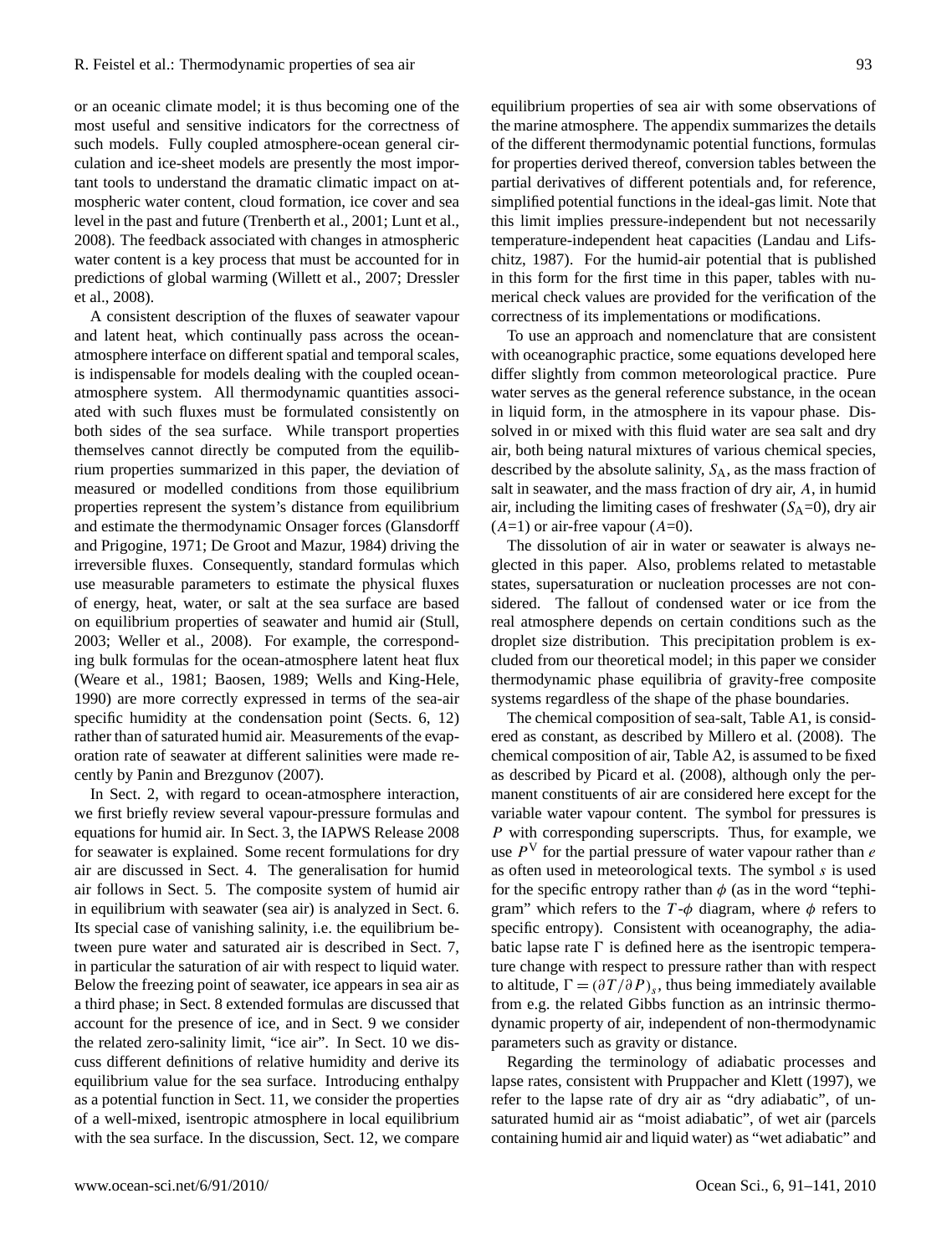of ice air (parcels containing humid air and solid ice) as "ice adiabatic". This is in contrast to textbooks such as Jacobson (2005) which, to some extent confusingly, link "dry" adiabatic lapse rates to unsaturated moist air, and "moist" adiabatic lapse rates to saturated parcels which condense water and warm up due to latent heat release during uplift.

If not explicitly mentioned otherwise, all equations are ex-pressed in the temperature scale ITS-90<sup>[6](#page-3-0)</sup> (Preston-Thomas, 1990) and in the new oceanographic Reference-Composition Salinity Scale (Millero et al., 2008; IOC, 2010) in  $g \, kg^{-1}$ rather than in Practical Salinity on the 1978 scale. As usual in meteorology, in several figures the absolute pressure is given in units of hPa=100 Pa.

# **2 Available formulations for dry air, humid air, and the vapour pressure over water, seawater, or ice**

Standard textbooks (Gill, 1983; Jacobson, 2005) provide sets of various separate correlation equations for relevant thermodynamic properties of the atmosphere such as the heat capacity, the lapse rate or the latent heat. The estimated uncertainties in the proposed ideal-gas formulations for the density of dry and humid air are less than 0.2% under typical atmospheric temperature and pressure conditions (Jacobson, 2005).

A Helmholtz function for dry air was published by Lemmon et al. (2000), representing experimental data in the range 0–70 MPa and 60–873 K (reasonably predicting properties even up to 2000 MPa and 2000 K) as an extended revision of the previous equation by Jacobsen et al. (1990), completing it with the ideal-gas contributions for the major air constituents. The most recent ideal-gas heat capacities are available from Helmholtz function formulations for Nitrogen (Span et al., 2000, quantum rigid rotor model for 20–500 K with 0.01% uncertainty), Oxygen (Stewart et al., 1991, from experimental data at 30–3000 K with a maximum deviation of 0.003 J mol<sup>-1</sup> K<sup>-1</sup>) and Argon (Tegeler et al., 1999, using the constant isobaric heat capacity  $c_P^{\text{Ar},\text{id}} = 2.5 R$  with an uncertainty below 0.01% up to 10 000 K). Another equation for oxygen is available from Wagner and de Reuck (1987). We choose to use the more recent formulation of Lemmon et al. (2000) which combines the properties of the different air constituents including their ideal-gas parts, and is expressed on the ITS-90 scale. Experimental data for the heat capacity of air were published by Henry (1931) at atmospheric pressure for the temperature range  $20-370$  °C, and by Magee (1994) for 67–300 K at pressures up to 35 MPa. The different formulas and data available are reviewed in great detail by Lemmon et al. (2000).

The most recent and most accurate equation of state for moist air near atmospheric pressure is the CIPM<sup>[7](#page-3-1)</sup>-2007 formula (Picard et al., 2008), replacing its predecessor known as the CIPM-81/91 equation (Giacomo, 1982; Davis, 1992) in particular for its corrected value of the Argon fraction. CIPM-2007 is valid in the range 0.06–0.11 MPa and 15– 27 °C for relative humidity 0–100%. Its relative combined standard uncertainty in density is estimated to be 22 ppm (10−<sup>6</sup> ). The formulation of Hyland and Wexler (1983b) covers dry air at 173.15–473.15 K and humid air at 173.15– 372.15 K at pressures up to 5 MPa. For an accurate construction of humid-air formulations from separate equations for dry air and for water vapour, Harvey and Huang (2007) recalculated the second virial coefficient of  $H_2O$ -air interaction by evaluating the statistical configuration integral. Earlier second and also third virial coefficients for  $H_2O$ -air-air and  $H_2O-H_2O$ -air three-particle interactions are available from Hyland and Wexler (1983b). In this paper we use these second and third cross-virial coefficients in combination with Helmholtz functions for dry air from Lemmon et al. (2000) and for water vapour from IAPWS-95 (Appendix D; IAPWS, 2010).

Thermodynamic properties of water vapour including airfree saturation conditions are available from the IAPWS-95 formulation in the range 130 K–1273 K and pressures up to 1000 MPa in the form of a Helmholtz function. A correction term additional to the ideal-gas part of IAPWS-95 below 130 K is proposed in Appendix C of this paper, extending its validity to 50 K, for consistency with the latest formulas for the sublimation pressure and the sublimation enthalpy of ice Ih (Feistel and Wagner, 2007; IAPWS, 2008b).

An industrial humid-air description, intended for applications at elevated pressure and temperature, was recently proposed by Aleksandrov and Orlov (2007), based on the dryair equation of Lemmon et al. (2000) in conjunction with the IAPWS Industrial Formulation IF97 (Wagner and Kretzschmar, 2008) for fluid water and an earlier equation for ice (Feistel and Wagner, 2005), although without including virial coefficients for air-water interaction. The approach of Nelson and Sauer (Gatley, 2005) is similar. The "SKU" model of Herrmann et al. (2009c, 2010) also is an ideal-mixture combination of the real-gas formulation of Lemmon et al. (2000) with IAPWS (2009a) for water vapour (ideal mixtures are models which may consider non-ideal properties of the pure components but neglect any interaction between the particles of different chemical species). Herrmann et al. (2009c) provide an extensive comparison of different humid-air equations and experimental data.

Millero (2001, p. 291) provides a vapour pressure formula for seawater that uses the pure-water vapour pressure of Ambrose and Lawrenson (1972) with a pressure-independent three-term salinity correction. The related table for practical

<span id="page-3-0"></span><sup>&</sup>lt;sup>6</sup>ITS-90: International Temperature Scale of 1990, [www.bipm.](www.bipm.org/en/publications/its-90.html) [org/en/publications/its-90.html.](www.bipm.org/en/publications/its-90.html)

<span id="page-3-1"></span> $7$ CIPM: International Committee for Weights and Measures, [www.bipm.org/en/committees/cipm/.](www.bipm.org/en/committees/cipm/)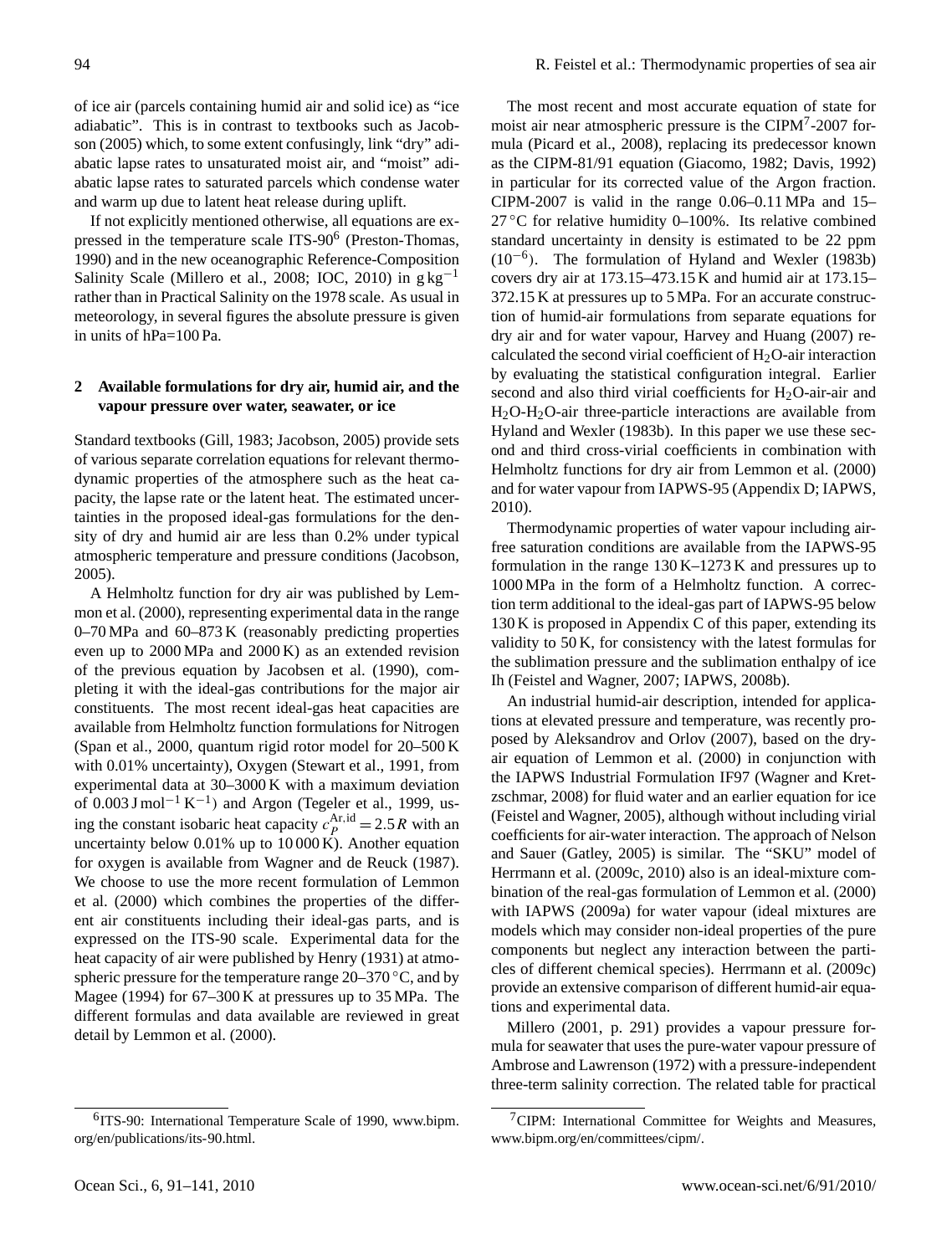salinity  $Sp=35$  refers to Millero and Leung (1976), who provide a different, two-term salinity correction. The temperature scale can be assumed to be IPTS- $68<sup>8</sup>$  $68<sup>8</sup>$  $68<sup>8</sup>$ , the salin-ity scale is PSS-78<sup>[9](#page-4-1)</sup>. No uncertainty estimate is given. Kennish (2001, p. 62) provides a table with reference to Millero (1996), which probably means the same formula as given in Millero (1983) and Millero (2001). The earlier edition of the CRC Handbook of Marine Science (Walton Smith, 1974, p. 49) reported the vapour pressure lowering of seawater from Robinson (1954) and Arons and Kientzler (1954). The formula is pressure-independent. Siedler and Peters (1986, p. 252) refer to Millero (1983), who in turn provides the same formula as Millero (2001). Gill (1982) refers to empirical formulas of List (1951) and Kraus (1972) for the vapour pressure over water and seawater. Dietrich et al. (1975, p. 68) provide a graph for the vapour pressure lowering based on measurements of Higashi et al. (1931) and Arons and Kientzler (1954). No uncertainty estimates are given and the temperature and salinity scales are not specified. The formula is pressure-independent.

Linke and Baur (1970, p. 476) provide a standard meteorological formula that is attributed to G. Hofmann (without giving the reference, which probably is Hofmann, 1955, 1956) for pure water with a linear salinity correction from Defant (1961, p. 45). The latter in turn uses results from Witting (1908) without specifying that reference. No uncertainty estimates are given, the temperature and salinity scales are not reported, and the formula is pressure-independent. Tetens' (1930) formula for the saturated vapour pressure is also common in meteorology; a recent update was recommended by Bolton (1980). A review of vapour-pressure formulas over pure water and ice was given by Sonntag (1982) with explicit conversion to the IPTS-68 temperature scale; the effect of the conversion to ITS-90 on the saturation vapour pressure was analysed by Sonntag (1990). Saturated vapour pressure data and formulae since 1740 were reviewed by Sonntag (1998) who expressed his regret regarding the lack of internationally recognised meteorological standards for these properties. For very accurate vapour pressure formulas such as that of Weiss and Price (1980) for seawater, based on Robinson's (1954) careful experiments, the temperature conversion to the recent ITS-90 temperature scale is essential (Feistel, 2008a). An early review on seawater evaporation was published by Montgomery (1940). Formulas used for the latent heat in numerical ocean models are given by Smith (1988); simple expressions for the evaporation and sublimation heat as functions of temperature are available from Gill (1982).

Various properties of marine aerosols are reviewed by O'Dowd et al. (1997) and Seinfeld and Pandis (1998). The adjustment of the equilibrium droplet size distribution of sea

smoke by differential evaporation and condensation is controlled by the so-called Köhler equation (Köhler, 1936; Seinfeld and Pandis, 1998; Jacobson, 2005). This relaxation process is similar to the Ostwald ripening of nuclei that emerge along with phase transitions of the first kind (Ostwald, 1896; Schmelzer and Schweitzer, 1987), as e.g. encountered in cloud formation processes (Rogers and Yau, 1989; Pruppacher and Klett, 1997; Hellmuth, 2006). In this paper we do not consider the specific properties of aerosols or similar systems that are essentially influenced by surface-tension effects.

Consistent with the Releases of IAPWS (2008b, 2009a, 2009b), valid over the full range of ambient temperatures including conditions in the high atmosphere at high latitudes, the vapour pressure over ice (i.e., the sublimation pressure) was compiled by Feistel and Wagner (2007) and is available from an IAPWS Release (IAPWS, 2008b). The vapour pressure over sea ice (i.e. ice in equilibrium with brine pockets) and its relation to the brine salinity is discussed in Sect. 8.

As is evident from this brief review, numerous different formulas are in practical use for the particular properties of water, seawater and air, on different temperature scales, with different accuracies and over different ranges of validity, with uncertain completeness or mutual consistency. Quantitative information is scarce about fundamental quantities such as entropy or enthalpy of humid air, or the latent heat of seawater. In this paper we propose to replace this inhomogeneous collection by consistent, thermodynamically rigorous formulas derived from a minimum set of comprehensive and most accurate thermodynamic potentials of fluid water, ice, seawater (Feistel, 2008a, b; Feistel et al., 2008b) and humid air which provide all thermodynamic equilibrium properties of those substances as well as their combinations and mutual phase equilibria over a wide range of conditions. When an official standard formulation for humid air becomes available which covers wider ranges of conditions than the present CIPM-2007 formula (Picard et al., 2008), the building-block concept proposed here will permit its easy incorporation into the suggested system of equations derived by thermodynamic rules.

Simple correlation functions for particular thermodynamic properties have advantages for certain purposes; they are easy to use and numerical implementations execute quickly. The comprehensive formulation proposed in this paper can provide error estimates and validity limits for such existing formulas. For high-speed applications, it can be used to derive from its computed data points tailored, very accurate and consistent new correlation equations. The time it takes to determine tailored formulae or to compute and store tabulated values in look-up tables is irrelevant for their later usage. The sea-air functions implemented in the library (Feistel et al., 2009; Wright et al., 2009) permit the computation of look-up tables for practically any desired combination of input and output properties, since the thermodynamic potentials provide a *complete* description. Real-time models

<span id="page-4-0"></span><sup>8</sup> IPTS-68: International Practical Temperature Scale of 1968 (Goldberg and Weir, 1992).

<span id="page-4-1"></span><sup>&</sup>lt;sup>9</sup>PSS-78: Practical Salinity Scale 1978 (Unesco, 1981).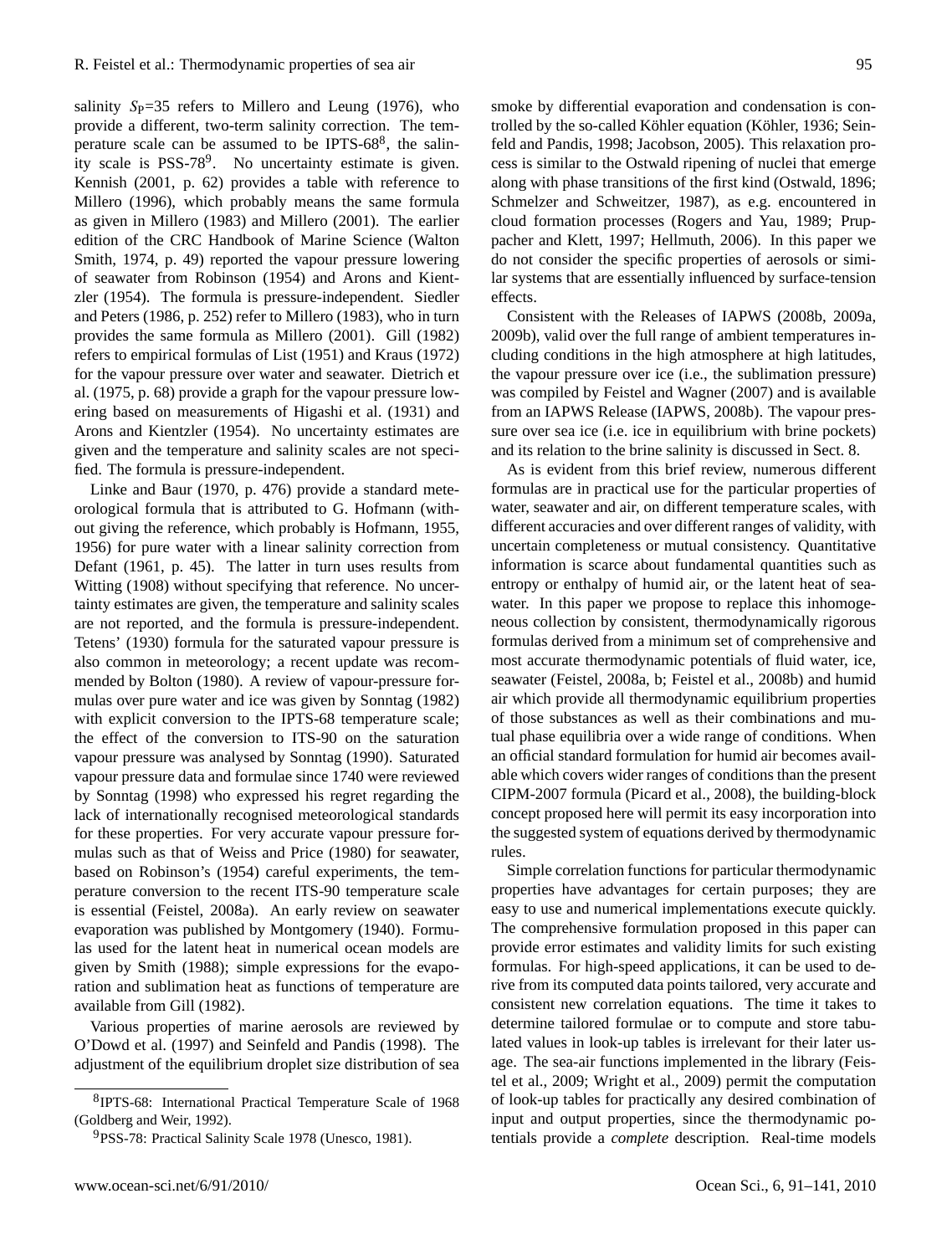require the highest computation speeds; so, we believe that our equations may well feed such models with the most accurate properties available. However, we recognize that for particular applications such as in oceanographic or climate models, computation (or look-up) speed may be critical, too.

# **3 Helmholtz and Gibbs functions of fluid water, ice and seawater**

The new standard formulation for thermodynamic properties of seawater developed cooperatively by the SCOR/IAPSO WG 127 (Feistel, 2008a; IOC, 2010) and IAPWS (2008) consists of the saline part of the Gibbs function,  $g^S(S_A, T, P)$ which describes the salinity correction to the specific Gibbs energy of pure liquid water that can be derived from the Helmholtz potential for fluid (i.e. liquid and gaseous) water, and a Gibbs function  $g^{\text{lh}}(T, P)$  for ice (IAPWS, 2009a, 2009b; Feistel et al., 2008b). Mathematical details of those correlation functions are given in the appendix.

The Gibbs function of seawater,  $g^{\text{SW}}$ ,

$$
g^{\text{SW}}(S_{\text{A}}, T, P) = g^{\text{W}}(T, P) + g^{\text{S}}(S_{\text{A}}, T, P), \tag{3.1}
$$

as a function of absolute salinity  $S_A$ , absolute temperature T and absolute pressure  $P$  refers to a Gibbs function of water,  $g^W$ , as its zero-salinity limit, and a saline part,  $g^S$ , which is explicitly available from IAPWS (2008). Rather than the Gibbs function  $g^W$ , the IAPWS-95 standard provides a Helmholtz function for fluid water,  $f^{\text{F}}(T,\rho)$ , depending on temperature and density. Below the critical temperature, the related equation for the pressure,

$$
P = \rho^2 \left(\frac{\partial f^{\text{F}}}{\partial \rho}\right) \tag{3.2}
$$

has two different inverse functions of practical relevance, one for the liquid density,  $\rho^{W}(T, P)$ , and one for the vapour density,  $\rho^V(T, P)$ , which can be computed iteratively from Eq. (3.2). With this liquid density, the Gibbs function of liquid water is obtained from

$$
g^{\mathbf{W}}(T,P) = f^{\mathbf{F}}(T,\rho^{\mathbf{W}}) + P/\rho^{\mathbf{W}},
$$
\n(3.3)

and similarly for the Gibbs function of water vapour,  $g<sup>V</sup>$ .

Together with  $g^{\rm S}$  available from the IAPWS Release 2008, Eq. (3.3) provides the full Gibbs function (3.1) of seawater,  $g^{\text{SW}}$ , from which all thermodynamic properties of seawater are available by thermodynamic rules, as e.g. the entropy

$$
s^{\text{SW}}(S_{\text{A}}, T, P) = -\left(\frac{\partial g^{\text{SW}}}{\partial T}\right)_{S_{\text{A}}, P} \tag{3.4}
$$

or the enthalpy,

$$
h^{\text{SW}}(S_{\text{A}}, T, P) = g^{\text{SW}} + T s^{\text{SW}} = g^{\text{SW}} - T \left( \frac{\partial g^{\text{SW}}}{\partial T} \right)_{S, P} \tag{3.5}
$$

In particular for the description of phase equilibria with seawater, partial specific properties are conveniently derived from the Gibbs function. If, for example,  $H^{\text{SW}}$  is the enthalpy of a sample of seawater that contains the masses  $m^W$ of water and  $m<sup>S</sup>$  of salt, respectively, the partial specific enthalpy  $H_{\text{W}}^{\text{SW}}$  of water in seawater is defined by (Glasstone, 1947)

$$
H_{\rm W}^{\rm SW} = \left(\frac{\partial H^{\rm SW}}{\partial m^{\rm W}}\right)_{m^{\rm S}, T, P}.
$$
\n(3.6)

Transformation to the absolute salinity,  $S_A = m^S/(m^W + m^S)$ , and the specific enthalpy,  $h^{\text{SW}} = H^{\text{SW}}/(m^{\text{W}} + m^{\text{S}})$ , yields for the partial specific enthalpy the expression

$$
H_{\rm W}^{\rm SW} = h^{\rm SW} + \left(m^{\rm W} + m^{\rm S}\right) \left(\frac{\partial h^{\rm SW}}{\partial S_{\rm A}}\right)_{T,P} \left(\frac{\partial S_{\rm A}}{\partial m^{\rm W}}\right)_{m^{\rm S}} \quad (3.7)
$$

$$
= h^{\rm SW} - S_{\rm A} \left(\frac{\partial h^{\rm SW}}{\partial S_{\rm A}}\right)_{T,P}.
$$

By means of Eqs. (3.5) and (3.7),  $H_{\text{W}}^{\text{SW}}$  is computed from the Gibbs function of seawater. Since  $H<sub>W</sub><sup>SW</sup>$  depends on one freely adjustable constant (see Appendix E), the absolute energy of water, only differences between partial specific enthalpies rather than their absolute values can be measured in thermodynamic experiments. With respect to different phases that contain water, an important example for such a difference is the latent heat of the related phase transition.

If the Gibbs energy  $G^{\text{SW}}$  of seawater is used in Eq. (3.6) rather than  $H^{\text{SW}}$ , then the related result (3.7) is the partial specific Gibbs energy of water in seawater which equals the chemical potential of water in seawater (Landau and Lifschitz, 1987; IOC, 2010).

The freely adjustable constants representing the absolute energy and entropy of water and sea salt are specified by the reference state conditions of vanishing internal energy and entropy of liquid water at the triple point and zero entropy and enthalpy of seawater at the standard ocean state (Feistel et al., 2008b). The related terms of the Gibbs functions which are determined by these conditions are independent of pressure and of order 0 and 1 in temperature and salinity, respectively (Fofonoff, 1962; Feistel and Hagen, 1995).

## **4 Helmholtz function for dry air**

Air is a mixture of gases, Table A2, as described recently by Picard et al. (2008), with only minor variability of its composition under ambient conditions. A Helmholtz function for dry air was published by Lemmon et al. (2000) in the form of the molar Helmholtz energy,  $f^{A, mol}(T, \rho^{mol})$ , depending on absolute temperature T (ITS-90) and molar air density,  $\rho^{\text{mol}}$ . For consistency with the description of water and seawater, we will use in this paper the specific (rather than the molar)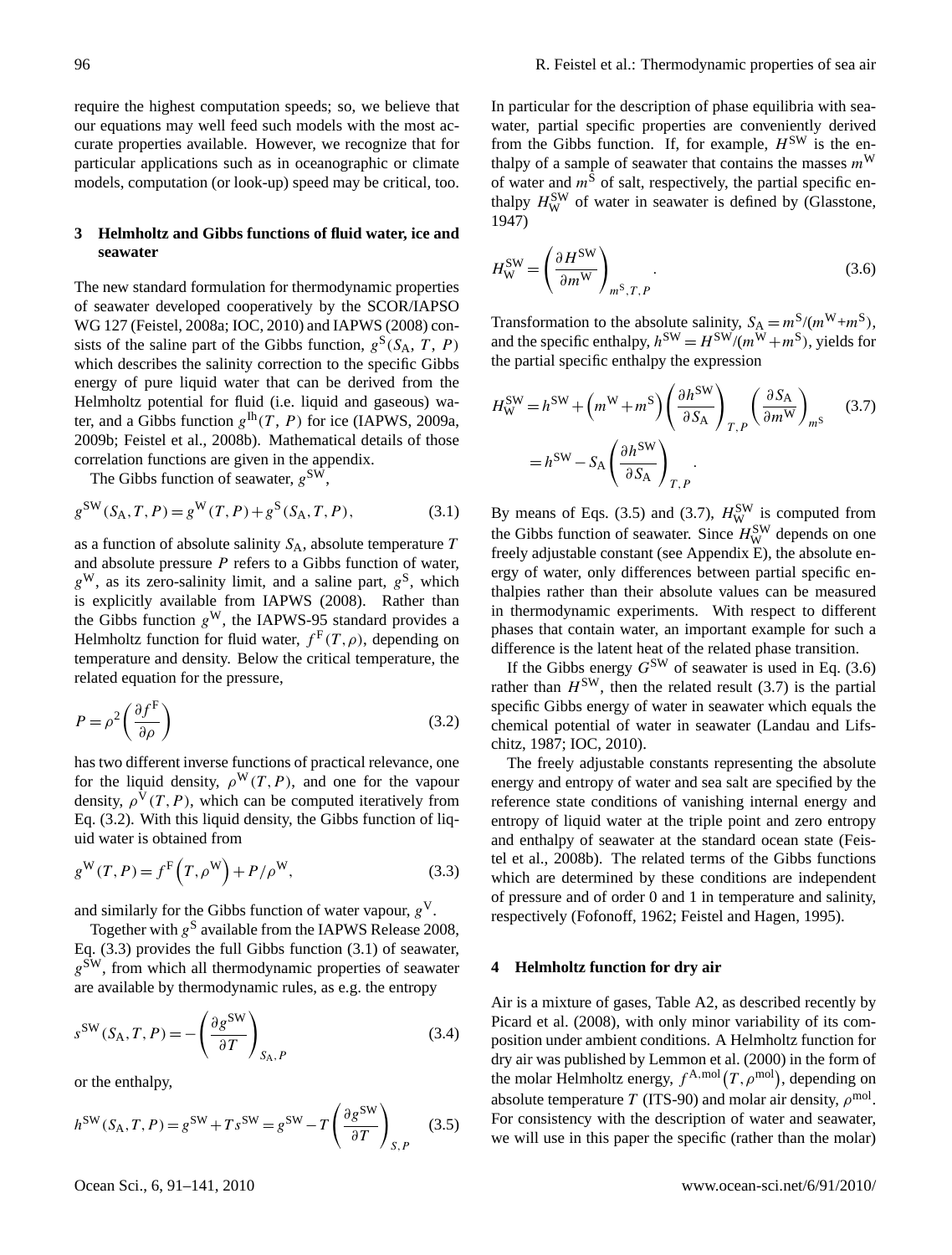Helmholtz energy,  $f^A$ , as the thermodynamic Helmholtz potential,

$$
f^{\mathcal{A}}\left(T,\rho^{\mathcal{A}}\right) = \frac{F^{\mathcal{A}}}{m^{\mathcal{A}}} = \frac{1}{M^{\mathcal{A},\mathcal{L}}} f^{\mathcal{A},\text{mol}}\left(T,\frac{\rho^{\mathcal{A}}}{M^{\mathcal{A},\mathcal{L}}}\right),\tag{4.1}
$$

which depends on the mass density of dry air,  $\rho^{A} = m^{A}/V$ . For consistency we use in the conversion (4.1) the original estimate of the molar mass of dry air given by Lemmon et al. (2000),  $M^{A,L}$ =28.958 6(2) g mol<sup>-1</sup>, rather than the latest estimate by Picard et al. (2008),  $M^{A}$ =28.965 46 g mol<sup>-1</sup> (Table A2). In Eq. (4.1),  $m<sup>A</sup>$  is the mass of air contained in the volume V, and  $F^A$  is the (extensive) Helmholtz energy of this air sample.

The Helmholtz function (4.1) for dry air adopted from Lemmon et al. (2000) is defined in Eq. (B1) in the Appendix. The absolute energy and the absolute entropy of dry air is specified here by the reference-state condition of vanishing entropy and enthalpy at the standard ocean state,  $T_0$ =273.15 K,  $P_0$ =101 325 Pa. The related freely adjustable terms of  $f^{\mathcal{A}}(T, \rho^{\mathcal{A}})$  are independent of  $\rho^{\mathcal{A}}$  and multiply powers 0 and 1 in  $T$ .

Various thermophysical properties of dry air are available from the formulas given in the following section for the limiting case of vanishing humidity.

## **5 Helmholtz and Gibbs functions for humid air**

The Helmholtz function  $f^V(T, \rho^V)$  of water vapour is available from the IAPWS-95 formulation, Sect. 3 and Appendix C, and that of dry air,  $f^{A}(T, \rho^{A})$ , from Appendix B and Eq. (4.1) above. If a mass  $m<sup>\gamma</sup>$  of vapour is mixed with a mass  $m<sup>A</sup>$  of dry air in a volume V, the virial expansion of the Helmholtz energy  $F^{AV}$  of the humid-air system up to three-particle vapour-air interactions reads (Appendix D),

$$
F^{\text{AV}}\left(m^{\text{V}}, m^{\text{A}}, T, V\right) = m^{\text{V}} f^{\text{V}}\left(T, \frac{m^{\text{V}}}{V}\right) + m^{\text{A}} f^{\text{A}}\left(T, \frac{m^{\text{A}}}{V}\right) \tag{5.1}
$$

$$
+ 2\frac{RT}{V} \frac{m^{\text{A}} m^{\text{V}}}{M^{\text{A}} M^{\text{W}}} \left\{B_{\text{AW}}(T) + \frac{3}{4V} \left[\frac{m^{\text{A}}}{M^{\text{A}}} C_{\text{AAW}}(T) + \frac{m^{\text{V}}}{M^{\text{W}}} C_{\text{AWW}}(T)\right]\right\}
$$

In Eq. (5.1), R is the molar gas constant, and  $M^A$ ,  $M^W$ are the molar masses of air and water, respectively. The second molar virial coefficient  $B_{AW}(T)$  is available from Harvey and Huang (2007), and the third molar virial coefficients  $C_{AAW}(T)$  and  $C_{AWW}(T)$  of air-vapour interaction are reported by Hyland and Wexler (1983b). We note that the Helmholtz functions  $f^V$  and  $f^A$  that we have chosen to use in Eq. (5.1) are complete expressions rather than expansions in terms of powers of density; consequently, they include contributions corresponding to higher powers of density than included in the cross-virial terms represented by the third term, see Appendix D. Eq. (5.1) is thus an inhomogeneous approximation formula with respect to the powers of density and the related correlation clusters. This approach

provides accurate results for higher densities if  $m^A \ll m^V$  or  $m^V \ll m^A$  where the contributions from one component are strongly dominating and contributions from 4th and higher order cross-virial terms remain negligible. The absence of these higher cross-virial coefficients will not relevantly affect the accuracy of Eq. (5.1) for meteorological applications because of the smallness of non-ideal effects, Fig. 1, under natural atmospheric conditions of temperature, pressure and humidity.

Defining the mass of humid air by  $m^{AV} = m^A + m^V$  and the mass fraction of dry air by  $A = m^{A}/m^{AV}$ , we find for the Helmholtz function of humid air the expression

$$
f^{AV}(A, T, \rho^{AV}) = \frac{F^{AV}}{m^{AV}} = (1 - A) f^{V}(T, (1 - A)\rho^{AV})
$$
 (5.2)  
+
$$
A f^{A}(T, A\rho^{AV}) + 2\rho^{AV} \frac{A(1 - A)RT}{M^{A}M^{W}}
$$

$$
\left\{ B_{AW}(T) + \frac{3}{4}\rho^{AV} \left[ \frac{A}{M^{A}} C_{AAW}(T) + \frac{(1 - A)}{M^{W}} C_{AWW}(T) \right] \right\}
$$

Here,  $\rho^{AV} = m^{AV}/V$  is the density of humid air,  $q = 1 - A =$  $m^V/m^{AV}$  is its specific humidity,  $(1-A)\rho^{AV} = m^V/V$  is its absolute humidity, and  $r = (1 - A)/A = m<sup>V</sup>/m<sup>A</sup>$  is the humidity ratio or mixing ratio (van Wylen and Sonntag, 1965; Gill, 1982; Emanuel, 1994; Pruppacher and Klett, 1997). The relation to relative humidity is given in Sects. 7 and 10, and Fig. 14 therein.

Later in this text, we will frequently omit for simplicity of the formulae the superscript AV at the density of humid air,  $\rho^{\text{AV}} \equiv \rho$ , if there is no risk of confusion.

The use of A rather than  $q$  as the composition variable of humid air is not common. This somewhat unfamiliar decision was made independently of the typical ambient mass ratios ( $q \ll 1$ ). The formalisms used here are very similar for the ocean and the atmosphere. Water in its three phases forms the reference system; in particular its two fluid phases are described by one and the same Helmholtz potential (IAPWS-95) for rigorous consistency between ocean and atmosphere. Thus, as in nature, also in this theoretical model the water is exactly "the same" on both sides of the sea surface. Added to these fluid phases of water are natural mixtures of almost constant composition, sea salt in the liquid and dry air in the gas phase. For these additives, their pure properties are described and corrected by a density expansion with respect to their interaction with water. As a result, the equations for humid air look very similar to those of seawater if just the mass fraction A of the one additive is exchanged with the other, SA.

The Helmholtz potential (5.2) is formally a symmetric function in the fractions of air and of vapour. Its validity is not restricted to small specific humidity,  $q = (1 - A)$ , such as some 1–3% often assumed for empirical equations used in meteorology; see for example Figs. 3 and 13 in the following sections. Equation (5.2) can therefore be applied even to physical situations in which dry air is the minor fraction,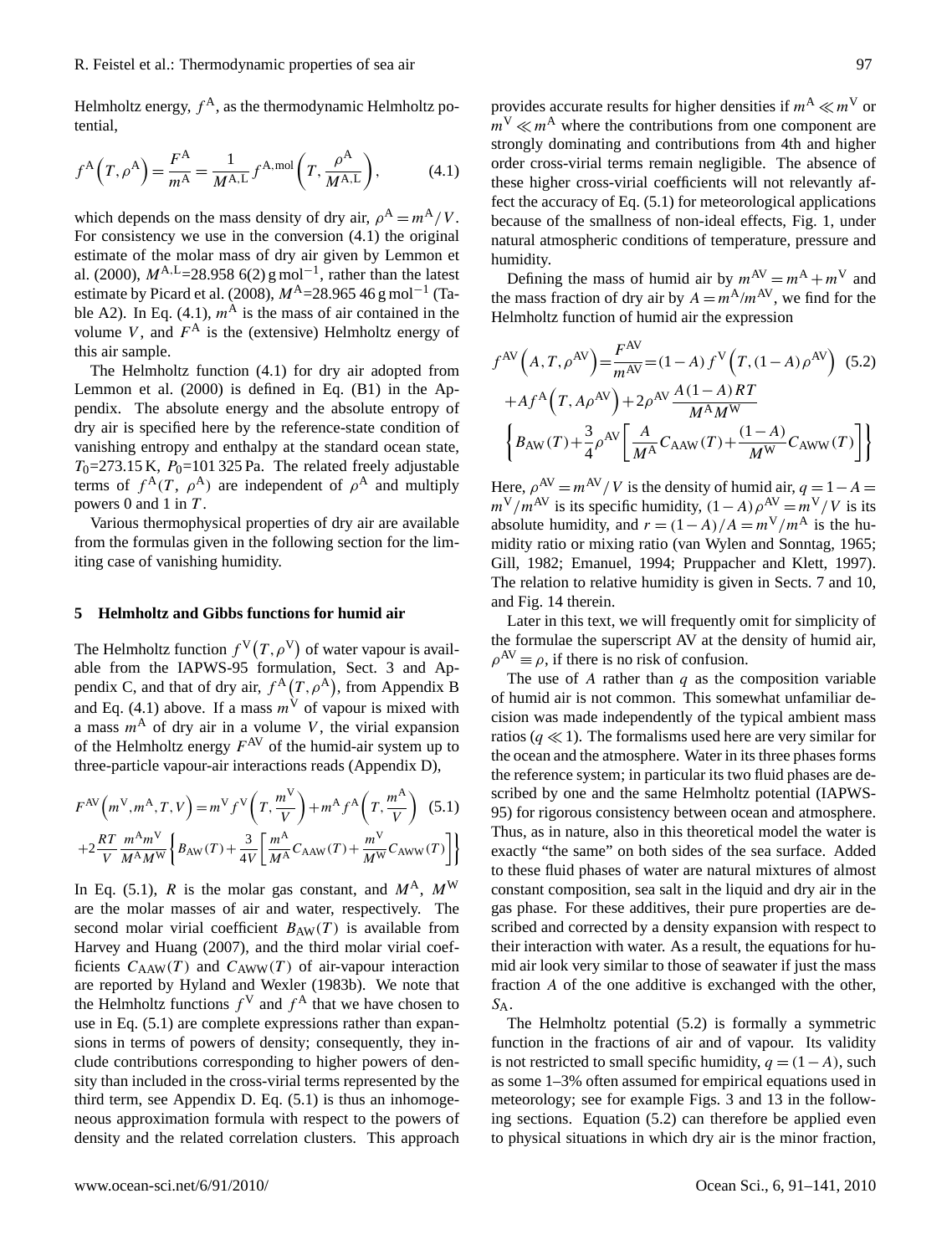

**Fig. 1.** Non-ideal behaviour  $(Z^{AV} - 1)$ , Eq. (5.3), of dry (upper panel) and saturated (lower panel) air for several values of T and P.

such as condensers of desalination plants or headspaces over subglacial lakes. The most relevant restriction for the accuracy of Eq.  $(5.2)$  is the truncation error of the virial expansion, i.e., its omitted subsequent terms proportional to  $A^3(1-A)\rho^3$ ,  $A^2(1-A)^2\rho^3$  and  $A(1-A)^3\rho^3$  must be neg $tan 5 MPa$  for saturated hu ligibly small. Hyland and Wexler (1983b) require pressures hydrogen pressures less than 5 MPa for saturated humid air; this condition imfraction. The comparison with experimental data shown in *m The comparison with experiments on the comparison with experiments.* of Eq. (5.2) can safely be used up to densities of  $100 \text{ kg m}^{-3}$ of saturated humid air. Results remain reasonable beyond the appendix, Fig. D1, suggests that the current formulation plies limitations to the air density in dependence of the air this point, but the uncertain third and the missing fourth and higher cross-virial coefficients are clearly relevant beyond  $200 \text{ kg m}^{-3}$ .

Describing the deviation of the equation of state from ideal-gas behaviour, the compressibility factor  $Z_{AV}$  of humid air is defined as (van Wylen and Sonntag, 1965),

$$
Z_{\rm AV} = \frac{P}{\rho^{\rm AV} R_{\rm AV} T} = \frac{\rho^{\rm AV}}{R_{\rm AV} T} \left(\frac{\partial f^{\rm AV}}{\partial \rho^{\rm AV}}\right)_{A,T},\tag{5.3}
$$

where  $R_{AV}$  is the (effective) specific gas "constant" of humid air, as a function of the air fraction A,

$$
R_{AV} = \frac{R}{M^{AV}} = R \left[ \frac{1 - A}{M^{W}} + \frac{A}{M^{A}} \right] = (1 - A)R_{W} + AR_{A}
$$
\n(5.4)

and  $M^{\text{AV}}$  its mean molar mass.

$$
M^{\rm AV} = x_{\rm V}^{\rm AV} M^{\rm W} + \left(1 - x_{\rm V}^{\rm AV}\right) M^{\rm A} = \left[\frac{1 - A}{M^{\rm W}} + \frac{A}{M^{\rm A}}\right]^{-1},\tag{5.5}
$$

where the mole fraction  $x_V^{\text{AV}}$  of vapour is given by

$$
x_{\rm V}^{\rm AV} = \frac{(1-A)/M^{\rm W}}{(1-A)/M^{\rm W} + A/M^{\rm A}} = \frac{r}{r + M^{\rm W}/M^{\rm A}}.\tag{5.6}
$$

The deviation of the compressibility factor  $Z_{AV}$ , as defined in Eq. (5.3), from unity is shown in Fig. 1 for dry and saturated air for several values of T and P. Selected values for  $Z_{AV}$ are reported by Pruppacher and Klett (1997). The compressibility factor Z of fluids is generally small in the vicinity of the critical point; the critical value is  $Z_c=0.375$  for the vander-Waals gas, 0.29 for noble gases (Guggenheim, 1967) and 0.23 for water (Stanley, 1971). In statistical thermodynamics, the compressibility factor is the logarithm of the grand canonical partition function and therefore a thermodynamic potential in terms of temperature, density and chemical potential (Landau and Lifschitz, 1987) which is regarded as the Landau free energy or the Landau potential (Goodstein, 1975) divided by *RT*.

For the total pressure of humid air we get from Eq. (5.2), compare Eq. (D11),

$$
P = -\left(\frac{\partial F^{AV}}{\partial V}\right)_{m^{\mathcal{A}}, m^{\mathcal{V}}, T}
$$
(5.7)  

$$
= \left(\rho^{AV}\right)^{2} \left(\frac{\partial f^{AV}}{\partial \rho^{AV}}\right)_{A, T} = \left(\rho^{AV}\right)^{2} \left[(1 - A)^{2} f_{\rho^{\mathcal{V}}}^{\mathcal{V}} + A^{2} f_{\rho^{\mathcal{A}}}^{\mathcal{A}}\right]
$$

$$
+ A(1 - A) \left(\rho^{AV}\right)^{2} \frac{RT}{M^{\mathcal{A}} M^{\mathcal{W}}}
$$

$$
\left\{2B_{AW}(T) + 3\rho^{AV} \left[\frac{A}{M^{\mathcal{A}}} C_{AAW}(T) + \frac{(1 - A)}{M^{\mathcal{W}}} C_{AWW}(T)\right]\right\}
$$

from which the partial pressure of vapour,  $P<sup>V</sup>$ , is obtained by multiplication with  $x_{\rm V}^{\rm AV}$  (Guggenheim, 1967). The subscripts on  $f_{\alpha}^{\vee}$  $\int_{\rho^V}^{\rho^V}$  and  $f_{\rho^A}^{\mathbf{A}}$  $\int_{\rho^A}^A$  are meant as partial derivatives with respect to the particular density arguments of those functions, rather than derivatives with respect to the total density of humid air,  $\rho^{\rm AV}$ , in Eq. (5.7).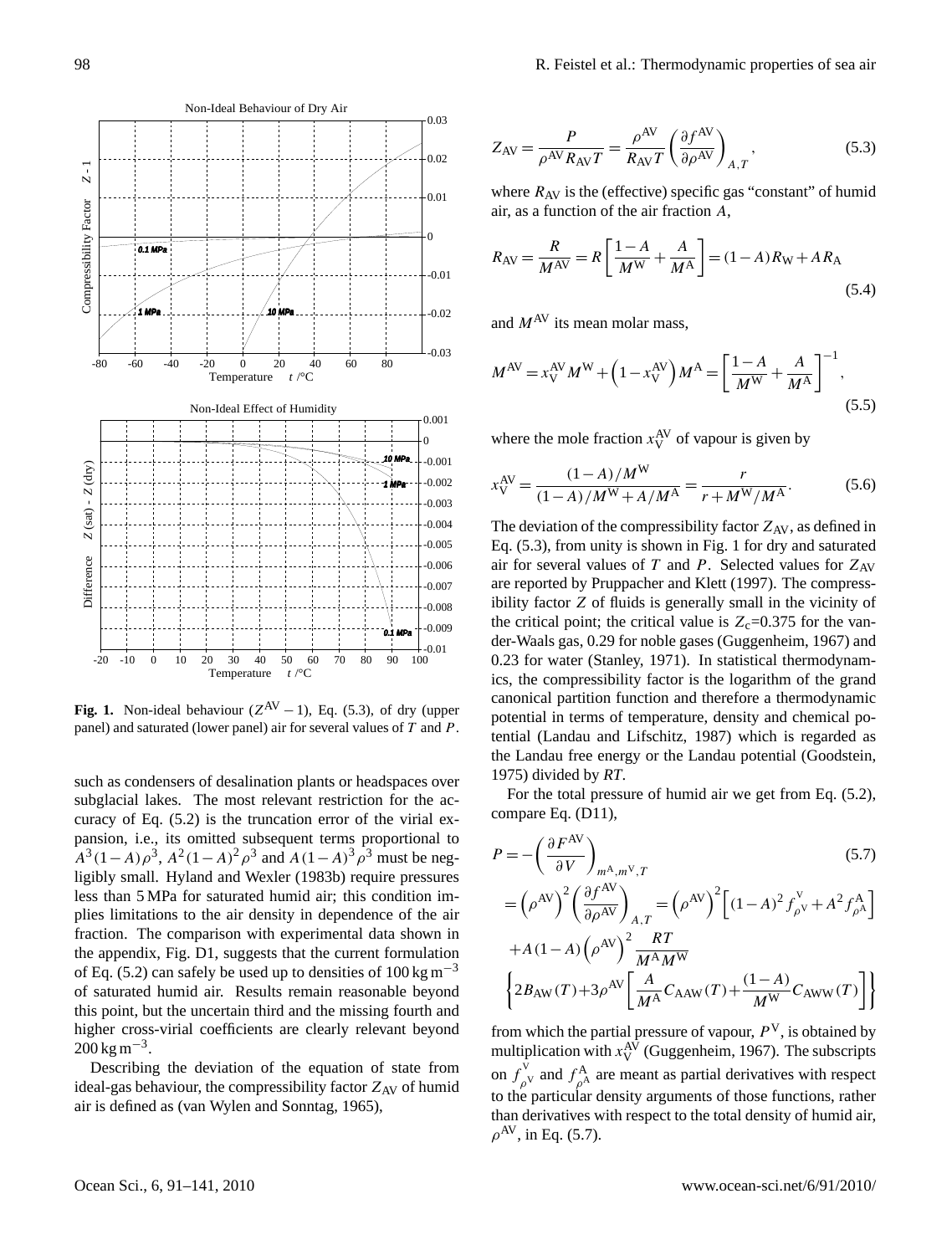# R. Feistel et al.: Thermodynamic properties of sea air 99

Computed from Eqs. (5.7) or (5.3), the ratio

$$
T_{\rm V} = \frac{PM^{\rm A}}{R\rho^{\rm AV}} = T Z_{\rm AV} \frac{AM^{\rm W} + (1 - A)M^{\rm A}}{M^{\rm W}}
$$
  
= 
$$
T Z_{\rm AV} \frac{1 + rM^{\rm A}/M^{\rm W}}{1 + r}
$$
 (5.8)

is known in meteorology as the virtual temperature of humid air (Rogers and Yau, 1989; Jacobson, 2005; Hantel and Mayer, 2006).

The specific entropy of humid air follows from

$$
s^{\text{AV}} = -\frac{1}{m^{\text{AV}}} \left( \frac{\partial F^{\text{AV}}}{\partial T} \right)_{m^{\text{A}}, m^{\text{V}}, V} = -\left( \frac{\partial f^{\text{AV}}}{\partial T} \right)_{A, V} \tag{5.9}
$$

as

$$
s^{AV} = -(1 - A) f_T^V - Af_T^A - 2A (1 - A) \rho^{AV} \frac{RT}{M^A M^W} \quad (5.10)
$$
  
 
$$
\times \left\{ \frac{B_{AW}}{T} + \frac{dB_{AW}}{dT} + \frac{3}{4} \rho^{AV} \left[ \frac{A}{M^A} \left( \frac{C_{AAW}}{T} + \frac{dC_{AAW}}{dT} \right) + \frac{(1 - A)}{M^W} \left( \frac{C_{AWW}}{T} + \frac{dC_{AWW}}{dT} \right) \right] \right\}
$$

and the specific enthalpy from Eqs. (3.3), (3.5) as

$$
h^{\text{AV}} = f^{\text{AV}} + P/\rho^{\text{AV}} + Ts^{\text{AV}}.
$$
 (5.11)

Here, the functions  $f^{AV}$ , P and  $s^{AV}$  are available from Eqs. (5.2), (5.7) and (5.10), respectively.

Equation (5.10) is consistent with the air-vapour interaction terms of the virial formula for the entropy given by Hyland and Wexler (1983b, their Eqs. 2, 3 and 7).

The Gibbs function of humid air,  $g^{AV}$ , follows from its Helmholtz function (5.2) via the Legendre transform

$$
g^{\text{AV}} = f^{\text{AV}} + \rho^{\text{AV}} \left( \frac{\partial f^{\text{AV}}}{\partial \rho^{\text{AV}}} \right)_{A,T}.
$$
 (5.12)

The function  $g^{AV}$  can be written in terms of the chemical potentials of air in humid air,  $\mu^{A}$ , and of vapour in humid air,  $\mu^{V}$ , as (Gibbs-Duhem equation, Landau and Lifschitz, 1987; Feistel and Marion, 2007; Feistel, 2008a; IOC, 2010)

$$
g^{\rm AV} = A\mu^{\rm A} + (1 - A)\mu^{\rm V} \tag{5.13}
$$

which obey the relations

$$
\mu^{\mathbf{A}} = g^{\mathbf{A}\mathbf{V}} + (1 - A) \left(\frac{\partial g^{\mathbf{A}\mathbf{V}}}{\partial A}\right)_{T,P}
$$
(5.14)

and

$$
\mu^{\text{V}} = g^{\text{AV}} - A \left( \frac{\partial g^{\text{AV}}}{\partial A} \right)_{T, P}.
$$
\n(5.15)

From the Gibbs function (5.12), the entropy (5.9) is computed as

$$
s^{\text{AV}}(A, T, P) = -\left(\frac{\partial g^{\text{AV}}}{\partial T}\right)_{A, P},\tag{5.16}
$$

and the enthalpy in the form,

$$
h^{\text{AV}}(A, T, P) = g^{\text{AV}} + Ts^{\text{AV}} = g^{\text{AV}} - T \left( \frac{\partial g^{\text{AV}}}{\partial T} \right)_{A, P}. (5.17)
$$

The specific isobaric heat capacity is  $c_P^{AV} = (\partial h^{AV}/\partial T)_{A_P} = T (\partial s^{AV}/\partial T)_{A_P}$ .  $\partial h^{\rm AV}/\partial T$ <sub>*A,P*</sub> =  $T(\partial s^{\rm AV}/\partial T)$ <sub>*A,P*</sub>.

In particular for the description of phase equilibria with humid air, partial specific properties are conveniently derived from the Gibbs function. If, for example,  $H^{AV}$  is the enthalpy of a sample of humid air that contains the masses  $m<sup>V</sup>$ of vapour and  $m<sup>A</sup>$  of air, respectively, the partial specific enthalpy  $H_V^{\text{AV}}$  of water in humid air is defined by (Glasstone, 1947)

$$
H_V^{\text{AV}} = \left(\frac{\partial H^{\text{AV}}}{\partial m^{\text{V}}}\right)_{m^{\text{A}}, T, P}.
$$
\n(5.18)

Transformation to the air fraction,  $A = m^A/(m^V + m^A)$ , and the specific enthalpy,  $h^{AV} = H^{AV}/(m^V + m^A)$ , yields for the partial specific enthalpy the expression

$$
H_V^{\text{AV}} = h^{\text{AV}} + \left( m^{\text{V}} + m^{\text{A}} \right) \left( \frac{\partial h^{\text{AV}}}{\partial A} \right)_{T,P} \left( \frac{\partial A}{\partial m^{\text{V}}} \right)_{m^{\text{A}}} \tag{5.19}
$$

$$
= h^{\text{AV}} - A \left( \frac{\partial h^{\text{AV}}}{\partial A} \right)_{T,P}.
$$

By means of Eqs. (5.17) and (5.19),  $H_V^{AV}$  is computed from the Gibbs function of humid air.

Exploiting the entropy (5.16), the (absolute) potential temperature  $\theta^{AV}(A, T, P)$  (in K) of humid air referenced to standard pressure is obtained by solving (numerically) the equation

$$
s^{\text{AV}}\left(A,\theta^{\text{AV}},P_0\right) = s^{\text{AV}}(A,T,P) \tag{5.20}
$$

where  $P_0$ =101 325 Pa. Equivalently, the potential temperature follows from the entropy derivative of the enthalpy (5.11) of humid air (Feistel and Hagen, 1995; Feistel, 2008), as

$$
\theta^{\text{AV}} = \left(\frac{\partial h^{\text{AV}}}{\partial s}\right)_{A, P = P_0},\tag{5.21}
$$

where the right side is evaluated at the reference pressure,  $P = P_0$ , and in-situ entropy.

The equivalent potential temperature  $\theta_e^{AV}$  is the potential temperature that a parcel of humid air would have if all its vapour were condensed and the latent heat released used to heat the parcel (Jacobson, 2005). If a mass fraction  $(1-A)$ of liquid water with the initial temperature  $\theta_e^{AV}$  is irreversibly evaporated into dry air with the mass fraction A at the surface pressure  $P_0$ , the resulting humid air is cooled by this process to the temperature  $\theta^{AV}$  determined from,

$$
(1-A)h^{\mathbf{W}}\left(\theta_e^{\mathbf{AV}}, P_0\right) + Ah^{\mathbf{A}}\left(\theta_e^{\mathbf{AV}}, P_0\right) = h^{\mathbf{AV}}\left(A, \theta^{\mathbf{AV}}, P_0\right), (5.22)
$$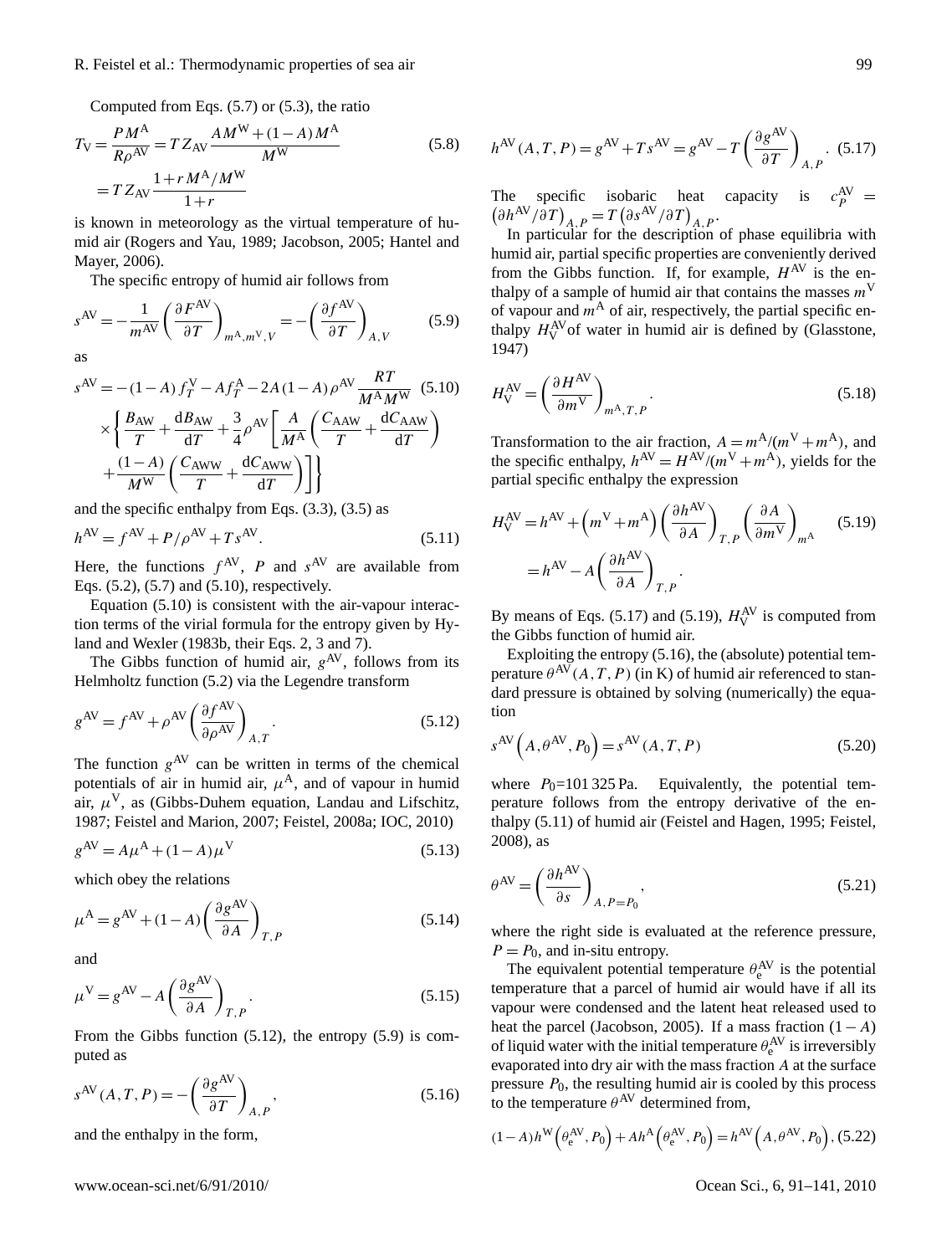because the enthalpy is conserved during an irreversible isobaric and adiabatic process rather than the entropy (Landau and Lifschitz, 1987; IOC, 2010). This equation implicitly provides the equivalent potential temperature  $\theta_e^{AV}(A, \theta^{AV})$ as a function of the air fraction and the potential temperature of the original humid-air sample.

From the Gibbs function (5.12), the specific volume  $v^{AV}$ and the density  $\rho^{AV}$  of humid air at given T and P are computed as

$$
v^{\text{AV}}(A, T, P) = \frac{1}{\rho^{\text{AV}}} = \left(\frac{\partial g^{\text{AV}}}{\partial P}\right)_{A, T}.
$$
 (5.23)

The parcel's volume expansion during adiabatic uplift is obtained from the adiabatic compressibility,

$$
\kappa_s^{\text{AV}} = -\frac{1}{v^{\text{AV}}} \left( \frac{\partial v^{\text{AV}}}{\partial P} \right)_{A,s} = -\frac{\left( \partial^2 h^{\text{AV}} / \partial P^2 \right)_{A,T}}{\left( \partial h^{\text{AV}} / \partial P \right)_{A,T}} = \frac{1}{\rho^{\text{AV}} c^2}.
$$
 (5.24)

Here,  $c = \sqrt{\left(\frac{\partial P}{\partial \rho}\right)_{A,s}}$  is the sound speed.

The adiabatic lapse rate of humid air (recall that in some literature this is referred to as the "dry" adiabatic lapse rate rather than the "moist" adiabatic lapse rate) is computed from the enthalpy  $(5.11)$  or the Gibbs function  $(5.12)$  as

$$
\Gamma^{\rm AV} = \left(\frac{\partial T}{\partial P}\right)_{A,s} = \left(\frac{\partial^2 h^{\rm AV}}{\partial s \partial P}\right)_A = -\frac{\left(\partial^2 g^{\rm AV}/\partial T \partial P\right)_A}{\left(\partial^2 g^{\rm AV}/\partial T^2\right)_{A,P}} \quad (5.25)
$$

or, by means of Table G2, from the Helmholtz function (5.2) at the given humid-air density,  $\rho = \rho^{AV}$ , as

AV

$$
\Gamma^{\rm AV} = \frac{f_{T\rho}^{\rm AV}}{\rho^2 \left(f_{T\rho}^{\rm AV}\right)^2 - \rho f_{TT}^{\rm AV} \left(2 f_{\rho}^{\rm AV} + \rho f_{\rho\rho}^{\rm AV}\right)}.\tag{5.26}
$$

Here, the subscripts of  $f^{AV}$  indicate partial derivatives at fixed A. The deviation between the lapse rates of dry air  $(A = 1)$  and of humid air  $(A < 1)$  in the atmosphere is usually less than 3% (Seinfeld and Pandis, 1998), in contrast to the wet-air lapse rate, Eq. (7.19). Selected values of Eq. (5.26) computed at saturation humidity are displayed in Fig. 2.

The adiabatic virtual-temperature lapse rate (Jacobson, 2005) follows from the pressure derivative of the virtual temperature, Eq. (5.8), as

$$
\Gamma_{\rm V}^{\rm AV} = \left(\frac{\partial T_{\rm V}}{\partial P}\right)_{A,s} = \frac{M^{\rm A}}{R} \left(\frac{\partial (P v^{\rm AV})}{\partial P}\right)_{A,s}
$$
(5.27)  
=  $T_{\rm V} \left(\frac{1}{P} - \kappa_s^{\rm AV}\right) = T_{\rm V} \left(\frac{1}{P} - \frac{1}{\rho^{\rm AV} c^2}\right)$ 

Adiabatic compressibility and sound speed are given in Eq. (5.24).

In addition to the compressibility factor, Eq. (5.3), another common measure for the non-ideal behaviour of gases or gas mixtures is the fugacity (Glasstone, 1947; van Wylen and Sonntag, 1965; Guggenheim, 1967; IUPAC, 1997). It is defined in terms of chemical potentials in such a way that it coincides with the (partial) pressure of the gas in the idealgas limit. The fugacity  $f_{AV}$  of humid air is

$$
f_{AV}(A, T, P) = P \exp\left(\frac{g^{AV} - g^{AV,id}}{R_{AV}T}\right)
$$
 (5.28)

Here we have used the subscript AV on  $f$  to distinguish the fugacity  $f_{AV}$  from the Helmholtz function  $f^{AV}$  of humid air. The pressure  $P$  is obtained from Eq. (5.7), the ideal-gas limit  $g^{\text{AV},\text{id}}$  is given in Eq. (H5).

The fugacity is related to the compressibility factor,  $Z_{AV}$ , Eq. (5.3), by the differential equation (Glasstone, 1947; van Wylen and Sonntag, 1965),

$$
\frac{P}{f_{AV}} \left( \frac{\partial f_{AV}}{\partial P} \right)_{A,T} = Z_{AV} = \frac{P}{\rho R_{AV} T}
$$
\n(5.29)

Because  $g^{AV} = f^{AV} + Z_{AV}R_{AV}T$ , using Eqs. (5.3) and (5.12), the fugacity (5.28) can be expressed in terms of Helmholtz functions as

$$
f_{AV}(A, T, P) = P \exp\left(\frac{f^{AV} - f^{AV, id}}{R_{AV}T} + Z_{AV} - 1\right).
$$
 (5.30)

The fugacity of vapour in humid air is

$$
f_{V}(A, T, P) = x_{V}^{\text{AV}} P \exp\left(\frac{\mu^{V} - \mu^{V, \text{id}}}{R_{W}T}\right).
$$
 (5.31)

Here,  $R_W = R/M^W$  is the specific gas constant of water,  $\mu^V$ is given in Eq. (5.15) and its ideal-gas limit in Eq. (H13).

The saturation of air with vapour is defined by the equilibrium between humid air and liquid water and will be considered in Sect. 7, i.e. as the limiting case for zero salinity of the sea-air properties derived in the next section.

## **6 Gibbs function for sea air**

The Gibbs function  $g^{\text{SW}}$ 

$$
g^{\text{SW}}(S_{\text{A}}, T, P) = g^{\text{W}}(T, P) + g^{\text{S}}(S_{\text{A}}, T, P) \tag{6.1}
$$

of seawater (IAPWS, 2008a; Feistel, 2008a; Feistel et al., 2009; Wright et al., 2009) consist of a pure-water part,  $g^W$ , available from the Helmholtz function  $f^{W}(T, \rho)$  given by the IAPWS-95 formulation, and a saline addition,  $g<sup>S</sup>$ , accounting for the solute regarded as sea salt. Here,  $S_A$  =  $m^S/(m^W+m^S)$  is the absolute salinity (Millero et al., 2008), expressed by the mass,  $m<sup>S</sup>$ , of salt dissolved in a mass of liquid water,  $m^{\text{W}}$ .

In the composite system "sea air" consisting of seawater and humid air, these two phases are spatially separate and the mutual molecular interaction (surface effects) of their particles will be neglected. We may imagine a portion of the surface mixed layer of the ocean in contact with the atmospheric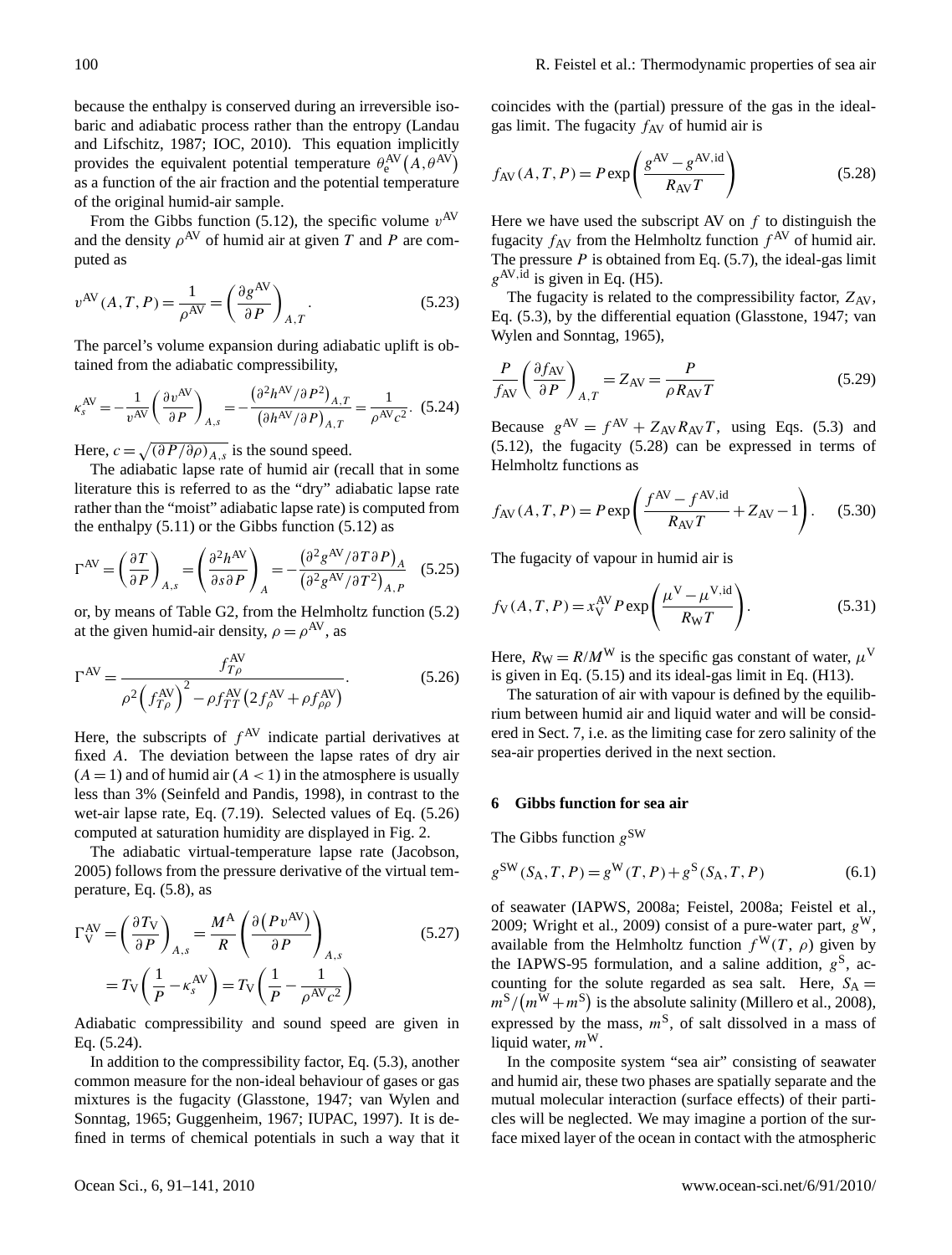

Fig. 2. Adiabatic lapse rate (5.26) of saturated humid air at different temperatures and pressures as indicated by the curves. Note that this lapse rate is termed "dry" in some literature. For convenience, teorology, rather than per pressure difference. For comparison, the lapse rate of wet air is shown in Fig. 7. the rate is shown per 100 m altitude difference as common in me-

 <sup>=</sup> <sup>−</sup> ∂ ∂ v , , v *P c P P R P s <sup>A</sup> <sup>s</sup> <sup>A</sup> <sup>s</sup>* ρ surface boundary layer, or droplets of sea spray floating in air, in thermodynamic equilibrium at their interface. As a simple example, a box containing certain masses of water, air and salt (in any initial form) will adjust to its equilibrium state in the form of seawater and humid air after some relaxation time. When the volume or the temperature of the box Is changing, the related sinited riquid-gas equinoria can be computed from a Gibbs function of this heterogeneous sysis changing, the related shifted liquid-gas equilibria can be tem since each component has the same pressure and temperature. Thus, the Gibbs function  $g<sup>SA</sup>$  of sea air consists of the sum of a seawater part with the mass  $m^{\text{SW}} = m^{\text{S}} + m^{\text{W}}$ , and a humid-air part with the mass  $m^{AV} = m^A + m^V$ , forming the total sea-air mass  $m^{SA} = m^{SW} + m^{AV}$ :

$$
g^{SA}\left(w^{A}, w^{S}, T, P\right) = w^{AV} g^{AV}(A, T, P)
$$
  
+
$$
w^{SW} g^{SW}(S_{A}, T, P)
$$
 (6.2)

Here, the independent composition variables  $w^A = m^A/m^{SA}$ and  $w^S = m^S/m^{SA}$  are the mass fractions of air and of sea salt in sea air, respectively. The liquid mass fraction of the sea-air composite is  $w^{\text{SW}} = m^{\text{SW}}/m^{\text{SA}} = w^{\text{S}}/S_A$ , the gaseous one is  $w^{AV} = m^{AV}/m^{SA} = w^{A}/A$ . Thus, from the mass conservation we infer the identity

$$
w^A/A + w^S/S_A = 1\tag{6.3}
$$

which relates the air fraction A of humid air to the salinity  $S_A$  of seawater at given  $w^A$  and  $w^S$ .

In equilibrium and in the absence of gravity, temperature and pressure in both phases are the same. The vapour-liquid mass ratio  $m^V/m^W$  of H<sub>2</sub>O in sea air is controlled by the thermodynamic equilibrium condition of equal chemical potentials of water in seawater and water in humid air, Eq. (5.15),



**Fig. 3.** Specific **(a)** and relative **(b)** humidity of sea air, i.e., humid air in equilibrium with seawater, at sea level pressure,  $P=101$  325 Pa, as a function of temperature for different absolute salinities as indicated by the curves. The equilibrium air fraction,  $A = A^{\text{cond}}$ , at the condensation point is computed from Eq. (6.4), the resulting specific humidity is  $q=(1-A)$ . The relative humidity  $RH_{WMO}$  is determined from A by the WMO definition (10.4) with the saturated air fraction  $A<sup>sat</sup>$  from Eq. (7.5).  $A<sup>sat</sup>$  is displayed as the zero-salinity curve "0 g/kg" in (a).

$$
g^{\rm AV} - A \left( \frac{\partial g^{\rm AV}}{\partial A} \right)_{T,P} = g^{\rm SW} - S_{\rm A} \left( \frac{\partial g^{\rm SW}}{\partial S_{\rm A}} \right)_{T,P} . \tag{6.4}
$$

From Eq. (6.4) along with (6.3), all thermodynamic properties of sea air can be computed as functions of the four independent variables  $(w^A, w^S, T, P)$ .

For this purpose, the air fraction  $A = A^{\text{cond}}(S_A, T, P)$  of sea air at equilibrium, i.e. of humid air at the condensation point in contact with seawater, can be computed from the condition (6.4) by Newton iteration. Converted to relative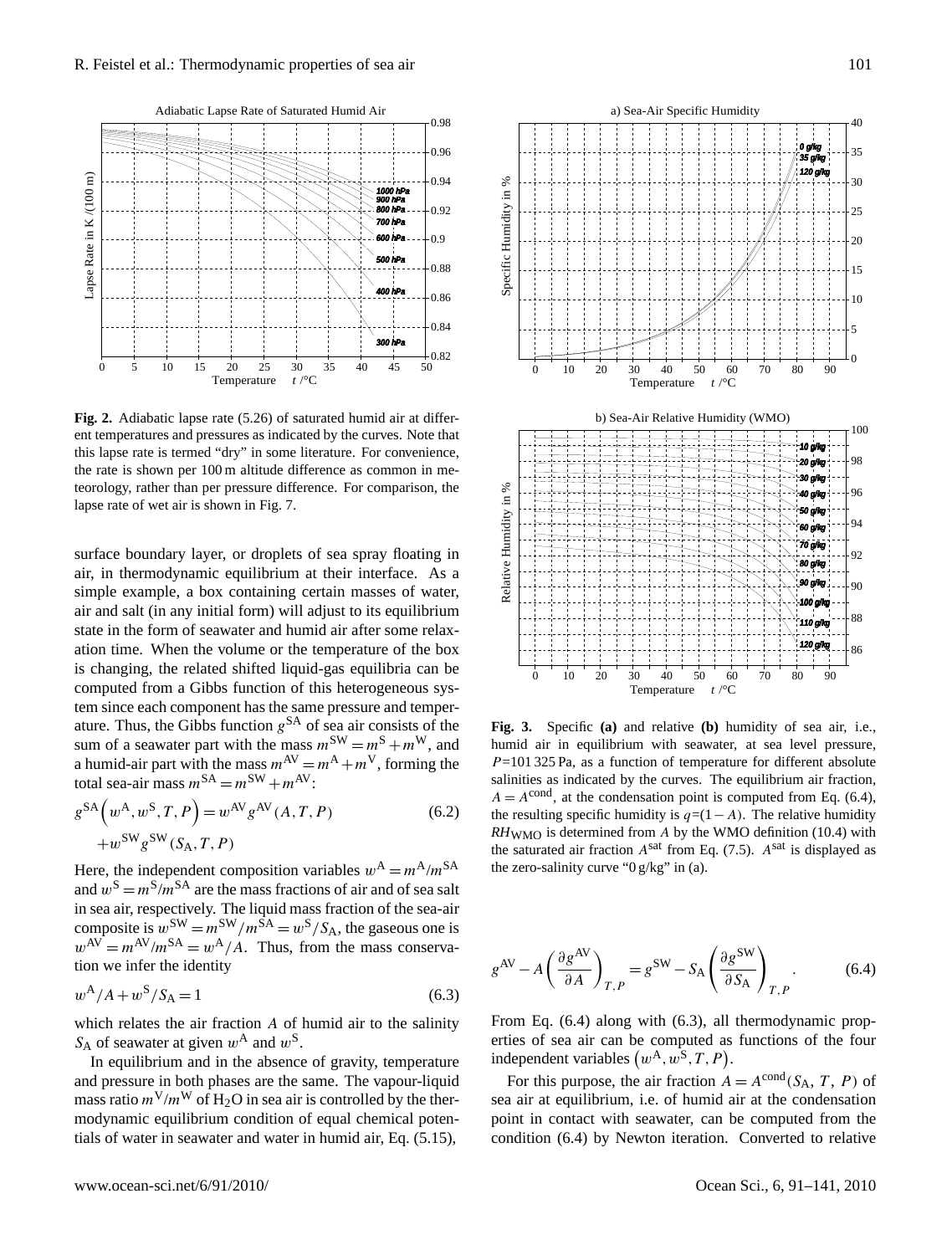humidity using the WMO definition, Eq. (10.4), the subsaturation of sea air as a function of temperature and salinity is shown in Fig. 3 at conditions ranging from cold brackish water to hot concentrated brines. The climatological ambient relative humidity at the ocean surface is about 80% (Dai, 2006), i.e. clearly below the equilibrium values shown in the lower panel of Fig. 3. The equilibrium specific humidity of sea-air shown in Fig. 3 is the actual quantity to be used in latent heat flow parameterisations (Wells and King-Hele, 1990) that represent the tendency of the system to adjust towards thermodynamic equilibrium.

For a compact writing of formulas related to the equilibrium condition (6.4) of a composite system, we define for sea air a formal phase-transition latency operator  $\Lambda_{AS}[z]$  of the two phases with the subscripts A for humid air and S for seawater, with respect to a certain property, z, by,

$$
\Lambda_{AS}[z] = z^{AV} - A \left( \frac{\partial z^{AV}}{\partial A} \right)_{T,P} - z^{SW} + S_A \left( \frac{\partial z^{SW}}{\partial S_A} \right)_{T,P}. \tag{6.5}
$$

The operator (6.5) was originally introduced for sea ice in a slightly modified version (Feistel and Hagen, 1998), where it was referred to as the "melting operator". It turns out that for humid air a similar expression is again a very useful tool. The term "latency operator" is used as a natural generalization of "melting operator", applicable for arbitrary phase transitions of the first kind. The operator  $\Lambda_{AS}$  is commutative regarding partial differentiation,  $(\partial/\partial x)\Lambda_{AS}[z] = \Lambda_{AS}[\partial z/\partial x]$ , taken at constant A and  $S_A$ , if x stands for either T or P.  $\Lambda_{AS}$  is antisymmetric in its indices,  $\Lambda_{AS}[z] = -\Lambda_{SA}[z] = \Lambda_{SA}[-z]$ . Evidently, in a case of three phases, A, B, C, the related operators obey additivity in the form

$$
\Lambda_{AB} = \Lambda_{AC} + \Lambda_{CB},\tag{6.6}
$$

corresponding to the transitivity of the binary relation "equilibrium" between phases. Using this operator, the equilibrium condition (6.4) takes the simple form  $\Lambda_{AS}[g] = 0$ . Its total differential gives the Clausius-Clapeyron differential equation of this phase transition,

$$
d\Lambda_{AS}[g] = 0 = \left(\frac{\partial}{\partial A} \Lambda_{AS}[g]\right)_{S_A, T, P} dA
$$
\n
$$
+ \left(\frac{\partial}{\partial S_A} \Lambda_{AS}[g]\right)_{A, T, P} dS_A + \Lambda_{AS} \left[\left(\frac{\partial g}{\partial T}\right)_{A, S_A, P}\right] dT
$$
\n
$$
+ \Lambda_{AS} \left[\left(\frac{\partial g}{\partial P}\right)_{A, S_A, T}\right] dP
$$
\n(6.7)

which tells us how changes in one state variable must be compensated by changes in some other state variable(s) in order to maintain thermodynamic equilibrium.

Evaluating the first two terms in Eq. (6.7), we define the chemical coefficient  $D_A$  of humid air as the derivative of the relative chemical potential with respect to the air fraction change,

$$
D_A = -A \left( \frac{\partial}{\partial A} \Lambda_{AS} [g] \right)_{S_A, T, P} = A^2 \left( \partial^2 g^{AV} / \partial A^2 \right)_{T, P}, \quad (6.8)
$$

and  $D<sub>S</sub>$  of seawater as the derivative with respect to absolute salinity change,

$$
D_{\rm S} = S_{\rm A} \left( \frac{\partial}{\partial S_{\rm A}} \Lambda_{\rm AS}[g] \right)_{A,T,P} = S_{\rm A}^2 \left( \partial^2 g^{\rm SW} / \partial S_{\rm A}^2 \right)_{T,P}. \tag{6.9}
$$

From the Second Law of Thermodynamics it follows that the coefficients  $D_A$  and  $D_S$  are nonnegative (Prigogine and Defay, 1954; Ebeling and Feistel, 1982; De Groot and Mazur, 1984; Landau and Lifschitz, 1987; IOC, 2010). In the idealgas limit,  $D_A/T$  is independent of temperature and pressure, Eq. (H15).

Because of total water conservation between the phases, Eq. (6.3), the differentials dA and  $dS_A$  at constant  $w^A$  and  $w^S$ of sea air are not independent of each other and are related by

$$
\frac{w^A}{A^2} dA + \frac{w^S}{S_A^2} dS_A = 0.
$$
 (6.10)

Thus, in Eq. (6.7), dA can be expressed in terms of  $dS_A$ or vice versa. Eliminating first dA, the Clausius-Clapeyron Eq. (6.7) reads for the total differential  $dS_A$ 

$$
\frac{w^S}{S_A^2} D_{AS} dS_A = \Lambda_{AS} [s] dT - \Lambda_{AS} [v] dP.
$$
 (6.11)

Here, the combined chemical air-salt coefficient  $D_{AS}$  is defined as

$$
D_{AS} = \frac{A}{w^A} D_A + \frac{S_A}{w^S} D_S = \frac{D_A}{w^{AV}} + \frac{D_S}{w^{SW}}.
$$
 (6.12)

The specific entropies of the two phases appearing in  $\Lambda_{AS}[s]$ are  $s^{AV} = -(\partial g^{AV}/\partial T)_{A,P}$  and  $s^{SW} = -(\partial g^{SW}/\partial T)_{S_A,P}$ , and  $v^{AV} = (\partial g^{AV}/\partial P)_{A,T}$ ,  $v^{SW} = (\partial g^{SW}/\partial P)_{S_{A,T}}$  are the specific volumes of humid air and of seawater in  $\Lambda_{AS}[v]$ .

From the exact differential (6.11) we infer the partial derivatives

$$
\left(\frac{\partial S_{\mathbf{A}}}{\partial T}\right)_{w^{\mathbf{A}}, w^{\mathbf{S}}, P} = \frac{S_{\mathbf{A}}^2}{w^{\mathbf{S}}} \frac{\Lambda_{\mathbf{A}\mathbf{S}}[s]}{D_{\mathbf{A}\mathbf{S}}},\tag{6.13}
$$

and

$$
\left(\frac{\partial S_{\mathcal{A}}}{\partial P}\right)_{w^{\mathcal{A}},w^{\mathcal{S}},T} = -\frac{S_{\mathcal{A}}^2}{w^{\mathcal{S}}} \frac{\Lambda_{\mathcal{A}\mathcal{S}}[v]}{D_{\mathcal{A}\mathcal{S}}}.\tag{6.14}
$$

Alternatively, eliminating  $dS_A$  from Eq. (6.7) by means of Eq. (6.10), we get for the corresponding changes of the unsaturated air fraction at the condensation point

$$
\left(\frac{\partial A}{\partial T}\right)_{w^{\mathcal{A}}, w^{\mathcal{S}}, P} = -\frac{A^2}{w^{\mathcal{A}}} \frac{\Lambda_{\mathcal{A}\mathcal{S}}[s]}{D_{\mathcal{A}\mathcal{S}}}
$$
(6.15)

Ocean Sci., 6, 91[–141,](#page-0-1) 2010 www.ocean-sci.net/6/91/2010/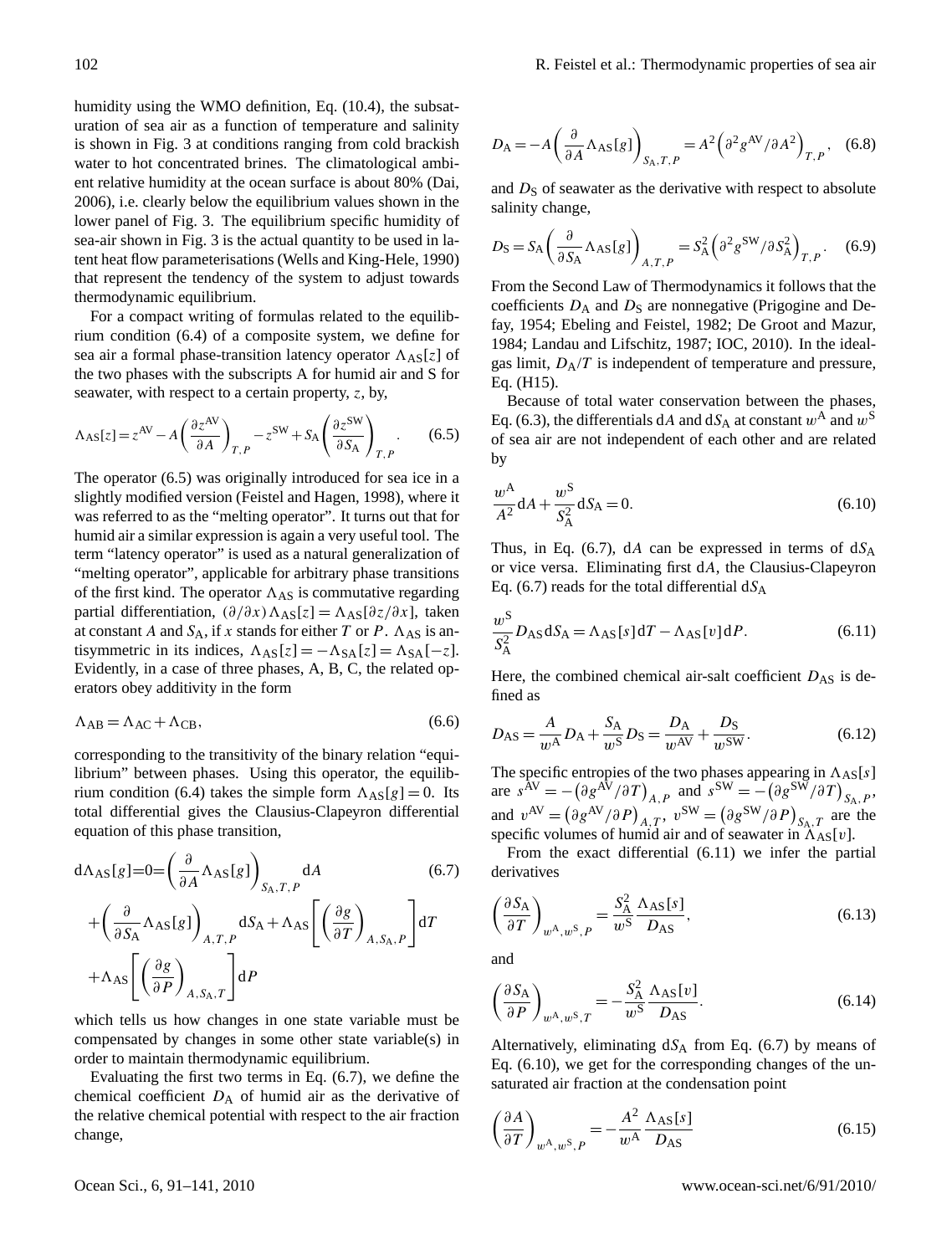and

$$
\left(\frac{\partial A}{\partial P}\right)_{w^{\mathcal{A}}, w^{\mathcal{S}}, T} = \frac{A^2}{w^{\mathcal{A}}} \frac{\Lambda_{\mathcal{A}\mathcal{S}}[v]}{D_{\mathcal{A}\mathcal{S}}}.\tag{6.16}
$$

With the help of Eqs. (6.13–6.16) we can derive formulas for relevant sea-air properties from temperature and pressure derivatives of the sea-air Gibbs function (6.2),

$$
g^{SA}\left(w^{A}, w^{S}, T, P\right) = \frac{w^{A}}{A} g^{AV}(A, T, P) + \frac{w^{S}}{S_{A}} g^{SW}(S_{A}, T, P), (6.17)
$$

where A and  $S_A$  are the solutions of the Eqs. (6.3) and (6.4), i.e. functions of  $(w^{\mathcal{A}}, w^{\mathcal{S}}, T, P)$ .

The specific entropy of sea air,  $s<sup>SA</sup>$ , is

$$
s^{SA} = -\left(\frac{\partial g^{SA}}{\partial T}\right)_{w^A, w^S, P} = w^{AV} s^{AV} + w^{SW} s^{SW}, \quad (6.18)
$$

and the specific enthalpy of sea air,  $h^{SA}$ , is

$$
h^{\text{SA}} = g^{\text{SA}} + T s^{\text{SA}} = w^{\text{AV}} h^{\text{AV}} + w^{\text{SW}} h^{\text{SW}}.
$$
 (6.19)

Its humid-air parts  $s^{AV}$  and  $h^{AV}$  are plotted in Fig. 4 for different salinities and temperatures at the standard surface air pressure of 101 325 Pa.

The specific volume of sea air follows as

$$
v^{SA} = \left(\frac{\partial g^{SA}}{\partial P}\right)_{w^A, w^S, T} = w^{AV} v^{AV} + w^{SW} v^{SW}.
$$
 (6.20)

Taking the derivatives in Eqs. (6.18) and (6.20), the property of the composite system is just the sum of the fractions of the two phases. Any additional terms cancel because of Eq. (6.4),  $\Lambda_{AS}[g] = 0$ . This is no longer the case if the second derivatives of the Gibbs function (6.17) are involved, as for the heat capacity, compressibility or thermal expansion.

The specific isobaric heat capacity of sea air,  $c_p^{\text{SA}}$ , is computed from Eq. (6.18), as

$$
\frac{c_P^{SA}}{T} = \left(\frac{\partial s^{SA}}{\partial T}\right)_{w^{\text{A}},w^{\text{S}},P} = \frac{w^{\text{A}}}{A} \left(\frac{\partial s^{\text{AV}}}{\partial T}\right)_{A,P} \tag{6.21}
$$
\n
$$
+ \left[ -\frac{w^{\text{A}}}{A^2} s^{\text{AV}} + \frac{w^{\text{A}}}{A} \left(\frac{\partial s^{\text{AV}}}{\partial A}\right)_{T,P} \right] \left(\frac{\partial A}{\partial T}\right)_{w^{\text{A}},w^{\text{S}},P} + \frac{w^{\text{S}}}{S_{\text{A}}} \left(\frac{\partial s^{\text{SW}}}{\partial T}\right)_{S,P} + \left[ -\frac{w^{\text{S}}}{S_{\text{A}}^2} s^{\text{SW}} + \frac{w^{\text{S}}}{S_{\text{A}}} \left(\frac{\partial s^{\text{SW}}}{\partial S_{\text{A}}}\right)_{T,P} \right]
$$
\n
$$
\left(\frac{\partial S_{\text{A}}}{\partial T}\right)_{w^{\text{A}},w^{\text{S}},P} \tag{6.21}
$$

Using Eqs.  $(6.5)$ ,  $(6.13)$  and  $(6.15)$ , this expression can be rearranged to give

$$
c_P^{SA} = w^{AV} c_P^{AV} + w^{SW} c_P^{SW} + T \frac{(\Lambda_{AS}[s])^2}{D_{AS}}.
$$
 (6.22)



Fig. 4. Entropy  $s^{AV}$ , a), and enthalpy  $h^{AV}$ , b), of humid air in equilibrium with seawater, Eq. (6.18), at sea-level pressure as a function of the sea-surface temperature (SST) for salinities 0, 35 and enthalpy of dry air are plotted for comparison. 120 g/kg. The related humidity is shown in Fig. 3. Entropy and

The last term of Eq.  $(6.22)$  is the latent-heat part of the heat capacity caused by the transfer of water between the liquid and the gas phase when the temperature is changing at constant pressure.

For the isothermal compressibility,  $\kappa_T^{SA}$  = steps with the result  $P^{\text{DT}}(p)$   $p_{\text{A}}$ ,  $p_{\text{S}}$ ,  $T$  /  $v^{\text{DT}}$ , we repeat similar ca  $\cdot$ a<sup>1</sup> *s*  $re$ *peat w s A T s c* repeat simi  $(A \cup \neg A)$   $(A \cup \neg A)$  $w^A, w^S, T \neq V^{(A)}$ , we repeat similar calcul cal i. ∂  $\ddot{ }$  $\boldsymbol{v}$  $\mathbf{I}$ simila  $\overline{a}$  $A$ , we repeat sin  $/v^{\text{SA}}$  $\overline{\phantom{a}}$  $(\partial P)_{w^{\mathcal{A}},w^{\mathcal{S}},T}/v^{\mathcal{A}}$  $-\left(\partial v^{\text{SA}}/\partial P\right)_{w^{\text{A}},w^{\text{S}},T}/v^{\text{SA}}$ , we repeat similar calculation

$$
v^{SA} \kappa_T^{SA} = w^{AV} v^{AV} \kappa_T^{AV} + w^{SW} v^{SW} \kappa_T^{SW} + \frac{(\Lambda_{AS} [v])^2}{D_{AS}}.
$$
 (6.23)

For the thermal expansion coefficient,  $\alpha^{SA}$  =  $(\partial v^{\text{SA}}/\partial T)_{w^{\text{A}},w^{\text{S}},P}/v^{\text{SA}},$  we similarly obtain

$$
v^{SA}\alpha^{SA} = w^{AV}v^{AV}\alpha^{AV} + w^{SW}v^{SW}\alpha^{SW} + \frac{\Lambda_{AS}[v]\Lambda_{AS}[s]}{D_{AS}}.\tag{6.24}
$$

www.ocean-sci.net/6/91/2010/ Ocean Sci., 6, 91[–141,](#page-0-1) 2010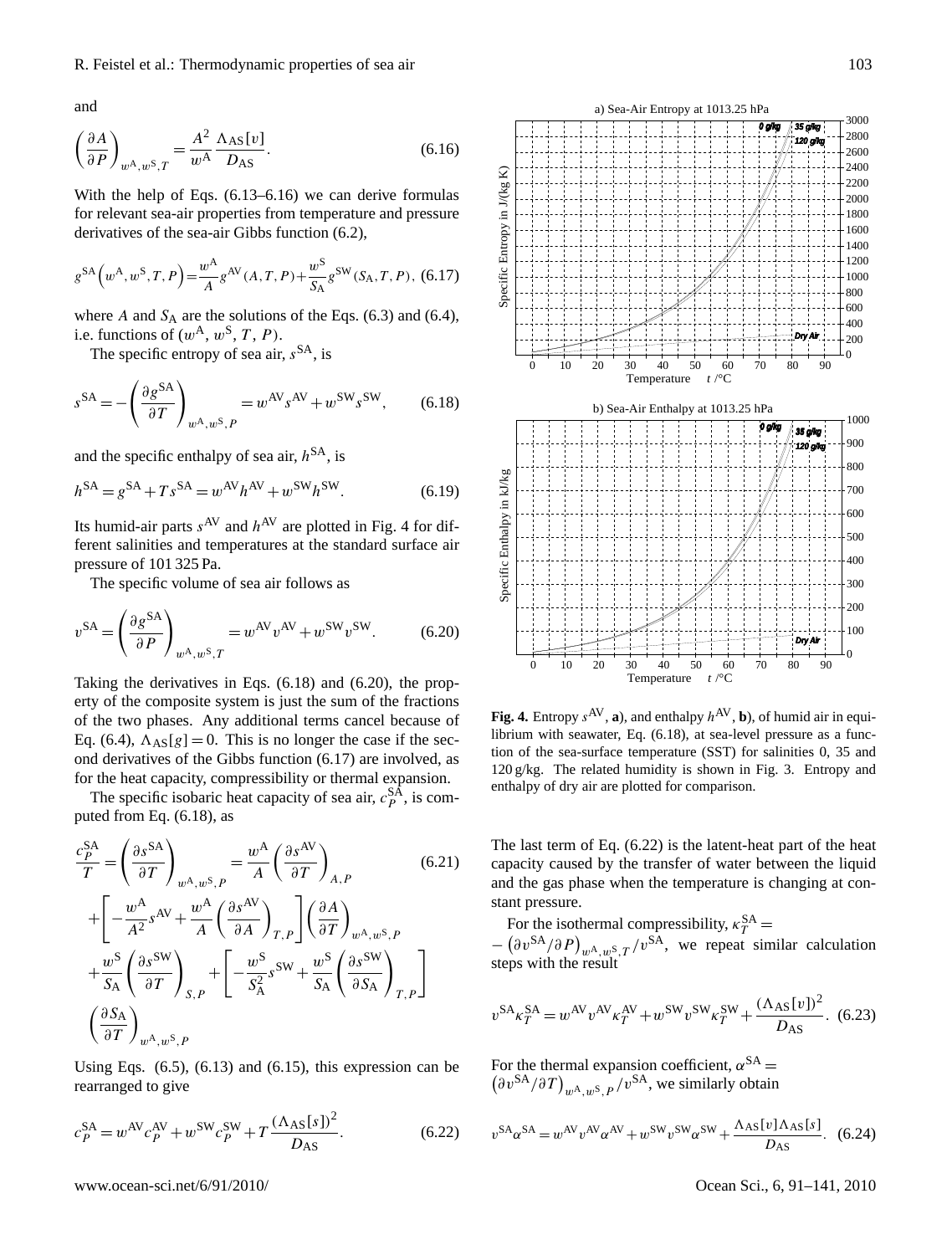Various other thermodynamic properties of sea air are available from these coefficients using standard thermodynamic relations. As an example, a property of particular interest in meteorology is the adiabatic lapse rate,  $\Gamma^{SA}$ , describing the temperature change with pressure under isentropic conditions, similar to Eq. (5.25),

$$
\Gamma^{SA} = \left(\frac{\partial T}{\partial P}\right)_{w^{\mathcal{A}}, w^{\mathcal{S}}, s^{\mathcal{A}\mathcal{S}}} = -\frac{\left(\partial^2 g^{\mathcal{S}\mathcal{A}} / \partial T \partial P\right)_{w^{\mathcal{A}}, w^{\mathcal{S}}}}{\left(\partial^2 g^{\mathcal{S}\mathcal{A}} / \partial T^2\right)_{w^{\mathcal{A}}, w^{\mathcal{S}}, P}}.\tag{6.25}
$$

From Eqs. (6.18), (6.20–6.22) and (6.24) we get

$$
\Gamma^{SA} = \frac{w^{AV} v^{AV} \alpha^{AV} + w^{SW} v^{SW} \alpha^{SW} + \Lambda_{AS} [v] \Lambda_{AS} [s] / D_{AS}}{(w^{AV} c_P^{AV} + w^{SW} c_P^{SW}) / T + (\Lambda_{AS} [s])^2 / D_{AS}} \tag{6.26}
$$

for air over seawater reacting to air pressure variations with warming or cooling caused by adiabatic expansion as well as condensation or evaporation.

To obtain an appropriate expression for the latent heat,  $L_P^{\text{AS}}$ , of isobaric evaporation from the sea surface, we divide the latent heat-capacity term,  $T \Lambda_{AS}[s]^2/D_{AS}$ , from Eq. (6.22) by the related isobaric evaporation rate, Eq. (6.15),

$$
\left(\frac{\partial w^{AV}}{\partial T}\right)_{w^{\mathcal{A}},w^{\mathcal{S}},P} = -\frac{w^{\mathcal{A}}}{A^2} \left(\frac{\partial A}{\partial T}\right)_{w^{\mathcal{A}},w^{\mathcal{S}},P} = \frac{\Lambda_{\mathcal{A}\mathcal{S}}[s]}{D_{\mathcal{A}\mathcal{S}}}.\tag{6.27}
$$

Under consideration of  $\Lambda_{AS}[g] = 0$ , Eq. (6.4), we eventually arrive at the formula for the latent heat,

$$
L_P^{SA} = T \Lambda_{AS}[s] = \Lambda_{AS}[h] \equiv h^{AV} - A \left(\frac{\partial h^{AV}}{\partial A}\right)_{T,P}
$$
 (6.28)  

$$
-h^{SW} + S_A \left(\frac{\partial h^{SW}}{\partial S_A}\right)_{T,P}.
$$

This expression does not depend on the absolute enthalpies of  $H<sub>2</sub>O$ , air, and sea salt. On the contrary, the simple enthalpy difference,  $\Delta h = h^{\text{AV}} - h^{\text{SW}}$ , between the gaseous and the liquid component depends on the arbitrary values of the absolute enthalpies of air and of salt. Only in the special case of pure water,  $S_A = 0$ ,  $A = 0$ , does this difference equal the latent heat of evaporation (Kirchhoff's law).

From Eq. (6.28) it is reasonable to refer to  $h^{\text{AV}} - Ah^{\text{AV}}_A$  as the specific enthalpy of water in humid air, and  $h^{\text{SW}} - S_A h^{\text{SW}}_{S_A}$ as the specific enthalpy of water in seawater, or the partial specific enthalpies (Glasstone, 1947; Pruppacher and Klett, 1997), Eqs. (3.7) and (5.19). In the ideal-gas limit,  $h^{AV} - Ah_A^{AV}$  equals the enthalpy of vapour, Eq. (H12), as one would expect. The latent heat, Eq. (6.28), is an almost linear function of temperature and depends only weakly on salinity, air fraction and pressure (Fig. 5). For illustration we give the values for the standard ocean surface state  $(T<sub>SO</sub>=273.15 \text{ K}, P<sub>SO</sub>=101 325 \text{ Pa}, S<sub>SO</sub>=35.16504 \text{ g kg}^{-1})$ . At this state, the air fraction of sea-air is  $A_{\text{SO}}=0.996293$ , the saturated air fraction would be  $A^{sat}=0.996223$ , i.e.

the relative humidity of sea-air is, from Eq. (10.4),  $RH_{\text{WMO}} = 98.14\%$ , Fig. 3. The latent heat is  $L_P^{\text{SA}} =$ 2498510Jkg<sup>-1</sup>, its derivatives are  $(\partial L_P^{\text{SA}} / \partial S_{\text{A}})_{A,T,P}$  =  $-30775 \text{Jkg}^{-1}$ ,  $(\partial L_P^{\text{SA}} / \partial T)_{A, S_A, P} = -2379 \text{Jkg}^{-1} \text{K}^{-1}$  and  $(\partial L_P^{\text{SA}} / \partial P)_{A, S_A, T} = -0.0136 \text{Jkg}^{-1} \text{Pa}^{-1}.$ 

## **7 Properties of wet and saturated humid air**

As an important special case, at zero salinity,  $w^S=0$ , the Gibbs function  $(6.2)$  describes the properties of wet air, i.e. saturated air combined with liquid water, e.g. in the form of droplets as in clouds or fog. It is therefore often denoted as "cloudy air" in meteorology. However, this Gibbs function for a composite system of liquid water and humid air in mutual equilibrium may also be applied to e.g. saturated air resting over a fresh water lake, or to the precipitation of dew. Below the freezing point of water, in the formulas derived here the properties of liquid water must be replaced with those of ice.

The Gibbs function of wet air,  $g^{AW}$ , follows from Eq. (6.2) as

$$
g^{\text{AW}}(w^{\text{A}}, T, P) = g^{\text{SA}}(w^{\text{A}}, 0, T, P)
$$
  
=  $w^{\text{AV}} g^{\text{AV}}(A, T, P) + w^{\text{W}} g^{\text{SW}}(0, T, P)$  (7.1)

and the related latency operator reads

$$
\Lambda_{AW}[z] = z^{AV} - A \left( \frac{\partial z^{AV}}{\partial A} \right)_{T,P} - z^{W}.
$$
 (7.2)

The mass fractions are  $w^{AV} =$ 

 $(m^{\rm A} + m^{\rm V})/(m^{\rm A} + m^{\rm V} + m^{\rm W})$  for the humid air in the wet air,  $w^W = m^W/(m^A + m^V + m^W)$  for the liquid water in the wet air, and  $w^A = m^A/(m^A + m^V + m^W)$ ,  $A =$  $m^{A}/(m^{A}+m^{V})$  for the dry air content, which together obey mass conservation of water,  $m^V + m^W$ , between vapour and liquid, i.e. the identity

$$
\frac{w^{A}}{A} + w^{W} = w^{AV} + w^{W} = 1.
$$
 (7.3)

Thus, the Gibbs function (7.1) can be written in the form

$$
g^{\text{AW}}\left(w^{\text{A}},T,P\right) = \frac{w^{\text{A}}}{A(T,P)}g^{\text{AV}}(A,T,P) \tag{7.4}
$$

$$
+\left(1-\frac{w^{\text{A}}}{A(T,P)}\right)g^{\text{W}}(T,P)
$$

as a linear function of the given air fraction,  $w^A$ , of the wet air.

As a function of  $T$  and  $P$ , the saturated air fraction of humid air,  $A_{AW}^{sat}(T, P)$ , is obtained from the equilibrium condition

$$
\Lambda_{AW}[g] = g^{AV} - A \left(\frac{\partial g^{AV}}{\partial A}\right)_{T,P} - g^W = 0.
$$
 (7.5)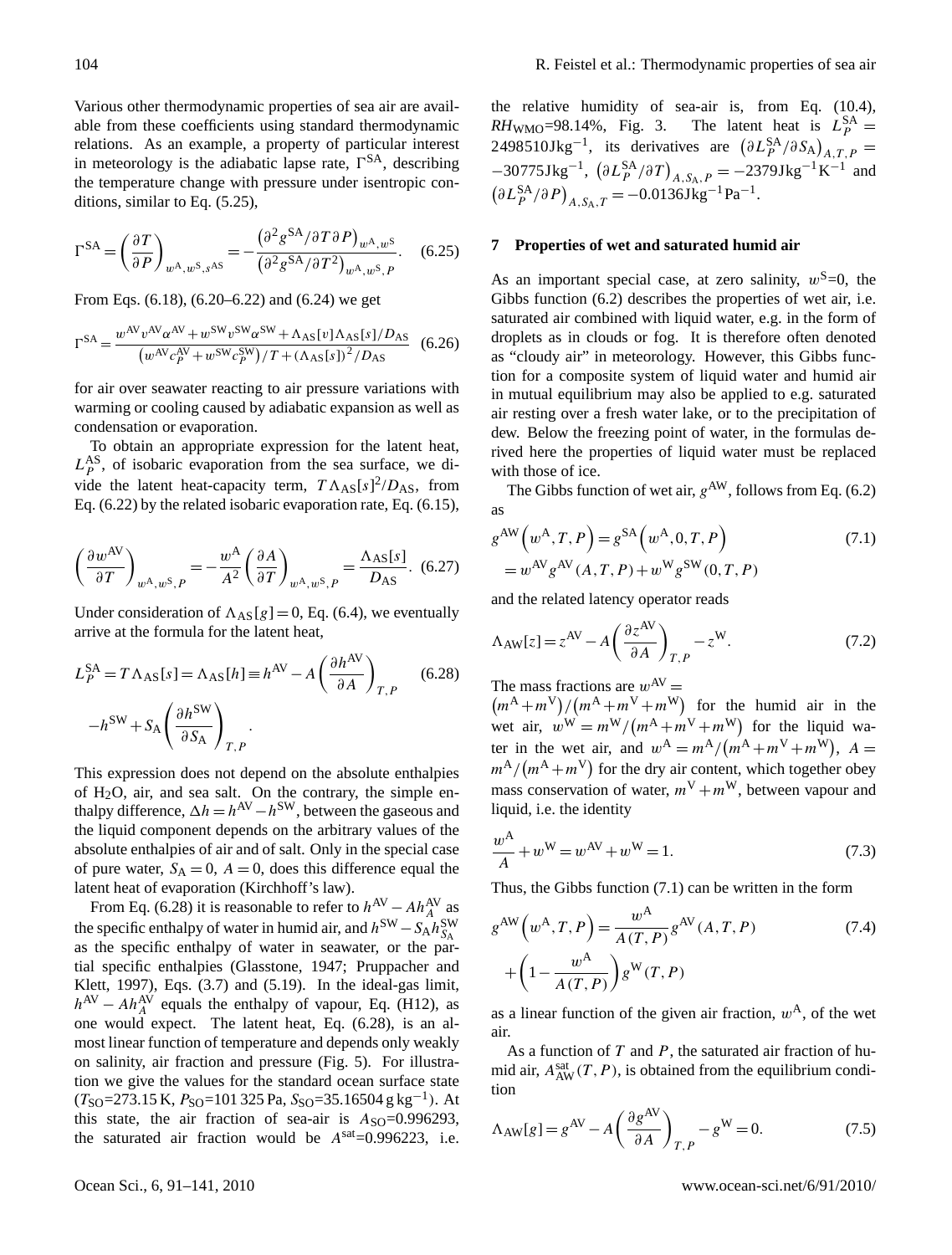

Fig. 5. Isobaric evaporation enthalpy of water, indicated by " $0$  g/kg", and of seawater with salinity 120 g kg<sup>-1</sup> at 101 325 Pa and  $40 \text{ g kg}^{-1}$  at 5 MPa and 10 MPa, computed from Eq. (6.28). The salinity dependence is very weak in either case. At high pressure the validity of the current Gibbs function of seawater  $(3.1)$  is repressure it is valid up to 120 g kg<sup>-1</sup> and 80 °C (IAPWS, 2008; Feistel, 2008). The lower temperature bounds are the particular freezing points of water or seawater. stricted to maxima of only  $40 \text{ g kg}^{-1}$  and  $40 \degree \text{C}$ , but at atmospheric

Throughout this section, if not explicitly stated otherwise, A equals the saturation value  $A_{AW}^{sat}$ , Fig. 8, since humid air in equilibrium with liquid water is always saturated.

The function  $A_{AW}^{sat}(T, P)$  is different from the saturation  $A_{\rm AI}^{\rm sat}(T, P)$  of humid air with respect to ice, Sect. 8. Both functions take the same values on the freezing curve because  $g^{\rm W}$  equals  $g^{\rm lh}$  under the equilibrium conditions, Eq. (7.5) and its counterpart for ice air, Eq. (8.7).

Solving Eq. (7.5) for either  $T(A, P)$  or  $P(A, T)$  provides the saturation point (SP) temperature  $T_{SP}$  or pressure  $P_{SP}$ , also known as the isentropic condensation level (ICL), i.e. the saturation level for an unsaturated parcel lifted moistadiabatically (Stull, 2003; Jacobson, 2005). This is considered in more detail below, see Eq. (7.25) and following.

The total differential of the phase equilibrium condition (7.5) is the related Clausius-Clapeyron differential equation,

$$
d\Lambda_{AW}[g] = 0 = \left(\frac{\partial \Lambda_{AW}[g]}{\partial A}\right)_{T,P} dA
$$
\n
$$
+ \Lambda_{AW} \left[ \left(\frac{\partial g}{\partial T}\right)_{A,P} \right] dT + \Lambda_{AW} \left[ \left(\frac{\partial g}{\partial P}\right)_{A,T} \right] dP,
$$
\n(7.6)

which represents a special case of Eq. (6.7).

Commonly, the Clausius-Clapeyron differential equation for a two-phase system such as water-vapour or ice-vapour takes the form  $dP/dT = \Delta s/\Delta v$ , obtained by taking the total differential of the equilibrium condition of equal chemical potentials of the two phases, e.g., Eq. (8.1). An approximate analytical solution  $P(T)$  can be derived analytically and represents a reasonable estimate, for example, for the sublimation curve of ice (Feistel and Wagner, 2007). In the special case when no air is present,  $A = 0$ ,  $dA = 0$ , the generalized form, Eq. (7.6), reduces to the familiar Clausius-Clapeyron equation for the liquid-vapour transition. Geometrically, any displacement  $(dA, dT, dP)$  which obeys Eq. (7.6) is tangential to the phase transition surface defined by Eq. (7.5) in the  $(A, T, P)$  phase space, while the coefficients of  $(dA, dT, dT)$  $dP$ ) in Eq. (7.6) form a "normal vector".

Reading Eq.  $(7.6)$  as an exact differential for dA, we infer for the partial derivatives of A, i.e., for changes of the air fraction with temperature,

$$
\delta_P^{\text{AW}} = -\left(\frac{\partial A_{\text{AW}}^{\text{sat}}}{\partial T}\right)_P = A_{\text{AW}}^{\text{sat}} \frac{\Lambda_{\text{AW}}[s]}{D_{\text{A}}},\tag{7.7}
$$

or pressure,

$$
\delta_T^{\text{AW}} = -\left(\frac{\partial A_{\text{AW}}^{\text{sat}}}{\partial P}\right)_T = -A_{\text{AW}}^{\text{sat}} \frac{\Lambda_{\text{AW}}[v]}{D_{\text{A}}},\tag{7.8}
$$

due to condensation or evaporation. The coefficient  $D_A$  is defined in Eq. (6.8). The right-hand sides of Eqs. (7.7) and (7.8) depend only on the air fraction A of the humid-air component rather than on the air fraction  $w^A$  of the total sample, i.e. they are independent of the mass of liquid water present. They can therefore be regarded as the isothermal and isobaric drying rates of humid air, i.e. the decrease of its saturated air fraction  $A_{AW}^{sat}$  due to heating or compression, corresponding to a lowering of the relative humidity at constant specific humidity of an unsaturated sample at constant  $P$  or  $T$ , respectively. Below the freezing point, different drying rates  $\delta^{Al}$ must be applied with respect to the sublimation equilibrium, Sect. 8.

From Eqs. (7.7), (7.8), the adiabatic drying rate of humid air with respect to increasing pressure is computed by means of the chain rule as

$$
\delta_s^{\text{AW}} = -\left(\frac{\partial A_{\text{AW}}^{\text{sat}}}{\partial P}\right)_s = \delta_T^{\text{AW}} + \Gamma^{\text{AV}} \delta_P^{\text{AW}}.\tag{7.9}
$$

Here, the adiabatic lapse rate of humid air,  $\Gamma^{AV}$  =

 $(\partial T / \partial P)_{A,s}$ , is given by Eq. (5.25).

Returning to wet air, we find for the entropy, Eq. (6.18),

$$
c^{\text{AW}}\left(w^{\text{A}},T,P\right) = -\left(\frac{\partial g^{\text{AW}}}{\partial T}\right)_{w^{\text{A}},P} = w^{\text{AV}}s^{\text{AV}} + w^{\text{W}}s^{\text{W}},\tag{7.10}
$$

and the specific volume, Eq. (6.20),

s

$$
v^{\text{AW}}\left(w^{\text{A}},T,P\right) = \left(\frac{\partial g^{\text{AW}}}{\partial P}\right)_{w^{\text{A}},T} = w^{\text{AV}}v^{\text{AV}} + w^{\text{W}}v^{\text{W}}.\tag{7.11}
$$

The entropy of wet air, Eq. (7.10), is plotted in Fig. 6 ("tephigram") as a function of temperature, pressure and the dryair fraction  $w<sup>A</sup>$  between the freezing point and complete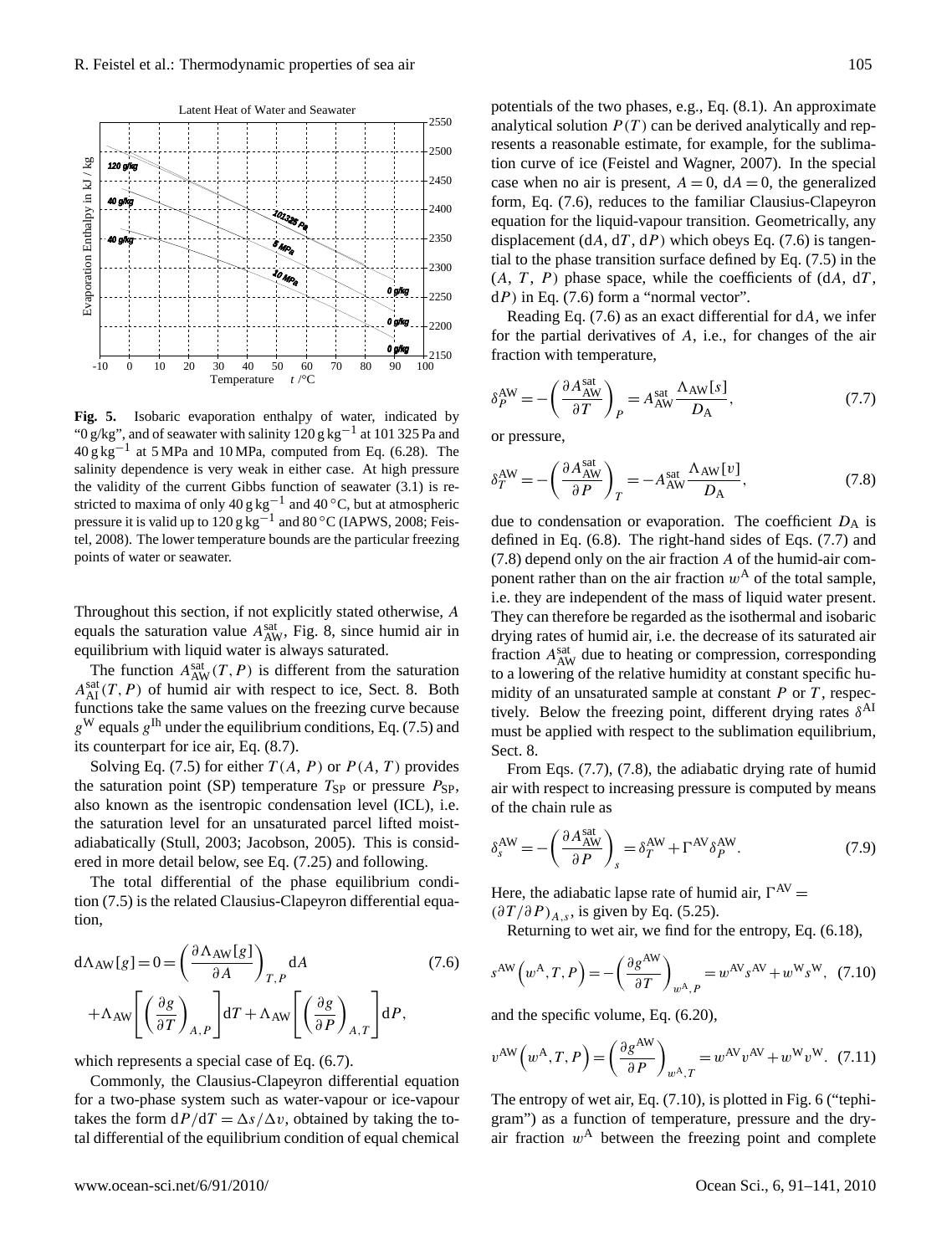evaporation of the liquid component. Evidently, the temperature range of validity of Eq. (7.10) depends strongly on the pressure and the air fraction, given by the condition  $w^A \leq A_{AW}^{sat}(T, P)$  from Eq. (7.3) and  $A = A_{AW}^{sat}(T, P)$  computed from Eq. (7.5), as shown in Fig. 8.

Similar to Eq. (5.20), the potential temperature of wet air follows from the equation,

$$
s^{\text{AW}}\left(w^{\text{A}}, \theta^{\text{AW}}, P_0\right) = s^{\text{AW}}\left(w^{\text{A}}, T, P\right). \tag{7.12}
$$

or, equivalently, from the enthalpy,  $h^{AW}$ ,

$$
h^{\text{AW}} = g^{\text{AW}} - T \left( \frac{\partial g^{\text{AW}}}{\partial T} \right)_{w^{\text{A}}, P} \tag{7.13}
$$

as its isobaric entropy derivative (Feistel and Hagen, 1995; Feistel, 2008a) taken at the in-situ entropy s and the surface pressure  $P_0$  as the reference pressure,

$$
\theta^{\text{AW}} = \left(\frac{\partial h^{\text{AW}}}{\partial s}\right)_{w^{\text{A}}, P = P_0}.
$$
\n(7.14)

Equation (7.14) is the formal solution of the implicit Eq. (7.12) for  $\theta^{AW}$  which can be inferred from the total differential of the enthalpy potential function,  $h^{\text{AW}}(w^{\text{A}}, s, P)$ , obtained from Eqs. (7.13) and (7.5), as,

$$
dh^{AW} = \mu^{AV} dw^A + T ds + v dP, \qquad (7.15)
$$

where the relative chemical potential,  $\mu^{AV} = \mu^{A} - \mu^{V}$ , of humid air is given by Eqs. (5.14), (5.15).

Equations (7.12) and (7.14) are meaningful only if liquid water is still present at the reference pressure  $P_0$ , i.e. if the dewpoint pressure (ICL) is higher than  $P_0$ . Otherwise, one has to insert the conserved entropy  $s = s^{AW}$  computed from Eq. (7.10) and the conserved air fraction  $A = w^A$  into the enthalpy  $h^{\text{AV}}(A, s, P_0)$  of unsaturated humid air and compute the related potential temperature from Eq. (5.21).

In analogy to Eqs. (6.22–6.28) we compute the heat capacity, as,

$$
c_P^{\text{AW}} = T \left( \frac{\partial s^{\text{AW}}}{\partial T} \right)_{w^{\text{A}}, P} = w^{\text{AV}} c_P^{\text{AV}} + w^{\text{W}} c_P^{\text{W}} \tag{7.16}
$$

$$
+ w^{\text{AV}} \frac{T (\Lambda_{\text{AW}}[s])^2}{D_{\text{A}}},
$$

the isothermal compressibility,  $\kappa_T^{\text{AW}},$ 

$$
v^{\text{AW}} \kappa_T^{\text{AW}} = -\left(\frac{\partial v^{\text{AW}}}{\partial P}\right)_{w^{\text{A}},T} = w^{\text{AV}} v^{\text{AV}} \kappa_T^{\text{AV}} + w^{\text{W}} v^{\text{W}} \kappa_T^{\text{W}} \quad (7.17)
$$

$$
+ w^{\text{AV}} \frac{(\Lambda_{\text{AW}}[v])^2}{D_{\text{A}}},
$$

and the thermal expansion coefficient,  $\alpha^{AW}$ ,

$$
v^{\text{AW}} \alpha^{\text{AW}} = \left(\frac{\partial v^{\text{AW}}}{\partial T}\right)_{w^{\text{A}}, P} = w^{\text{AV}} v^{\text{AV}} \alpha^{\text{AV}} + w^{\text{W}} v^{\text{W}} \alpha^{\text{W}} \quad (7.18)
$$

$$
+ w^{\text{AV}} \frac{\Lambda_{\text{AW}}[v] \Lambda_{\text{AS}}[s]}{D_{\text{A}}}.
$$



Fig. 6. Entropy of wet air, Eq. (7.10), as a function of temperature at 1013.25 hPa (a) and 500 hPa (b) between the freezing point and  $\alpha$  complete evaporation of the liquid component for dry-air fractions are shown in Fig. 9.  $w<sup>A</sup>$  of wet air, Eq. (7.3), between 10% and 90% as indicated by the curves. The related liquid mass fractions  $w^W$  of wet air, Eq. (7.3),

The adiabatic lapse rate of wet air, often regarded as the "saturated" lapse rate, is computed from Eqs.  $(7.16)$  and  $(7.18)$ as

$$
\Gamma^{\rm AW} = \left(\frac{\partial T}{\partial P}\right)_{w^{\rm A},s}
$$
  
= 
$$
\frac{w^{\rm AV}v^{\rm AV}\alpha^{\rm AV} + w^{\rm W}v^{\rm W}\alpha^{\rm W} + w^{\rm AV}\Lambda_{\rm AW}[v]\Lambda_{\rm AW}[s]/D_{\rm A}}{(w^{\rm AV}c_P^{\rm AV} + w^{\rm W}c_P^{\rm W})/T + w^{\rm AV}(\Lambda_{\rm AW}[s])^2/D_{\rm A}}.
$$
 (7.19)

Neglecting the liquid contributions to the heat capacity in the denominator, i.e., using  $w^{\mathbf{W}} c_p^{\mathbf{W}} \approx 0$ , leads to the approximate "pseudoadiabatic" lapse rate (Emanuel, 1994; Jacobson, 2005). In this simplified model the condensate is assumed to precipitate and disappear immediately from the rising parcel (v. Bezold, 1888; Rogers and Yau, 1989). This model picture fails for sinking air as it cannot explain the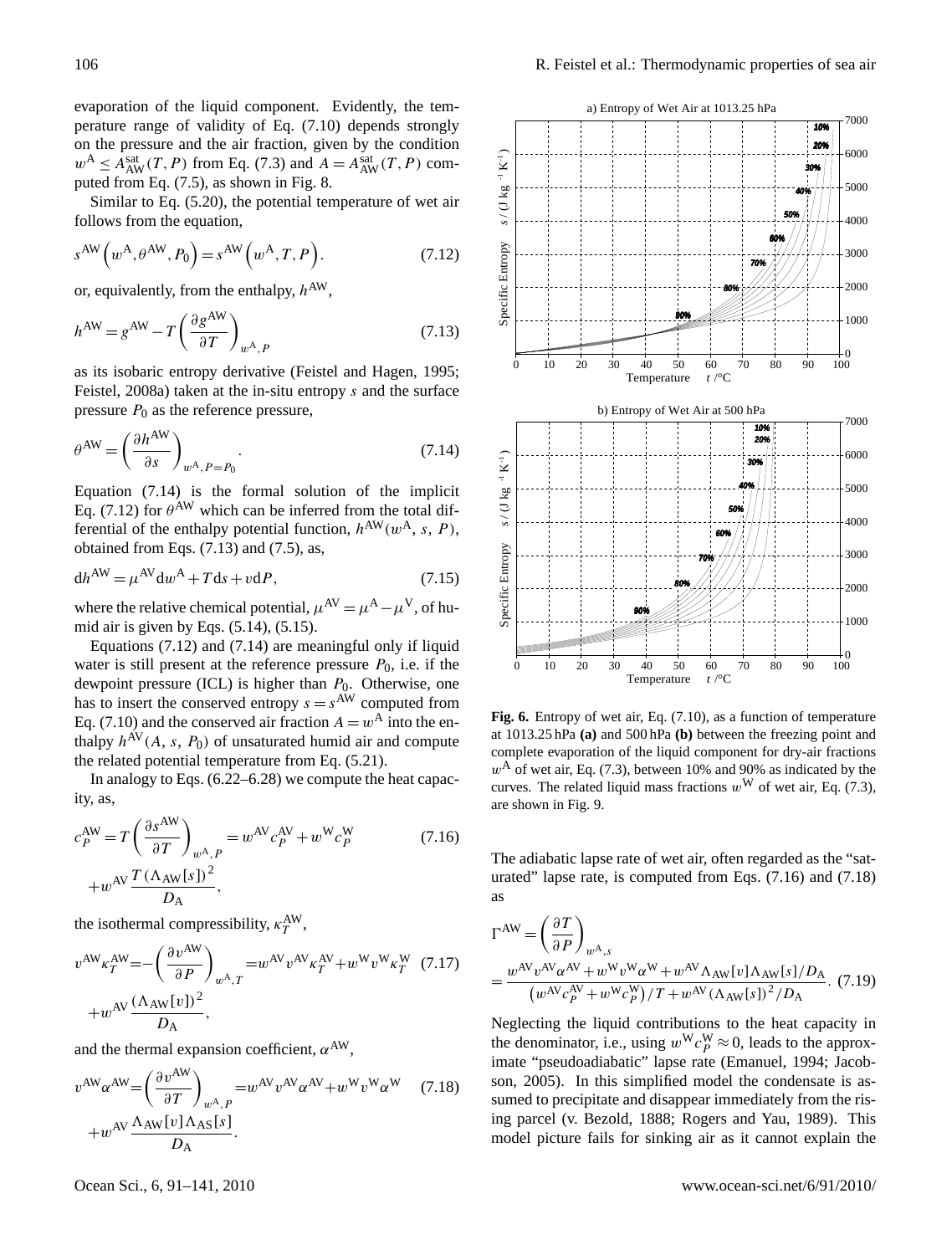

Fig. 7. Adiabatic lapse rate (7.19) of wet air at the dewpoint, i.e. containing a negligible amount of liquid water, at different temperatures and pressures as indicated by the curves. Note that this lapse is shown per 100 m altitude difference as common in meteorology, rather than per pressure difference. For comparison, the lapse rate of humid air is shown in Fig. 2.  $\frac{1}{20}$  and  $\frac{1}{20}$   $\frac{1}{20}$   $\frac{1}{20}$   $\frac{1}{20}$   $\frac{1}{20}$   $\frac{1}{20}$   $\frac{1}{20}$   $\frac{1}{20}$   $\frac{1}{20}$   $\frac{1}{20}$   $\frac{1}{20}$   $\frac{1}{20}$   $\frac{1}{20}$   $\frac{1}{20}$   $\frac{1}{20}$   $\frac{1}{20}$   $\frac{1}{20}$   $\frac{1}{20}$   $\frac{1}{20$ rate is termed "moist" in some literature. For convenience, the rate

latent contributions in Eq.  $(7.19)$  since there is then no liquid in the parcel that could evaporate. If in reality precipitation happens during rising, the sinking air must correctly be described by the moist-adiabatic lapse rate (5.25) rather than Eq. (7.19), which produces the warming "foehn wind" effect at the lee side of a mountain. In addition to being convenient simplifications, the definition of such "pseudo" properties is practically useful for cases in which the condensed water fraction is unknown, such as for measured radiosonde profiles. Selected values of Eq. (7.19) computed at a negligible condensate fraction are displayed in Fig. 7.

During the adiabatic lifting process, the liquid fraction increases at the adiabatic condensation rate

$$
-\left(\frac{\partial w^{\mathbf{W}}}{\partial P}\right)_{w^{\mathbf{A}},s} = \left(1 - w^{\mathbf{W}}\right)\frac{\delta_{\mathbf{S}}^{\mathbf{A}\mathbf{W}}}{A}.\tag{7.20}
$$

The latent heat for the evaporation of liquid water follows from Eq. (7.16) as the ratio of the latent part of the heat capacity to the isobaric evaporation rate of the liquid fraction (Fig. 9),

$$
-\left(\frac{\partial w^{\mathbf{W}}}{\partial T}\right)_{w^{\mathbf{A}},P} = \frac{w^{\mathbf{A}}}{A} \frac{\Lambda_{\mathbf{A}\mathbf{W}}[s]}{D_{\mathbf{A}}},\tag{7.21}
$$

derived from Eqs.  $(7.3)$  and  $(7.7)$ , as

$$
L_P^{\text{AW}} = T \Lambda_{\text{AW}}[s] = \Lambda_{\text{AW}}[h] \equiv h^{\text{AV}} - A \left(\frac{\partial h^{\text{AV}}}{\partial A}\right)_{T,P} - h^{\text{W}}(7.22)
$$

Of particular interest is the saturation point of humid air. At the dewpoint, no liquid water is present,  $w^W = 0$ , so we infer from Eq. (7.3) the relation



**R** The saturation curves  $A^{Sat}$  (*T*, *P*) computed from so Fig. 8. The saturation curves  $A_{AW}^{sat}(T, P)$  computed from solving Eq.  $(7.5)$  at the pressures 1013.25, 500, 200 and 100 hPa, as indicated, between the freezing and the boiling temperature of pure water separate the physically sensible dry-air fractions,  $A \geq$  $A_{AW}^{sat}(T, P)$ , of the single-phase state of humid air from those of the two-phase state of wet air,  $w^A \leq A_{AW}^{\text{sat}}(T, P)$ . On a particular saturation curve the two systems coincide, Eqs. (7.23), (7.24). The liquid fraction of wet air,  $w^W = 1 - w^A / A_{AW}^{sat}(T, P)$ , Eq. (7.3), is shown in Fig. 9.

$$
w^{\mathcal{A}} = A_{\text{AW}}^{\text{sat}}(T, P) \quad \text{at the dewpoint} \tag{7.23}
$$

between the independent variables of Eq. (7.4). This dewpoint surface in the  $(w^A, T, P)$  space bounds the validity of the Gibbs function of wet air. On the surface, the Gibbs functions of wet air and of humid air have the same values,

$$
g^{\text{WA}}\left(w^{\text{A}},T,P\right) = g^{\text{AV}}\left(A_{\text{AW}}^{\text{sat}},T,P\right). \tag{7.24}
$$

For an unsaturated humid-air parcel with the in-situ properties  $(A, T, P)$ , the dewpoint temperature  $T_{\text{DP}}$  and pressure  $P_{\text{DP}}$  are met during adiabatic uplift when the two equations

$$
A_{\rm AW}^{\rm sat}(T_{\rm DP}, P_{\rm DP}) = A \tag{7.25}
$$

$$
s^{\text{AV}}(A, T_{\text{DP}}, P_{\text{DP}}) = s^{\text{AV}}(A, T, P) \tag{7.26}
$$

are satisfied. The solution of Eqs. (7.25) and (7.26) defines the adiabatic dewpoint temperature  $T_{\text{DP}}(A, T, P)$  and pressure  $P_{\text{DP}}(A, T, P)$  for a given unsaturated sample of humid air. This dewpoint temperature is also regarded as the isentropic condensation temperature (ICT), defined as the temperature at which saturation is reached when unsaturated air is cooled adiabatically at a constant mass mixing ratio of water vapour (Rogers and Yau, 1989; Jacobson, 2005). The dewpoint pressure is regarded as the isentropic condensation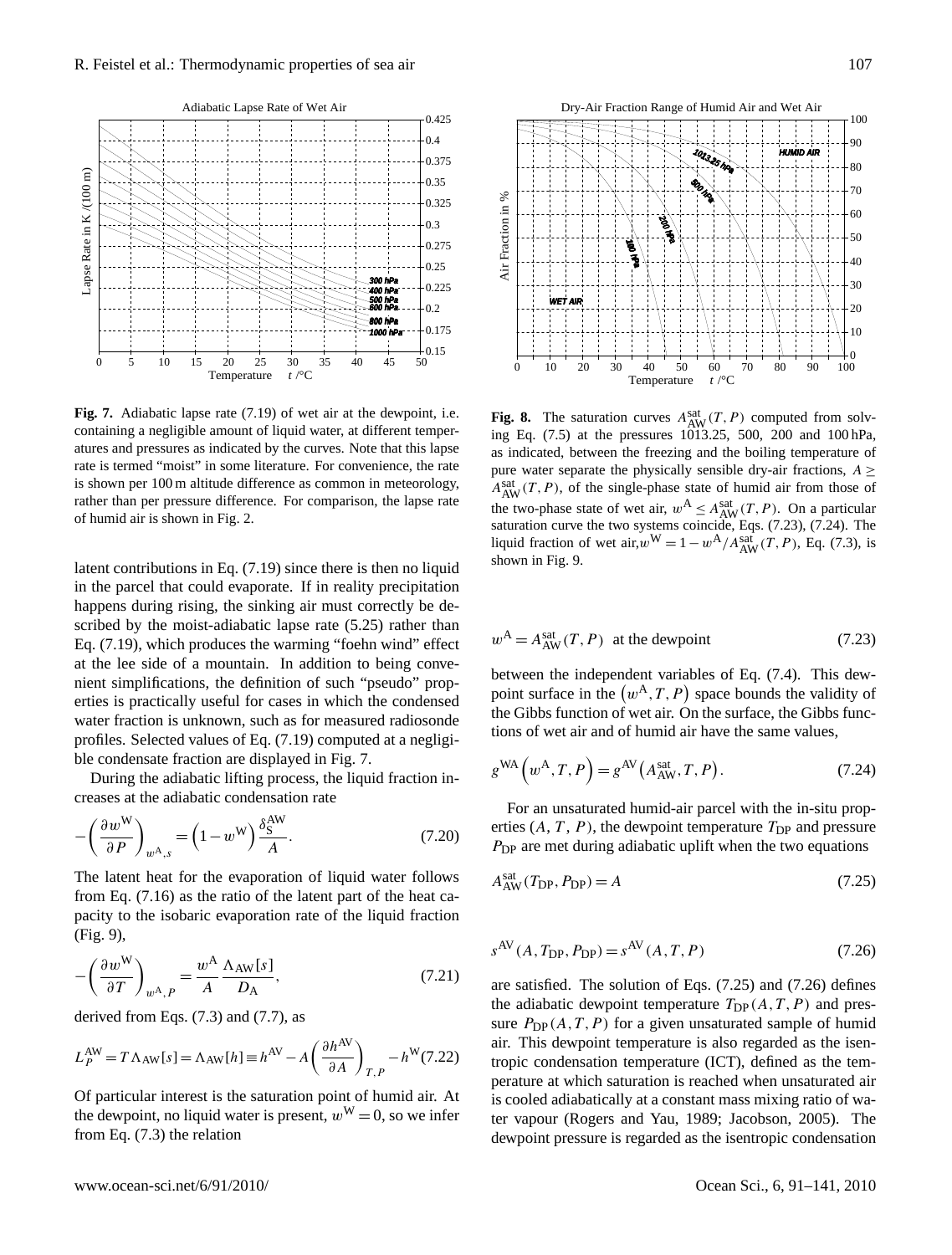

**Fig. 9.** Liquid mass fraction  $w^W$  of wet air, the "burden" of condensed water, as a function of temperature at 1013.25 hPa **(a)** and 500 hPa **(b)** between the freezing point and the point at which complete evaporation of the liquid component occurs for dry-air fractions  $w^A$  of wet air, Eq. (7.3), between 10% and 90% as indicated by the curves. The complement  $(1-w^{\rm W})$  is the gaseous humid-air fraction of wet air.

level (ICL) during adiabatic uplift. As an example, solutions of Eqs. (7.25), (7.26) are shown in Fig. 16.

Approaching the transition point from the other side (i.e., from below the saturation curve in Fig. 8), this dewpoint ("cloud base") is reached by adiabatic compression of wet air with the in-situ properties  $(w^A, T, P)$  if the conditions

$$
A_{\text{AW}}^{\text{sat}}(T_{\text{DP}}, P_{\text{DP}}) = w^{\text{A}}
$$
\n
$$
(7.27)
$$

$$
s^{\text{WA}}(w^{\text{A}}, T_{\text{DP}}, P_{\text{DP}}) = s^{\text{WA}}(w^{\text{A}}, T, P)
$$
 (7.28)

hold, which define the point where the parcel's liquid fraction  $w^W$  is completely evaporated but the humid air is still saturated (Fig. 9). Thus, passing the dewpoint adiabatically, entropy, Gibbs energy and therefore also enthalpy cross over continuously between humid air and wet air. Since the mass fraction  $w^W$  and thus the volume of the native liquid phase are zero at the saturation point, the density changes continuously, too, and therefore also the Helmholtz function and the internal energy of the parcel. The second derivatives of the potential functions such as the compressibility or the heat capacity change discontinuously across the saturation curve, however.

Property changes of wet air subject to adiabatic processes are preferably computed from the enthalpy as the appropriate thermodynamic potential. To express the enthalpy  $h^{AW}$ , Eq. (7.13), in terms of its natural variables  $w^{A}$ , s and P, the Eq. (7.12),

$$
s^{\text{AW}}\left(w^{\text{A}}, T, P\right) = s\tag{7.29}
$$

derived from the Gibbs function (7.4) must be inverted numerically for the temperature,  $T(w^{\mathcal{A}}, s, P)$ . At given  $w^{\mathcal{A}}$ and  $P$ , this computation is sensible only if  $s$  takes values restricted to its particular range of validity,  $s_{\text{min}}(w^{\mathbf{A}}, P) \leq s \leq$  $s_{\text{max}}(w^{\text{A}}, P)$ , as shown in Fig. 6, bound between freezing and complete evaporation of the liquid part. From the given pressure  $P$ , the minimum temperature  $T_{\text{min}}$  is available from the freezing point of liquid water, Eq. (8.1), and from it, in turn, the minimum entropy of wet air,  $s_{\text{min}} = s^{\text{AW}}(w^{\text{A}}, T_{\text{min}},$  $P$ ), Eq. (7.10). The upper end point, the "cloud base", is defined by the saturation of humid air at the given air fraction,  $A = w<sup>A</sup>$ , Eq. (7.27), solving Eq. (7.5) for  $T = T<sub>max</sub>$  at the given pressure  $P$ . Since entropy is continuous at the phasetransition point from humid to wet air, the maximum entropy of wet air is therefore given by  $s_{\text{max}} = s^{\text{AV}}(w^{\text{A}}, T_{\text{max}}, P)$ , Eq. (5.16).

#### **8 Properties of sea air below the freezing point**

At temperatures below the freezing point of seawater, the sea-air system forms a third phase, solid ice Ih, which does not contain relevant amounts of sea salt or air. More precisely, ice-crystal distortions due to occasionally built-in salt or air particles are considered as negligibly seldom, which can safely be expected if the freezing process is sufficiently slow or the ice is sufficiently aged. This assumption does not exclude the presence of macroscopic brine pockets or air bubbles within the ice which count as parts of the liquid or the gas phase, respectively. In other words, the equilibrium properties between humid air, seawater and ice do no depend on the spatial distributions or shapes of the three phases in the system. Any surface-tension effects are neglected in this model.

The binary relation "A is at equilibrium with B" is transitive; if it holds for a pair of systems (A, B), and for another pair  $(B, C)$ , then it is true for  $(A, C)$ , too. Thus, for example, if we have sea ice forming a barrier between humid air and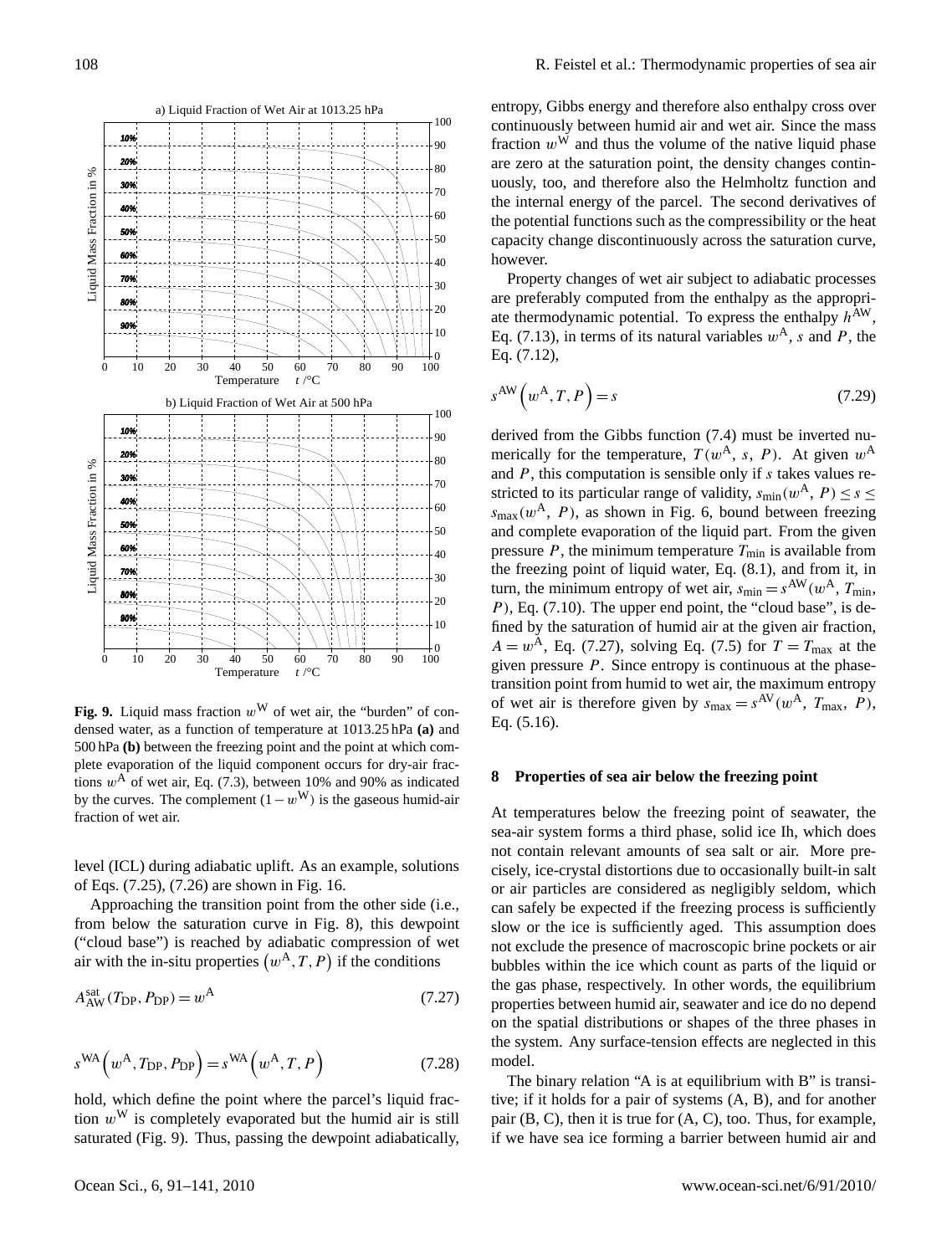water and in thermodynamic equilibrium with each of them, then the air and the water are also in thermodynamic equilibrium even though they are not in contact; if the ice layer were removed, the remaining humid air and water would be in equilibrium. Either the seawater or the humid air may also be removed without upsetting the equilibrium between the remaining pair. Similarly, if a hole is made in the ice barrier, no adjustment is required to maintain equilibrium. Note that if ice were added to a system containing air and seawater at equilibrium, then establishing equilibrium conditions for the new system may require property adjustments in the air and seawater. However, if a new equilibrium is achieved containing all three elements then any one of them may be removed at constant  $T$  and  $P$  without upsetting the equilibrium between the remaining pair. In this sense, the properties of the equilibrium between ice and humid air, briefly "ice air", are independent of the presence or distribution of seawater; similarly, the equilibrium state between seawater and ice, "sea ice", does not depend on the continued presence of the ambient air components. Thermodynamic equations for sea ice were derived from the Gibbs functions of seawater and of ice by Feistel and Hagen (1998). Quantitative formulas for airfree sublimation pressure and enthalpy are available down to 50 K from Feistel and Wagner (2007) and IAPWS (2008b).

The three-phase system, referred to here as "sea-ice air", has the independent variables  $T$  and  $P$  as well as the mass fractions of salt,  $w^S$ , and of air,  $w^A$ , with respect to the system's total mass. The special cases of sublimation equilibria or of sea ice are available from the formulas considered here in the limits of vanishing sea salt,  $w^S=0$ , or of air,  $w^A=0$ , respectively. The salt-free equilibria are considered in more detail in Sect. 9. The relative spatial distribution of the three phases is not relevant here for the thermodynamic properties of the parcel as a whole, for instance, the humid air part may be completely separated from the seawater part by a surface layer of ice. This is true since the equilibrium between three phases always implies equilibrium conditions for each chosen pair of phases.

Of particular interest is the special case of ice air at zero salinity,  $w^{\text{S}}=0$ , i.e. the properties of saturated air containing ice as in cirrus clouds or ice fog, air resting over a frozen lake or precipitating frost. The equations and formulas are similar to those for wet air, Sect. 7, except that the liquidwater properties of that section are substituted by the related ice properties for the application below the freezing point. The freezing point  $T(P)$  of liquid water is computed from the equilibrium condition of equal chemical potentials of the two phases,

$$
g^{\mathbf{W}}(T, P) = g^{\mathbf{lh}}(T, P). \tag{8.1}
$$

Here,  $g^W$  is the Gibbs function of liquid water, Eq. (3.3), and  $g^{\text{lh}}$  is the Gibbs function of ice, Eq. (F1). At 101 325 Pa, the freezing temperature of pure water is 273.152 519(2) K (Feistel and Wagner, 2006; IAPWS, 2008b, 2009b), and is lowered by about 2.4 mK if dissolved air is present (Doherty and Kester, 1974; Feistel, 2008a).

In this section, we generalize the Gibbs function of sea air,  $g^{SA}$ , Sect. 6, to the Gibbs function of sea-ice air,  $g^{SIA}$ , extending the validity of Eq. (6.2) below the freezing temperature of water/seawater,

$$
g^{\text{SIA}}(w^{\text{A}}, w^{\text{S}}, T, P) = w^{\text{AV}} g^{\text{AV}}(A, T, P) + w^{\text{SW}} g^{\text{SW}}(S_{\text{A}}, T, P) + w^{\text{Ih}} g^{\text{Ih}}(T, P)
$$
(8.2)

The sample of sea-ice air has the total mass  $m<sup>SIA</sup> = m<sup>SW</sup> +$  $m^{AV} + m^{Ih}$ , consisting of the liquid phase, seawater,  $m^{SW}$ , the gas phase, humid air,  $m^{AV}$ , and the solid phase, ice Ih,  $m<sup>lh</sup>$ . The mass fractions of seawater,

$$
w^{\text{SW}} = m^{\text{SW}} / m^{\text{SIA}} = w^{\text{S}} / \text{S}_{\text{A}},\tag{8.3}
$$

humid air,

$$
w^{\text{AV}} = m^{\text{AV}} / m^{\text{SIA}} = w^{\text{A}} / A,\tag{8.4}
$$

and ice,  $w^{\text{Ih}} = m^{\text{Ih}}/m^{\text{SIA}}$ , obey the identity

$$
w^S/S_A + w^A/A + w^{Ih} = 1.
$$
\n(8.5)

The equilibrium condition (6.4) of equal chemical potentials of water in the different phases takes the generalized form of the two separate equations

$$
\Lambda_{SI}[g] \equiv g^{SW} - S_A \left(\frac{\partial g^{SW}}{\partial S_A}\right)_{T,P} - g^{Ih} = 0
$$
\n(8.6)

$$
\Lambda_{\text{AI}}[g] \equiv g^{\text{AV}} - A \left(\frac{\partial g^{\text{AV}}}{\partial A}\right)_{T,P} - g^{\text{Ih}} = 0. \tag{8.7}
$$

At given  $T$  and  $P$ , these equations define the equilibrium fractions of air,  $A(T, P)$ , and salt,  $S_A(T, P)$ , as well as the ice fraction,  $w^{\text{lh}}(w^{\text{S}}, w^{\text{A}}, T, P)$ , from Eq. (8.5). Between the freezing points of pure water and seawater the stable existence of freshwater (e.g., as fog droplets in the air) and of ice (e.g., as ice fog in the air) is impossible in sea air. The humid-air part, i.e. the gas fraction of dry air mixed with vapour, of sea air is always subsaturated, Fig. 10, as a result of the vapour-pressure lowering due to dissolved salt. In contrast, below the freezing point of seawater, ice is a stable phase (either within air or seawater) of sea-ice air and the humid-air fraction is always saturated since no relevant amounts of salt are "dissolved" in ice. Note that the freezing point of liquid water is not a distinguished temperature for vapour, regardless of whether or not air is present. As a stable gas phase of water, vapour can exist down to 40–50 K (Feistel and Wagner, 2007).

From the total derivative of Eq. (8.6), i.e. the Clausius-Clapeyron differential equation for sea ice,

$$
d\Lambda_{SI}[g] = 0 = \left(\frac{\partial}{\partial S_A} \Lambda_{SI}[g]\right)_{T,P} dS_A
$$
\n
$$
+ \Lambda_{SI} \left[ \left(\frac{\partial g}{\partial T}\right)_{S_A,P} \right] dT + \Lambda_{SI} \left[ \left(\frac{\partial g}{\partial P}\right)_{S_A,T} \right] dP
$$
\n(8.8)

www.ocean-sci.net/6/91/2010/ Ocean Sci., 6, 91[–141,](#page-0-1) 2010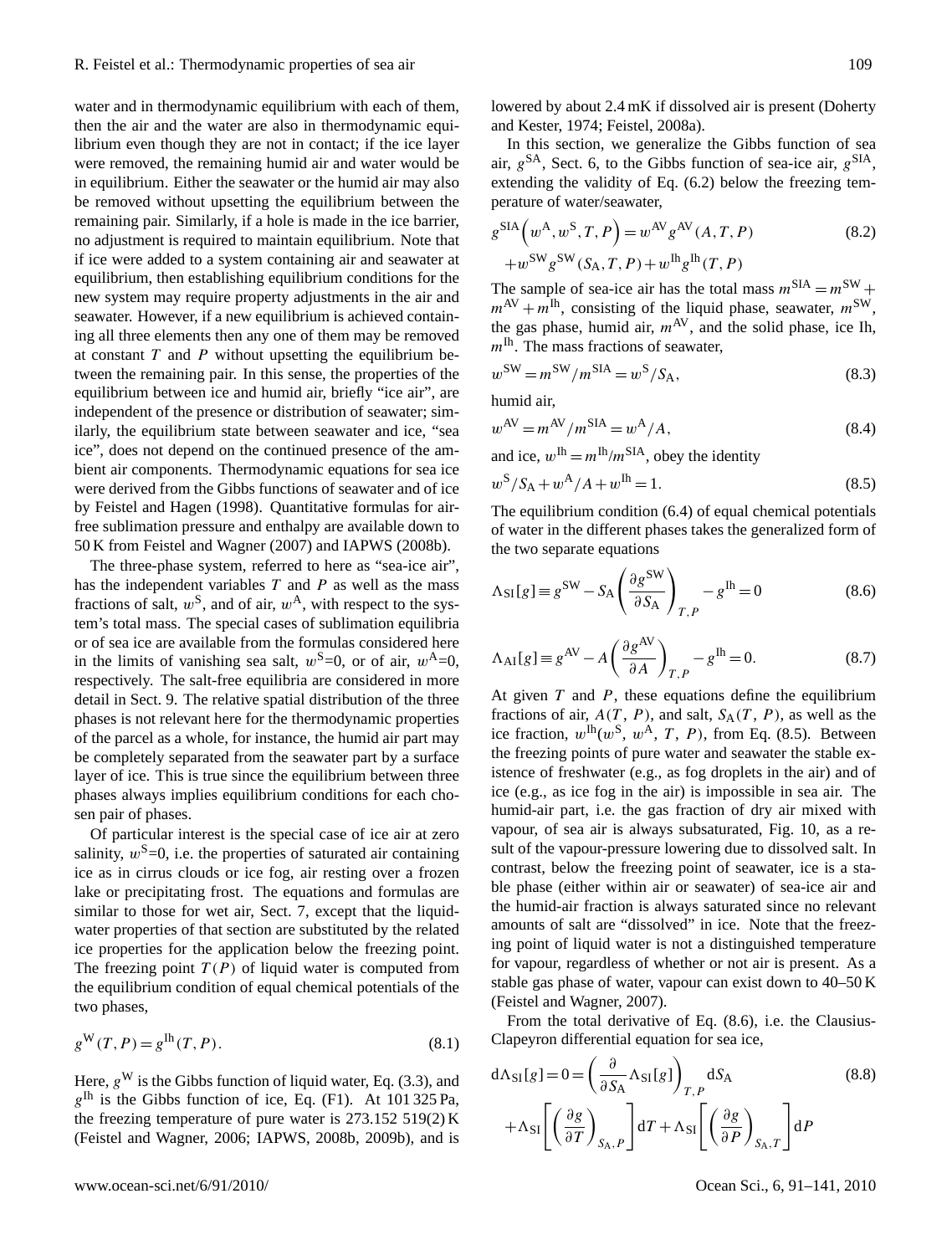

Fig. 10. Specific (a) and relative (b) humidity of sea air, i.e., humid air in equilibrium with seawater, at sea-level pressure,  $P=101325$  Pa, as a function of temperature for different absolute salinities as indicated by the curves. The equilibrium air fraction A is computed from Eq. (6.4); the resulting specific humidity is by Eq. (8.7). The specific humidity related to  $A<sup>sat</sup>$  is displayed as the bold curve "Ice" a), indicating the saturation of sea-ice air due to ice formation below the freezing temperature at the particular<br>salinity d de la construction de la construction de la construction de la construction de la construction de la construction<br>De la construction de la construction de la construction de la construction de la construction de la const r. + Λ  $q=(1-A)$ . The relative humidity  $RH_{WMO}$  is determined from A by the WMO definition (10.4) with the saturated air fraction  $A<sup>sat</sup>$  given salinity.

we infer the partial derivatives for the change of the brine  $S_A(T, P)$ , in  $S_A(T, P)$ ,  $y, S_A$  $\overline{1}$  $S_A(T, P)$ , independent of *<sup>v</sup> <sup>S</sup>* of air, nt of a .<br>+ salinity,  $S_A(T, P)$ , independent of air,

$$
\left(\frac{\partial S_{\rm A}}{\partial T}\right)_P = -S_{\rm A} \frac{\Lambda_{\rm SI}[s]}{D_{\rm S}}, \quad \left(\frac{\partial S_{\rm A}}{\partial P}\right)_T = S_{\rm A} \frac{\Lambda_{\rm SI}[\nu]}{D_{\rm S}}\tag{8.9}
$$

where  $D<sub>S</sub>$  is defined in Eq. (6.9).

For ice air we get from Eq. (8.7) the saturated value for the air fraction,  $A = A_{\text{AI}}^{\text{sat}}(T, P)$ , with respect to ice, independent of the presence of seawater. In the same way as in Eq. (8.8) we can derive the Clausius-Clapeyron differential equation of ice air from the differential of Eq. (8.7). The related isobaric and isothermal air drying rates are

$$
\delta_P^{\text{AI}} = -\left(\frac{\partial A_{\text{AI}}^{\text{sat}}}{\partial T}\right)_P = A \frac{\Lambda_{\text{AI}}[s]}{D_{\text{A}}},
$$
\n
$$
\delta_T^{\text{AI}} = -\left(\frac{\partial A_{\text{AI}}^{\text{sat}}}{\partial P}\right)_T = -A \frac{\Lambda_{\text{AI}}[v]}{D_{\text{A}}},
$$
\n(8.10)

in which  $D_A$  is defined in Eq. (6.8). Crossing the freezing point  $(T_f, P_f)$  of pure water, the drying rates of humid air change discontinuously from the ones relative to liquid water, Eqs.  $(7.7)$  and  $(7.8)$ , to those relative to ice, Eq.  $(8.10)$ , while the saturation value itself is continuous, i.e.,  $A_{\text{AI}}^{\text{sat}}(T_{\text{f}}, P_{\text{f}}) =$  $A_{AW}^{sat}(T_f, P_f)$  at this point.

We infer from Eqs.  $(8.5)$ ,  $(8.9)$  and  $(8.10)$ , that upon heating the ice fraction shrinks at the isobaric melting rate,

$$
\varepsilon_P^{\text{SIA}} = -\left(\frac{\partial w^{\text{In}}}{\partial T}\right)_{w^{\text{A}}, w^{\text{S}}, P} = w^{\text{SW}} \frac{\Lambda_{\text{SI}}[s]}{D_{\text{S}}} + w^{\text{AV}} \frac{\Lambda_{\text{AI}}[s]}{D_{\text{A}}}, \quad (8.11)
$$

or, when compressed, at the isothermal melting rate,

$$
\varepsilon_T^{\text{SIA}} = -\left(\frac{\partial w^{\text{In}}}{\partial P}\right)_{w^{\text{A}},w^{\text{S}},T} = -w^{\text{SW}}\frac{\Lambda_{\text{SI}}[v]}{D_{\text{S}}} - w^{\text{AV}}\frac{\Lambda_{\text{AI}}[v]}{D_{\text{A}}}.\text{(8.12)}
$$

With the help of Eqs. (8.5–8.12) we can now compute the first and second derivatives of the Gibbs function (8.2) for a system composed of seawater, ice, and humid air.

The specific entropy of sea ice air,  $s^{\text{SIA}}$ , follows as

$$
s^{\text{SIA}} = -\left(\frac{\partial g^{\text{SIA}}}{\partial T}\right)_{w^{\text{A}}, w^{\text{S}}, P} = w^{\text{AV}} s^{\text{AV}} + w^{\text{SW}} s^{\text{SW}} + w^{\text{Ih}} s^{\text{Ih}}, \tag{8.13}
$$

the enthalpy is

$$
h^{\text{SIA}} = g^{\text{SIA}} + T s^{\text{SIA}} = w^{\text{AV}} h^{\text{AV}} + w^{\text{SW}} h^{\text{SW}} + w^{\text{Ih}} h^{\text{Ih}}, \tag{8.14}
$$

and the specific volume

$$
v^{\text{SIA}} = \left(\frac{\partial g^{\text{SIA}}}{\partial P}\right)_{w^{\text{A}},w^{\text{S}},T} = w^{\text{AV}} v^{\text{AV}} + w^{\text{SW}} v^{\text{SW}} + w^{\text{Ih}} v^{\text{Ih}}.
$$
 (8.15)

Thus, the first derivatives of the Gibbs function are strictly additive with regard to the phases present.

For the second temperature derivative of  $g<sup>SIA</sup>$ , exploiting Eqs. (8.13), (8.3), (8.4) we have

$$
\frac{c_p^{\text{SIA}}}{T} = \left(\frac{\partial s^{\text{SIA}}}{\partial T}\right)_{w^{\text{A}},w^{\text{S}},P} = w^{\text{AV}} \left[ \left(\frac{\partial s^{\text{AV}}}{\partial T}\right)_{A,P} (8.16) + \left(\frac{\partial s^{\text{AV}}}{\partial A}\right)_{T,P} \left(\frac{\partial A}{\partial T}\right)_{w^{\text{A}},w^{\text{S}},P} \right] + w^{\text{SW}} \left[ \left(\frac{\partial s^{\text{SW}}}{\partial T}\right)_{S_{\text{A}},P} + \left(\frac{\partial s^{\text{SW}}}{\partial S_{\text{A}}}\right)_{T,P} \left(\frac{\partial S_{\text{A}}}{\partial T}\right)_{w^{\text{A}},w^{\text{S}},P} \right] + w^{\text{In}} \left(\frac{\partial s^{\text{In}}}{\partial T}\right)_{P}
$$

$$
-s^{\text{AV}} \frac{w^{\text{A}}}{A^2} \left(\frac{\partial A}{\partial T}\right)_{w^{\text{A}},w^{\text{S}},P} - s^{\text{SW}} \frac{w^{\text{S}}}{S_{\text{A}}^2} \left(\frac{\partial S_{\text{A}}}{\partial T}\right)_{w^{\text{A}},w^{\text{S}},P}
$$

$$
+s^{\text{In}} \left(\frac{\partial w^{\text{In}}}{\partial T}\right)_{w^{\text{A}},w^{\text{S}},P}
$$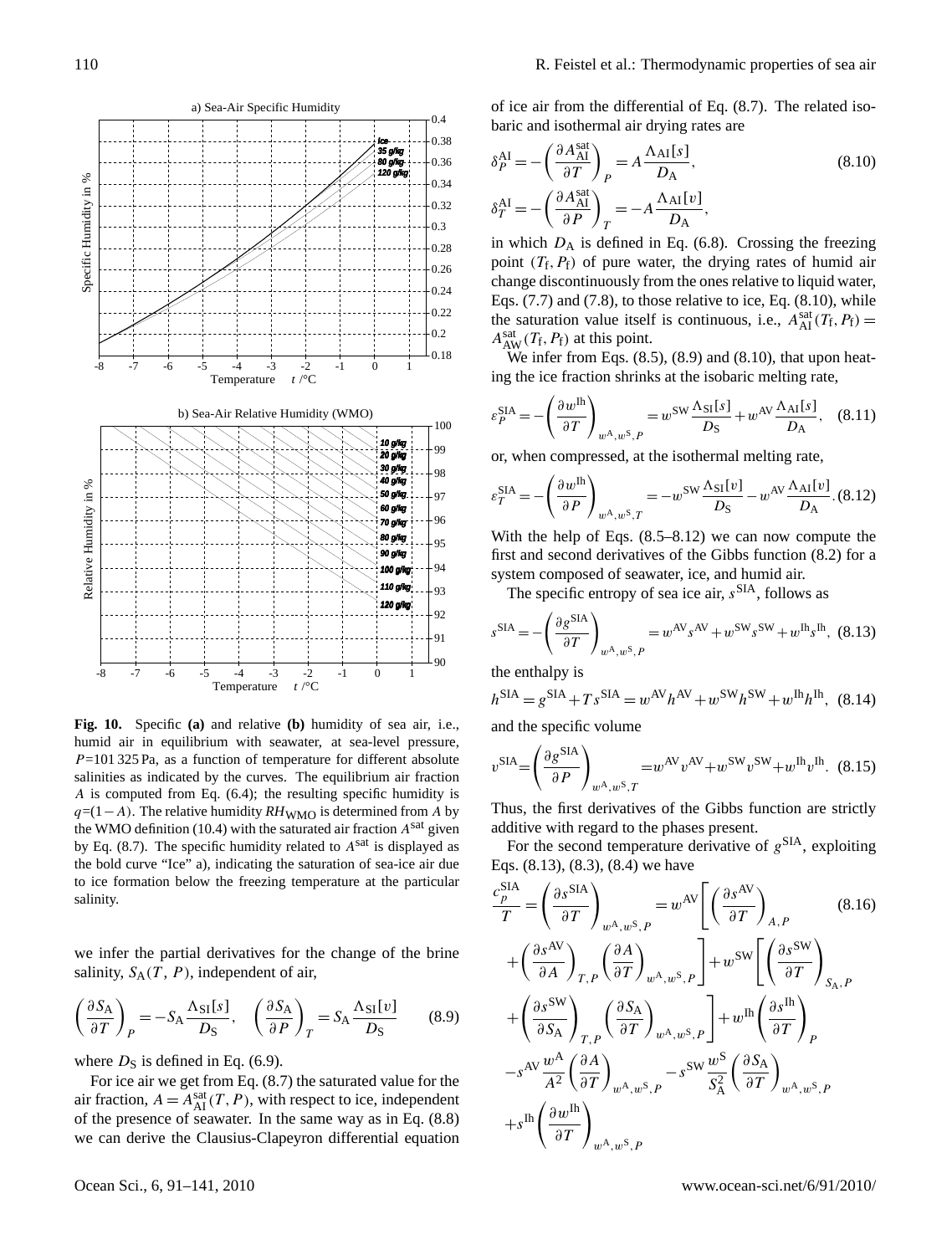from which we obtain the formula for the isobaric heat capacity,

$$
c_p^{\text{SIA}} = w^{\text{AV}} c_p^{\text{AV}} + w^{\text{SW}} c_p^{\text{SW}} + w^{\text{Ih}} c_p^{\text{Ih}} + T \left\{ w^{\text{AV}} \frac{(\Lambda_{\text{AI}}[s])^2}{D_{\text{A}}} + w^{\text{SW}} \frac{(\Lambda_{\text{SI}}[s])^2}{D_{\text{S}}} \right\}.
$$
\n(8.17)

In the scientific literature, we are not aware of a thermodynamically rigorous definition of the latent heat that occurs in conjunction with the exchange of water between seawater, humid air and ice. We define here the latent-heat part of the heat capacity  $(8.17)$ ,  $T\left\{w^{\text{AV}}\left(\Lambda_{\text{AI}}[s]\right)^2/D_{\text{A}}+w^{\text{SW}}\left(\Lambda_{\text{SI}}[s]\right)^2D_{\text{S}}\right\}$ , divided by the isobaric melting rate, i.e. the mass fraction loss of ice,  $-(\partial w^{\text{lh}}/\partial T)_{w^{\text{A}},w^{\text{S}},P}$  from Eq. (8.11), as the isobaric latent heat of ice,  $L_P^{\text{SIA}}$ , of this system,

$$
L_P^{\text{SIA}} = \frac{w^{\text{AV}} (\Lambda_{\text{AI}}[h])^2 / D_{\text{A}} + w^{\text{SW}} (\Lambda_{\text{SI}}[h])^2 / D_{\text{S}}}{w^{\text{AV}} \Lambda_{\text{AI}}[h] / D_{\text{A}} + w^{\text{SW}} \Lambda_{\text{SI}}[h] / D_{\text{S}}}. \tag{8.18}
$$

This expression includes both the latent heats of melting (subscript SI) and of sublimation (AI), and only indirectly that of evaporation (AS). Rather than simply being added up, the transition enthalpies appear averaged, weighted by sublimation and melting rates. For freshwater  $(w^S=0)$ , this formula for  $L_P^{\text{SIA}}$  reduces to the sublimation enthalpy in air,  $\Lambda_{AI}[h],$ 

$$
L_P^{\text{AI}} = \Lambda_{\text{AI}}[h] \equiv h^{\text{AV}} - A \left(\frac{\partial h^{\text{AV}}}{\partial A}\right)_{T,P} - h^{\text{Ih}}.\tag{8.19}
$$

Alternatively, for air-free conditions  $(w<sup>A</sup>=0)$ , it provides the melting enthalpy in seawater,  $\Lambda_{SI}[h]$ 

$$
L_P^{\text{SI}} = \Lambda_{\text{SI}}[h] \equiv h^{\text{SW}} - S_A \left(\frac{\partial h^{\text{SW}}}{\partial S_A}\right)_{T,P} - h^{\text{Ih}}.\tag{8.20}
$$

The expressions for the latent heat must be independent of the freely adjustable coefficients. It is easily verified that Eqs. (8.18–8.20) satisfy this necessary condition. In all cases, using the simple difference between the enthalpies of ice and seawater or humid air rather than Eqs. (8.19), (8.20), would be essentially wrong for this reason. In other words, the numerical values of the additional saline enthalpy term  $S_A \times (\partial h^{\rm SW}/\partial S_A)_{T,P}$  or the humid-air enthalpy term  $A \times (\partial h^{AV}/\partial A)_{T, P}$  depend on the arbitrary choices made for the adjustable coefficients and must not be neglected.

When changes in  $T$  or  $P$  cause a certain water mass to be transferred between ice and the two fluid phases, there is no additional direct transfer of water between those fluids, seawater and humid air, i.e., Eq. (8.18) covers the latent heat of all three phases below the freezing point. This means that Eq. (8.18) can also be expressed in terms of the transition properties of the other two possible phase pairs, sublimation (AI) and evaporation (SA), or melting (SI) and evaporation (SA), using the relation (6.6),  $\Lambda_{SA} = \Lambda_{SI} - \Lambda_{AI}$ .

## **9 Properties of ice air**

In the limit of zero salinity, the composite system "sea ice air" described in the previous section turns into "wet ice air", i.e. the equilibrium of liquid water, ice and vapour in the presence of air. When there is no air,  $w^A=0$ , temperature and pressure of this system equal the triple-point temperature and pressure of water, while the mutual mass ratios of the three phases are controlled by two additional constraints such as the volume and the total entropy of the sample. When air is added, the partial vapour pressure  $P<sup>V</sup>$  will remain close to the triple-point pressure but the total pressure,  $P = P<sup>V</sup>/x<sub>V</sub><sup>AV</sup>$ , Eq. (5.6), of such an air parcel will be different, Fig. 11. This state is controlled by Eqs. (8.5–8.7) at zero salinity, i.e.,

$$
\Lambda_{\rm WI}[g] \equiv g^{\rm W} - g^{\rm lh} = 0 \tag{9.1}
$$

$$
\Lambda_{\text{AI}}[g] \equiv g^{\text{AV}} - A \left( \frac{\partial g^{\text{AV}}}{\partial A} \right)_{T,P} - g^{\text{Ih}} = 0. \tag{9.2}
$$

This system of equations can be solved for the temperature  $T(A)$  and the pressure  $P(A)$  as functions of the air fraction A.

The three mass fractions of the parcel's phases, liquid water,  $w^W$ , ice,  $w^{\text{th}}$ , and saturated humid air,  $w^{\text{AV}} = w^{\text{A}}/A$ , are related to temperature and pressure via the mass fraction  $A(T, P)$  of dry air in humid air, i.e., to the solution of Eqs. (9.1), (9.2):

$$
w^{\mathbf{W}} + w^{\mathbf{Ih}} + \frac{w^{\mathbf{A}}}{A} = 1.
$$
\n(9.3)

At a given air fraction  $w^A$  and entropy s, Fig. 12,

$$
s = w^{\mathcal{W}} s^{\mathcal{W}}(T, P) + w^{\mathcal{H}} s^{\mathcal{H}}(T, P) + \frac{w^{\mathcal{A}}}{A} s^{\mathcal{A}\mathcal{V}}(A, T, P) \tag{9.4}
$$

this system of wet ice air still possesses one degree of freedom. We term the pressure it takes at complete melting,  $w^{\text{In}}=0$ , the isentropic freezing level (IFL) of wet air, and at complete freezing,  $w^W=0$ , the isentropic melting level (IML) of ice air. For sea air with entropy and air fraction computed from Eqs. (6.4) and (6.18), these curves are displayed in Fig. 17.

At pressures below the IML, the liquid phase has disappeared and the system reduces to "ice air".

# **10 Relative humidity and fugacity**

Relative humidity is not uniquely defined in the literature. Sometimes it is defined as the ratio of the actual partial pressure of vapour in air to the saturated vapour pressure, and sometimes as the ratio of their corresponding mole fractions (Van Wylen and Sonntag, 1965; Sonntag, 1982). All definitions give the same results in the ideal-gas limit. Also in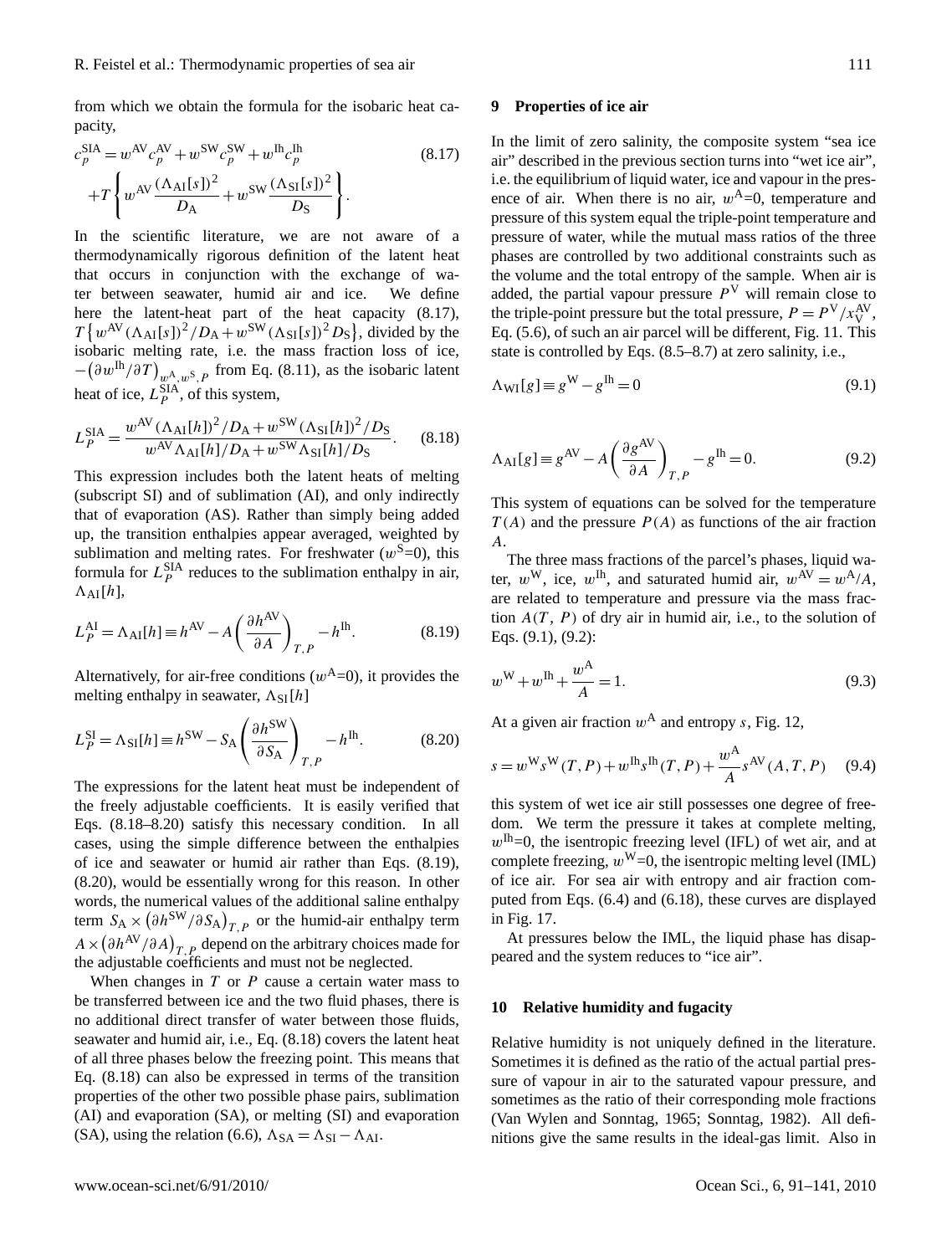

**Fig. 11.** Equilibrium pressure P, panel **(a)**, and temperature T , panel **(b)**, as a function of the mass fraction A of dry air in humid air of a parcel containing liquid water, ice and humid air. At  $A=0$ , the curve ends in the common triple point of water at about 611 Pa and 273.16 K. Note that the dissolution of air in liquid water is not considered here which may have comparable additional effects on the freezing temperature (Doherty and Kester, 1974; IAPWS, 2004; Feistel, 2008a).

this approximation, relative humidity is a property of fluid water at given temperature and pressure of the vapour phase, independent of the presence of air.

The CCT $^{10}$  $^{10}$  $^{10}$  definition of relative humidity is in terms of mole fraction: at given pressure and temperature, the ratio, expressed as a percent, of the mole fraction of water vapour to the vapour mole fraction which the moist gas would have if it were saturated with respect to either water or ice at the same pressure and temperature. Consistent with CCT, IU- $PAC<sup>11</sup>$  $PAC<sup>11</sup>$  $PAC<sup>11</sup>$  defines relative humidity as the ratio, often expressed as a percentage, of the partial pressure of water in the at-



**Fig. 12.** Entropy of ice air as a function of temperature at 1013.25 hPa **(a)** and 500 hPa **(b)** between −100 ◦C and the melting point of the solid component for dry-air fractions  $w<sup>A</sup>$  of ice air between 10% and 90% as indicated by the curves.

mosphere at some observed temperature, to the saturation vapour pressure of pure water at this temperature (Calvert, 1990; IUPAC, 1997). For a real-gas mixture such as air, partial pressures of its components are defined by the total pressure multiplied by the mole fraction of that component (Lehmann et al., 1996; IUPAC, 1997)

$$
P^a = x_a P. \tag{10.1}
$$

This definition of the relative humidity takes the form

$$
RH_{\text{CCT}} = \frac{x_{\text{V}}^{\text{AV}}}{x_{\text{V}}^{\text{AV,sat}}} \tag{10.2}
$$

with regard to the mole fraction of vapour  $x_V^{\text{AV}}(A)$  from Eq. (5.6) and the saturated air fraction  $A<sup>sat</sup>(T, P)$  from Eq. (7.5) with respect to liquid water and from Eq. (8.7) with respect to ice. The pressure derivative provides the rate of relative humidification upon adiabatic uplift,

<span id="page-21-0"></span><sup>10</sup>CCT: Consultative Committee for Thermometry, [www.bipm.](www.bipm.org/en/committees/cc/cct/) [org/en/committees/cc/cct/.](www.bipm.org/en/committees/cc/cct/)

<span id="page-21-1"></span><sup>&</sup>lt;sup>11</sup>IUPAC: International Union of Pure and Applied Chemistry, [www.iupac.org.](www.iupac.org)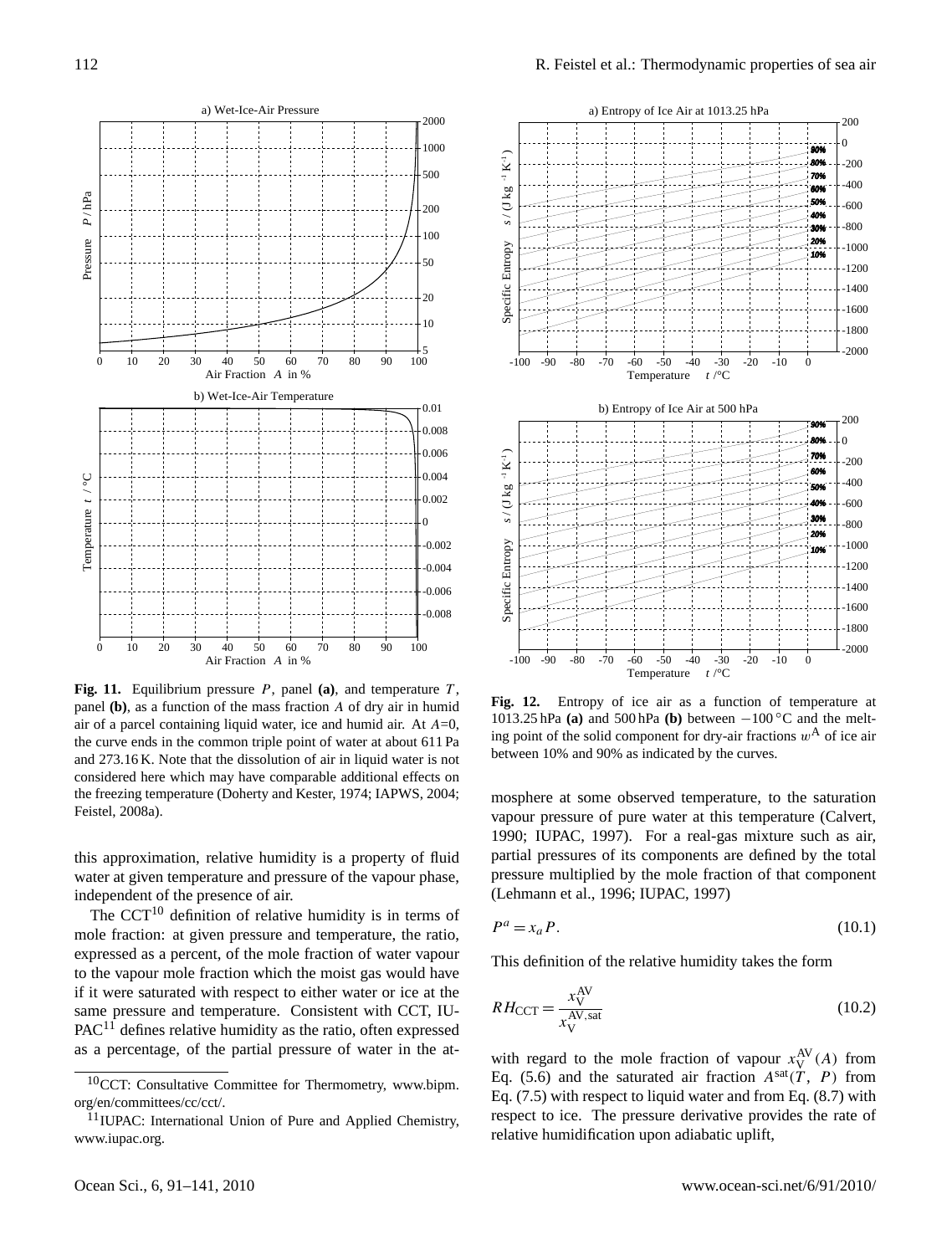

Fig. 13. Saturation curves  $A_{\text{AI}}^{\text{sat}}(T, P)$  computed by solving Eq.  $(9.2)$  at the pressures 1013.25, 500, 200 and 100 hPa, as indicated. Between −60 °C and the melting temperature of ice,  $A \geq A_{\text{AI}}^{\text{sat}}(T, P)$ , of the single-phase state of humid air from those of the two-phase state of ice air,  $w^A \leq A_{\text{AI}}^{\text{sat}}(T, P)$ . At the saturation point, the two systems coincide. these curves separate the physically reasonable dry-air fractions,

$$
\chi(A, T, P) = -\left(\frac{\partial R H_{\text{CCT}}}{\partial P}\right)_{A, s}
$$
\n
$$
= \frac{x_{\text{V}}^{\text{AV}} M^{\text{W}}}{M^{\text{A}} \left(1 - A^{\text{sat}}\right)^{2}} \left(\delta_T^{\text{AW}} + \Gamma^{\text{AV}} \delta_P^{\text{AW}}\right). \tag{10.3}
$$

Here, the drying rates  $\delta^{AW}$  with respect to liquid water and the lapse rate  $\Gamma^{\text{AV}}$  of humid air are defined in Eqs. (7.7), (7.8) and (5.25). Below the freezing point,  $\delta^{\text{AW}}$  must be replaced by  $\delta^{AI}$  with respect to ice, Eq. (8.10).

The WMO<sup>[12](#page-22-0)</sup> definition of the relative humidity is (Rogers and Yau, 1989; Pruppacher and Klett, 1997; Jacobson, 2005),

$$
RH_{\text{WMO}} = \frac{r}{r^{\text{sat}}} = \frac{1/A - 1}{1/A^{\text{sat}} - 1}
$$
 (10.4)

where  $r = (1 - A)/A = m^V/m^A$  is the humidity ratio. The relation (10.4) between air fraction, temperature and relative humidity is shown quantitatively in Fig. 14.

If r is small, we can estimate  $x_V^{\text{AV}} \approx r M^{\text{A}}/M^{\text{W}}$  from Eq. (5.6) and therefore  $RH_{\text{WMO}} \approx RH_{\text{CCT}}$ , i.e. approximate consistency of Eqs. (10.2) and (10.4).

The adiabatic humidification rate, i.e. the rate of increase of relative humidity of an adiabatically lifted air parcel follows from Eqs. (10.4) and (7.9) as



Fig. 14. Mass fraction A of dry air in humid air as a function of temperature at nomal pressure, 101 325 Pa, for different relative humidities (WMO definition, Eq. 10.4) as indicated by the curves from dewpoint curve (100%), liquid water is present, i.e., the stable state is wet air rather than humid air. 10% to 100% (dewpoint). Specific humidity is  $q=1-A$ . Below the

$$
\chi(A, T, P) = -\left(\frac{\partial R H_{\text{WMO}}}{\partial P}\right)_{A, s}
$$
\n
$$
= \frac{r}{\left(1 - A_{\text{AW}}^{\text{sat}}\right)^2} \left(\delta_T^{\text{AW}} + \Gamma^{\text{AV}} \delta_P^{\text{AW}}\right). \tag{10.5}
$$

Sometimes, especially when considering phase or chemical equilibria, it is more convenient to use the fugacity (or activity) rather than partial pressure (Lewis, 1908; Glasstone, 1947; Möbius and Dürselen, 1973; Ewing et al., 1994; IU-PAC, 1997; Blandamer et al., 2005). The fugacity of vapour in humid air is defined as, Eq. (5.31),

$$
f_{V}(A, T, P) = f_{V}^{0}(T) \exp\left\{\frac{\mu^{V}(A, T, P)}{R_{W}T}\right\}.
$$
 (10.6)

The chemical potential of vapour in humid air,  $\mu^{V}$ , is given in Eq.  $(5.15)$ .  $R_W$  is the specific gas constant of water. The reference fugacity,

$$
f_V^0(T) = \lim_{P \to 0} f_V(A, T, P) \exp\left\{-\frac{\mu^V}{R_W T}\right\}
$$
 (10.7)  
=  $x_V P \exp\left\{-\frac{\mu^{V, id}}{R_W T}\right\}$ 

is chosen such that in the ideal-gas limit of infinite dilution,  $f<sub>V</sub>$  converges to the partial pressure of vapour (Glasstone, 1947; Guggenheim, 1967), Eq. (10.1),

$$
f_{\rm V} = x_{\rm V}^{\rm AV} P \exp\left\{\frac{\mu^{\rm V} - \mu^{\rm V,id}}{R_{\rm W}T}\right\}.
$$
 (10.8)

<span id="page-22-0"></span><sup>12</sup>WMO: World Meteorological Organisation, [www.wmo.int.](www.wmo.int)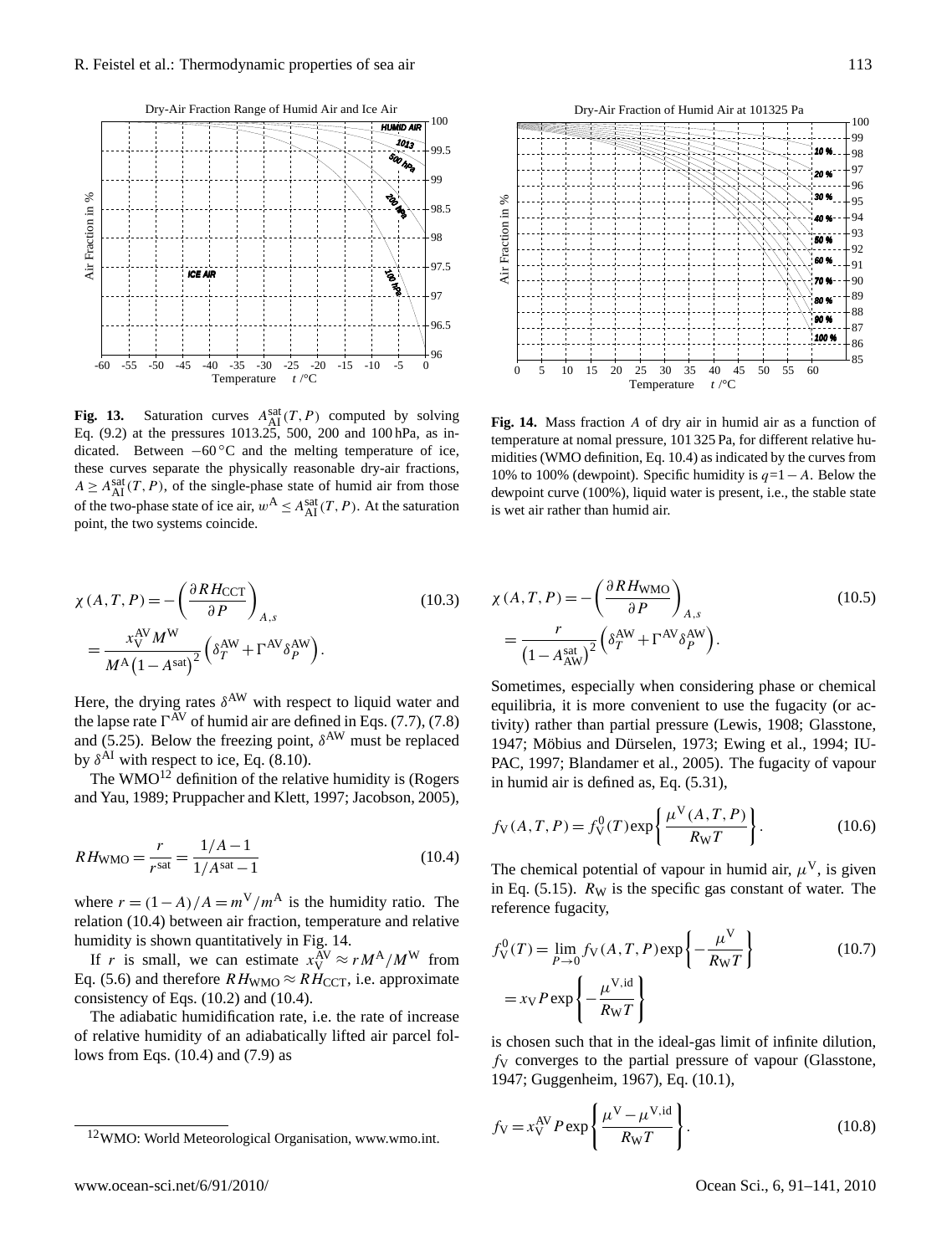The ideal-gas chemical potential  $\mu^{V,id}$  is given in Eq. (H13), and the mole fraction of vapour in humid air,  $x_V^{\text{AV}}$ , is given in Eqs. (5.6) and (B9).

The ratio  $\lambda \mathbf{v} = f\mathbf{v}/f_{\mathbf{V}}^0$  is the absolute activity of vapour (Ewing et al., 1994; IUPAC, 1997).

The fugacity-pressure ratio  $f_V/(x_V^{\text{AV}}P)$  is known as the fugacity coefficient or enhancement factor in meteorology.

The saturation fugacity is defined by the equilibrium between liquid water and vapour in air,  $\mu^V(A, T, P) =$  $\mu^{\mathbf{W}}(0,T,P)$ , i.e.

$$
f_{\rm V}^{\rm sat} = f_{\rm V}^0(T) \exp\left\{\frac{\mu^{\rm W}(0, T, P)}{R_{\rm W}T}\right\},\tag{10.9}
$$

where  $\mu^{\mathbf{W}} = g^{\mathbf{W}}(T, P) = g^{\mathbf{SW}}(0, T, P)$  is the chemical potential of liquid water, i.e. its Gibbs energy (3.3). The relative fugacity  $\varphi$  of humid air can thus be defined as

$$
\varphi = \frac{f_V}{f_V^{\text{sat}}} = \exp\left\{ \frac{\mu^V(A, T, P) - \mu^W(0, T, P)}{R_W T} \right\}.
$$
 (10.10)

In the ideal-gas limit,  $\mu^V = \mu^{V,id}$ , the relative fugacity  $\varphi$  approaches the relative humidity (10.2) because of Eq. (10.8).

It follows that the relative fugacity of sea air is

$$
\varphi^{SA} = \frac{f_{V}^{SA}}{f_{V}^{sat}} = \exp\left\{\frac{\mu^{W}(S_{A}, T, P) - \mu^{W}(0, T, P)}{R_{W}T}\right\}
$$
(10.11)

since its vapour is assumed to be in equilibrium (6.4) with seawater,  $\mu^V(A, T, P) = \mu^W(S_A, T, P)$ .

The chemical potential difference in the exponent is proportional to the osmotic coefficient of seawater,  $\phi^{\text{SW}}$ , which is computed from the saline part of the Gibbs function, Eq. (6.1), as (Feistel and Marion, 2007; Feistel, 2008a),

$$
\phi^{\text{SW}}(S_{\text{A}}, T, P) = -\frac{1}{m_{\text{SW}}RT} \left[ g^{\text{S}} - S_{\text{A}} \left( \frac{\partial g^{\text{S}}}{\partial S_{\text{A}}} \right)_{T, P} \right], \quad (10.12)
$$

and  $m_{SW}$  is the molality of seawater (Millero et al., 2008),

$$
m_{\rm SW} = \frac{S_{\rm A}}{(1 - S_{\rm A})M^{\rm S}}.\tag{10.13}
$$

We infer for the relative fugacity of sea air the simple formula

$$
\varphi^{\text{SA}} = \exp\left(-m_{\text{SW}}M^{\text{W}}\phi^{\text{SW}}\right),\tag{10.14}
$$

which is also known as the activity  $a<sub>W</sub>$  of water in seawater (Falkenhagen et al., 1971; Millero and Leung, 1976; Feistel and Marion, 2007). Similar to the ideal gas approximation, the relative fugacity of sea air is independent of the presence or the properties of air. In Eq. (10.14),  $\varphi^{SA} \le 1$  expresses the fact that the vapour pressure of seawater is lower than the saturation pressure of liquid pure water, i.e., that humid air in equilibrium with seawater above its freezing temperature is always subsaturated.

In first approximation, derived from a series expansion with respect to salinity, we obtain from Eq. (10.9),  $m_{SW} =$  $S_A/M^S + O(S_A^2)$ , and  $\phi^{SW} = 1 + O(S_A)$  the linear relation

$$
\varphi^{\text{SA}} \approx 1 - \frac{M^{\text{W}}}{M^{\text{S}}} S_{\text{A}} \tag{10.15}
$$

from Eq. (10.14), i.e. Raoult's law for the vapour-pressure lowering of seawater (Landau and Lifschitz, 1987; Feistel et al., 2008b). In the ideal-gas limit, Eqs. (10.14) and (10.15) are valid, too, for the relative humidity,  $\varphi^{SA} \approx RH$ .

Below the freezing temperature of pure water at given pressure, the saturated vapour is defined by the chemical potential of ice rather than liquid water, i.e. by

$$
f_{\rm V}^{\rm sat} = f_{\rm V}^0(T) \exp\left\{\frac{\mu^{\rm Th}(T, P)}{R_{\rm W}T}\right\},\tag{10.16}
$$

instead of Eq. (10.9). Then, the relative fugacity of sea air is

$$
\varphi^{\text{SA}} = \frac{f_{\text{V}}^{\text{SA}}}{f_{\text{V}}^{\text{sat}}} = \exp\left\{\frac{\mu^{\text{W}}(S_{\text{A}}, T, P) - \mu^{\text{lh}}(T, P)}{R_{\text{W}}T}\right\}
$$
(10.17)

When the temperature is lowered further to the freezing point of seawater, the exponent of Eq. (10.17) vanishes and the air is saturated,  $\phi^{SA}$ =1, for sea-ice air at any lower temperature.

#### **11 Isentropic expansion of sea-air**

In an external gravity field, equilibrium states possess vertically constant temperature and chemical potentials but are stratified in entropy and concentrations (Landau and Lifschitz, 1987). Adiabatically mixed air columns are better approximations of the real atmosphere, characterized by the conjugate properties of constant entropy and concentrations with temperature and chemical potentials depending on the vertical coordinate (Feistel and Feistel, 2006). It must be emphasised that an adiabatically well-mixed air column in a gravity field is not in thermodynamic equilibrium since the irreversible thermodynamic driving forces are the nonzero gradients of in-situ temperature and chemical potentials, rather than those of potential temperature or concentrations (Glansdorff and Prigogine, 1971). Due to the sluggish molecular relaxation in comparison to turbulent mixing, equilibrium states are prevented from being approached under ambient conditions. While the air column as a whole therefore remains far from overall equilibrium, each thin isobaric layer is assumed in the following to be in local thermodynamic equilibrium. In particular thermodynamic equilibrium is assumed to hold within a boundary layer extending only slightly above and below the sea surface.

In the sea-air atmosphere model of this section we consider an air column which is in equilibrium with the sea surface and "vertically" isentropic. The pressure is used here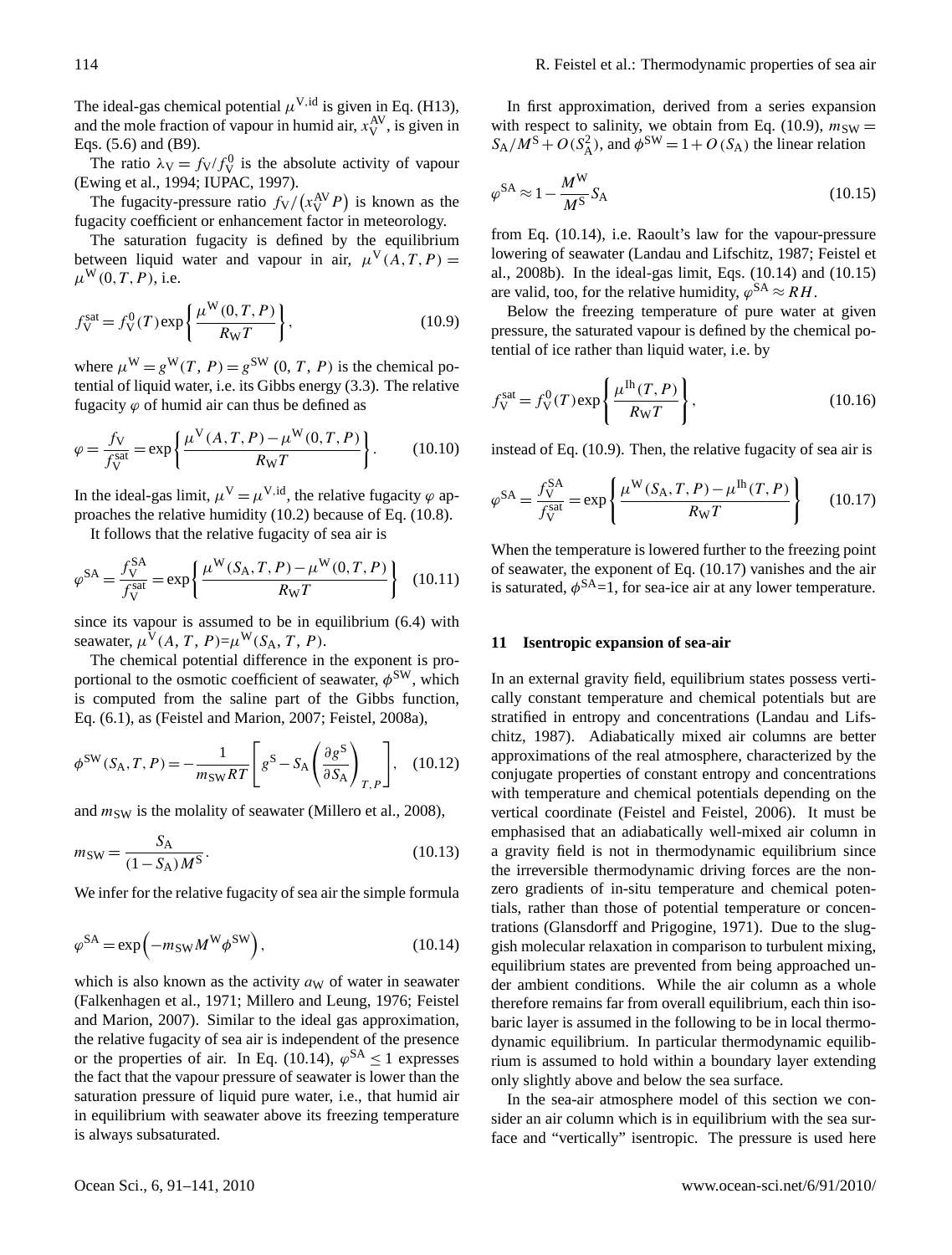as the "vertical" coordinate so that gravity is only implicitly considered. The vertical profile of the real atmosphere is simulated by isentropic expansion of a parcel with given mass fractions of air and water. All thermodynamic properties of the vertical profile of the sea-air atmosphere model can be computed from three given independent variables, the in-situ temperature at the surface (sea-surface temperature, SST), the sea-level pressure (SLP), here assumed as 101 325 Pa, and the sea-surface salinity (SSS), here assumed as 35.16504 g/kg (Millero et al., 2008).

Depending on pressure and entropy as its natural variables, enthalpy  $h$  is the most convenient thermodynamic potential function for the description of adiabatic processes (Feistel and Hagen, 1995; Feistel, 2008a). The "vertical" isentropic density profile is computed from

$$
\rho(P) = \left(\frac{\partial h}{\partial P}\right)_{w^{\mathcal{A}},s}^{-1} \tag{11.1}
$$

and the isentropic temperature profile (Fig. 16) from

$$
T(P) = \left(\frac{\partial h}{\partial s}\right)_{w^{\mathcal{A}}, P}.
$$
\n(11.2)

Here,  $w^A$  is the mass fraction of dry air, h the enthalpy and s the entropy of either humid air or of the composite systems wet air, ice air, or wet ice air. Solving Eqs. (7.25), (7.26), the subsaturated equilibrium humidity of sea air (Fig. 3) results in an isentropic condensation level (ICL) of 4–5 hPa below surface pressure (Figs. 15, 16). In Earth's atmosphere, this corresponds to an altitude of about 30–40 m above the sea surface.

Below the dewpoint temperature, the sea-air potential must be replaced by the wet-air potential (7.1), and below the frost point it is replaced by the corresponding iceair potential. Note that in doing this, we are considering condensed/frozen water as a floating, not precipitating aerosol/fog/cloud. Recall that any fallout from the sample is neglected by the model approach of an isentropically expanded, gravity-free parcel.

The adiabatic lapse rate of sea air at the surface is available from the formula

$$
\Gamma = \left(\frac{\partial T}{\partial P}\right)_{w^{\mathcal{A}}, w^{\mathcal{S}}, s} = \left(\frac{\partial^2 h^{\mathcal{S}\mathcal{A}}}{\partial s \partial P}\right)_{w^{\mathcal{A}}, w^{\mathcal{S}}}.
$$
\n(11.3)

# **12 Discussion**

The isentropic expansion of sea air considered in the previous section represents a rather idealized model of the marine atmosphere. In this section, we consider for illustration purposes some examples taken from observations and compare them with related properties of the sea-air model. Frequently, the ambient atmosphere is not in an equilibrium state with



Fig. 15. Vertical isentropic sea-air profiles of density overlying seawater at standard-ocean salinity (35.16504 g kg<sup>-1</sup>) and sea-level pressure (101 325 Pa) for different SST values between 0 and 40 °C as indicated. The related isentropic condensation levels (ICL) of liquid water and ice (bold lines) are also shown.



Fig. 16. Vertical isentropic sea-air profiles (almost vertical thin lines) of temperature for different SST values between 0 and 40 °C at standard-ocean salinity and sea-level pressure of 101 325 Pa, together with the related isentropic condensation levels (ICL) of liquid water and ice (bold lines). Below the freezing temperature of seawater, sea air is saturated at the sea surface. The slope of the isentropes is given by the adiabatic lapse rate, Eqs. (6.25), (6.26).

the liquid or solid water phase, neither at the sea surface nor within clouds (Korolev and Isaac, 2006). Thermodynamics can be used to estimate the distance from equilibrium and the related irreversible fluxes.

During the oceanographic expedition AMOR-92 of r/v "A. v. Humboldt" in the late summer of 1992 in the Atlantic coastal upwelling region off Morocco (Hagen et al., 1996), regular radiosonde sampling of the atmosphere was carried out. To provide comparisons with examples of real maritime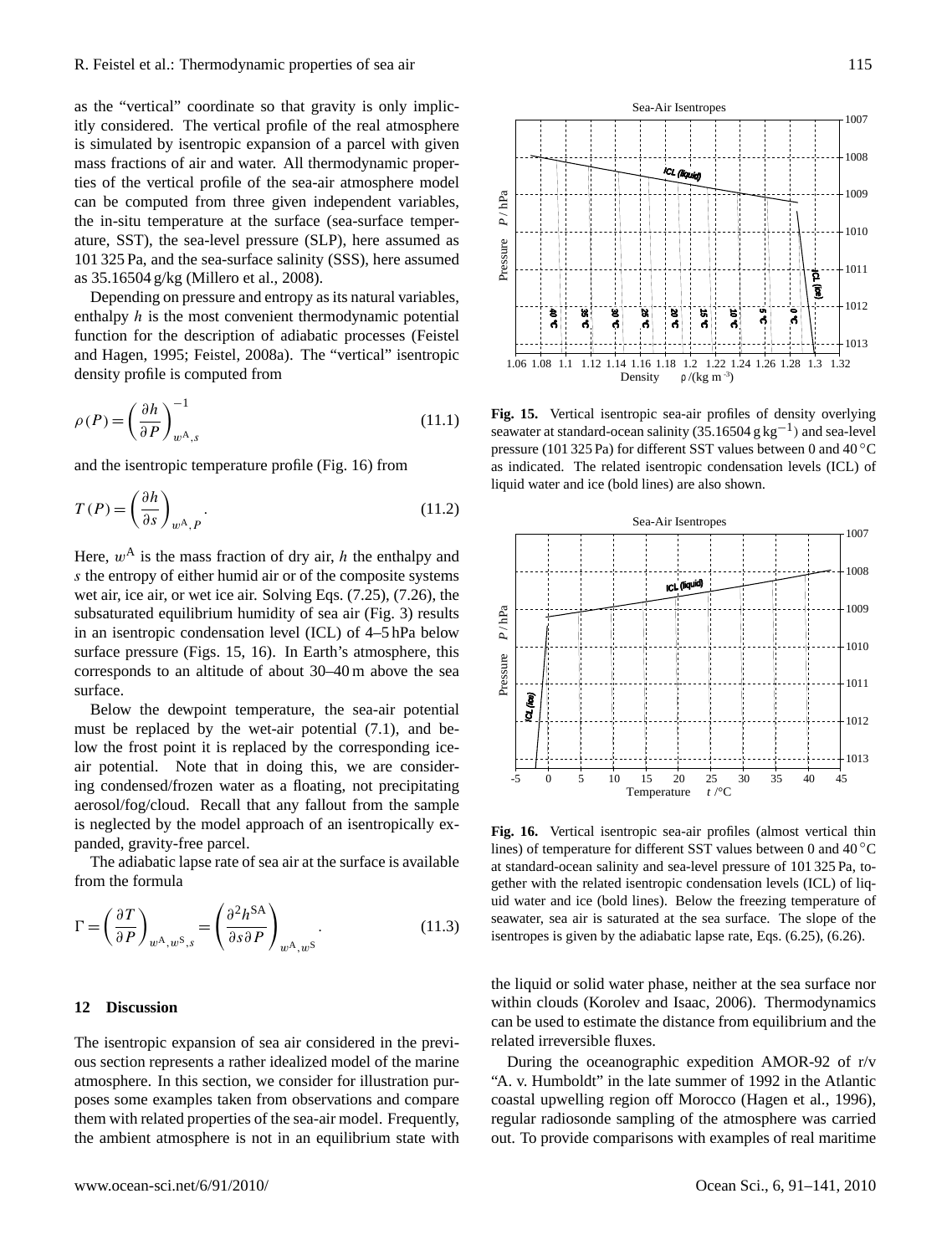atmospheric profiles, we have selected here two casts as described to Table 1 and shown in Fig. 19. In RS #37 we see approximately isentropic conditions consistent with the local surface conditions at the sight. However, in the night time outside the upwelling filament (RS #14), the conditions strongly deviate from the idealized local isentropic conditions indicated by the vertical line. The presence of Sahara dust in the local atmosphere at this time indicates that certain air layers were advected from the continent. Note that the near-surface air is almost saturated, likely due to radiative cooling.

In Fig. 19, the entropy profiles computed from radiosonde data are compared with the sea-air entropy computed from the related measured sea-surface salinity (SSS), sea-surface temperature (SST) and sea-surface pressure, Table 1.

As another example measured over the tropical Atlantic, a radiosonde profile launched at 15:47 UTC on 7 March 2004 off South America at 9.85797◦ N, 33.11862◦ E is selected from the AEROSE-I cruise (Nalli et al., 2005; Morris et al., 2006) and displayed in Fig. 20. The sea-surface temperature registered by the vessel was  $26.28\degree C$ , the absolute salinity 36.22 g/kg (Practical Salinity 36.05). The surface pressure was 1011.33 hPa, the relative humidity was 70.2%, much lower than the related equilibrium sea-air relative humidity, Fig. 3. In the near-surface atmosphere between 1000 and 930 hPa, entropy and air fraction form an almost homogeneous layer which is characteristic for isentropically mixing or rising air. Since radiosondes cannot measure the condensed fraction of wet or ice air above the condensation level, the displayed profiles reflect the gaseous part only. In comparison to equilibrium conditions at the sea surface (indicated by the vertical lines), the ambient air had lower entropy and specific humidity.

Over most ocean regions, surface relative humidity has relatively small spatial and inter-annual variations; it is typically within 75%–82% during all seasons (Dai, 2006). In contrast, the global warming signal is observed in the total atmospheric moisture content over the oceans that has increased by  $0.41 \text{ kg/m}^2$  per decade since 1988 (Santer et al., 2007), while at the same time the upper-ocean salinity is rising over large parts of the global ocean (Curry et al., 2003; Stott et al., 2008). This effect counteracts the increasing freshwater flux from melting glaciers and polar ice caps, as described by the "osmotic potential" of Cochrane and Cochrane (2009). Durack and Wijffels (2009) found that the surface salinity of the global ocean has generally been increasing in arid (evaporation-dominated) regions and freshening in humid (precipitation-dominated) regions, with a spatial distribution similar to that of the surface salinity anomalies relative to the spatial mean over the globe. This has led them to suggest that the global hydrological cycle has accelerated over the past few decades. The explanation for climatological trends in surface salinity in specific regions such as the brackish Baltic Sea estuary can be significantly more complicated (Feistel et al., 2008a).

**Table 1.** Two selected radiosonde profiles taken off Morocco in September 1992 on r/v "A. v. Humboldt". The sea-surface salinity SSS is given on the 1978 Practical Salinity Scale (PSS-78) which is converted to the Absolute Salinity  $S_A = SSS \times u_{PS}$  used in this paper by the factor  $u_{PS} = (35.16504/35)$  g kg<sup>-1</sup> (Millero et al., 2008; IOC, 2010).

| Radiosonde            | RS #14          | RS #37   |
|-----------------------|-----------------|----------|
| Date                  | 17.09.92        | 21.09.92 |
| UTC                   | 04:54           | 12:28    |
| Lat $\circ$ N         | 31.96           | 31.00    |
| Long $\circ$ W        | 11.01           | 10.17    |
| Wind vel $(m/s)$      | 9.6             | 2.7      |
| Wind dir (deg)        | 27              | 18       |
| Clouds                | Sc. tr. Cu. fra | Ci, fib  |
| Cover                 | 10/10           | 1/10     |
| P(hPa)                | 1014.0          | 1017.8   |
| T-dry $(^{\circ}C)$   | 21.2            | 16.9     |
| $SST$ ( $^{\circ}$ C) | 22.3            | 17.3     |
| SSS                   | 36.96           | 36.23    |
| Remark                | Sahara dust     | dust     |
| Upwelling             | no              | yes      |
|                       |                 |          |



Fig. 17. Isentropic freezing level (IFL) and melting level (IML) of sea air with standard-ocean salinity (35.16504 g kg<sup>-1</sup>) as a function of the sea-surface temperature (SST), computed from Eqs. (9.3),  $(9.4)$  with entropy and air fraction computed from Eqs.  $(6.4)$  and (6.18). At pressures higher than IFL, the condensed part is liquid, at pressures lower than IML, the condensate is ice. Between the two curves, the solid, liquid and gas phase of water coexist. Both curves begin at the condensation level (ICL), Fig. 16, and do not reach the sea surface. Note that the local temperature (Fig. 18) is always very near 0 °C in the mixed-phase region between IML and IFL.

In non-equilibrium situations that are usually found at the air-sea interface, Figs. 19 and 20, thermodynamic fluxes are driven by Onsager forces such as the gradient of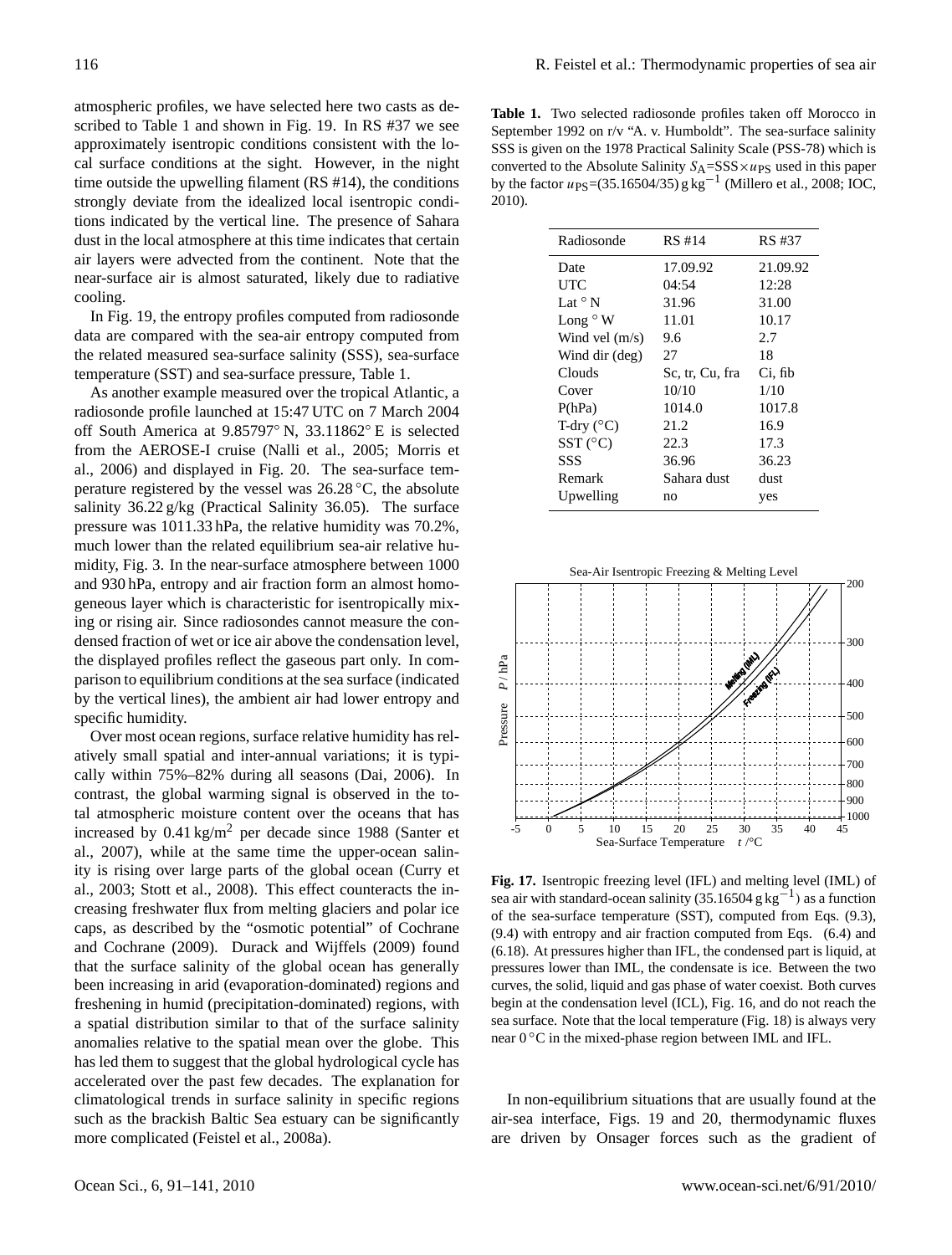

Fig. 18. Vertical isentropic sea-air profiles of temperature for different SST values between −40 and +40 °C at standard-ocean salinity  $(35.16504 \text{ g kg}^{-1})$  and sea-level pressure (101 325 Pa), beyond the related isentropic condensation level shown in Fig. 16. Note that the pressure range in Fig. 16 is compressed into a very thin layer and solid condensate, between IFL and IML in Fig. 17, has an exas an almost isothermal layer in which the solid, liquid and vapour phase of water coexist, Fig. 11b. of the sea-air model. Frequently, the ambient atmosphere is not in an equilibrium state with at the bottom of this plot. The isentropic transition between liquid tremely small lapse rate and appears here as a pressure jump, i.e.

 $\mu/T$  (Glansdorff and Prigogine, 1971; De Groot and Mazur, 1984). At the sea surface, assuming the same temperature and pressure on both sides of the interface, the dimensionless Onsager force  $X_{SA}(A, S_A, T, P)$  driving the transfer of water is the difference between the chemical potentials of water in humid air and in seawater,

$$
X_{SA} = \Delta \left(\frac{\mu}{R_{W}T}\right) = \frac{\mu_{AV}^{V}(A, T, P)}{R_{W}T} - \frac{\mu^{W}(S_{A}, T, P)}{R_{W}T}
$$
(12.1)

It vanishes at the condensation point,  $A = A^{\text{cond}}(S_A, T, P)$ , Eq. (6.4), rather than at saturation. Equation (12.1) can be expressed in terms of fugacities, Eqs. (10.10) and (10.11), in the form

$$
X_{SA} = \ln \frac{\varphi(A)}{\varphi^{SA}(S_A)} = m_{SW} M^{W} \phi^{SW} + \ln \varphi(A). \tag{12.2}
$$

Rather than the relative humidity, Eqs. (10.2), (10.4), the sea-air Onsager force  $X_{SA}$ , in conjunction with the formula (6.28) for the evaporation enthalpy of seawater, is relevant for the parameterization of non-equilibrium latent heat fluxes across the sea surface. In the special case of limnological applications, or below the freezing point of seawater, it reduces to  $X_{SA} = \ln \varphi(A)$ , which corresponds to the relative humidity,  $\ln(RH_{CCT})$ , in the ideal-gas approximation.



**Fig. 19.** Entropy of two radiosonde profiles taken on the subtropical Atlantic off Morocco, Table 1, computed from Eq. (5.16), neglecting any unknown condensed fraction, compared with the related sea-air entropy, computed from ocean surface properties by means of the equilibrium Eq. (6.4) and shown here as vertical lines. The large difference in the upper panel probably results from strong offshore wind that also carried Sahara dust observed at this time.

## **13 Summary**

The broad aims of this paper are twofold. First, to provide a collection of equations for various properties of equilibria between seawater, ice and humid air, derived directly from the thermodynamic potentials for the elementary components. Second, to review information on sea air conditions and provide a best estimate of the sea-air potential function(s), expressed in different forms, based on previously published work. Very accurate and comprehensive formulations of these potentials have recently become available (IAPWS, 2008, 2009a, b; Lemmon et al., 2000; Feistel et al., 2008b) and permit the consistent computation of all their thermodynamic single-phase properties as well as of their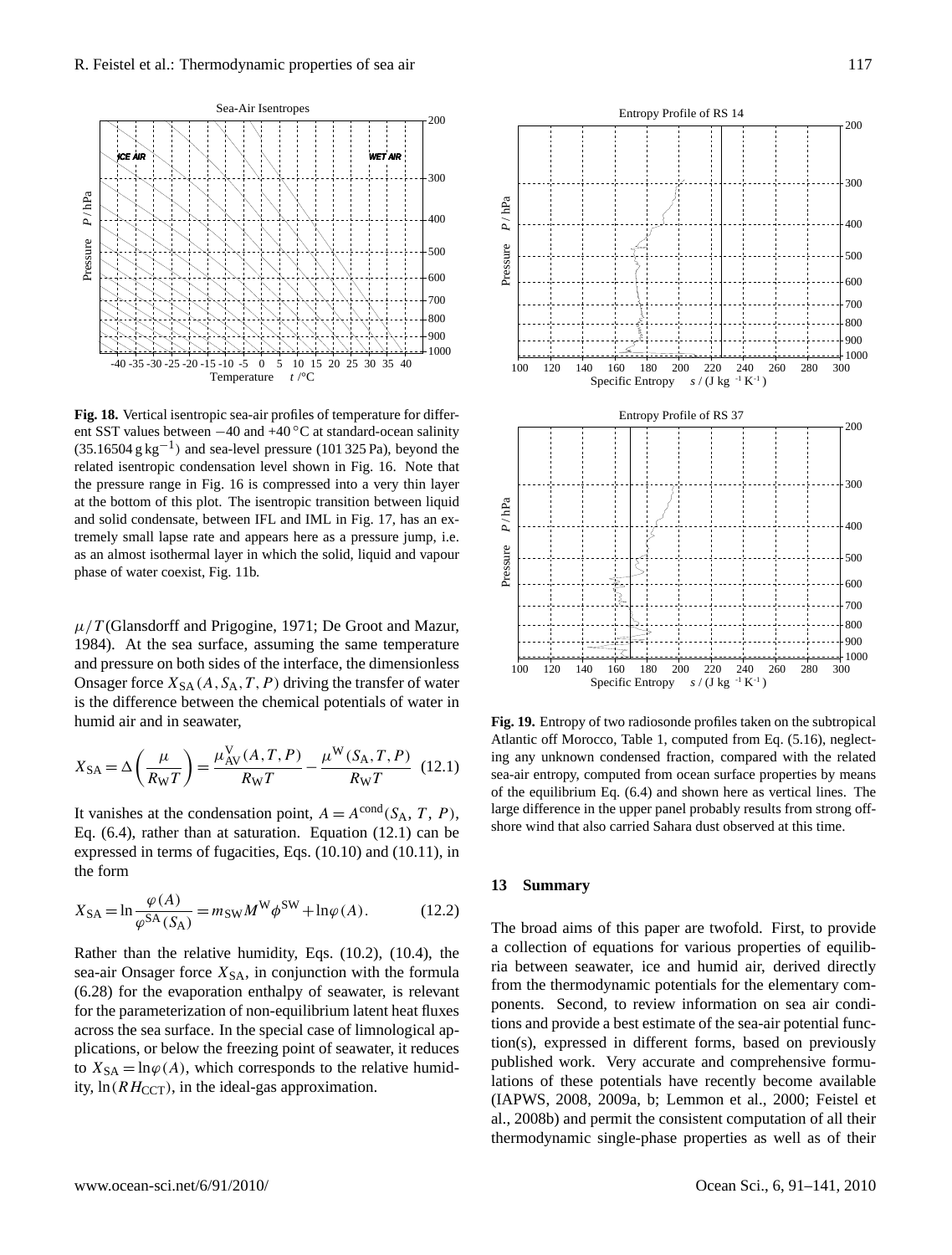

**Fig. 20.** Profiles of air fraction and entropy of the radiosonde profiles AEROSE 04030715 taken on 7 March 2004 15:47 UTC in the tropical Atlantic at 9.85797◦ N, 33.11862◦ E showing an isentropic surface layer (Courtesy Nicholas R. Nalli, NOAA). The vertical lines indicate the values computed for the humid-air part from the sea-air equilibrium at the observed sea-surface temperature of 26.28 °C and salinity of 36.22 g/kg, Eqs. (6.4) and (6.18). The air fraction A on the abscissa relates to specific humidity,  $q=1-A$ .

various combinations in mutual phase equilibria. The formulas focus in particular on systems having seawater as one component, such as sea ice, sea air or sea-ice air, and also cover the traditional meteorological application for the limiting case of vanishing salinity.

In this paper we suggest an approach that is conceptually (and practically) different from the common approach of using a collection of separate empirical equations for properties of interest. In particular, we describe how a small number of previously published potential functions can be consistently combined with each other and exploited mathematically to calculate the wide range of thermodynamic properties of interest in oceanography and meteorology. Most of the equations that we consider are expressions of exact thermodynamic relations. Consequently, it is a fundamental feature of our approach that the quantitative accuracy of the thermodynamic potentials used as "inputs" is not relevant to the mathematical correctness of the fundamental thermodynamic relations which are the primary subject of this paper. Because of our focus on general relations that follow from exact thermodynamic principles, we do not discuss the correctness of any particular selection taken from the various published empirical geophysical correlation equations. In most cases, the verifications of those empirical equations have been achieved through many practical applications as discussed in the literature. Similarly, we do not discuss the mutual consistency of examples for pairwise and higher-order combinations of those correlations in order to, say, demonstrate the higher accuracy of the potential functions we employ.

The relations considered here constitute the mathematical "processing pipeline" applied to extract from the given "input" the various special properties of interest. If improved formulations for any of the chosen potential functions become available in the future, these "inputs" may be substituted for our current choices without any fundamental changes of the relations collected and published in this paper. Nevertheless, we note that the potential functions that we recommend here are (or are planned to be) formulated in officially endorsed IAPWS documents and represent internationally recognized standards that possess distinctively high reliability and accuracy.

Starting from those very few but comprehensive formulations, *all* thermodynamic properties can be derived (within the range of validity and the related uncertainty) in a consistent and highly accurate way. Based on this approach, studies of different authors using these properties will be much more directly comparable. We also note that although limitations of space and time have not permitted it, a virtually unlimited set of tailored correlation equations can be derived for special applications from the exact thermodynamic relations and the chosen potential functions, even for properties for which direct measurements are unavailable or show significant uncertainties (e.g., sublimation pressures at very low temperatures or freezing points at high pressures).

It should be noted that the two parts, i.e., the empirical primary standard and the set of rigorous thermodynamic formulas, can be advanced essentially independently. That is, new functions based on the fundamental thermodynamic relations can be introduced into user libraries (e.g., Feistel et al., 2009; Wright et al., 2009) and/or new or extended versions of the empirically determined thermodynamic potentials can be introduced without directly affecting the other part. All that is required is that a standard interface be established to communicate information between the two parts. For example, a mass-based Gibbs function with its first and second derivatives, inputs of Absolute Salinity, absolute ITS-90 temperature and absolute pressure can be replaced by a revised or completely new function with these same properties without requiring any other changes.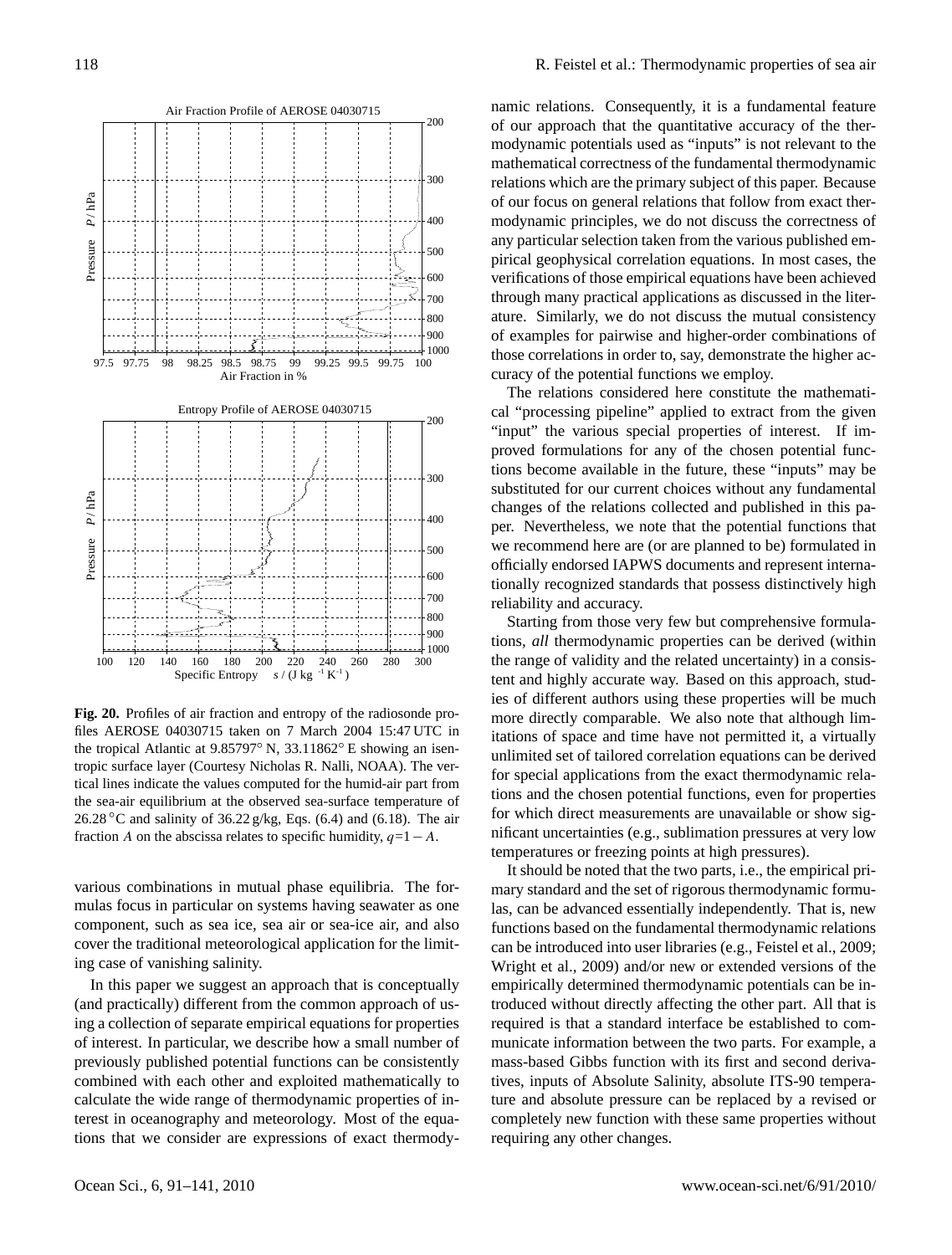The Helmholtz function (5.2) of humid air is composed here of the Helmholtz functions of dry air and of fluid water with additional second and third cross virial coefficients describing the air-water interaction, i.e. non-ideal properties of humid air, Fig. 1.

The Gibbs function (6.2) of sea-air describes a composite system of seawater and humid air in mutual thermodynamic equilibrium, controlled by the Clausius-Clapeyron Eq. (6.7). Subsequently, formulas for several properties of sea air are derived from the Gibbs function, in particular the latent heat of seawater, Eq. (6.28), Fig. 5.

In the limit of vanishing salinity, sea air reduces to wet air, i.e. saturated humid air in equilibrium with condensed water. The Gibbs function of wet air, Eqs. (7.1) and (7.4), provides various properties of central interest in meteorology, in particular the saturation point (7.5), Figs. 8 and 9. The humid-air part of sea air is subsaturated, Fig. 3. The subsaturation of sea air can be quantified by the relative humidity, Eqs. (10.2) and (10.4), in two different standard definitions, or by the relative fugacity, Eqs. (10.10) and (10.14).

Below the freezing temperature of seawater, sea air contains ice Ih as a third phase. Its Gibbs function, Eq. (8.2), and the two Clausius-Clapeyron equations, Eqs. (8.8) and (6.7), are used to derive equations for related properties. The humid-air part of sea-ice air is always saturated because the equilibrium between ice and humid air is independent of additionally present seawater. A special situation occurs between the freezing points of water and of sea-water where neither ice nor liquid water can form a stable phase. In this temperature interval, the humid-air part of sea air is subsaturated, Fig. 10. The latent heat, Eq. (8.18), of sea-ice air, i.e. of water evaporating at constant pressure from sea ice, is a complex three-phase expression which, beyond the sublimation enthalpy, includes the melting heat resulting from the temperature change of ice and the salinity change of the brine.

At zero salinity, sea-ice air reduces to ice air with only two phases, ice and humid air, except for a small temperaturepressure window in which ice, liquid water and water vapour coexist in the presence of air. This "triple-point" atmosphere is referred to as wet ice air, Fig. 11, and forms an almost isothermal layer of isentropically lifted air between the melting and the freezing level, Figs. 17, 18. In the two-phase region of ice air, saturation is defined with respect to ice, Fig. 13.

The properties provided in this paper can be computed from the currently available potential functions for humid air, fluid water, ice and seawater and the related equations will not require modification as the potentials are improved. Based on functions available from the literature as repeated in detail in the appendix, a new seawater library (Feistel et al., 2009; Wright et al., 2009) has currently been developed as source code in Fortran and Visual Basic, with later versions planned also in MatLab and C/C++, and will offer easy

**Table A1.** Chemical composition of sea salt (Millero et al., 2008). Mole fractions are exact by definition, mass fractions are rounded to seven digits behind the period. Uncertainties of the molar masses (Wieser, 2006) are given in brackets.

| Solute             | Mole<br>fraction | Mass<br>fraction | Molar mass<br>$\rm g$ mol <sup>-1</sup> |
|--------------------|------------------|------------------|-----------------------------------------|
|                    |                  |                  |                                         |
| $Na+$              | 0.418 8071       | 0.306 5958       | 22.989 769 28(2)                        |
| $Mg^{2+}$          | 0.047 1678       | 0.036 5055       | 24.3050(6)                              |
| $Ca^{2+}$          | 0.009 1823       | 0.011 7186       | 40.078(4)                               |
| $K^+$              | 0.009 1159       | 0.011 3495       | 39.0983(1)                              |
| $\rm Sr^{2+}$      | 0.000 0810       | 0.000 2260       | 87.62(1)                                |
| $Cl^-$             | 0.487 4839       | 0.550 3396       | 35.453(2)                               |
| $SO_4^{2-}$        | 0.025 2152       | 0.077 1319       | 96.0626(50)                             |
| $HCO_3^-$          | 0.001 5340       | 0.002 9805       | 61.016 84(96)                           |
| $Br^-$             | 0.000 7520       | 0.001 9134       | 79.904(1)                               |
| $CO_3^{2-}$        | 0.000 2134       | 0.000 4078       | 60.0089(10)                             |
| B(OH) <sub>4</sub> | 0.000 0900       | 0.000 2259       | 78.8404(70)                             |
| $_{\rm F^-}$       | 0.000 0610       | 0.000 0369       | 18.998 403 2(5)                         |
| $OH^-$             | 0.000 0071       | 0.000 0038       | 17.007 33(7)                            |
| $B(OH)_3$          | 0.000 2807       | 0.000 5527       | 61.8330(70)                             |
| CO <sub>2</sub>    | 0.000 0086       | 0.000 0121       | 44.0095(9)                              |
| Sea salt           | 1.000 0000       | 1.000 0000       | 31.404(2)                               |

access to sea-air as well as fluid water, ice and seawater properties.

## **Appendix A**

#### **Composition of sea salt and dry air**

The chemical compositions of sea salt and dry air are given in Tables A1 and A2, respectively.

## **Appendix B**

#### **Thermodynamic potential of dry air**

The specific Helmholtz energy for dry air is (Lemmon et al., 2000),

$$
f^{A}(T, \rho^{A}) = R_{A}^{L} T\left[\alpha^{id}(\tau, \delta) + \alpha^{res}(\tau, \delta)\right],
$$
 (B1)

where  $R_A^{\text{L}} = R^{\text{L}} / M^{\text{A}}$ , L is the specific gas constant of air,  $M^{A,L}$ =28.9586 g mol<sup>-1</sup> and  $R^{L}$ =8.31451 J mol<sup>-1</sup> K<sup>-1</sup> are the molar mass and gas constant used by Lemmon et al. (2000). Note that these values differ slightly from the most recent ones given in Table A1. The function  $\alpha^{id}(\tau,\delta)$  is the ideal-gas part,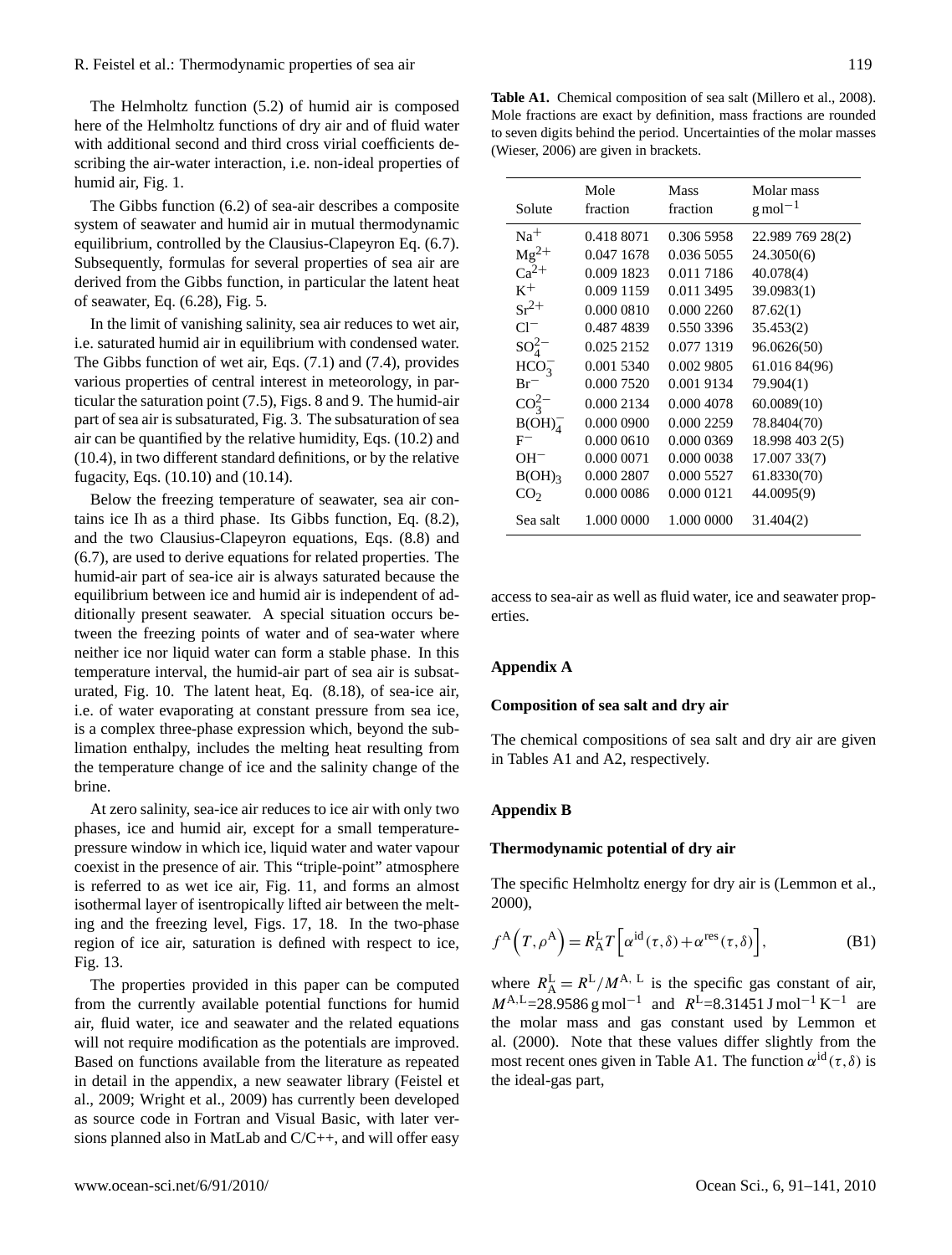**Table A2.** Chemical composition of dry air. Mole fractions from Picard et al. (2008) except for  $N_2$  which was adjusted by subtracting all other mole fractions from 1 (Picard et al., 2008). Uncertainties of the molar masses (Wieser, 2006) are given in brackets.

| Gas             | Mole<br>fraction | Mass<br>fraction | Molar mass<br>$\rm g$ mol <sup>-1</sup> |
|-----------------|------------------|------------------|-----------------------------------------|
| N <sub>2</sub>  | 0.780 847 9      | 0.755 184 73     | 28.013 4(3)                             |
| O <sub>2</sub>  | 0.2093900        | 0.231 318 60     | 31.998 8(4)                             |
| Ar              | 0.009 332 0      | 0.012 870 36     | 39.948(1)                               |
| CO <sub>2</sub> | 0.0004000        | 0.000 607 75     | 44.009 5(9)                             |
| Ne.             | 0.000 018 2      | 0.000 012 68     | 20.1797(6)                              |
| He              | 0.0000052        | 0.000 000 72     | 4.002602(2)                             |
| CH <sub>4</sub> | 0.0000015        | 0.000 000 83     | 16.042 46(81)                           |
| Кr              | 0.0000011        | 0.000 003 18     | 83.798 (2)                              |
| H <sub>2</sub>  | 0.000 000 5      | 0.000 000 03     | 2.01588(10)                             |
| $N_2O$          | 0.000 000 3      | 0.000 000 46     | 44.012 8(4)                             |
| CO              | 0.0000002        | 0.000 000 19     | 28.010 1(9)                             |
| Xe              | 0.000 000 1      | 0.000 000 45     | 131.293(6)                              |
| Air             | 1.000 000 0      | 0.999 999 98     | 28.965 46(33)                           |

$$
\alpha^{\text{id}}(\tau,\delta) = \ln \delta + \sum_{i=1}^{5} n_i^0 \tau^{i-4} + n_6^0 \tau^{1.5} + n_7^0 \ln \tau
$$
 (B2)  
+
$$
n_8^0 \ln \left[ 1 - \exp\left( -n_{11}^0 \tau \right) \right] + n_9^0 \ln \left[ 1 - \exp\left( -n_{12}^0 \tau \right) \right]
$$
  
+
$$
n_{10}^0 \ln \left[ 2/3 + \exp\left( n_{13}^0 \tau \right) \right]
$$

and  $\alpha^{\text{res}}(\tau,\delta)$  is the residual part,

$$
\alpha^{\text{res}}(\tau,\delta) = \sum_{k=1}^{10} n_k \delta^{i_k} \tau^{j_k} + \sum_{k=11}^{19} n_k \delta^{i_k} \tau^{j_k} \exp\left(-\delta^{l_k}\right). \tag{B3}
$$

Here, the reduced variables are  $\tau = 132.6312 \text{K}/T$ ,  $\delta =$  $\rho^{\rm A}/(10.4477 \text{mol dm}^{-3} \times M^{\rm A,L})$ , and the coefficients are given in Tables B1 and B2. Numerical check values are available from Table I2, Appendix I.

The temperature scale is ITS-90. Equation (B1) describes reliable experimental data available for 60–873 K and to 70 MPa, and predicts air properties even up to 2000 K and 2000 MPa. Here, we are interested only in the ranges in which air is in its gas phase, either at  $T > T_c$ , or T in the interval  $T_c > T > T_{\text{Liq}}(P)$ , between the critical temperature  $T_c$  and the dewpoint temperature  $T_{Liq}$  of liquid air. The critical point of air is at  $T_c=132.5306 \text{ K}$ ,  $P_c=3.7860 \text{ MPa}$ ,  $\rho_c$ =11.8308 mol dm<sup>-3</sup> ×  $M^{A,L}$  ≈342.685 kg m<sup>-3</sup>. The dewpoint curve  $T_{\text{Liq}}(P)$  is given by Lemmon et al. (2000).

**Table B1.** Coefficients and exponents for the ideal-gas part (B2) for dry air (Lemmon et al., 2000). Here, we have adjusted the coefficients  $n_4^0$  and  $n_5^0$  to the reference state conditions of zero entropy and zero enthalpy of dry air at the standard ocean surface state,  $0^{\circ}$ C and 101 325 Pa. The originally published values are  $n_4^0 = -13.841928076$  and  $n_5^0 = 17.275266575$ .

|                          | $n_{i}^{0}$                      |    | $n_{i}^{0}$                                  |
|--------------------------|----------------------------------|----|----------------------------------------------|
|                          | $+0.60571940000\times10^{-7}$    | 8  | $+0.791$ 309 509 00                          |
| $\mathcal{D}$            | $-0.21027476900\times10^{-4}$    | 9  | $+0.212$ 236 768 00                          |
| $\mathcal{R}$            | $-0.15886071600\times10^{-3}$    | 10 | $-0.19793890400$                             |
| 4                        | $+0.974$ 502 517 439 48 × 10     | 11 | $+0.2536560000\times10^{2}$                  |
| $\overline{\mathcal{L}}$ | $+0.100986147428912\times10^{2}$ | 12 | $+0.16907410000\times10^{2}$                 |
| 6                        | $-0.19536342000\times10^{-3}$    | 13 | $+0.873$ 127 900 00 $\times$ 10 <sup>2</sup> |
|                          | $+0.24908880320\times10$         |    |                                              |

# **Appendix C**

#### **Thermodynamic potential of fluid water**

The specific Helmholtz energy for fluid (gaseous and liquid) water is (IAPWS, 2009a; Wagner and Pruß, 2002),

$$
f^{V}\left(T,\rho^{V}\right) = f^{V,\mathrm{id}}\left(T,\rho^{V}\right) + R_{W}^{95}T\phi^{\mathrm{res}}(\tau,\delta),\tag{C1}
$$

where  $f^{\text{V},\text{id}}(T,\rho^{\text{V}})$  is the ideal-gas part, Eq. (C2),  $R_{\text{W}}^{95} = 461.51805 \,\text{J}\,\text{kg}^{-1}\text{K}^{-1}$  is the specific gas constant of H<sub>2</sub>O used in IAPWS-95, and  $\phi^{res}(\tau, \delta)$  is the dimensionless residual part consisting of 56 terms, available from Eq. (C5) and the Tables C2–C4. Note that the gas constant used here differs from the most recent value,  $R_{\rm W} = R/M^{\rm W} = 461.52364 \,\rm J\,kg^{-1}\,K^{-1}$ , where  $M^{W}$ =18.015268 g mol<sup>-1</sup> is the molar mass of water (IAPWS, 2005).

The ideal-gas part,  $f^{\text{V},\text{id}}(T,\rho^{\text{V}})$ , of the specific Helmholtz energy for water vapour is (modified from IAPWS, 2009a; Wagner and Pruß, 2002)

$$
f^{V,id}(T,\rho^V) = R_W^{95} T \left[ \phi^0(\tau,\delta) + \phi^{ex}(\tau) \right].
$$
 (C2)

The function  $\phi^0(\tau,\delta)$  was obtained from an equation for the specific isobaric heat capacity developed by J.R. Cooper (1982) and reads

$$
\phi^{0}(\tau,\delta) = \ln \delta + n_{1}^{0} + n_{2}^{0}\tau + n_{3}^{0}\ln \tau + \sum_{i=4}^{8} n_{i}^{0}\ln \left(1 - e^{-\gamma_{i}^{0}\tau}\right). (C3)
$$

Reduced density  $\delta = \rho^V / \rho_c$  and temperature  $\tau = T_c / T$  are specified by  $\rho_c = 322 \text{kgm}^{-3}$ ,  $T_c = 647.096 \text{K}$ . The coefficients of Eq. (C3) are available from Table C1. The IAPWS-95 reference state conditions define the internal energy and the entropy of liquid water to be zero at the triple point. A highly accurate numerical implementation of these conditions gave the values rounded to 16 digits for the adjustable coefficients  $n_1^\circ = -8.320446483749693$  and  $n_2^\circ =$ 6.683210527593226 (Feistel et al., 2008b).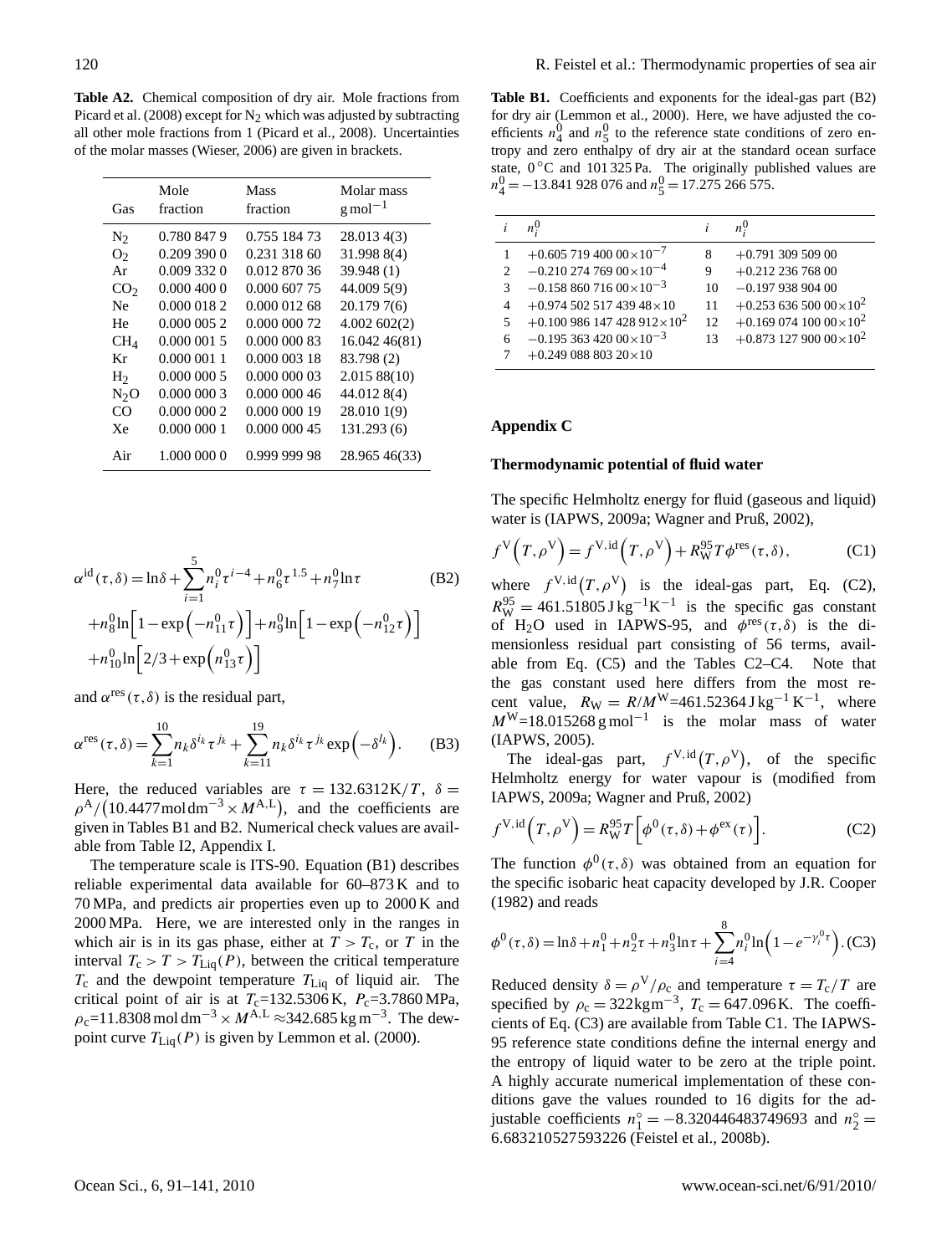| k              | $i_k$          | $J_k$    | $l_k$    | $n_k$                                          | k  | $i_k$ | Jk   | $l_k$                         | $n_k$                                          |
|----------------|----------------|----------|----------|------------------------------------------------|----|-------|------|-------------------------------|------------------------------------------------|
|                |                | $\Omega$ | $\Omega$ | $+0.118160747229$                              | 11 |       | 1.6  |                               | $-0.101$ 365 037 912                           |
| 2              |                | 0.33     | 0        | $+0.713116392079$                              | 12 | 3     | 0.8  |                               | $-0.173813690970$                              |
| 3              |                | 1.01     | 0        | $-0.161824192067\times10$                      | 13 | 5     | 0.95 |                               | $-0.472$ 103 183 731 $\times$ 10 <sup>-1</sup> |
| $\overline{4}$ | $\mathfrak{D}$ | $\Omega$ | $\Omega$ | $+0.714140178971\times10^{-1}$                 | 14 | 6     | 1.25 |                               | $-0.122$ 523 554 253 $\times$ 10 <sup>-1</sup> |
| 5              | 3              | $\Omega$ | $\Omega$ | $-0.865421396646 \times 10^{-1}$               | 15 |       | 3.6  | $\mathfrak{D}_{\mathfrak{p}}$ | $-0.146629609713$                              |
| 6              | 3              | 0.15     | $\theta$ | $+0.134211176704$                              | 16 | 3     | 6    | 2                             | $-0.316\,055\,879\,821\times10^{-1}$           |
| 7              | 4              | $\Omega$ | $\Omega$ | $+0.112$ 626 704 218 $\times$ 10 <sup>-1</sup> | 17 | 11    | 3.25 | $\mathfrak{D}_{\mathfrak{p}}$ | $+0.233594806142\times10^{-3}$                 |
| 8              | 4              | 0.2      | $\Omega$ | $-0.420533228842\times10^{-1}$                 | 18 |       | 3.5  | 3                             | $+0.148287891978\times10^{-1}$                 |
| 9              | 4              | 0.35     | $\Omega$ | $+0.349\,008\,431\,982\times10^{-1}$           | 19 | 3     | 15   | 3                             | $-0.938782884667\times10^{-2}$                 |
| 10             | 6              | 1.35     | $\Omega$ | $+0.164957183186\times10^{-3}$                 |    |       |      |                               |                                                |
|                |                |          |          |                                                |    |       |      |                               |                                                |

**Table B2.** Coefficients and exponents for the fundamental Eq. (B3) for dry air (Lemmon et al., 2000).

Table C1. Coefficients of the ideal part (C3). Note that the originally published values (Wagner and Pruß, 2002) of the adjustable coefficients  $n_1^{\circ}$  and  $n_2^{\circ}$  are slightly different from those given here. Those given here are preferred (IAPWS, 2009b; Feistel et al., 2008b).

| i              |                     |            |
|----------------|---------------------|------------|
| 1              | -8.32044648374969   |            |
| $\overline{c}$ | $+6.68321052759323$ |            |
| 3              | $+3.00632$          |            |
| $\overline{4}$ | $+0.012436$         | 1.28728967 |
| 5              | $+0.97315$          | 3.53734222 |
| 6              | $+1.2795$           | 7.74073708 |
| 7              | $+0.96956$          | 9.24437796 |
| 8              | $+0.24873$          | 27.5075105 |

The temperature  $T$  is measured on the ITS-90 scale. The range of validity is 130–1273 K without the extension (C4), i.e. with  $\phi^{\text{ex}}(\tau) \equiv 0$ . The range can be extended to include the region 50–130 K with a correction function added in this temperature range,

$$
\phi^{\text{ex}}(\tau) \tag{C4}
$$
\n
$$
= E \times \left( -\frac{1}{2\tau} - \frac{3}{\varepsilon^2} (\tau + \varepsilon) \ln \frac{\tau}{\varepsilon} - \frac{9}{2\varepsilon} + \frac{9\tau}{2\varepsilon^2} + \frac{\tau^2}{2\varepsilon^3} \right),
$$
\nat 50 K \le T \le 130 K,

where  $T_E=130 \text{ K}$ ,  $E=0.278296458178592$ ,  $\varepsilon = T_c/T_e$ . At  $\tau = \varepsilon$ ,  $\phi^{\text{ex}}(\tau)$  is zero, as well as its first, second, third and fourth temperature derivatives. This correction has been determined such that when applied to Cooper's formula used in IAPWS-95, it results in a fit to the heat capacity data of Woolley (1980) between 50 and 130 K with an r.m.s. deviation of  $6 \times 10^{-4}$  in  $c_p/R_w$ . This extension formula has been developed particularly for implementation in the source-code library and is not published elsewhere.

The residual part of Eq. (C1) has the form

$$
\phi^{\text{res}} = \sum_{i=1}^{7} n_i \delta^{d_i} \tau^{t_i} + \sum_{i=8}^{51} n_i \delta^{d_i} \tau^{t_i} \exp\left(-\delta^{c_i}\right)
$$
\n
$$
+ \sum_{i=52}^{54} n_i \delta^{d_i} \tau^{t_i} \exp\left(-\alpha_i (\delta - \varepsilon_i)^2 - \beta_i (\tau - \gamma_i)^2\right)
$$
\n
$$
+ \sum_{i=55}^{56} n_i \Delta^{b_i} \delta \psi
$$
\n(C5)

with the abbreviations

$$
\Delta = \theta^2 + B_i |\delta - 1|^{2a_i},
$$
  

$$
\theta = 1 - \tau + A_i |\delta - 1|^{2i}.
$$

and

$$
\psi = \exp\left(-C_i(\delta - 1)^2 - D_i(\tau - 1)^2\right).
$$

Equation  $(C1)$  is valid between 50 and 1273 K and for pressures up to 1000 MPa in the stable single-phase region of fluid water. Uncertainty estimates are available from IAPWS (2009a) and Wagner and Pruß (2002). Numerical check values are available from Table I2, Appendix I.

## **Appendix D**

## **Thermodynamic potential of humid air**

The Helmholtz energy  $F^{AV,id}$  of humid air in the ideal-gas approximation (H3) is additive with respect to its components air,  $F^{A,id}$ , and vapour,  $F^{V,id}$  (Landau and Lifschitz, 1987, §93),

$$
F^{\text{AV},\text{id}}(N_{\text{A}}, N_{\text{V}}, T, V) = F^{\text{A},\text{id}}(N_{\text{A}}, T, V) + F^{\text{V},\text{id}}(N_{\text{V}}, T, V). \text{ (D1)}
$$

Here,  $N_A$  and  $N_V$  are the numbers of air and vapour particles in the volume  $V$ . The additivity of the Helmholtz energy (D1) is consistent with the entropy of mixing of ideal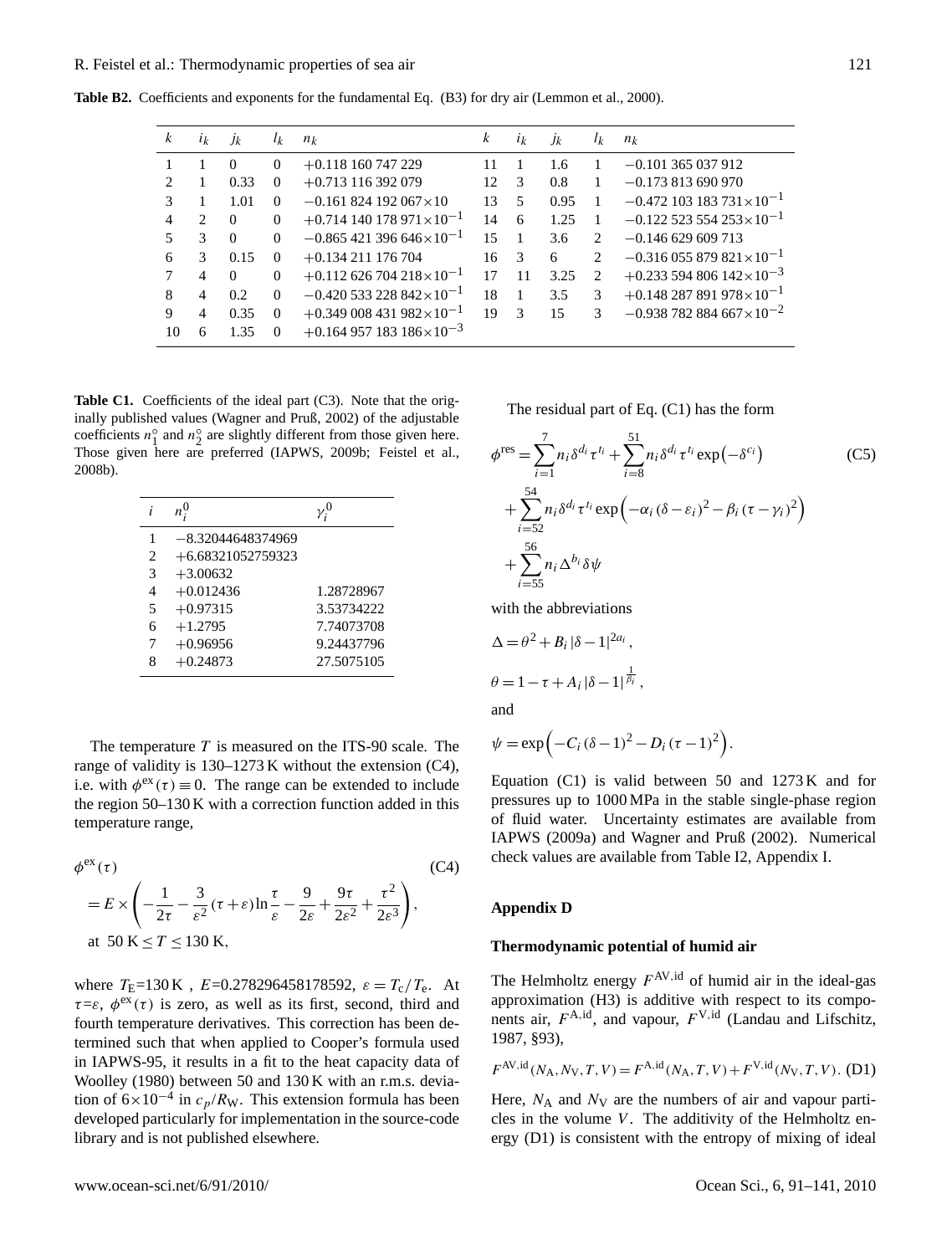Table C2. Coefficients of the residual part (C5).

| i              | $c_i$                   | $d_i$                    | $t_i$          | $n_i$                                |
|----------------|-------------------------|--------------------------|----------------|--------------------------------------|
| 1              | $\mathbf{0}$            | 1                        | $-0.5$         | +0.012533547935523                   |
| $\overline{c}$ | 0                       | $\mathbf{1}$             | 0.875          | +7.8957634722828                     |
| 3              | $\overline{0}$          | $\mathbf{1}$             | 1              | $-8.7803203303561$                   |
| $\overline{4}$ | $\overline{0}$          | $\overline{c}$           | 0.5            | +0.31802509345418                    |
| 5              | $\overline{0}$          | $\overline{c}$           | 0.75           | $-0.26145533859358$                  |
| 6              | $\overline{0}$          | 3                        | 0.375          | $-7.8199751687981\times10^{-3}$      |
| 7              | $\boldsymbol{0}$        | $\overline{4}$           | 1              | $+8.8089493102134\times10^{-3}$      |
| 8              | $\mathbf{1}$            | $\mathbf{1}$             | $\overline{4}$ | $-0.66856572307965$                  |
| 9              | $\mathbf{1}$            | $\mathbf{1}$             | 6              | +0.20433810950965                    |
| 10             | $\mathbf{1}$            | $\mathbf{1}$             | 12             | $-6.6212605039687\times10^{-5}$      |
| 11             | $\mathbf{1}$            | $\overline{c}$           | $\mathbf{1}$   | $-0.19232721156002$                  |
| 12             | $\,1$                   | $\overline{c}$           | 5              | $-0.25709043003438$                  |
| 13             | 1                       | 3                        | $\overline{4}$ | $+0.16074868486251$                  |
| 14             | $\mathbf{1}$            | $\overline{4}$           | $\overline{c}$ | $-0.040092828925807$                 |
| 15             | 1                       | $\overline{4}$           | 13             | $+3.9343422603254\times10^{-7}$      |
| 16             | $\,1$                   | 5                        | 9              | $-7.5941377088144\times10^{-6}$      |
| 17             | $\mathbf{1}$            | 7                        | 3              | $+5.6250979351888\times10^{-4}$      |
| 18             | $\mathbf{1}$            | 9                        | $\overline{4}$ | $-1.5608652257135\times10^{-5}$      |
| 19             | $\mathbf{1}$            | 10                       | 11             | $+1.1537996422951\times10^{-9}$      |
| 20             | $\mathbf{1}$            | 11                       | $\overline{4}$ | $+3.6582165144204\times10^{-7}$      |
| 21             | $\mathbf{1}$            | 13                       | 13             | $-1.3251180074668\times10^{-12}$     |
| 22             | 1                       | 15                       | 1              | $-6.2639586912454\times10^{-10}$     |
| 23             | $\overline{2}$          | 1                        | 7              | $-0.10793600908932$                  |
| 24             | $\overline{c}$          | $\overline{c}$           | 1              | $+0.017611491008752$                 |
| 25             | $\overline{c}$          | $\overline{c}$           | 9              | +0.22132295167546                    |
| 26             | $\overline{c}$          | $\overline{c}$           | 10             | $-0.40247669763528$                  |
| 27             | $\overline{c}$          | 3                        | 10             | +0.58083399985759                    |
| 28             | $\overline{c}$          | $\overline{4}$           | 3              | $+4.9969146990806\times10^{-3}$      |
| 29             | $\overline{c}$          | $\overline{4}$           | 7              | $-0.031358700712549$                 |
| 30             | $\overline{c}$          | $\overline{4}$           | 10             | $-0.74315929710341$                  |
| 31             | $\overline{c}$          | 5                        | 10             | +0.4780732991548                     |
| 32             | $\overline{c}$          | 6                        | 6              | +0.020527940895948                   |
| 33             | $\overline{c}$          | 6                        | 10             | $-0.13636435110343$                  |
| 34             | $\overline{c}$          | 7                        | 10             | $+0.014180634400617$                 |
| 35             | $\overline{c}$          | 9                        | 1              | $+8.3326504880713\times10^{-3}$      |
| 36             | $\overline{c}$          | 9                        | $\overline{c}$ | $-0.029052336009585$                 |
| 37             | $\overline{c}$          | 9                        | 3              | $+0.038615085574206$                 |
| 38             | $\overline{c}$          | 9                        | $\overline{4}$ | $-0.020393486513704$                 |
| 39             | $\overline{\mathbf{c}}$ | 9.                       | 8              | .3<br>$-1.6554050063734\times10^{-}$ |
| 40             | $\overline{c}$          | 10                       | 6              | $+1.9955571979541\times10^{-3}$      |
| 41             | $\overline{c}$          | 10                       | 9              | $+1.5870308324157\times10^{-4}$      |
| 42             | $\overline{c}$          | 12                       | 8              | $-1.638856834253\times10^{-5}$       |
| 43             | 3                       | 3                        | 16             | +0.043613615723811                   |
| 44             | 3                       | $\overline{\mathcal{L}}$ | 22             | $+0.034994005463765$                 |
| 45             | 3                       | $\overline{\mathcal{L}}$ | 23             | $-0.076788197844621$                 |
| 46             | 3                       | 5                        | 23             | +0.022446277332006                   |
| 47             | $\overline{4}$          | 14                       | 10             | $-6.2689710414685\times10^{-5}$      |
| 48             | 6                       | 3                        | 50             | $-5.5711118565645\times10^{-10}$     |
| 49             | 6                       | 6                        | 44             | $-0.19905718354408$                  |
| 50             | 6                       | 6                        | 46             | +0.31777497330738                    |
| 51             | 6                       | 6                        | 50             | $-0.11841182425981$                  |
|                |                         |                          |                |                                      |

Table C3. Coefficients of the residual part (C5).

| $i \t d_i \t t_i$ |  |                                                                  |  | $n_i$ $\alpha_i$ $\beta_i$ $\gamma_i$ $\varepsilon_i$ |  |
|-------------------|--|------------------------------------------------------------------|--|-------------------------------------------------------|--|
|                   |  | 52 3 0 -31.306260323435 20 150 1.21 1                            |  |                                                       |  |
| 53.               |  | 3 1 31.546140237781 20 150 1.21                                  |  |                                                       |  |
| 54                |  | $3 \quad 4 \quad -2521.3154341695 \quad 20 \quad 250 \quad 1.25$ |  |                                                       |  |

Table C4. Coefficients of the residual part (C5).

|  | $i \quad a_i \quad b_i \quad B_i$ |                                                                                                       |  | $n_i$ $C_i$ $D_i$ $A_i$ $\beta_i$ |  |
|--|-----------------------------------|-------------------------------------------------------------------------------------------------------|--|-----------------------------------|--|
|  |                                   | 55 3.5 0.85 0.2 -0.14874640856724 28 700 0.32 0.3<br>56 3.5 0.95 0.2 0.31806110878444 32 800 0.32 0.3 |  |                                   |  |

gases, Eq. (H9). At higher densities, the corresponding Helmholtz energy of the real-gas mixture is

$$
F^{AV}(N_A, N_V, T, V) = F^{A}(N_A, T, V) + F^{V}(N_V, T, V)
$$
 (D2)  
-
$$
-kT \ln \frac{Q^{AV}}{Q^{A} Q^{V}}.
$$

The configuration integrals  $Q^{A}$ ,  $Q^{V}$  and  $Q^{AV}$  of the canonical partition function are defined in terms of the pairinteraction potentials  $u$  between the particles of air at the positions **r**<sup>A</sup> and those of vapour at **r**<sup>V</sup>, as ( $\beta = 1/kT$ ):

$$
Q^{AV} = \int_{V} \left(\frac{dr^{A}}{V}\right)^{N_{A}} \left(\frac{dr^{V}}{V}\right)^{N_{V}} \qquad (D3)
$$
  
\n
$$
\exp\left\{-\beta \sum_{i  
\n
$$
-\beta \sum_{i=1}^{N_{A}} \sum_{j=1}^{N_{V}} u_{AV} \left(\mathbf{r}_{i}^{A}, \mathbf{r}_{j}^{V}\right) \right\}
$$
$$

$$
Q^{\mathcal{A}} = \int\limits_V \left( \frac{\mathrm{d}\mathbf{r}^{\mathcal{A}}}{V} \right)^{N_{\mathcal{A}}} \exp\left\{ -\beta \sum_{i
$$

$$
Q^{\text{V}} = \int\limits_V \left(\frac{\text{d}\mathbf{r}^{\text{V}}}{V}\right)^{N_{\text{V}}} \exp\left\{-\beta \sum_{i (D5)
$$

Here,  $(d\mathbf{r}^{\mathbf{A}})^{N_{\mathbf{A}}}$  is the shorthand notation for the  $N_{\mathbf{A}}$ nested volume integrations  $d\mathbf{r}_1^A d\mathbf{r}_2^A ... d\mathbf{r}_{N_A}^A$ , and similarly for  $(d\mathbf{r}^V)^{N_V}$ . For the pure components,  $F^A$  and  $F^V$ , the formulations of Lemmon et al. (2000) and IAPWS-95 are available from the literature. They provide empirical approximate expressions for the integrals (D4),  $Q^{A}$ , and (D5),  $Q^{V}$ , valid up to very high densities of either dry air or pure water. For the mixed term, only the lowest-order cross-virial coefficients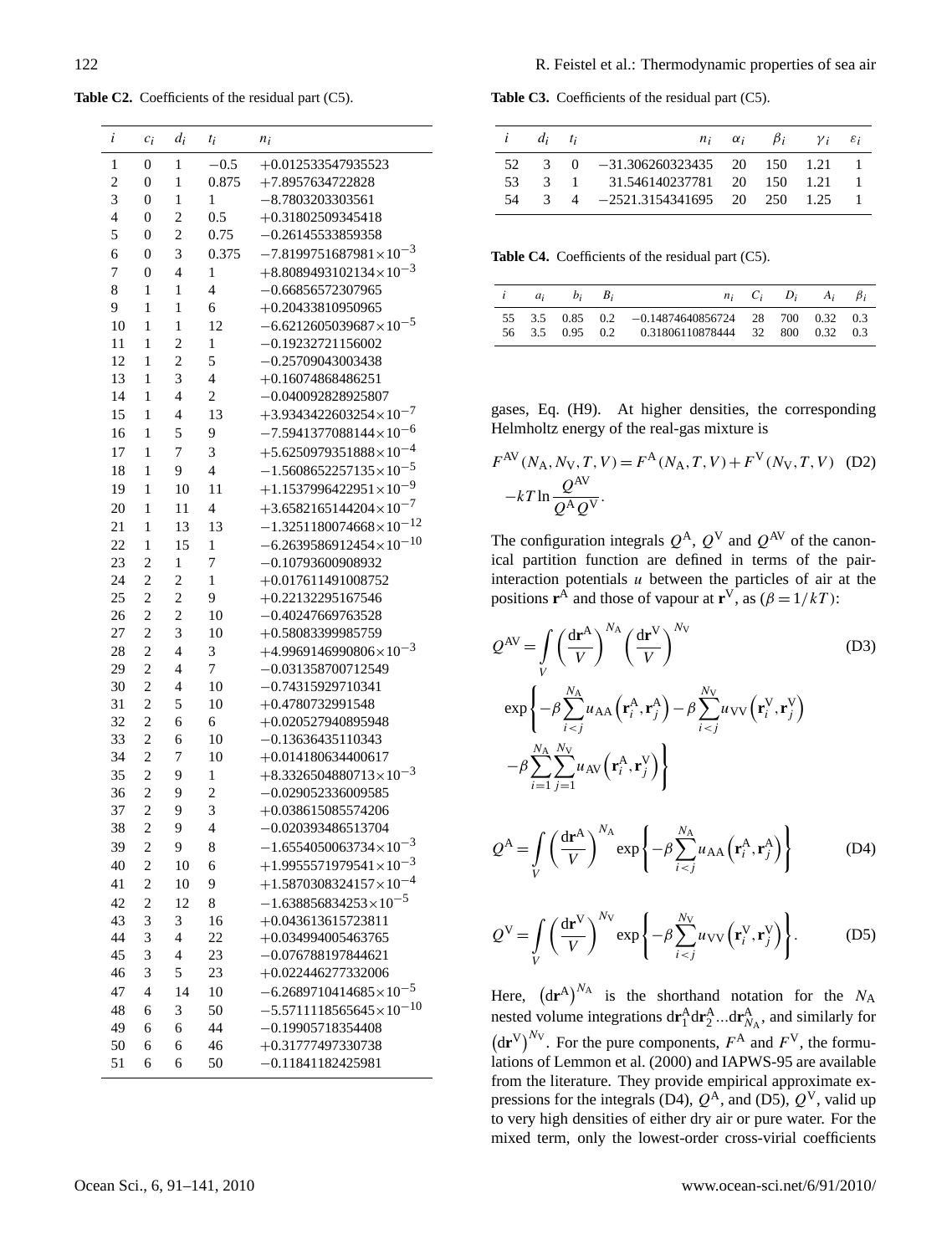Table D1. Coefficients of the virial coefficients, Eqs. (D16–D18).

|                                     | $a_i$                                                                                                                    | $b_i$                                                                                                     | $c_i$                                  | $d_i$                            |
|-------------------------------------|--------------------------------------------------------------------------------------------------------------------------|-----------------------------------------------------------------------------------------------------------|----------------------------------------|----------------------------------|
| 0<br>$\mathcal{D}$<br>$\mathcal{R}$ | $+0.482737\times10^{-3}$<br>$+0.105678$<br>$-0.656394\times10^{2}$<br>$+0.294442\times10^{5}$<br>$-0.319317\times10^{7}$ | $-0.10728876\times10^{2}$<br>$+0.347802\times10^{4}$<br>$-0.383383 \times 10^6$<br>$+0.33406\times10^{8}$ | $+66.5687$<br>$-238.834$<br>$-176.755$ | $-0.237$<br>$-1.048$<br>$-3,183$ |

are known. We introduce the binary air-vapour correlation function,

$$
h_{ij}^{\text{AV}} = \exp\left(-\beta u_{\text{AV}}\left(\mathbf{r}_i^{\text{A}}, \mathbf{r}_j^{\text{V}}\right)\right) - 1,\tag{D6}
$$

and write the mixed exponential of Eq. (D3) in the form of the cluster expansion (Kammer and Schwabe, 1971; Goodstein, 1975)

$$
\exp\left\{-\beta \sum_{i=1}^{N_{\rm A}} \sum_{j=1}^{N_{\rm V}} u_{\rm AV}\left(\mathbf{r}_{i}^{\rm A}, \mathbf{r}_{j}^{\rm V}\right)\right\} = \prod_{i,j} \left(1 + h_{ij}^{\rm AV}\right) \tag{D7}
$$

$$
= 1 + \sum_{i,j} h_{ij}^{\rm AV} + \sum_{i,j,k,l} h_{ij}^{\rm AV} h_{kl}^{\rm AV} + \dots
$$

Then, the density expansion of the mixed term of Eq. (D2),  $F^{\text{mix}} \equiv F^{\text{AV}} - F^{\text{A}} - F^{\text{V}}$ , takes the form

$$
F^{\text{mix}}(N_{\text{A}}, N_{\text{V}}, T, V) \equiv -kT \ln \frac{Q^{\text{AV}}}{Q^{\text{A}} Q^{\text{V}}}
$$
(D8)  

$$
= -kT \ln \left[ 1 + \frac{1}{Q^{\text{A}} Q^{\text{V}}} \int_{V} \left( \frac{\text{d} \mathbf{r}^{\text{A}}}{V} \right)^{N_{\text{A}}} \left( \frac{\text{d} \mathbf{r}^{\text{V}}}{V} \right)^{N_{\text{V}}}
$$

$$
\times \left\{ \sum_{i,j} h_{ij}^{\text{AV}} + \sum_{i,j,k,l} h_{ij}^{\text{AV}} h_{kl}^{\text{AV}} + \dots \right\}
$$

$$
\exp \left\{ -\beta \sum_{i
$$

In the lowest order in density of this series, the exponentials of Eqs. (D4), (D5) and (D8) reduce to unity, and the remaining volume integrals of

$$
F^{\text{mix}}(N_{\text{A}}, N_{\text{V}}, T, V) \approx -kT \int\limits_V \left(\frac{\text{d} \mathbf{r}^{\text{A}}}{V}\right)^{N_{\text{A}}} \left(\frac{\text{d} \mathbf{r}^{\text{V}}}{V}\right)^{N_{\text{V}}} \left\{\sum_{i,j} h_{ij}^{\text{AV}}\right\} (\text{D9})
$$

can be carried out except for the particular two arguments of  $h_{ij}^{\text{AV}}$ . Each term of the sum (D9) provides the same integral; their sum is

$$
F^{\text{mix}}(N_{\text{A}}, N_{\text{V}}, T, V) \approx -\frac{N_{\text{A}}N_{\text{V}}kT}{V^2} \int\limits_{V} d\mathbf{r}_{1}^{\text{A}} d\mathbf{r}_{2}^{\text{V}} h_{12}^{\text{AV}} (\mathbf{r}_{1}^{\text{A}}, \mathbf{r}_{2}^{\text{V}}). (D10)
$$

Computed from Eq. (D2), the density expansion of pressure,  $P = -\left(\frac{\partial F^{AV}}{\partial V}\right)_{N_A, N_V, T}$  can be written in the form (Guggenheim, 1967; Hyland and Wexler, 1983b),

$$
\frac{P}{kT} = \frac{N_{\rm A}}{V} \left\{ 1 + \frac{N_{\rm A}}{V} B_{\rm AA}(T) + \left(\frac{N_{\rm A}}{V}\right)^2 C_{\rm AAA}(T) + \dots \right\} \tag{D11}
$$
\n
$$
+ \frac{N_{\rm V}}{V} \left\{ 1 + \frac{N_{\rm V}}{V} B_{\rm WW}(T) + \left(\frac{N_{\rm V}}{V}\right)^2 C_{\rm WWW}(T) + \dots \right\}
$$
\n
$$
+ \frac{N_{\rm A}}{V} \frac{N_{\rm V}}{V} \left\{ 2B_{\rm AW}(T) + 3\frac{N_{\rm A}}{V} C_{\rm AAW}(T) + 3\frac{N_{\rm V}}{V} C_{\rm AWW}(T) + \dots \right\}
$$

which defines the virial coefficients  $B$  and  $C$  as functions of the temperature. The 2nd air-air virial coefficient follows to be a volume integral over the binary air-air correlation function (Reif, 1965; Kammer and Schwabe, 1971; Landau and Lifschitz, 1987), in the form

$$
B_{AA}(T) = -\frac{1}{2V} \int_{V} d\mathbf{r}_{1}^{A} d\mathbf{r}_{2}^{A} h_{12}^{AA} (\mathbf{r}_{1}^{A}, \mathbf{r}_{2}^{A}), \qquad (D12)
$$

and similar for  $B_{WW}$ . The term (D10) is proportional to the 2nd cross-virial coefficient  $B_{AW}(T)$  of Harvey and Huang (2007) which is denoted here as  $B_{AW}(T)$ , in the corresponding form

$$
B_{\rm AW}(T) = -\frac{1}{2V} \int\limits_V \mathrm{d} \mathbf{r}_1^{\rm A} \mathrm{d} \mathbf{r}_2^{\rm V} h_{12}^{\rm AV} \left( \mathbf{r}_1^{\rm A}, \mathbf{r}_2^{\rm V} \right). \tag{D13}
$$

We conclude from this statistical consideration that the mixed Helmholtz function (D8),  $F^{\text{mix}}$ , yields the correct 2nd cross-virial coefficient  $B_{AW}$  of Eq. (D11), regardless whether the Helmholtz functions  $F^A$  and  $F^V$  are used in their compact forms (D2) of Lemmon et al. (2000) and IAPWS-95, or approximated in the form of their virial expansions (D11). Without formal proof we assume that the same conclusion also holds for the higher virial coefficients since the responsible cross-correlation function  $h^{AV}$  appears in each term of the cluster expansion (D8) of  $F^{\text{mix}}$  but in none of  $F^{\text{A}}$  or  $F<sup>V</sup>$ . In other words, the three terms  $F<sup>A</sup>$ ,  $F<sup>V</sup>$  and  $F<sup>mix</sup>$  of the statistically exact formula (D2) possess independent cluster expansions and mutual cancellations of their higher correlations are not possible. Thus, the best approximation for  $F^{AV}$ is obtained from the combination of the best approximations available separately for  $F^A$ ,  $F^V$  and  $F^{mix}$ .

Converting Eqs. (D2) and (D11) from particle numbers to mass densities, the specific Helmholtz energy  $f^{\text{AV}}(T, \rho^{\text{AV}})$ for humid air is Eq. (5.2), up to the 3rd virial coefficients in air-water interaction,

$$
f^{AV}(A, T, \rho^{AV}) = \frac{F^{AV}}{m^{AV}} = (1 - A) f^{V}(T, (1 - A)\rho^{AV})
$$
 (D14)  
+
$$
A f^{A}(T, A\rho^{AV}) + f^{\text{mix}}(A, T, \rho^{AV})
$$

with the cross-virial part of the Helmholtz function

$$
f^{\text{mix}}\left(A, T, \rho^{\text{AV}}\right) = \frac{2A(1-A)\rho^{\text{AV}}RT}{M^{\text{A}}M^{\text{W}}}
$$
(D15)  

$$
\left\{B_{\text{AW}}(T) + \frac{3}{4}\rho^{\text{AV}}\left[\frac{A}{M^{\text{A}}}C_{\text{AAW}}(T) + \frac{(1-A)}{M^{\text{W}}}C_{\text{AWW}}(T)\right]\right\}.
$$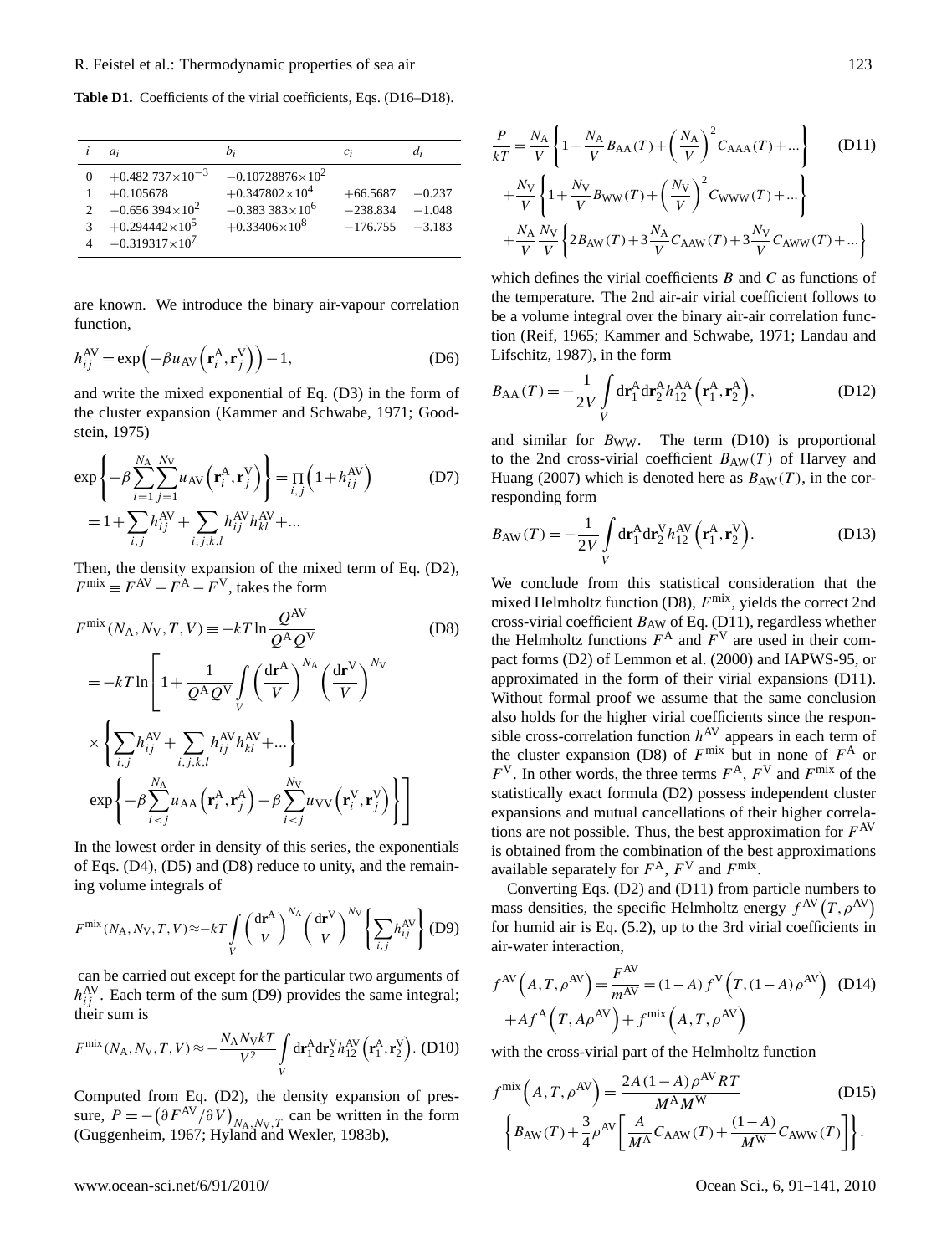Here, A is the mass fraction of air in humid air,  $f^{\mathcal{A}}(T, \rho^{\mathcal{A}})$  is the Helmholtz function of dry air, Eq. (H1), and  $f^V(T, \rho^V)$ is the Helmholtz function of vapour, Eq. (C1). The second virial coefficient,  $B_{AW}(T)$ , with  $\tau = T/(100K)$ ,

$$
B_{\rm AW} = b^* \sum_{i=1}^{3} c_i \tau^{d_i}
$$
 (D16)

is valid between 100 and 2000 K (Harvey and Huang, 2007). The reducing factor is  $b^* = 10^{-6} \text{m}^3 \text{mol}^{-1}$ , the coefficients are given in Table D1.

The third cross-virial coefficients  $C_{\rm AAW}(T)$  and  $C_{\text{AWW}}(T)$  are (Hyland and Wexler, 1983b)

$$
C_{\text{AAW}} = c^* \sum_{i=0}^{4} a_i \tau^i
$$
 (D17)

$$
C_{\text{AWW}} = -c^* \exp\left\{ \sum_{i=0}^3 b_i \tau^i \right\}.
$$
 (D18)

They are reported in IPTS-48 or IPTS-68, but their conversion to ITS-90 is not necessary because of their large uncertainties of 100% and 200%. The range of validity is −80 to 220 °C for  $C_{\text{AAW}}$  and −100 to 200 °C for  $C_{\text{AWW}}$ (Hyland and Wexler, 1983b). The reducing constant is  $c^* = 10^{-6}$  m<sup>6</sup> mol<sup>-2</sup>, the reduced inverse temperature is  $\tau =$  $1K/T$ . The coefficients of Eqs. (D17) and (D18) are given in Table D1. Numerical check values are available from Tables I1–I3, Appendix I.

The formula (D14) is valid for  $T$  between 193 and 473 K, and for A between 0 or saturation, and 1. At lower density of at least one of the air or the vapour component, the third virial coefficients can be neglected and the validity range in temperature extends to 100–1273 K.

A comparison of the humid-air formulation of this paper with experimental data is shown in Fig. D1. The incorporation of air-water virial coefficients in the form of a truncated density expansion  $F^{\text{mix}}$ , Eq. (D8), into the humid-air formulation significantly improves the agreement with measurements at the saturation state. This conclusion regarding the virial coefficients is consistent with the results described by Herrmann et al. (2009a, b, c, 2010). The deviations of these models and of the model of Hyland and Wexler (1983a, b) from the experimental data used in Fig. D1 are within  $\pm 2\%$  in their range of validity up to 10 MPa (~100 kg m<sup>-3</sup>), whereas the mean deviation is not higher than  $\pm 0.5\%$ .

The effect of air dissolved in the liquid phase is neglected in this paper. To estimate the related error of the saturation pressure and thus of the relative humidity, we use data for oxygen and nitrogen solubilities in water and seawater taken from the literature (Weiss, 1970; Battino et al., 1984; Sun et al., 2004). For nitrogen in pure water at  $0^{\circ}$ C, the solubility is about 1 mmol kg<sup>-1</sup> at 0.1 MPa and 50 mmol kg<sup>-1</sup> at 5 MPa. The related values for oxygen are estimated to be about half



Fig. D1. Deviations of values for the saturation partial pressure of water calculated from different models to experimental data given by Pollitzer and Strebel (1924) at  $323 K$  and Webster (1950) at  $273$  and  $288$  K, Hyland and Wexler (1973) at 303, 313, and 323 K, and Hyland (1975) at 343 K, as well as Wylie and Fisher (1996) at 293 K, 323 K and 348 K, plotted over the total density. Considered work without the cross-virial coefficients  $B$  and  $C$ , i.e. neglecting  $F^{\text{mix}}=0$ , Eq. (D8). This result is consistent with earlier studies by Herrmann et al. (2009a, b, c, 2010); the virial model of Hyland and Wexler (1983a, b) is included in the latter studies. models: "this work", calculated from Eq.  $(7.5)$ , "fmix=0" – this

as large. At higher temperatures or when sea salt is added, the solubility decreases. From Raoult's law,  $\Delta P^{V}/P^{V} = -x$ , the vapour pressure lowering  $\Delta P^V$  of water or seawater can be estimated from the neglected mole fraction  $x$  of the gas in the solution (Landau and Lifshitz, 1987). The humid-air formulation of this paper describes experimental data of the saturation vapour pressure within about 0.5% at 0.1 MPa and 1% at 5 MPa (humid-air density ∼50 kg m−<sup>3</sup> ), Fig. D1. Thus we may consider the effect of dissolved air as insignificant if the mole fraction  $x$  of dissolved gas is less than  $0.005$ and 0.01, respectively. Since 1 kg of water contains about 50 moles of water, the related air molalities must be less than 250 mmol  $kg^{-1}$  and 500 mmol  $kg^{-1}$  to be considered insignificant. The estimated molalities of nitrogen and oxygen are at least a factor of 10 smaller than this tolerance limit, with the largest values corresponding to nitrogen at 5 MPa and  $0^{\circ}$ C. The errors incurred by neglecting their effect are therefore insignificant for the vapour pressure lowering of water or seawater at the given uncertainty.

## **Appendix E**

# **Thermodynamic potential of seawater**

The Gibbs potential  $g(S_A, T, P)$  of seawater (IAPWS, 2008; Feistel, 2008a) is a function of absolute salinity  $S_A$ , absolute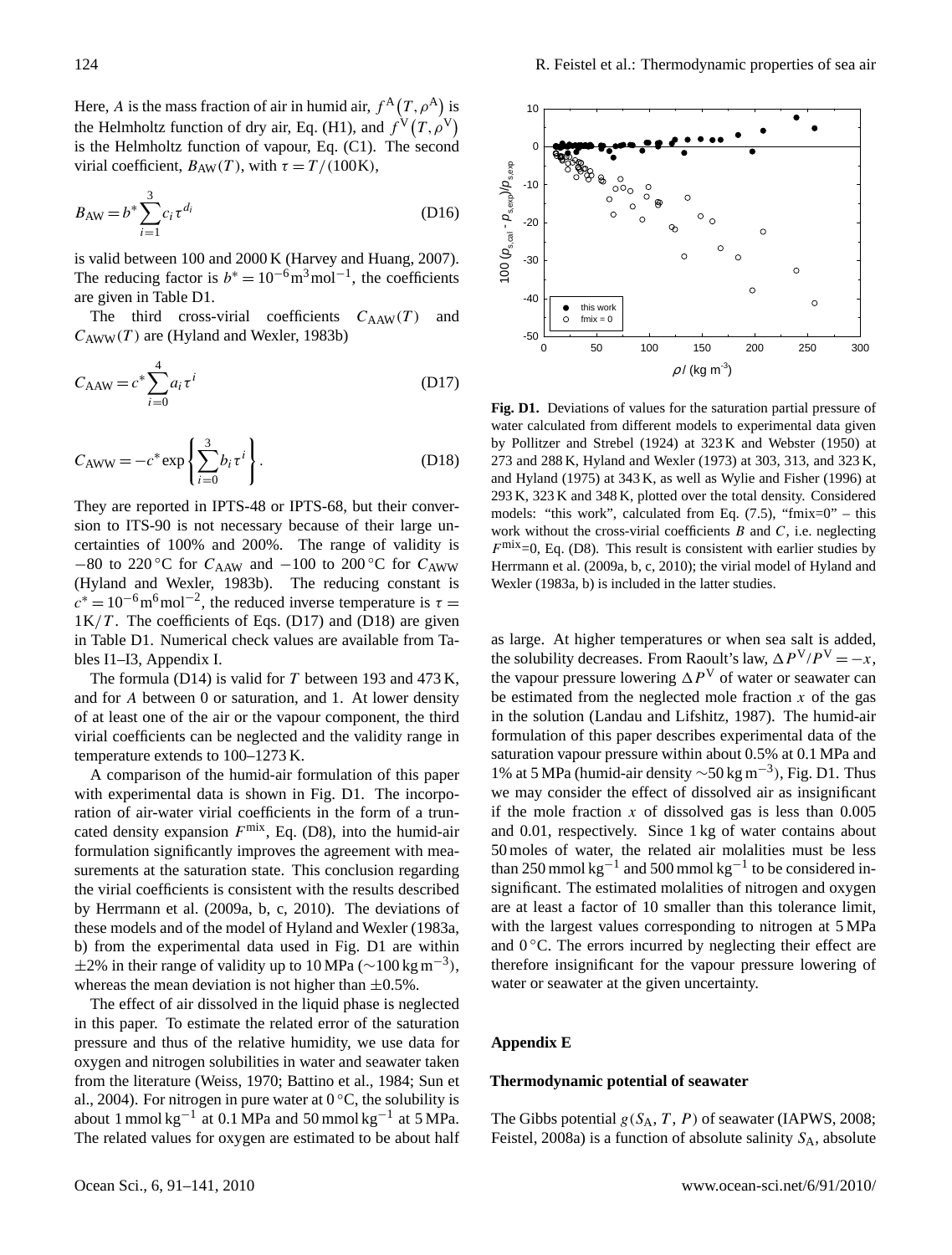temperature  $T$  and absolute pressure  $P$ . The temperatures are based on the temperature scale ITS-90, the salinities on the Reference-Composition Salinity Scale (Millero et al., 2008). This equation of state for seawater is given as a sum of a pure-water part,  $g^{\mathbf{W}}(T, P)$ , and a saline part,  $g^{\mathbf{S}}(S_A, T, P)$ , defined such that  $g^{S}(0, T, P) = 0$ ,

$$
g(S_A, T, P) = g^{W}(T, P) + g^{S}(S_A, T, P).
$$
 (E1)

The water part is computed from IAPWS-95, Eq. (C1). Reduced by  $g^*$ =1 J kg<sup>-1</sup>, the saline part is the dimensionless polynomial-like function,

$$
g^{S}(S_{A}, T, P)/g^{*} = \sum_{k=0}^{5} \sum_{j=0}^{6} \left( g_{1jk}\xi^{2} \ln \xi + \sum_{i=2}^{7} g_{ijk}\xi^{i} \right) \tau^{j} \pi^{k}, \quad (E2)
$$

with the reduced temperature  $\tau = (T - T_0)/T^*$ , the reduced pressure  $\pi = (P - P_0)/P^*$ , and the square root of the reduced salinity,  $\xi = \sqrt{S_A/S^*}$ . The reduced quantities  $\tau$ ,  $\pi$ and  $\xi$  vary from 0 to 1 in the oceanographic standard range. The constants  $T_0$ ,  $P_0$ ,  $T^*$ ,  $P^*$  and  $S^*$  are given in Table E1.

The coefficients of Eq. (E2) are given in Table E2. Two of these parameters  $(g_{200}$  and  $g_{210})$  are arbitrary and are determined by the reference-state conditions (Feistel et al., 2008b).

Uncertainty estimates are available from IAPWS (2008) and Feistel (2008a). The range of validity given in three regions of the  $S_A - T - P$  space is

(a)  $0 \leq S_A \leq 42g/kg$ ,  $T_f \leq T \leq 313K$ , 101325Pa $\leq P \leq 100MP$ a,

(b)  $0 < S_A < 50g/kg, T_f < T < 313K, P^{vap} < P < 101325Pa$ ,

(c)  $0 \le S_A \le 120g/kg$ ,  $T_f \le T \le 353K$ ,  $P = 101325Pa$ .

 $T_f$  is the freezing temperature,  $P^{vap}$  the vapour pressure of seawater.

Region (c) does not include pressure derivatives of g. Density values in (c) are reasonable. Density derivatives may be invalid inside a triangle given by the conditions  $T/K + 450 S_A / (kg kg^{-1}) > 362$ ,  $S_A \le 0.12 kg kg^{-1}$ , and  $T \le$ 353 K. In this triangle, the precipitation of carbonate must be considered, too (Marion et al., 2009). Recent new measurements of seawater densities are expected to improve the Gibbs function for hot concentrates (Millero and Huang, 2009; Safarov et al., 2009; Feistel, 2010).

## **Appendix F**

#### **Thermodynamic potential of ice Ih**

The Gibbs potential  $g^{\text{lh}}(T,P)$  of ice Ih (IAPWS, 2009b; Feistel and Wagner, 2005, 2006) is a function of absolute temperature  $T$  and absolute pressure  $P$ . This equation of state is given as a function of temperature, with two of its coefficients being polynomial functions of pressure,

$$
g^{\text{lh}}(T, P) = g_0 - s_0 T_t \cdot \tau + T_t \text{Re} \sum_{k=1}^{2} r_k
$$
(F1)  

$$
\left[ (t_k - \tau) \ln(t_k - \tau) + (t_k + \tau) \ln(t_k + \tau) - 2t_k \ln t_k - \frac{\tau^2}{t_k} \right]
$$
  

$$
g_0(P) = \sum_{k=0}^{4} g_{0k} \cdot (\pi - \pi_0)^k, r_2(P) = \sum_{k=0}^{2} r_{2k} \cdot (\pi - \pi_0)^k
$$

with the reduced temperature  $\tau = T/T_t$ , the reduced pressure  $\pi = P/P_t$ , and the reduced normal pressure  $\pi_0 = P_0/P_t$ , where  $T<sub>t</sub>=273.16$  K,  $P<sub>t</sub>=611.657$  Pa is the experimental triple point pressure and  $P_0$ =101 325 Pa the normal pressure. The real constants  $g_{00}$  to  $g_{04}$  and  $s_0$  as well as the complex constants  $t_1$ ,  $r_1$ ,  $t_2$ , and  $r_{20}$  to  $r_{22}$  are listed in Table F1.

Uncertainty estimates are available from Feistel and Wagner (2006). Note that the absolute zero-point entropy computed from Table F1 is computed from arbitrary referencestate conditions (Feistel et al., 2008) and is not equal to the statistical residual entropy of ice (Feistel and Wagner, 2005, 2006). The range of validity is given in two  $T - P$  regions as

(a)  $0 < P \le 101325 \text{Pa}, 0 \le T \le 273.16 \text{K}$ ,

(b)  $101325Pa \le P \le 200MPa, 238K \le T \le 273.16K$ .

The equation of state provides reasonable values also for the region 101 325 Pa  $\leq P \leq 200$  MPa,  $0 \leq T \leq 238$  K, but no uncertainty estimates are available.

#### **Appendix G**

# **Relations between properties and thermodynamic potentials**

The various partial derivatives of different thermodynamic potentials can be converted into each other by algebraic combinations. Such relations for the Helmholtz energy, the Gibbs energy and the enthalpy are summarized here in Tables G1, G2 and G3. The Jacobi method developed by Shaw (1935) is the mathematically most elegant way of transforming the various partial derivatives of different potential functions into each other, exploiting the convenient formal calculus of functional determinants (Margenau and Murphy, 1943; Guggenheim, 1967; Landau and Lifschitz, 1987).

## **Appendix H**

# **Approximate equations for humid air in the ideal-gas limit**

In this section we simplify the equations derived in the previous sections for the ideal-gas approximation which may be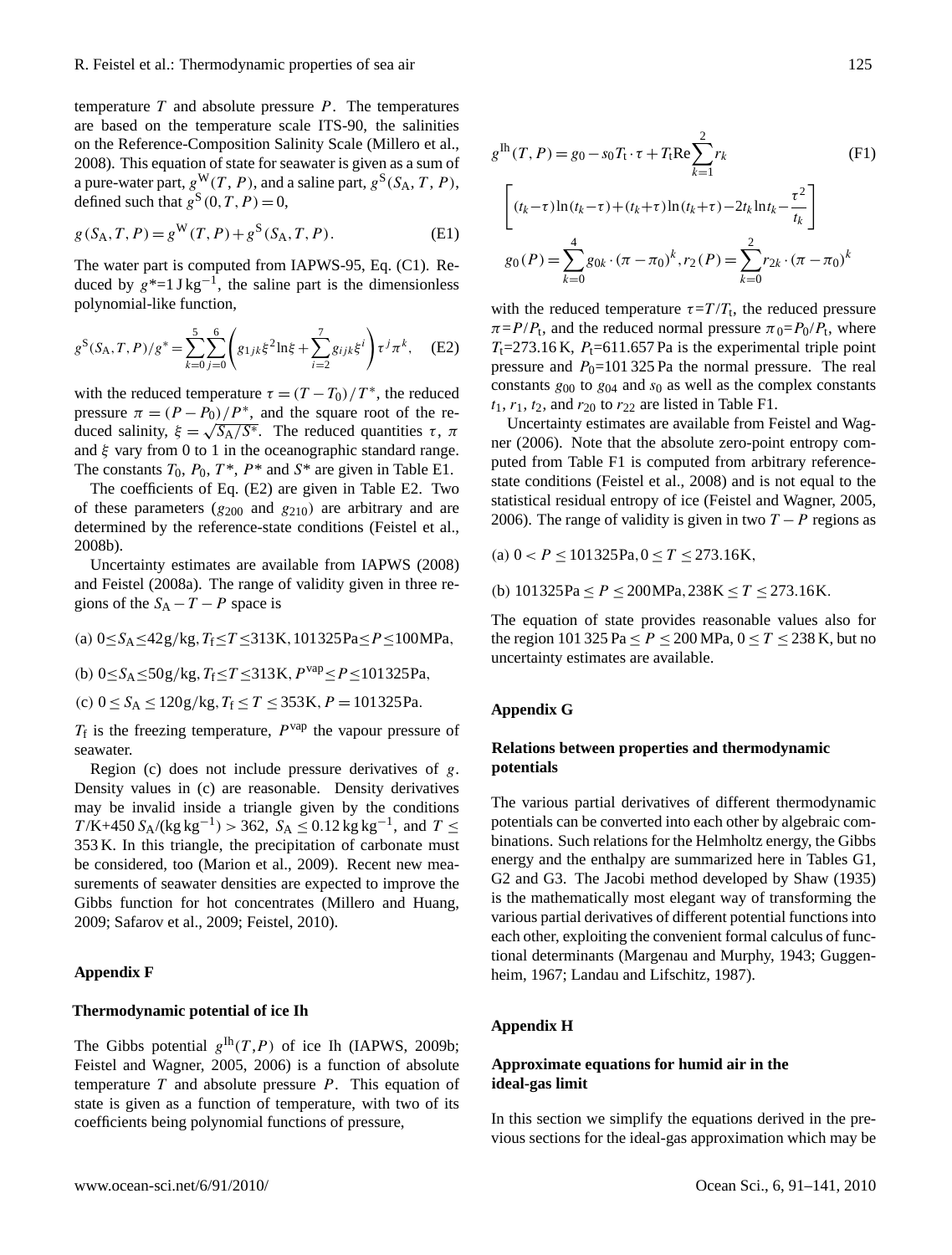| Quantity                     | Symbol      | Value     | Unit        |
|------------------------------|-------------|-----------|-------------|
| Normal pressure              | $P_{\rm 0}$ | 101325    | Pa          |
| Reducing pressure            | $P^*$       | 100       | MPa         |
| Celsius zero point           | $T_{0}$     | 273.15    | K           |
| Reducing temperature         | $T^*$       | 40        | K           |
| Normal salinity <sup>a</sup> | $S_n$       | 35.16504  | $g kg^{-1}$ |
| Reducing salinity            |             |           |             |
| $S^* = S_n \times 40/35$     | $S^*$       | 40.188617 | g kg        |
|                              |             |           |             |

**Table E1.** Special constants and values used in Eq. (E2).

<sup>a</sup> Normal salinity represents the salinity of KCl-normalized seawater (Millero et al., 2008).

**Table E2.** Coefficients of the saline part of the Gibbs function (E2). Coefficients not contained in this table have the value  $g_{ijk}=0$ .

| $\dot{i}$      | $\dot{J}$      | k              | $g_{ijk}$                                         | i              | $\dot{J}$      | $\boldsymbol{k}$ | $g_{ijk}$                                         |
|----------------|----------------|----------------|---------------------------------------------------|----------------|----------------|------------------|---------------------------------------------------|
| $\mathbf{1}$   | $\Omega$       | $\Omega$       | $+0.581281456626732\times10^{4}$                  | $\overline{c}$ | $\overline{2}$ | $\mathbf{1}$     | $-0.860$ 764 303 783 977 $\times 10^3$            |
| $\overline{2}$ | $\overline{0}$ | $\overline{0}$ | $+0.141$ 627 648 484 197 $\times$ 10 <sup>4</sup> | 3              | $\overline{2}$ | 1                | $+0.383$ 058 066 002 476 × 10 <sup>3</sup>        |
| 3              | $\overline{0}$ | $\overline{0}$ | $-0.243$ 214 662 381 794 $\times$ 10 <sup>4</sup> | $\overline{c}$ | $\overline{3}$ | 1                | $+0.694244814133268\times10^{3}$                  |
| $\overline{4}$ | $\theta$       | $\overline{0}$ | $+0.202$ 580 115 603 697 $\times$ 10 <sup>4</sup> | $\overline{3}$ | $\overline{3}$ | 1                | $-0.460$ 319 931 801 257 $\times$ 10 <sup>3</sup> |
| 5              | $\theta$       | $\overline{0}$ | $-0.109166841042967\times10^{4}$                  | $\overline{c}$ | $\overline{4}$ | 1                | $-0.297$ 728 741 987 187 $\times$ 10 <sup>3</sup> |
| 6              | $\Omega$       | $\overline{0}$ | $+0.374$ 601 237 877 840 × 10 <sup>3</sup>        | $\overline{3}$ | $\overline{4}$ | 1                | $+0.234565187611355\times10^{3}$                  |
| $\overline{7}$ | $\theta$       | $\overline{0}$ | $-0.485891069025409\times10^{2}$                  | $\overline{c}$ | $\theta$       | $\overline{c}$   | $+0.384$ 794 152 978 599 × 10 <sup>3</sup>        |
| 1              | 1              | $\theta$       | $+0.851$ 226 734 946 706 $\times$ 10 <sup>3</sup> | $\overline{3}$ | $\theta$       | $\overline{2}$   | $-0.522$ 940 909 281 335 $\times$ 10 <sup>2</sup> |
| $\overline{c}$ | 1              | $\theta$       | $+0.168$ 072 408 311 545 $\times$ 10 <sup>3</sup> | $\overline{4}$ | $\theta$       | $\overline{c}$   | $-0.408$ 193 978 912 261 × 10                     |
| 3              | 1              | $\theta$       | $-0.493$ 407 510 141 682 $\times$ 10 <sup>3</sup> | $\overline{2}$ | 1              | $\overline{2}$   | $-0.343956902961561\times10^{3}$                  |
| $\overline{4}$ | 1              | 0              | $+0.54383533000098\times10^{3}$                   | 3              | $\mathbf{1}$   | $\overline{2}$   | $+0.831$ 923 927 801 819 $\times$ 10 <sup>2</sup> |
| 5              | 1              | $\theta$       | $-0.196028306689776\times10^{3}$                  | $\overline{c}$ | $\overline{c}$ | $\overline{2}$   | $+0.337409530269367\times10^{3}$                  |
| 6              | 1              | $\theta$       | $+0.367571622995805\times10^{2}$                  | 3              | $\overline{c}$ | $\overline{2}$   | $-0.541917262517112\times10^{2}$                  |
| $\overline{c}$ | $\overline{2}$ | $\Omega$       | $+0.880$ 031 352 997 204 $\times$ 10 <sup>3</sup> | $\overline{c}$ | $\overline{3}$ | $\overline{c}$   | $-0.204889641964903\times10^{3}$                  |
| 3              | $\overline{2}$ | $\overline{0}$ | $-0.430$ 664 675 978 042 × 10 <sup>2</sup>        | $\overline{c}$ | $\overline{4}$ | $\overline{2}$   | $+0.747261411387560\times10^{2}$                  |
| $\overline{4}$ | $\overline{2}$ | $\mathbf{0}$   | $-0.685$ 572 509 204 491 $\times$ 10 <sup>2</sup> | $\overline{2}$ | $\theta$       | 3                | $-0.965$ 324 320 107 458 $\times$ 10 <sup>2</sup> |
| $\overline{2}$ | 3              | $\overline{0}$ | $-0.225$ 267 649 263 401 $\times$ 10 <sup>3</sup> | $\overline{3}$ | $\theta$       | $\overline{3}$   | $+0.680444942726459\times10^{2}$                  |
| 3              | 3              | $\overline{0}$ | $-0.100$ 227 370 861 875 $\times$ 10 <sup>2</sup> | $\overline{4}$ | $\theta$       | 3                | $-0.301$ 755 111 971 161 $\times$ 10 <sup>2</sup> |
| $\overline{4}$ | 3              | $\Omega$       | $+0.493$ 667 694 856 254 $\times$ 10 <sup>2</sup> | $\overline{c}$ | $\mathbf{1}$   | $\overline{3}$   | $+0.124$ 687 671 116 248 × 10 <sup>3</sup>        |
| $\overline{c}$ | $\overline{4}$ | $\theta$       | $+0.914260447751259\times10^{2}$                  | 3              | $\mathbf{1}$   | 3                | $-0.294830643494290\times10^{2}$                  |
| 3              | $\overline{4}$ | $\theta$       | $+0.875$ 600 661 808 945                          | $\overline{2}$ | $\overline{2}$ | 3                | $-0.178314556207638\times10^{3}$                  |
| $\overline{4}$ | $\overline{4}$ | $\theta$       | $-0.171$ 397 577 419 788 $\times$ 10 <sup>2</sup> | $\overline{3}$ | $\overline{c}$ | $\overline{3}$   | $+0.256$ 398 487 389 914 $\times$ 10 <sup>2</sup> |
| $\overline{c}$ | 5              | $\theta$       | $-0.216\ 603\ 240\ 875\ 311\times10^{2}$          | $\overline{c}$ | $\overline{3}$ | 3                | $+0.113561697840594\times10^{3}$                  |
| $\overline{4}$ | 5              | 0              | $+0.249697009569508\times10$                      | $\overline{c}$ | $\overline{4}$ | 3                | $-0.364872919001588\times10^{2}$                  |
| $\overline{2}$ | 6              | 0              | $+0.213$ 016 970 847 183 × 10                     | $\overline{2}$ | $\theta$       | $\overline{4}$   | $+0.158408172766824\times10^{2}$                  |
| $\overline{2}$ | $\Omega$       | $\mathbf{1}$   | $-0.331$ 049 154 044 839 × 10 <sup>4</sup>        | 3              | $\theta$       | $\overline{4}$   | $-0.341$ 251 932 441 282 × 10                     |
| 3              | $\theta$       | 1              | $+0.199459603073901\times10^{3}$                  | $\overline{2}$ | $\mathbf{1}$   | $\overline{4}$   | $-0.316$ 569 643 860 730 $\times 10^2$            |
| $\overline{4}$ | $\theta$       | $\mathbf{1}$   | $-0.547919133532887\times10^{2}$                  | $\overline{c}$ | $\overline{c}$ | $\overline{4}$   | $+0.442$ 040 358 308 000 $\times$ 10 <sup>2</sup> |
| 5              | $\overline{0}$ | 1              | $+0.360284195611086\times10^{2}$                  | $\overline{c}$ | $\overline{3}$ | $\overline{4}$   | $-0.111$ 282 734 326 413 × 10 <sup>2</sup>        |
| $\overline{c}$ | 1              | 1              | $+0.729$ 116 529 735 046 × 10 <sup>3</sup>        | $\overline{c}$ | $\theta$       | 5                | $-0.262480156590992\times10$                      |
| 3              | 1              | 1              | $-0.175292041186547\times10^{3}$                  | $\overline{2}$ | 1              | 5                | $+0.704$ 658 803 315 449 × 10                     |
| $\overline{4}$ | 1              | 1              | $-0.226683558512829\times10^{2}$                  | $\overline{2}$ | $\overline{c}$ | 5                | $-0.792$ 001 547 211 682×10                       |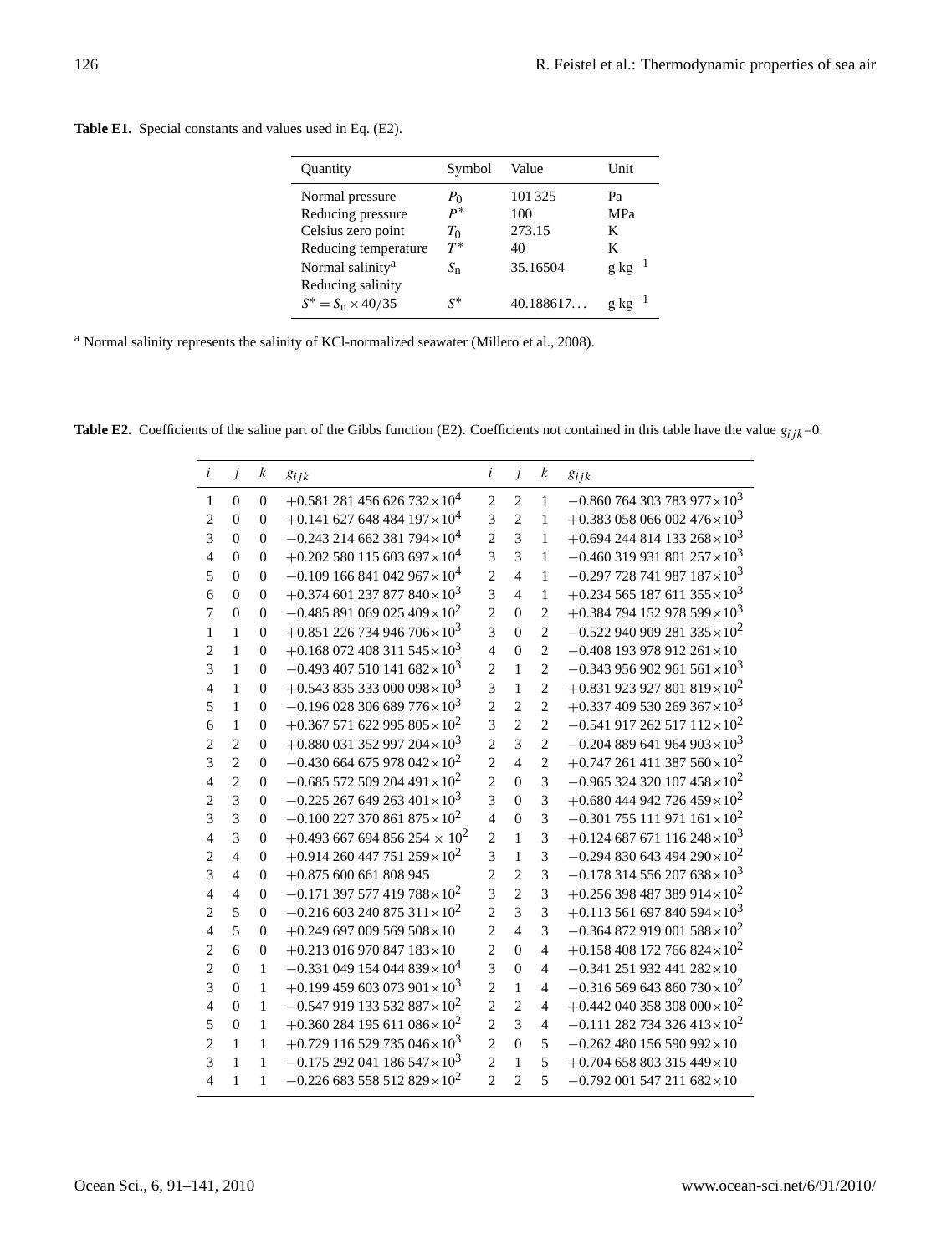| <b>Table F1.</b> Coefficients of the Gibbs potential (F1). |
|------------------------------------------------------------|
|                                                            |

| Coefficient    | Real part                                          | Imaginary part                                      | Unit                               |
|----------------|----------------------------------------------------|-----------------------------------------------------|------------------------------------|
| 800            | $-0.632020233335886\times10^{6}$                   |                                                     | $J \text{ kg}^{-1}$                |
| 801            | $+0.655022213658955$                               |                                                     | $J \text{ kg}^{-1}$                |
| 802            | $-0.189369929326131\times10^{-7}$                  |                                                     | $J \text{ kg}^{-1}$                |
| 803            | $+0.339746123271053\times10^{-14}$                 |                                                     | $J \text{ kg}^{-1}$                |
| 804            | $-0.556464869058991\times10^{-21}$                 |                                                     | $J \text{ kg}^{-1}$                |
| s <sub>0</sub> | $-0.332$ 733 756 492 168 $\times$ 10 <sup>4</sup>  |                                                     | $J \text{ kg}^{-1} \text{ K}^{-1}$ |
| t <sub>1</sub> | $+0.368$ 017 112 855 051 $\times$ 10 <sup>-1</sup> | $+0.510878114959572\times10^{-1}$                   |                                    |
| $r_1$          | $+0.447$ 050 716 285 388 × 10 <sup>2</sup>         | $+0.656876847463481\times10^{2}$                    | $J \text{ kg}^{-1} \text{ K}^{-1}$ |
| $t_2$          | $+0.337315741065416$                               | $+0.335449415919309$                                |                                    |
| $r_{20}$       | $-0.725974574329220\times10^{2}$                   | $-0.781\ 008\ 427\ 112\ 870\times10^{2}$            | $J \text{ kg}^{-1} \text{ K}^{-1}$ |
| $r_{21}$       | $-0.557$ 107 698 030 123 $\times$ 10 <sup>-4</sup> | $+0.464$ 578 634 580 806 $\times$ 10 <sup>-4</sup>  | $J kg^{-1} K^{-1}$                 |
| $r_{22}$       | $+0.234801409215913\times10^{-10}$                 | $-0.285$ 651 142 904 972 $\times$ 10 <sup>-10</sup> | $J kg^{-1} K^{-1}$                 |

**Table G1.** The partial derivatives of the Helmholtz function,  $f(A, T, \rho)$ , expressed in terms of thermodynamic coefficients.  $\kappa_T$ : isothermal compressibility,  $\alpha$ : thermal expansion coefficient,  $c_v$ : specific isochoric heat capacity.

| Derivative of<br>$f(A,T,\rho)$ | Property                                                   | Unit                                 |
|--------------------------------|------------------------------------------------------------|--------------------------------------|
| f                              | $u-Ts=g-P/\rho$<br>$P/\rho^2$                              | $Jkg^{-1}$<br>$Jm^3kg^{-2}$          |
| $f_{\rho}$<br>$f_T$            | $-s$                                                       | $Jkg^{-1}K^{-1}$                     |
| $f_{\rho\rho}$<br>$f_{\rho T}$ | $(1/\kappa_T - 2P)/\rho^3$<br>$\alpha / (\rho^2 \kappa_T)$ | $Jm^6kg^{-3}$<br>$Jm^3kg^{-2}K^{-1}$ |
| $f_{TT}$                       | $-c_v/T$                                                   | $Jkg^{-1}K^{-2}$                     |

**Table G2.** Partial derivatives of the Gibbs function, g, expressed as partial derivatives of the Helmholtz function,  $f$ . Subscripts indicate partial derivatives with respect to the respective variables.

| Derivative of   |                  | Equivalent in                                                        |                                         |
|-----------------|------------------|----------------------------------------------------------------------|-----------------------------------------|
| g(A, T, P)      | Property         | $f(A,T,\rho)$                                                        | Unit                                    |
| P               | P                | $\rho^2 f_\rho$                                                      | Pa                                      |
| g               | $f+Pv$           | $f + \rho f_{\rho}$                                                  | $Jkg^{-1}$                              |
| $g_A$           | $\mu$            | $f_A$                                                                | $Jkg^{-1}$                              |
| $g_{P}$         | $v = \rho^{-1}$  | $\rho^{-1}$                                                          | $m^3$ kg <sup>-1</sup>                  |
| $g_T$           | $-s$             | $f_T$                                                                | $Jkg^{-1}K^{-1}$                        |
| $g_{AA}$        |                  | $f_{AA} - \rho f_{A\rho}^2/(2f_{\rho} + \rho f_{\rho\rho})$          | $Jkg^{-1}$                              |
| $g_{AT}$        |                  | $f_{AT} - \rho f_{A\rho} f_{\rho T}/(2f_{\rho} + \rho f_{\rho\rho})$ | $\rm Jkg^{-1}K^{-1}$                    |
| $\mathcal{B}AP$ |                  | $f_{A\rho}/[\rho(2f_{\rho}+\rho f_{\rho\rho})]$                      | $m^3$ kg <sup>-1</sup>                  |
| 8PP             | $-\kappa_T/\rho$ | $-1/(\rho^3(2f_{\rho}+\rho f_{\rho\rho}))$                           | $m^3$ kg <sup>-1</sup> Pa <sup>-1</sup> |
| 8TP             | $\alpha/\rho$    | $f_{\rho T}/[\rho(2f_{\rho}+\rho f_{\rho\rho})]$                     | $m^3kg^{-1}K^{-1}$                      |
| 8TT             | $-c_P/T$         | $f_{TT} - \rho f_{\rho T}^2/(2f_{\rho} + \rho f_{\rho \rho})$        | $Jkg^{-1}K^{-2}$                        |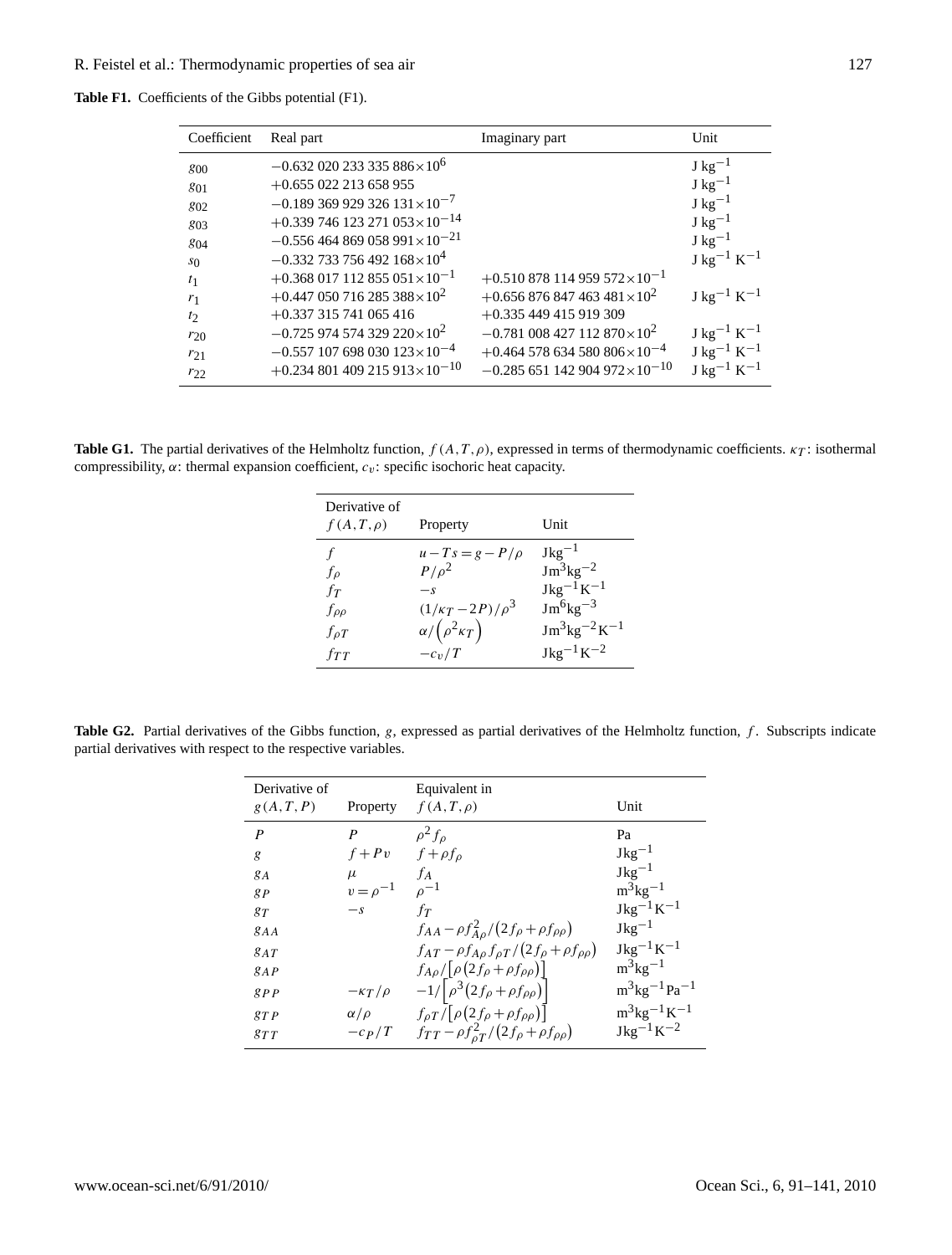| Derivative of | Equivalent in                            |                         |                                                                    |
|---------------|------------------------------------------|-------------------------|--------------------------------------------------------------------|
| h(A,s,P)      | g(A, T, P)                               | Property                | Unit                                                               |
| s             | $-g_T$                                   | S                       |                                                                    |
| h             | $g-Tg_T$                                 | h                       | $\begin{array}{l} \rm{Jkg^{-1}K^{-1}}\\ \rm{Jkg^{-1}} \end{array}$ |
| $h_A$         | $g_A$                                    | $\mu$                   | $Jkg^{-1}$                                                         |
| $h_{\rm s}$   | T                                        | T                       | K                                                                  |
| $h_P$         | gp                                       | $\boldsymbol{v}$        | $m^3$ kg <sup>-1</sup>                                             |
| $h_{AA}$      | $(s_{AA}g_{TT}-s_{AT}^2)/g_{TT}$         | a                       | $Jkg^{-1}$                                                         |
| $h_{As}$      | $-g_{AT}/g_{TT}$                         | a                       | K                                                                  |
| $h_{AP}$      | $(g_{APSTT}-g_{ATSTP})/g_{TT}$           | a                       | $m^3$ kg <sup>-1</sup>                                             |
| $h_{ss}$      | $-1/g_{TT}$                              | $T/c_p$                 | $kgK^2J^{-1}$                                                      |
| $h_{sP}$      | $-gTP/gTT$                               | г                       | $KPa^{-1}$                                                         |
| $h_{PP}$      | $\left(\frac{grTgPP}{grP}\right)/g_{TT}$ | $-v\kappa_s = -v^2/c^2$ | $m^3$ kg <sup>-1</sup> Pa <sup>-1</sup>                            |

**Table G3.** Partial derivatives of the enthalpy potential function, h, expressed as partial derivatives of the Gibbs function, g. Subscripts indicate partial derivatives with respect to the respective variables.  $\Gamma$ : adiabatic lapse rate,  $\kappa_s$ : isentropic compressibility.

<sup>a</sup> The quantity  $g_{AT}$  appearing here is related to the thermodiffusion coefficient (Landau and Lifschitz, 1974, §58) but has no common name or symbol.

sufficiently accurate for certain application purposes. Most of these relations are well known (Guggenheim, 1967); we repeat the formulas here for easy reference to the same quantities in the more general case of the real gas, and in particular for their adjustable constants chosen consistently with the real-gas formulation, Table H1. This consistency is indispensable for applications such as the fugacity (10.8). The Helmholtz functions (H1) and (H2) are equivalent to the ideal parts (B2) and (C2) except that the temperature dependencies of the heat capacities are not specified here and may be replaced by simpler expressions if this is appropriate.

The ideal-gas part of the Helmholtz function for dry air, Eq. (B2), takes the form

$$
f^{\text{A},\text{id}}(T,\rho^{\text{A}}) = \frac{1}{m^{\text{A}}} \sum_{a} F_{a}^{\text{id}}
$$
(H1)  

$$
= f_{0}^{\text{A}} - (T - T_{0}^{\text{A}}) s_{0}^{\text{A}} + \int_{T_{0}^{\text{A}}}^{T} \left(1 - \frac{T}{T'}\right) \cdot c_{V}^{\text{A},\text{id}}(T') dT'
$$

$$
+ R_{A}^{L} T \ln \frac{\rho^{\text{A}}}{\rho_{0}^{\text{A}}}.
$$

Here,  $R_{\rm A}^{\rm L} = R^{\rm L}/M^{\rm A,L}$  is the specific gas constant of air, and  $T_0^{\text{A}}, f_0^{\text{A}}, s_0^{\text{A}}, \rho_0^{\text{A}}$  are mutually related, freely adjustable constants, Table H1, subject to reference state conditions. The formal temperature  $T'$  in Eq. (H1) and in the following equations is a dummy integration variable that takes any value from the lower through the upper bound of the integral.

The ideal-gas Helmholtz function of water vapour has the similar form,

$$
f^{V,id}(T,\rho^V) = f_0^V - (T - T_0^V)s_0^V + \int_{T_0^V}^{T} (1 - \frac{T}{T'})
$$
 (H2)  

$$
\cdot c_V^{V,id}(T')dT' + R_W^{95}T \ln \frac{\rho^V}{\rho_0^V}
$$

For the Helmholtz function of humid air we obtain from Eq. (5.2) in this limit, Eq. (D1),

$$
f^{AV,id}(A, T, \rho^{AV}) =
$$
\n
$$
A \left[ f_0^A - (T - T_0^A) s_0^A + \int_{T_0^A}^T \left( 1 - \frac{T}{T'} \right) \cdot c_V^{A,id}(T') dT' + R_A^L T \ln \frac{A \rho^{AV}}{\rho_0^A} \right]
$$
\n
$$
+ (1 - A) \left[ f_0^V - (T - T_0^V) s_0^V + \int_{T_0^V}^T \left( 1 - \frac{T}{T'} \right)
$$
\n
$$
\cdot c_V^{V,id}(T') dT' + R_W^{95} T \ln \frac{(1 - A) \rho^{AV}}{\rho_0^V} \right].
$$
\n(B3)

Having computed the pressure from the density derivative of Eq. (H3), as

$$
P^{\text{AV},\text{id}} = \left(\rho^{\text{AV}}\right)^2 \left(\partial f^{\text{AV},\text{id}} / \partial \rho^{\text{AV}}\right)_{A,T}
$$
\n
$$
= \rho^{\text{AV}} \left[ (1-A) R^{\text{95}}_{\text{W}} + AR^{\text{L}}_{\text{A}} \right] T,
$$
\n(H4)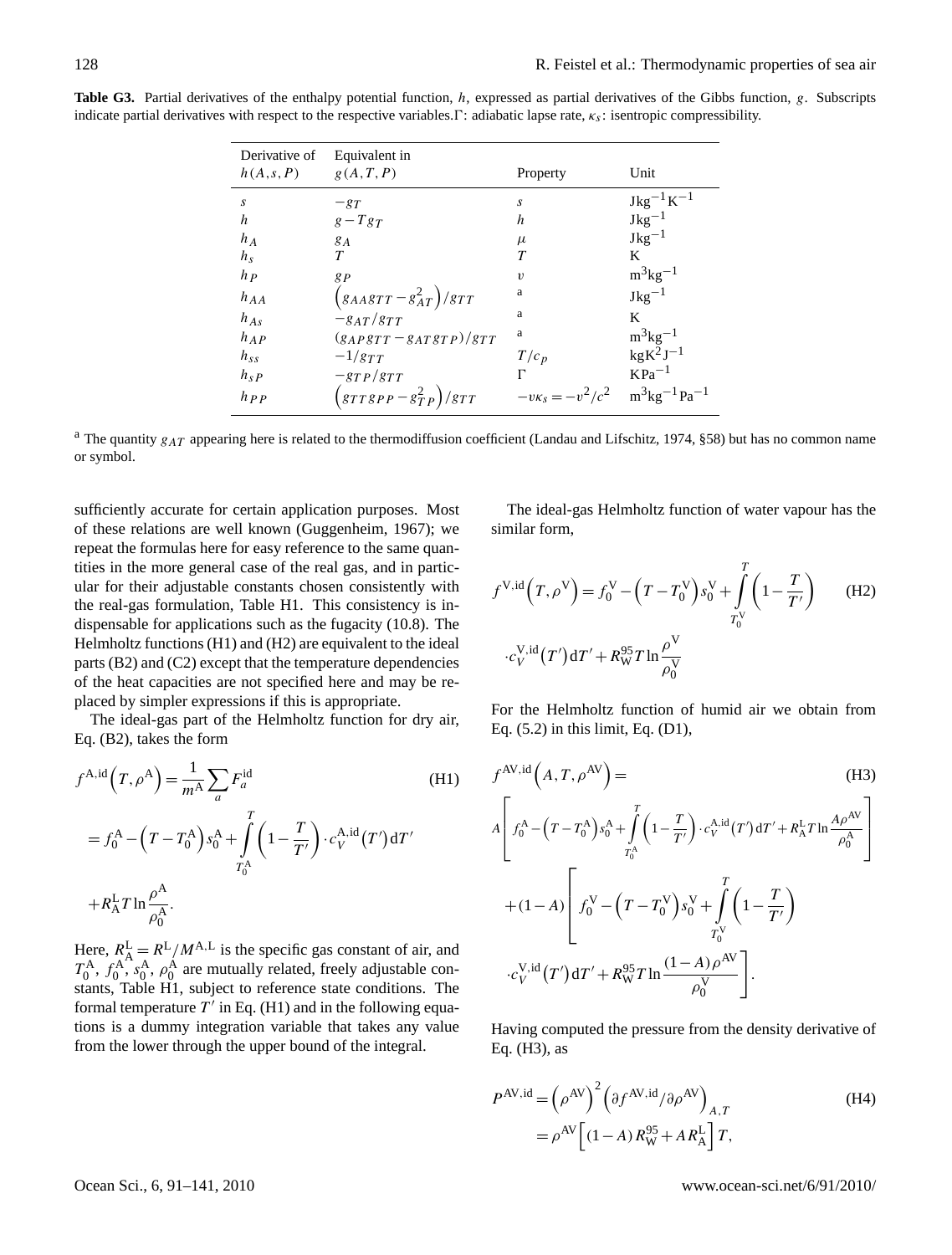Table H1. Consistently chosen adjustable constants and related properties of the ideal-gas formulas with respect to the ideal-gas parts of the formulations for dry air, "LJPF", (Lemmon et al., 2000), Eq. (B2), and water vapour, "IAPWS95", Eq. (C3), and their reference states. The densities  $\rho_0^{\mathbf{A}}$  and  $\rho_0^{\mathbf{V}}$  satisfy the ideal-gas equations  $\rho_0^{\mathbf{A}} R_{\mathbf{A}}^{\mathbf{L}} T_0 = P_0$  and  $\rho_0^{\mathbf{V}} R_{\mathbf{W}}^{95} T_t = P_t$ . For comparison, if the latest values  $M^A = 28.96546 \text{ g mol}^{-1}$ ,  $M^W = 18.015268 \text{ g mol}^{-1}$  and  $R = 8.314472 \text{ J mol}^{-1} \text{ K}^{-1}$  are used rather than the older values, the related ideal-gas densities at the reference points change to  $\rho^{A, id} = M_A P_0/(RT_0) = 1.2922935073108 \text{ kg m}^{-3}$  and  $\rho^{V, id} =$  $M_{\rm W} P_{\rm t} / (RT_t)$ =0.00485171538112533 kg m<sup>-3</sup>.

| Constant                         | Value             | Constant                                    | Value               | Unit              |
|----------------------------------|-------------------|---------------------------------------------|---------------------|-------------------|
| $f_0^{\rm A}$                    | -78148.1837806036 | $f_0^{\rm V}$                               | 2375392.69430482    | $Jkg^{-1}$        |
| $g_0^A$                          | 277.859139288958  | g                                           | 2501460.96484282    | $Jkg^{-1}$        |
| $h_0^{\rm A}$                    | 277.859139288958  |                                             | 2501460.96484282    | $Jkg^{-1}$        |
| $P_0^{\rm A}$                    | 101623.289881139  |                                             | 253269701789.662    | Pa                |
| $s_0^A$                          | 0.844000164354527 |                                             | 9157.23473377111    | $Jkg^{-1}K^{-1}$  |
|                                  | 273.15            |                                             | 273.16              | K                 |
| $\rho_0^A$                       | 1.29198154372646  |                                             | 0.00485177410935868 | $\text{kgm}^{-3}$ |
| JPF,id<br>$(T_0, P_0)$           | 47.3204943955194  | $g^{\text{IAPWS95,id}}$<br>$(T_{t}, P_{t})$ | 70.7249659009445    | $Jkg^{-1}$        |
| $\sqrt{s}$ LJPF, id $(T_0, P_0)$ | 0.844000164354527 | $_{s}$ IAPWS95,id $(T_{t}, P_{t})$          | 9157.23473377111    | $Jkg^{-1}K^{-1}$  |
| LJPF, id<br>$(T_0, P_0)$         | 1003.9199246143   | IAPWS95,id<br>$(T_t, P_t)$                  | 1859.01849914039    | $Jkg^{-1}K^{-1}$  |
| LJPF,id<br>$(T_0, P_0)$          | 716.802798786396  | fAPWS95,id<br>$(T_{t}, P_{t})$<br>$c_{V}$   | 1397.50044914039    | $Jkg^{-1}K^{-1}$  |
| $T_{\rm 0}$                      | 273.15            | T,                                          | 273.16              | K                 |
| $P_{0}$                          | 101325            | $P_{t}$                                     | 611.654771007894    | Pa                |

we derive the ideal-gas Gibbs function of humid air,  $g^{AV,id} =$  $f^{\text{AV}, \text{id}} + P^{\text{AV}, \text{id}} / \rho^{\text{AV}},$  Eq. (5.12), as

$$
g^{\text{AV},\text{id}}(A, T, P)
$$
\n
$$
= A \left[ g_0^{\text{A}} + \int_{T_0^{\text{A}}}^{T} \left( 1 - \frac{T}{T'} \right) \cdot c_P^{\text{A},\text{id}} \, dT' + R_A^{\text{L}} T \ln \frac{x_A^{\text{AV}} P}{P_0^{\text{A}}} \right]
$$
\n
$$
+ (1-A) \left[ g_0^{\text{V}} + \int_{T_0^{\text{V}}}^{T} \left( 1 - \frac{T}{T'} \right) \cdot c_P^{\text{V},\text{id}} \, dT' + R_W^{95} T \ln \frac{x_V^{\text{AV}} P}{P_0^{\text{V}}} \right].
$$
\n(B5)

Here, the pressure as an independent variable is written without superscripts,  $P \equiv P^{AV,id}$ . The related entropy follows as

$$
s^{\text{AV},\text{id}}(A, T, P) = A \left[ \int_{T_0^{\text{A}}}^{T} \frac{c_{P}^{\text{A},\text{id}}(T')}{T'} dT' - R_{\text{A}}^{\text{L}} \ln \frac{x_{\text{A}}^{\text{AV}} P}{P_0^{\text{A}}} \right] + (1 - A) \left[ \int_{T_0^{\text{V}}}^{T} \frac{c_{P}^{\text{V},\text{id}}(T')}{T'} dT' - R_{\text{W}}^{95} \ln \frac{x_{\text{V}}^{\text{AV}} P}{P_0^{\text{V}}} \right]
$$
(H6)

with the heat capacities  $c_P^{\text{A,id}}(T) = c_V^{\text{A,id}}(T) + R_A^{\text{L}}$ ,  $c_P^{V, id}(T) = c_V^{V, id}(T) + R_W^{95}$  and the modified adjustable constants, Table H1,

$$
P_0^{\mathcal{A}} = \rho_0^{\mathcal{A}} R_{\mathcal{A}}^{\mathcal{L}} T_0^{\mathcal{A}} \exp\left(s_0^{\mathcal{A}} / R_{\mathcal{A}}^{\mathcal{L}}\right),\tag{H7}
$$

$$
P_0^{\text{V}} = \rho_0^{\text{V}} R_{\text{W}}^{95} T_0^{\text{V}} \exp\left(s_0^{\text{V}} / R_{\text{W}}^{95}\right). \tag{H8}
$$

 $P^{V}(A, P) \equiv x_{V}^{AV} P$  is the partial vapour pressure and  $x_V^{\text{AV}} = (1 - A) R_W^{95} / [(1 - A) R_W^{95} + AR_A^{\text{L}}]$  is the mole fraction of vapour in humid air, Eq. (5.6),  $P^{\mathcal{A}}(A, P) \equiv$  $x_A^{AV}P$  is the partial air pressure and  $x_A^{AV} = 1 - x_V^{AV} =$  $AR_{A}^{L}/[(1-A)R_{W}^{95}+AR_{A}^{L}]$  is the mole fraction of air. The expression (H6) can be written in the form

$$
s^{\text{AV},\text{id}}(A, T, P) = As^{\text{A},\text{id}}(T, P) + (1 - A)s^{\text{V},\text{id}}(T, P) \quad (H9) + s^{\text{mix}}(A).
$$

Here, the entropy of mixing is

$$
s^{\text{mix}}(A) = -AR_A^{\text{L}} \ln x_A^{\text{AV}} - (1 - A) R_W^{95} \ln x_V^{\text{AV}} \ge 0.
$$
 (H10)  
The ideal-gas enthalpy of humid air,  $h^{\text{AV},\text{id}} = g^{\text{AV},\text{id}} + Ts^{\text{AV},\text{id}},$  as a function of temperature does not depend on the pressure:

$$
h^{\text{AV},\text{id}}(A,T,P) = A \left[ h_0^{\text{A}} + \int_{T_0^{\text{A}}}^{T} c_P^{\text{A},\text{id}}(T') dT' \right]
$$
(H11)  
+ (1-A) 
$$
\left[ h_0^{\text{V}} + \int_{T_0^{\text{V}}}^{T} c_P^{\text{V},\text{id}}(T') dT' \right].
$$

The partial enthalpy of water, Eq. (6.28), in ideal-gas humid air follows from Eq. (H11) as

$$
h^{\text{AV},\text{id}} - A \left( \frac{\partial h^{\text{AV},\text{id}}}{\partial A} \right)_{T,P} = h_0^{\text{V}} + \int_{T_0^{\text{V}}}^{T} c_P^{\text{V},\text{id}}(T') dT' \qquad (H12)
$$

and equals the ideal-gas enthalpy of vapour.

www.ocean-sci.net/6/91/2010/ Ocean Sci., 6, 91[–141,](#page-0-1) 2010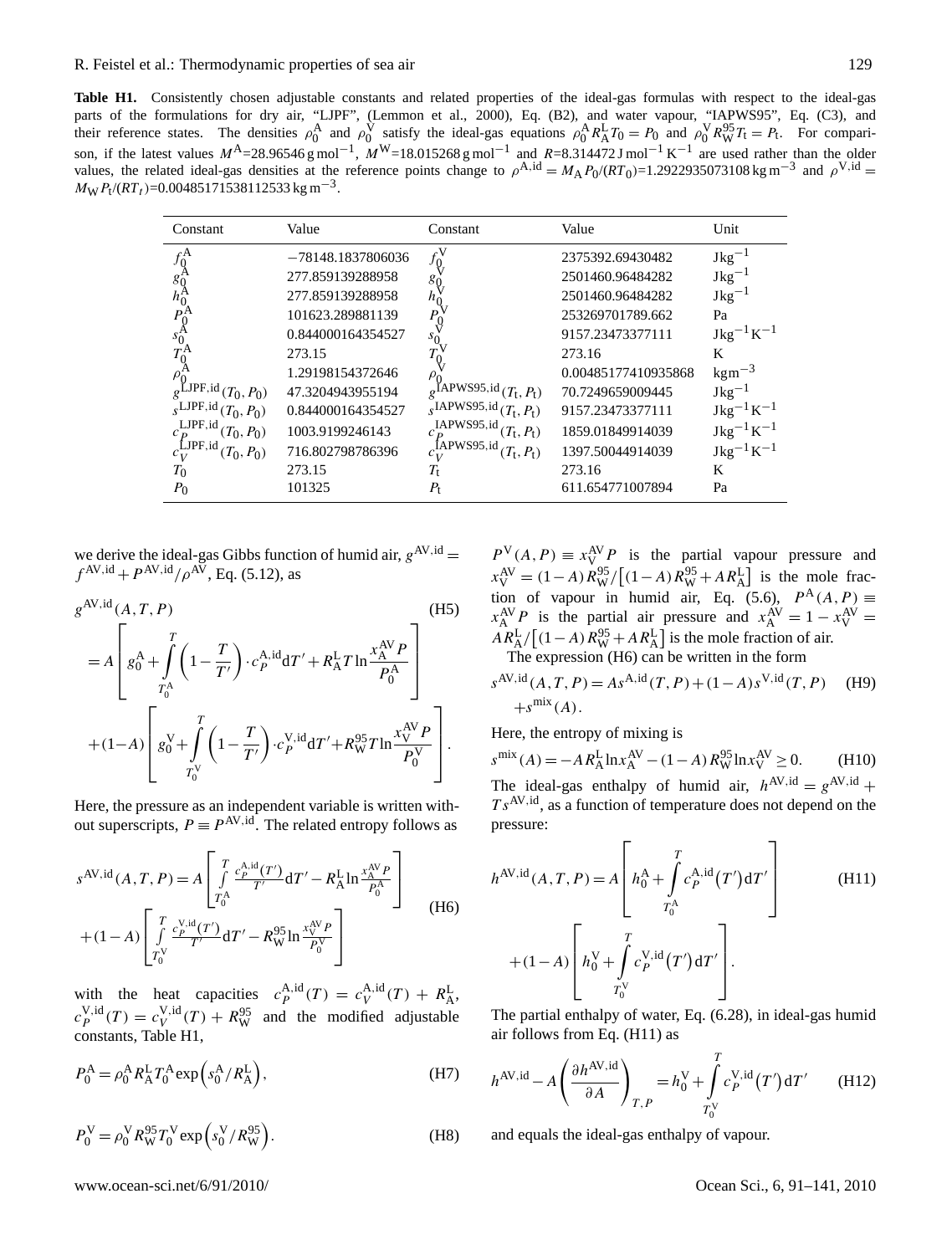Enthalpy as a thermodynamic potential,  $h^{AV,id}(A,s,P)$ , expressed in terms of air fraction, entropy and pressure, is useful for the computation of isentropic properties of the atmosphere. To derive this function, temperature must be eliminated from Eqs. (H6) and (H11). This is analytically possible only if the heat capacities of air and vapour are given by simple formulas such as constants, e.g., for applications in narrow temperature intervals.

For the chemical potential of vapour in humid air we get from Eq. (5.15),

$$
\mu^{V,id}(A, T, P) = g_0^V + \int_{T_0^V}^{T} \left(1 - \frac{T}{T'}\right) \cdot c_P^{V,id}(T') dT' \quad (H13)
$$
  
+  $R_W^{95} T \ln \frac{x_V^{AV} P}{P_0^V}.$ 

The adjustable coefficients  $g_0^A$ ,  $g_0^V$ ,  $h_0^A$  and  $h_0^V$  are given in Table H1. The relative chemical potential is

$$
\mu^{\text{AV},\text{id}} = \left(\frac{\partial g^{\text{AV},\text{id}}}{\partial A}\right)_{T,P} = \mu^{\text{A},\text{id}} - \mu^{\text{V},\text{id}}
$$
  
=  $g_0^{\text{A}} + \int_{T_0^{\text{A}}} \left(1 - \frac{T}{T'}\right) \cdot c_P^{\text{A},\text{id}} dT' + R_A^{\text{L}} T \ln \frac{x_A^{\text{AV}} P}{P_0^{\text{A}}}$   
-  $g_0^{\text{V}} - \int_{T_0}^{T} \left(1 - \frac{T}{T'}\right) \cdot c_P^{\text{V},\text{id}} dT' - R_W^{95} T \ln \frac{x_V^{\text{AV}} P}{P_0^{\text{V}}}$  (H14)

and the second derivative of the Gibbs function (H5), i.e., the chemical coefficient (6.8) is given by

$$
A(1-A)\left(\frac{\partial^2 g^{AV,id}}{\partial A^2}\right)_{T,P} = \frac{R_W^{95} R_A^L T}{R_W^{95} (1-A) + AR_A^L}.
$$
 (H15)

To consistently adjust the free coefficients of the idealgas equations of this section to the reference state conditions used for the formulation IAPWS-95, Eq. (C3), and Lemmon et al. (2000), Eq. (B2), we require that the ideal-gas parts of the latter two provide the same values for the entropy,  $s^{IAPWS95,id}(T_t, P_t)$ , and the Gibbs energy,  $g^{\text{IAPWS95,id}}(T_{\text{t}}, P_{\text{t}})$ , of vapour at the IAPWS-95 triple point,  $P_1$ =611.654771007894 Pa,  $T_1$ =273.16 K, and for the entropy,  $s^{\text{LJPF},\text{id}}(T_0, P_0)$ , and the Gibbs energy,  $g^{\text{LJPF},\text{id}}(T_0, P_0)$ , of dry air at the standard ocean surface state,  $P_0$ =101 325 Pa,  $T_0$ =273.15 K.

The approximation used for the ideal-gas heat capacities of air and vapour in Eqs. (H3), (H5), (H6) etc. is restricted to pressure-independent functions of temperature (or constants); the particular choice depends on the required accuracy of the application purpose. Values for  $c<sub>P</sub>$  at the reference states are given in Table H1. For a wider range or a different working point,  $c_P$  can, for example, be computed from the temperature derivative of Eq. (5.17) at very low pressure  $P \to 0$  and in the limiting cases  $A \to 0$  for vapour and  $A \to 1$ for dry air. In general it is recommended to implement the heat capacity formula derived from the ideal-gas parts of dry air, Eq. (B2), and vapour, Eq. (C2).

For the computation of the adjustable coefficients we use the equations for the Gibbs energy of the pure components, Eq. (H5) at  $A = 0$  and  $A = 1$ ,

$$
g^{\text{A,id}}(T,P) = g_0^{\text{A}} + \int_{T_0^{\text{A}}}^{T} \left(1 - \frac{T}{T'}\right) \cdot c_P^{\text{A,id}}(T') dT' + R_A^{\text{L}} T \ln \frac{P}{P_0^{\text{A}}}, \quad \text{(H16)}
$$

$$
g^{\text{V},\text{id}}(T,P) = g_0^{\text{V}} + \int_{T_0^{\text{V}}}^{T} \left(1 - \frac{T}{T'}\right) \cdot c_P^{\text{V},\text{id}}(T') dT' + R_{\text{W}}^{95} T \ln \frac{P}{P_0^{\text{V}}}, \text{(H17)}
$$

and for their entropies, Eq. (H6) at  $A = 0$  and  $A = 1$ ,

$$
s^{\text{A},\text{id}}(T,P) = \int_{T_0^{\text{A}}}^{T} \frac{c_P^{\text{A},\text{id}}(T')}{T'} dT' - R_{\text{A}}^{\text{L}} \ln \frac{P}{P_0^{\text{A}}},
$$
(H18)

$$
s^{\text{V},\text{id}}(T,P) = \int_{T_0^{\text{V}}}^{T} \frac{c_P^{\text{V},\text{id}}(T')}{T'} dT' - R_{\text{W}}^{95} \ln \frac{P}{P_0^{\text{V}}}.
$$
 (H19)

We set the adjustable temperatures to  $T_0^V = 273.16$ K and  $T_0^{\rm A} = 273.15$ K and express the adjustable pressures from Eqs. (H18), (H19) in terms of the absolute entropies at the reference points of the ideal parts of the full equations,

$$
P_0^{\text{A}} = P_0 \exp\left(s^{\text{LIPF},\text{id}}(T_0, P_0) / R_{\text{A}}^{\text{L}}\right)
$$
(H20)

$$
P_0^{\text{V}} = P_t \exp\left(s^{\text{IAPWS95,id}}(T_t, P_t) / R_{\text{W}}^{95}\right). \tag{H21}
$$

Inserting Eqs.  $(H18)$ ,  $(H19)$  into Eqs.  $(H16)$ ,  $(H17)$ , we find for the adjustable Gibbs energies

$$
g_0^{\text{A}} = g^{\text{LIPF},\text{id}}(T_0, P_0) + T_0 s^{\text{LIPF},\text{id}}(T_0, P_0)
$$
 (H22)

$$
g_0^{\text{V}} = g^{\text{IAPWS95,id}}(T_t, P_t) + T_t s^{\text{IAPWS95,id}}(T_t, P_t). \tag{H23}
$$

Choosing the adjustable densities  $\rho_0^{\text{A}}$  and  $\rho_0^{\text{V}}$  in Eqs. (H7), (H8), conveniently to satisfy the ideal-gas equations  $\rho_0^{\text{A}} R_{\text{A}}^{\text{L}} T_0^{\text{A}} = P_0$  and  $\rho_0^{\text{V}} R_{\text{W}}^{95} T_0^{\text{V}} = P_t$ , we get for the adjustable entropies of Eq. (H3),

$$
s_0^{\mathbf{A}} = s^{\text{LJPF},\text{id}}(T_0, P_0) \tag{H24}
$$

$$
s_0^{\text{V}} = s^{\text{IAPWS95},\text{id}}(T_{\text{t}}, P_{\text{t}}).
$$
 (H25)

Adding up Eqs. (H16) and (H18) at  $T = T_0^{\text{A}}$ , and correspondingly for Eqs. (H17) and (H19) at  $T = T_0^V$ , we get from Eq. (H11) the adjustable enthalpies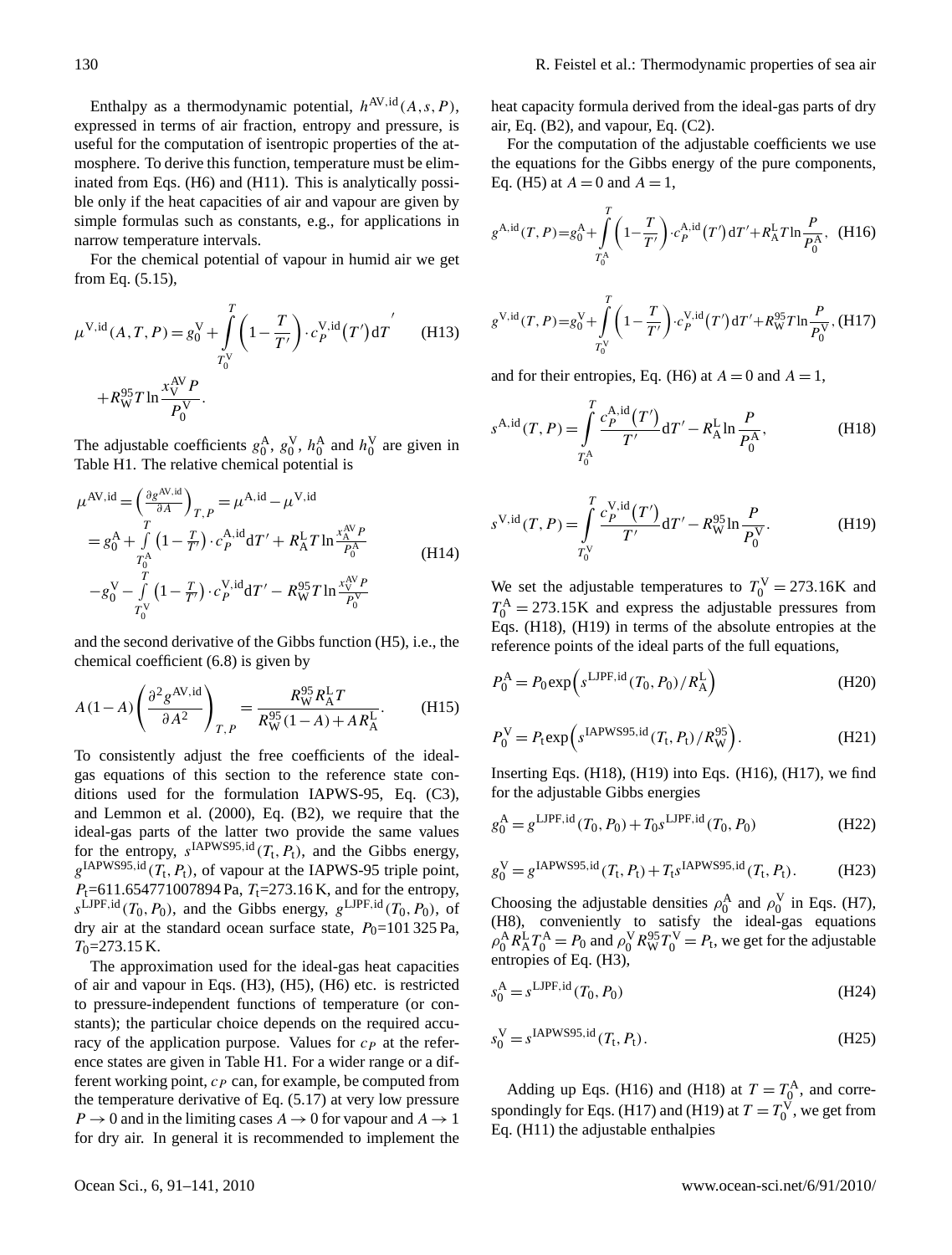**Table I1.** Numerical check values for the Helmholtz function  $f^{AV}$  and its derivatives, Eq. (D14), as well as selected properties, Eqs. (5.9– 5.24), for saturated air,  $A = A^{sat}$ , with respect to ice at 200 K, and with respect to liquid water at 300 and 400 K. The humid-air density is  $\rho = \rho^{AV} = \rho^{A} + \rho^{V} = m^{AV} / V = (m^{A} + m^{V}) / V.$ 

| Quantity                                                      | Value                                     | Value                                     | Value                                     | Unit                |
|---------------------------------------------------------------|-------------------------------------------|-------------------------------------------|-------------------------------------------|---------------------|
| $\overline{A}$                                                | $+0.892$ 224 944                          | $+0.977$ 600 624                          | $+0.825531379$                            | $kg\ kg^{-1}$       |
| $\tau$                                                        | $+200$                                    | $+300$                                    | $+400$                                    | K                   |
| $\rho=\rho^{\rm AV}$                                          | $+0.163445112 \times 10^{-4}$             | $+0.114$ 587 678 $\times$ 10              | $+0.793$ 198 757 $\times$ 10              | $\text{kg m}^{-3}$  |
| $\boldsymbol{p}$                                              | $+0.100\,000\,000\times 10$               | $+0.100\,000\,000\times 10^6$             | $+0.100\,000\,000\times 10^7$             | Pa                  |
| $f^{AV}$                                                      | $-0.682$ 237 558 $\times$ 10 <sup>6</sup> | $-0.927933016 \times 10^{5}$              | $+0.240$ 393 277 $\times$ 10 <sup>5</sup> | $J \text{ kg}^{-1}$ |
| $(\partial f^{AV}/\partial A)_{T,\rho}$                       | $-0.572842114 \times 10^{6}$              | $-0.264760901 \times 10^{3}$              | $+0.311$ 145 187 $\times$ 10 <sup>6</sup> | $J \text{ kg}^{-1}$ |
| $(\partial f^{AV}/\partial T)_{A,\rho}$                       | $-0.405403634 \times 10^{4}$              | $-0.296780108 \times 10^{3}$              | $-0.106912744 \times 10^{4}$              | $J kg^{-1} K^{-1}$  |
| $(\partial f^{\rm AV}/\partial \rho)_{A,T}$                   | $+0.374331286 \times 10^{10}$             | $+0.761595138 \times 10^5$                | $+0.158941003 \times 10^5$                | $J m3 kg-2$         |
| $\left(\partial^2 f^{AV}/\partial A^2\right)_{T,\rho}$        | $+0.920803547 \times 10^6$                | $+0.624746061 \times 10^{7}$              | $+0.113\,770\,932\times 10^7$             | $\rm J~kg^{-1}$     |
| $\left(\partial^2 f^{AV}/\partial A \partial T\right)_{\rho}$ | $+0.915588345 \times 10^{4}$              | $+0.822$ 737 763 $\times$ 10 <sup>4</sup> | $+0.702$ 643 265 $\times$ 10 <sup>4</sup> | $J kg^{-1} K^{-1}$  |
| $(\partial^2 f^{AV}/\partial A \partial \rho)_T$              | $-0.213404004 \times 10^{10}$             | $-0.449931362 \times 10^{5}$              | $-0.727$ 775 043 $\times$ 10 <sup>4</sup> | $J m3 kg-2$         |
| $(\partial^2 f^{AV}/\partial T^2)_{A,\rho}$                   | $-0.394$ 095 200 $\times$ 10              | $-0.244$ 799 624 $\times$ 10              | $-0.222492603 \times 10$                  | $J kg^{-1} K^{-2}$  |
| $\left(\partial^2 f^{AV}/\partial T \partial \rho\right)_A$   | $+0.187166127 \times 10^{8}$              | $+0.254574163 \times 10^{3}$              | $+0.414512281 \times 10^{2}$              | $J m3 kg-2 K-1$     |
| $(\partial^2 f^{AV}/\partial \rho^2)_{A,T}$                   | $-0.229025760 \times 10^{15}$             | $-0.664$ 927 281 $\times$ 10 <sup>5</sup> | $-0.202\ 004\ 713\times 10^{4}$           | $J m6 kg-3$         |
| $h^{\rm AV}$                                                  | $+0.189752330 \times 10^6$                | $+0.835101493 \times 10^{5}$              | $+0.577762111 \times 10^{6}$              | $J kg^{-1}$         |
| $g^{AV}$                                                      | $-0.621$ 054 939 $\times$ 10 <sup>6</sup> | $-0.552$ 388 319 $\times$ 10 <sup>4</sup> | $+0.150$ 111 134 $\times$ 10 <sup>6</sup> | $J \text{ kg}^{-1}$ |
| $s^{AV}$                                                      | $+0.405403634 \times 10^{4}$              | $+0.296780108 \times 10^{3}$              | $+0.106912744 \times 10^{4}$              | $J kg^{-1} K^{-1}$  |
| $\mu^{V}$                                                     | $-0.109950916 \times 10^{6}$              | $-0.526505277 \times 10^{4}$              | $-0.106748982 \times 10^6$                | $J kg^{-1}$         |
| $c_P^{AV}$                                                    | $+0.109410518 \times 10^{4}$              | $+0.102$ 705 097 $\times$ 10 <sup>4</sup> | $+0.123\,576\,406\times 10^4$             | $J kg^{-1} K^{-1}$  |
| $\mathcal{C}$                                                 | $+0.291$ 425 752 $\times$ 10 <sup>3</sup> | $+0.349274633 \times 10^{3}$              | $+0.416\,697\,519\times 10^3$             | $\rm m\ s^{-1}$     |

$$
h_0^{\mathbf{A}} = g_0^{\mathbf{A}} \tag{H26}
$$

 $h_0^{\rm V} = g_0^{\rm V}$ .  $(H27)$ 

Finally, evaluating Eq. (H3) at  $A = 1$ ,  $T = T_0^{\text{A}}$ ,  $\rho = \rho_0^{\text{A}}$  and at  $A = 0$ ,  $T = T_0^V$ ,  $\rho = \rho_0^V$ , we get the adjustable Helmholtz energies from  $g^{AV,id} = f^{AV,id} + P^{AV,id}/\rho^{AV}$  and Eqs. (H16), (H17) as

$$
f_0^{\text{A}} = g_0^{\text{A}} - P_0 / \rho_0^{\text{A}} = g_0^{\text{A}} - R_A^{\text{L}} T_0^{\text{A}}
$$
 (H28)

$$
f_0^V = g_0^V - P_t / \rho_0^V = g_0^V - R_W^{95} T_0^V.
$$
 (H29)

The numerical results for these constants are listed in Table H1.

# **Appendix I**

## **Check values for the humid-air formulation**

The check values reported in Tables I1–I3 correspond to those of the draft IAPWS Guideline (IAPWS, 2010) that is the subject of an evaluation process at the time this paper is being written. The evaluation includes the reproduction of the numbers given in Tables I1–I3 by independent implementations of the equations defined in Appendix D.

## **Appendix J**

## **Glossary of symbols and abbreviations**

The following table summarized the formula symbols used in this paper. Additional symbols used exclusively in the appendix are explained there.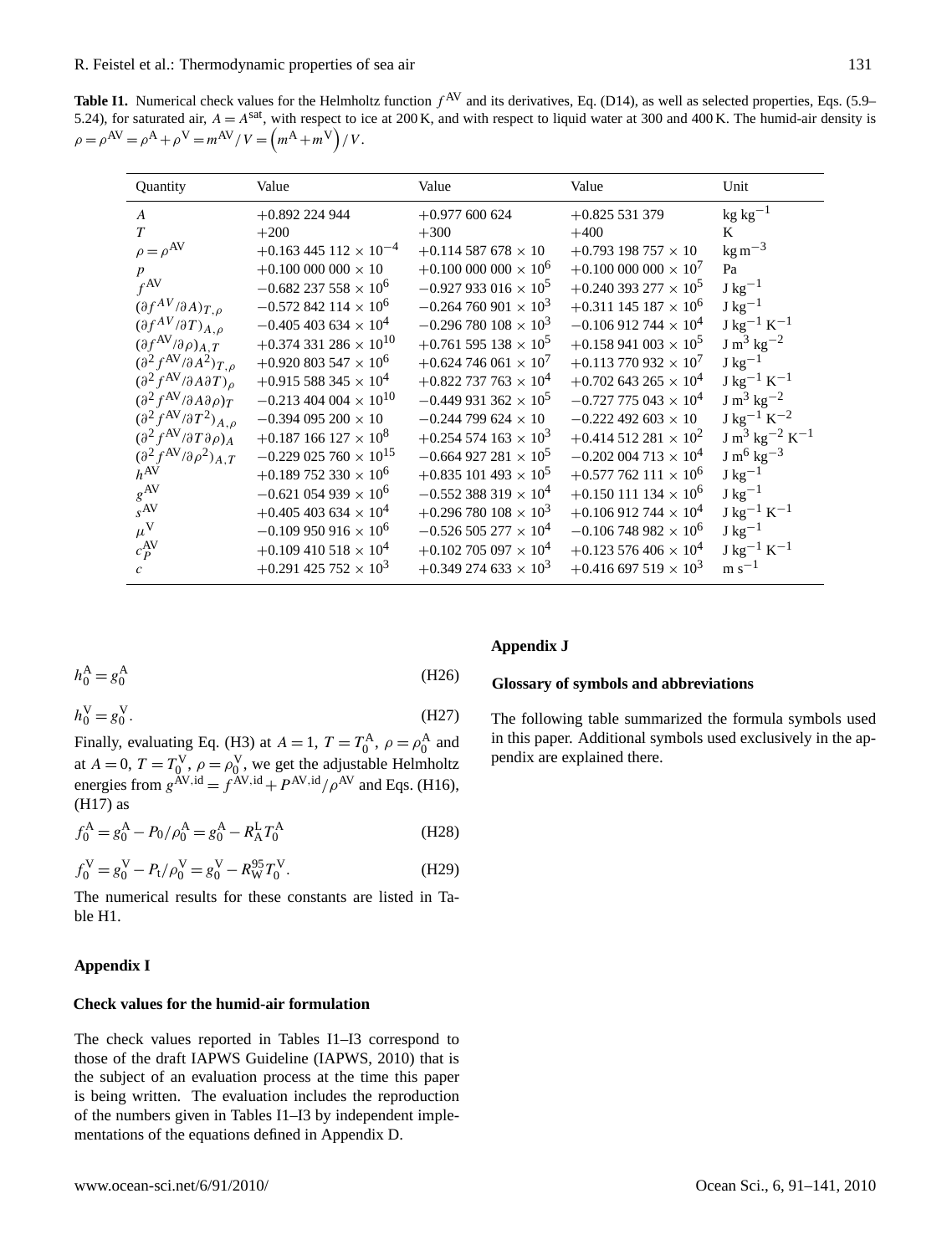**Table I2.** Numerical check values for the dry-air part,  $f^A$ , and the water-vapour part,  $f^V$ , of the Helmholtz function  $f^{AV}$  and its derivatives, Eq. (D14), for saturated air,  $A = A^{sat}$ , with respect to ice at 200 K, and with respect to liquid water at 300 and 400 K, corresponding to Table I1. The numerical functions evaluated here at given points  $(A, T, \rho^{AV})$  are defined in Eqs. (B1) and (C1). The humid-air density is  $\rho = \rho^{AV} = \rho^{A} + \rho^{V} = m^{AV} / V = (m^{A} + m^{V}) / V.$ 

| Quantity                                                                                                                      | Value                                                           | Value                                                        | Value                                                                     | Unit                                      |
|-------------------------------------------------------------------------------------------------------------------------------|-----------------------------------------------------------------|--------------------------------------------------------------|---------------------------------------------------------------------------|-------------------------------------------|
| $\boldsymbol{A}$                                                                                                              | $+0.892$ 224 944                                                | $+0.977$ 600 624                                             | $+0.825531379$                                                            | $kg kg^{-1}$                              |
| $\tau$                                                                                                                        | $+200$                                                          | $+300$                                                       | $+400$                                                                    | K                                         |
| $\rho = \rho^{AV}$                                                                                                            | $+0.163445112 \times 10^{-4}$                                   | $+0.114$ 587 678 $\times$ 10                                 | $+0.793$ 198 757 $\times$ 10                                              | $\text{kg m}^{-3}$                        |
| $\rho^{\rm A} = A \rho^{\rm AV}$                                                                                              | $+0.145829806 \times 10^{-4}$                                   | $+0.112$ 020 986 $\times$ 10                                 | $+0.654810464 \times 10$                                                  | $\text{kg m}^{-3}$                        |
| $f^{\mathbf{A}}$                                                                                                              | $-0.740216453 \times 10^{6}$                                    | $-0.916320468 \times 10^5$                                   | $+0.895$ 773 442 $\times$ 10 <sup>5</sup>                                 | $J \text{ kg}^{-1}$                       |
| $\left(\partial f^{\mathbf{A}}/\partial T\right)_{\rho^{\mathbf{A}}}$                                                         | $-0.304846375 \times 10^{4}$                                    | $-0.108$ 501 917 $\times$ 10 <sup>3</sup>                    | $+0.193317180 \times 10^{3}$                                              | $J kg^{-1} K^{-1}$                        |
| $(\partial f^A / \partial \rho^A)_T$                                                                                          | $+0.393\,770\,146\times 10^{10}$                                | $+0.768690856 \times 10^5$                                   | $+0.175643300 \times 10^5$                                                | $J m3 kg-2$                               |
| $\left(\partial^2 f^A/\partial T^2\right)$                                                                                    | $-0.357$ 762 609 $\times$ 10                                    | $-0.239376632 \times 10$                                     | $-0.181852945 \times 10$                                                  | $J kg^{-1} K^{-2}$                        |
| $\partial^2 f^A / \partial T \partial \rho^A$                                                                                 | $+0.196885083 \times 10^8$                                      | $+0.256804931 \times 10^{3}$                                 | $+0.442$ 979 471 $\times$ 10 <sup>2</sup>                                 | $J m3 kg-2 K-1$                           |
| $\left[\partial^2 f^A / \partial (\rho^A)^2\right]_T$                                                                         | $-0.270\,020\,351\times 10^{15}$                                | $-0.686404948 \times 10^5$                                   | $-0.267826171 \times 10^{4}$                                              | $J m6 kg-3$                               |
|                                                                                                                               | $+0.176$ 153 061 $\times$ 10 <sup>-5</sup>                      | $+0.256669248 \times 10^{-1}$                                | $+0.138388293 \times 10$                                                  |                                           |
|                                                                                                                               |                                                                 |                                                              |                                                                           |                                           |
|                                                                                                                               | $-0.123787544 \times 10^5$                                      | $-0.851$ 598 239 $\times$ 10 <sup>4</sup>                    | $-0.705288118 \times 10^{4}$                                              | $J \text{ kg}^{-1} \text{ K}^{-1}$        |
| $(\partial f^V / \partial \rho^V)_T$                                                                                          | $+0.523995669 \times 10^{11}$                                   | $+0.538480918 \times 10^{7}$                                 | $+0.129645224 \times 10^{6}$                                              | $J m3 kg-2$                               |
|                                                                                                                               | $-0.694$ 877 601 $\times$ 10                                    | $-0.480816998 \times 10$                                     | $-0.411$ 710 547 $\times$ 10                                              | $J \text{ kg}^{-1} \text{ K}^{-2}$        |
| $\partial^2 f^V / \partial T \partial \rho$<br>$\left[\partial^2 f^V / \partial (\rho^V)^2\right]_T$                          | $+0.262\,001\,883\times10^{9}$<br>$-0.297466666 \times 10^{17}$ | $+0.181489601 \times 10^{5}$<br>$-0.210185225 \times 10^{9}$ | $+0.361$ 784 532 $\times$ 10 <sup>3</sup><br>$-0.965542132 \times 10^{5}$ | $\rm J~m^3~kg^{-2}~K^{-1}$<br>$J m6 kg-3$ |
| $\rho^V = (1 - A) \rho^{AV}$<br>$\left(\partial f^V/\partial T\right)_{\rho^V}$<br>$\left(\partial^2 f^V/\partial T^2\right)$ | $-0.202254350 \times 10^{6}$                                    | $-0.143$ 157 503 $\times$ 10 <sup>6</sup>                    | $-0.285$ 137 783 $\times$ 10 <sup>6</sup>                                 | $\text{kg m}^{-3}$<br>$J \text{ kg}^{-1}$ |

**Table I3.** Numerical check values for the cross-virial part,  $f^{\text{mix}}$ , and the cross-virial coefficients,  $B_{AW}$ ,  $C_{AAW}$ ,  $C_{AWW}$ , of the Helmholtz function  $f^{AV}$  and its derivatives, Eq. (D14), for saturated air,  $A=A^{sat}$ , with respect to ice at 200 K, and with respect to liquid water at 300 and 400 K, corresponding to Table I1. The numerical functions evaluated here at given points  $(A, T, \rho^{AV})$  are defined in Eqs. (D15–D18). The humid-air density is  $\rho = \rho^{AV} = \rho^{A} + \rho^{V} = m^{AV}/V = (m^{A} + m^{V})/V$ .

| Quantity                                                                | Value                                      | Value                                       | Value                                       | Unit                                             |
|-------------------------------------------------------------------------|--------------------------------------------|---------------------------------------------|---------------------------------------------|--------------------------------------------------|
| $\overline{A}$                                                          | $+0.892$ 224 944                           | $+0.977600624$                              | $+0.825531379$                              | $kg kg^{-1}$                                     |
| $\tau$                                                                  | $+200$                                     | $+300$                                      | $+400$                                      | K                                                |
| $\rho = \rho^{AV}$                                                      | $+0.163445112 \times 10^{-4}$              | $+0.114$ 587 678 $\times$ 10                | $+0.793$ 198 757 $\times$ 10                | $\text{kg m}^{-3}$                               |
| $f^{\text{mix}}$                                                        | $-0.786211837 \times 10^{-3}$              | $-0.711$ 673 566 $\times$ 10                | $-0.161$ 985 034 $\times$ 10 <sup>3</sup>   | $J \text{ kg}^{-1}$                              |
| $(\partial f^{\text{mix}}/\partial A)_{T,\rho}$                         | $+0.641377589 \times 10^{-2}$              | $+0.311$ 768 501 $\times$ 10 <sup>3</sup>   | $+0.830\,802\,876\times10^{3}$              | $J \text{ kg}^{-1}$                              |
| $(\partial f^{\text{mix}}/\partial T)_{A,\rho}$                         | $+0.456427011 \times 10^{-5}$              | $+0.441$ 245 367 $\times$ 10 <sup>-1</sup>  | $+0.178961265 \times 10$                    | $\rm J~kg^{-1}~K^{-1}$                           |
| $(\partial f^{\text{mix}}/\partial \rho)_{A,T}$                         | $-0.481$ 026 562 $\times$ 10 <sup>2</sup>  | $-0.623$ 171 268 $\times$ 10                | $-0.223365432 \times 10^{2}$                | $J m3 kg-2$                                      |
| $\left(\partial^2 f^{\text{mix}} / \partial A^2\right)_{T,\rho}$        | $+0.163518397 \times 10^{-1}$              | $+0.534$ 139 178 $\times$ 10 <sup>3</sup>   | $+0.135815610 \times 10^{4}$                | $J \text{ kg}^{-1}$                              |
| $\left(\partial^2 f^{\text{mix}} / \partial A \partial T\right)_{\rho}$ | $-0.372$ 355 251 $\times$ 10 <sup>-4</sup> | $-0.195026098 \times 10$                    | $-0.916586082 \times 10$                    | $\rm J~kg^{-1}~K^{-1}$                           |
| $\left(\partial^2 f^{\text{mix}} / \partial A \partial \rho\right)_T$   | $+0.392414346 \times 10^3$                 | $+0.274$ 152 649 $\times$ 10 <sup>3</sup>   | $+0.125823778 \times 10^3$                  | $J m3 kg-2$                                      |
| $\left(\partial^2 f^{\text{mix}} / \partial T^2\right)_{A,\rho}$        | $-0.378866039 \times 10^{-7}$              | $-0.148$ 782 305 $\times$ 10 <sup>-3</sup>  | $-0.536718536 \times 10^{-2}$               | $J kg^{-1} K^{-2}$                               |
| $\left(\partial^2 f^{\text{mix}} / \partial T \partial \rho\right)_A$   | $+0.279261664$                             | $+0.390100462 \times 10^{-1}$               | $+0.249618216$                              | $J m3 kg-2 K-1$                                  |
| $(\partial^2 f^{\text{mix}} / \partial \rho^2)_{A,T}$                   | $-0.192$ 118 914 $\times$ 10 <sup>2</sup>  | $-0.366$ 162 709 $\times$ 10 <sup>-1</sup>  | $-0.482803925$                              | $J m^6 kg^{-3}$                                  |
| $B_{\rm AW}$                                                            | $-0.784874278\times 10^{-4}$               | $-0.295$ 672 747 $\times$ 10 <sup>-4</sup>  | $-0.100804610 \times 10^{-4}$               | $m^3$ mol <sup>-1</sup>                          |
| $dB_{AW}/dT$                                                            | $+0.848$ 076 624 $\times$ 10 <sup>-6</sup> | $+0.280$ 097 360 $\times$ 10 <sup>-6</sup>  | $+0.135$ 021 228 $\times$ 10 <sup>-6</sup>  | $\mathrm{m}^3 \mathrm{mol}^{-1} \mathrm{K}^{-1}$ |
| $d^2 B_{AW}/dT^2$                                                       | $-0.122622146 \times 10^{-7}$              | $-0.242$ 599 241 $\times$ 10 <sup>-8</sup>  | $-0.839901729 \times 10^{-9}$               | $\rm m^3$ mol <sup>-1</sup> K <sup>-2</sup>      |
| $C_{\rm AAW}$                                                           | $+0.105493575 \times 10^{-8}$              | $+0.801$ 977 741 $\times$ 10 <sup>-9</sup>  | $+0.672$ 018 172 $\times$ 10 <sup>-9</sup>  | $\mathrm{m}^6 \,\mathrm{mol}^{-2}$               |
| $dC_{\rm AAW}/dT$                                                       | $-0.152535000 \times 10^{-11}$             | $-0.196$ 103 457 $\times$ 10 <sup>-11</sup> | $-0.812416406 \times 10^{-12}$              | $\rm m^6$ mol <sup>-2</sup> K <sup>-1</sup>      |
| $d^2C_{\rm AAW}/dT^2$                                                   | $-0.113436375 \times 10^{-12}$             | $+0.170\,055\,638\times10^{-13}$            | $+0.683$ 147 461 $\times$ 10 <sup>-14</sup> | $\rm m^6$ mol <sup>-2</sup> K <sup>-2</sup>      |
| $C_{\rm AWW}$                                                           | $-0.349872634 \times 10^{-5}$              | $-0.115$ 552 784 $\times$ 10 <sup>-6</sup>  | $-0.200806021 \times 10^{-7}$               | $\mathrm{m}^6 \,\mathrm{mol}^{-2}$               |
| $dC_{\rm AWW}/dT$                                                       | $+0.188$ 025 052 $\times$ 10 <sup>-6</sup> | $+0.261$ 363 278 $\times$ 10 <sup>-8</sup>  | $+0.274535403 \times 10^{-9}$               | $\rm m^6$ mol <sup>-2</sup> K <sup>-1</sup>      |
| $d^2C_{\text{AWW}}/dT^2$                                                | $-0.124996856 \times 10^{-7}$              | $-0.751334582 \times 10^{-10}$              | $-0.491763910 \times 10^{-11}$              | $\rm m^6\, \rm mol^{-2}\, K^{-2}$                |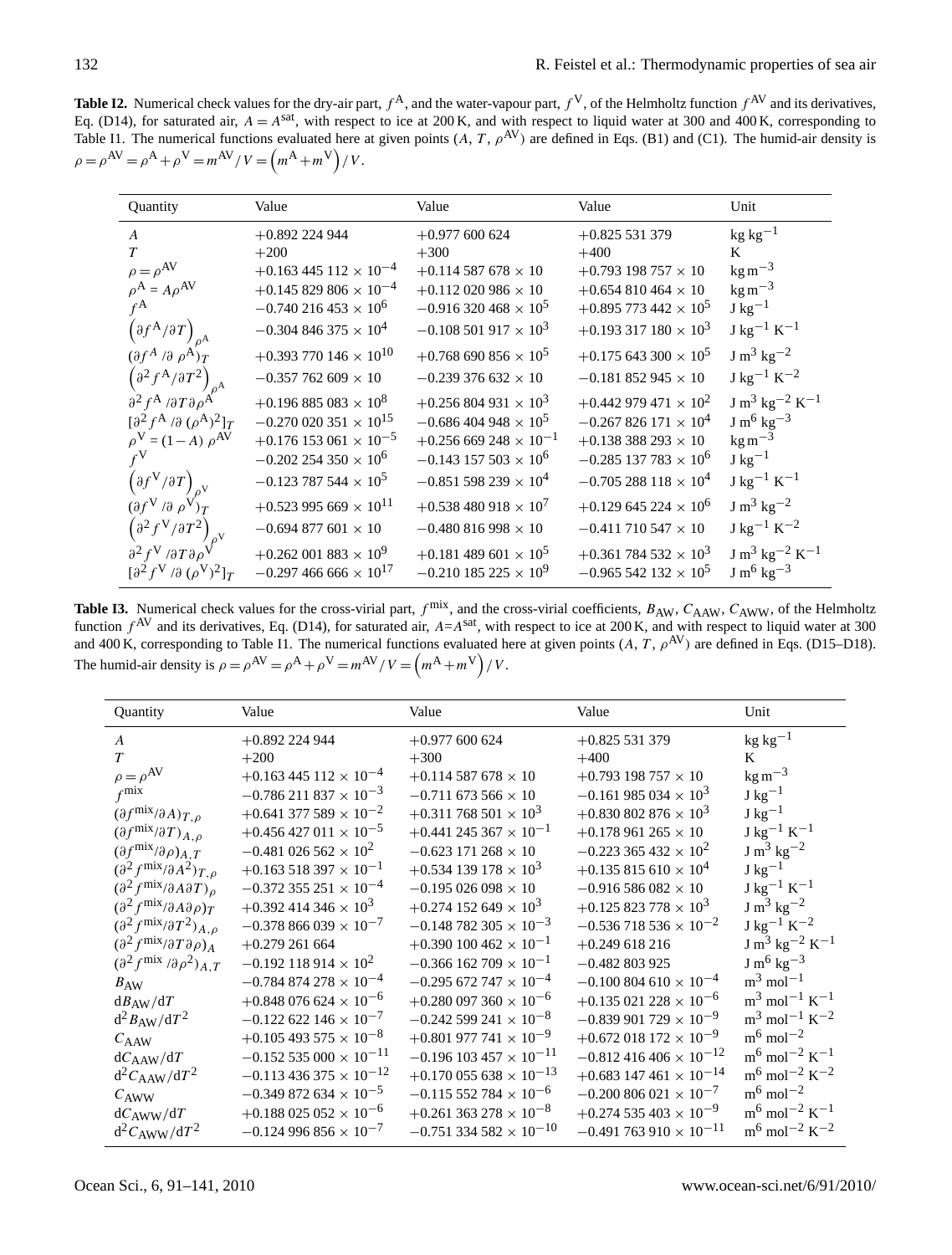# **Table J1.** Formula symbols used in the paper.

| Symbol                                                                                                                                    | Quantity                                                                             | Unit                                       |
|-------------------------------------------------------------------------------------------------------------------------------------------|--------------------------------------------------------------------------------------|--------------------------------------------|
| А                                                                                                                                         | mass fraction of dry air in humid air                                                | $kg kg^{-1}$                               |
| Asat                                                                                                                                      | mass fraction of dry air in saturated humid air                                      | $kg kg^{-1}$                               |
|                                                                                                                                           | mass fraction of dry air in the humid-air part of wet air                            | $\rm kg~kg^{-1}$                           |
| $A_{\text{AW}}^{\text{sat}}\\A_{\text{AI}}^{\text{sat}}$                                                                                  | mass fraction of dry air in the humid-air part of ice air                            | $kg kg^{-1}$                               |
| $A_{SO}$                                                                                                                                  | standard-ocean air fraction, $A_{SO} = 0.996293104$ kg kg <sup>-1</sup>              | $kg$ kg <sup>-1</sup>                      |
| aw                                                                                                                                        | activity of water                                                                    |                                            |
| $B_{AW}$                                                                                                                                  | molar second virial coefficient air-water                                            | $m^3$ mol <sup>-1</sup>                    |
| $C_{\rm AAW}$                                                                                                                             | molar third virial coefficient air-air-water                                         | $\mathrm{m}^6$ mol <sup>-2</sup>           |
| $C_{\rm AWW}$                                                                                                                             | molar third virial coefficient air-water-water                                       | $m^6$ mol <sup>-2</sup>                    |
| $\boldsymbol{c}$                                                                                                                          | sound speed                                                                          | $m s^{-1}$                                 |
|                                                                                                                                           | specific isobaric heat capacity of Argon                                             | ${\rm J\ kg^{-1}\ K^{-1}}$                 |
|                                                                                                                                           | specific isobaric heat capacity of humd air                                          | $J kg^{-1} K^{-1}$                         |
|                                                                                                                                           | specific isobaric heat capacity of wet air                                           | $\rm J~kg^{-1}~K^{-1}$                     |
|                                                                                                                                           | specific isobaric heat capacity of sea air                                           | $\rm J~kg^{-1}~K^{-1}$                     |
|                                                                                                                                           | specific isobaric heat capacity of sea-ice air                                       | $J kg^{-1} K^{-1}$                         |
| $D_{\rm A}$                                                                                                                               | chemical air coefficient of humid air, Eq. (6.8)                                     | $J \text{ kg}^{-1}$                        |
| $D_{AS}$                                                                                                                                  | chemical air-salt coefficient of sea air, Eq. (6.12)                                 | $J kg^{-1}$                                |
| $D_{S}$                                                                                                                                   | chemical sea-salt coefficient of seawater, Eq. (6.9)                                 | $J \text{ kg}^{-1}$                        |
| $F^{\overline{A}}$                                                                                                                        | Helmholtz energy of dry air                                                          | J                                          |
| $F^{\rm AV}$                                                                                                                              | Helmholtz energy of humid air                                                        | J                                          |
| $\boldsymbol{f}$                                                                                                                          | specific Helmholtz energy                                                            | $J kg^{-1}$                                |
| $f^{\mathbf{A}}$                                                                                                                          | specific Helmholtz energy of dry air                                                 | $J kg^{-1}$                                |
| $f^{\text{A},\text{mol}}$                                                                                                                 | molar Helmholtz energy of dry air                                                    | $J \text{ mol}^{-1}$                       |
| $f^{\rm AV}$                                                                                                                              | specific Helmholtz energy of humid air                                               | $J \text{ kg}^{-1}$                        |
|                                                                                                                                           | fugacity of humid air                                                                | Pa<br>$J \text{ kg}^{-1}$                  |
|                                                                                                                                           | specific Helmholtz energy of fluid water                                             | $J \text{ kg}^{-1}$                        |
|                                                                                                                                           | specific Helmholtz energy of water vapour<br>fugacity of vapour in humid air         | Pa                                         |
| $\begin{array}{c} f_{\rm AV} \\ f^{\rm F} \\ f^{\rm V} \\ f_{\rm V}^0 \\ f_{\rm V}^{\rm SA} \\ f_{\rm V}^{\rm sat} \end{array}$           | reference fugacity of vapour in humid air                                            | Pa                                         |
|                                                                                                                                           | fugacity of vapour in sea air                                                        | Pa                                         |
|                                                                                                                                           | saturation fugacity of vapour in humid air                                           | Pa                                         |
| $\boldsymbol{g}$                                                                                                                          | specific Gibbs energy                                                                | $J kg^{-1}$                                |
| $g^{\rm AV}$                                                                                                                              | specific Gibbs energy of humid air                                                   | $J kg^{-1}$                                |
| $g^{\rm AV,id}$                                                                                                                           | specific Gibbs energy of ideal-gas humid air                                         | $J kg^{-1}$                                |
| $g^{\rm Ih}$                                                                                                                              | specific Gibbs energy of ice Ih                                                      | ${\rm J\ kg^{-1}}$                         |
| $g^{\mathbb{S}}$                                                                                                                          | saline part of the specific Gibbs energy of seawater                                 | ${\rm J\ kg^{-1}}$                         |
| $g^{\text{SA}}$                                                                                                                           | specific Gibbs energy of sea air                                                     | $J \text{ kg}^{-1}$                        |
| h                                                                                                                                         | specific enthalpy                                                                    | $J kg^{-1}$                                |
| $h^{\text{AV}}$                                                                                                                           | specific enthalpy of humid air                                                       | $J \text{ kg}^{-1}$                        |
| $H_V^{\rm AV}$                                                                                                                            | partial specific enthalpy of water vapour in humid air                               | $J kg^{-1}$                                |
| $h^{\mbox{\footnotesize\mbox{A\footnotesize\sc W}}}$                                                                                      | specific enthalpy of wet air                                                         | $J kg^{-1}$                                |
| $h^{\text{Ih}}$                                                                                                                           | specific enthalpy of ice Ih                                                          | ${\rm J\,kg^{-1}}$                         |
| $h^{\text{SA}}$                                                                                                                           | specific enthalpy of sea air                                                         | $\rm J~kg^{-1}$                            |
| $h^{\text{SIA}}$<br>$h^{\text{SW}}$                                                                                                       | specific enthalpy of sea-ice air                                                     | $\rm J~kg^{-1}$                            |
|                                                                                                                                           | specific enthalpy of seawater                                                        | $\rm J~kg^{-1}$                            |
|                                                                                                                                           | partial specific enthalpy of water in seawater                                       | $J \text{ kg}^{-1}$<br>$J \text{ kg}^{-1}$ |
|                                                                                                                                           | isobaric specific latent heat of ice air                                             |                                            |
| $H^{\text{SW}}_{\text{W}}$<br>$L^{\text{AI}}_{P}$<br>$L^{\text{AS}}_{P}$<br>$L^{\text{SW}}_{P}$<br>$L^{\text{SIA}}_{P}$<br>$M^{\text{A}}$ | isobaric specific latent heat of sea air                                             | $J kg^{-1}$<br>$J kg^{-1}$                 |
|                                                                                                                                           | isobaric specific latent heat of wet air<br>isobaric specific latent heat of sea ice | $J kg^{-1}$                                |
|                                                                                                                                           | isobaric specific latent heat of sea-ice air                                         | $J kg^{-1}$                                |
|                                                                                                                                           | molar mass of dry air, $M^{A} = 0.02896546$ kg mol <sup>-1</sup>                     | $kg$ mol <sup>-1</sup>                     |
| $M^{\rm A,L}$                                                                                                                             | molar mass of dry air used in Lemmon et al. (2000),                                  | $kg$ mol <sup>-1</sup>                     |
|                                                                                                                                           | $M^{A,L} = 0.0289586$ kg mol <sup>-1</sup>                                           |                                            |
| $M^{\rm AV}$                                                                                                                              | molar mass of humid air                                                              | $kg$ mol <sup>-1</sup>                     |
| $M^{\mathrm{S}}$                                                                                                                          | molar mass of sea salt, $M^{\text{S}}$ =0.031 404 kg mol <sup>-1</sup>               | $kg$ mol <sup><math>-1</math></sup>        |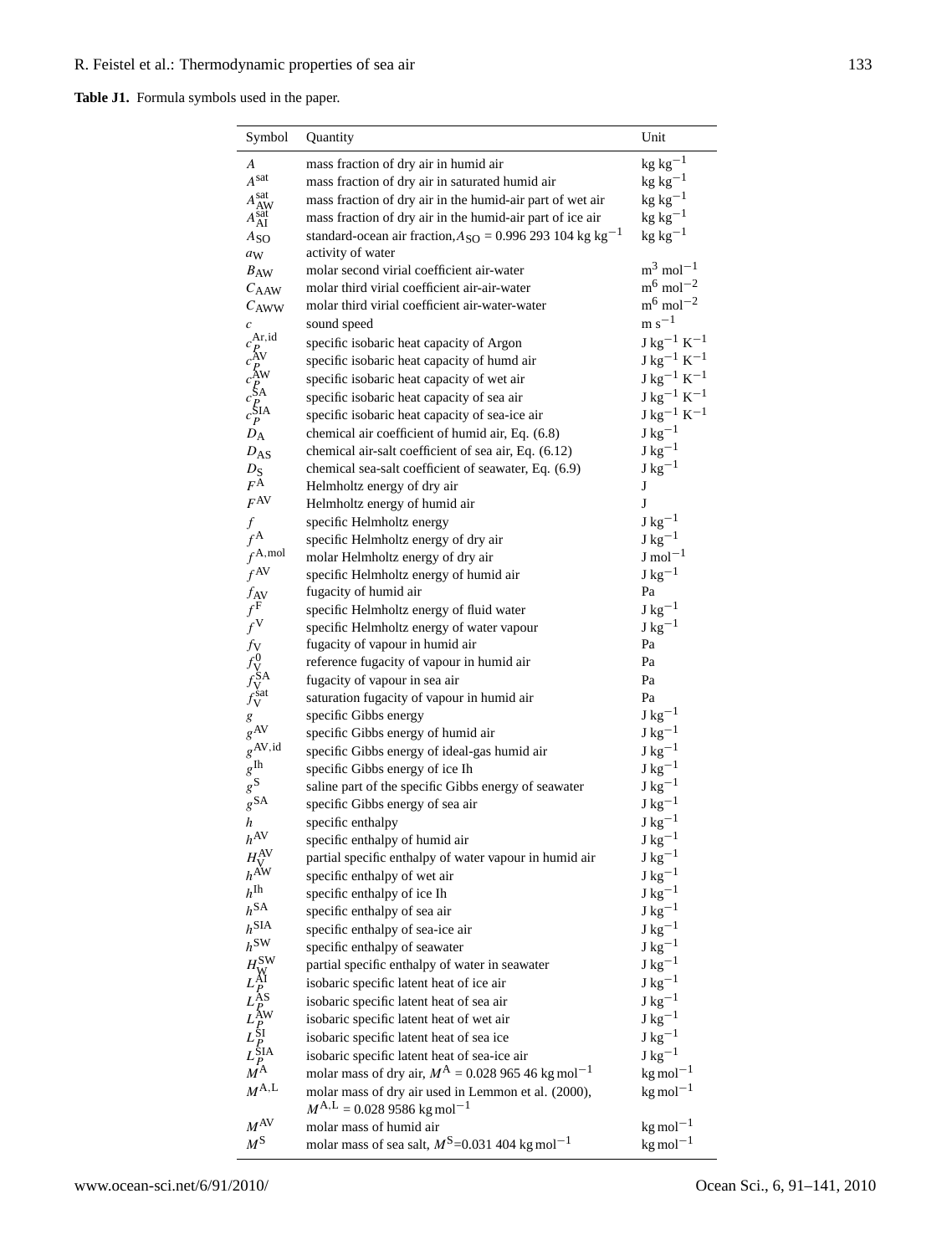| Symbol                                           | Quantity                                                                                                       | Unit                        |
|--------------------------------------------------|----------------------------------------------------------------------------------------------------------------|-----------------------------|
|                                                  |                                                                                                                |                             |
| $M^{\rm W}$                                      | molar mass of water, $M^{W} = 0.018 015 268 kg mol^{-1}$                                                       | $kg$ mol <sup>-1</sup>      |
| $m^{\rm A}$                                      | mass of dry air                                                                                                | kg                          |
| $m^{\mbox{I}\hbox{h}}$                           | mass of ice Ih                                                                                                 | kg                          |
| $m^{\rm AV}$                                     | mass of humid air                                                                                              | kg                          |
| $m^{\rm S}$                                      | mass of sea salt                                                                                               | kg                          |
| m <sup>SA</sup>                                  | mass of sea air                                                                                                | kg                          |
| m <sup>SIA</sup>                                 | mass of sea-ice air                                                                                            | kg                          |
| $m^{\text{SW}}$                                  | mass of seawater                                                                                               | kg                          |
| $m_{\text{SW}}$                                  | molality of seawater                                                                                           | mol $kg-1$                  |
| $m^{\rm W}$                                      | mass of liquid water                                                                                           | kg                          |
| $m^{\rm V}$                                      | mass of water vapour                                                                                           | kg                          |
| P                                                | absolute pressure                                                                                              | Pa                          |
| $P^{\hspace{0.02cm} \mathbf{a}}$                 | partial pressure of the component "a"                                                                          | Pa                          |
| $P_{\rm DP}$                                     | dewpoint pressure                                                                                              | Pa                          |
| $P_{\rm f}$                                      | freezing point pressure                                                                                        | Pa                          |
| $\frac{P_0}{P^{\rm V}}$ . $\frac{P_{\rm SO}}{P}$ | standard ocean surface pressure, $P_0 = 101325$ Pa                                                             | Pa<br>Pa                    |
|                                                  | partial pressure of vapour<br>specific humidity                                                                | $kg kg^{-1}$                |
| q                                                |                                                                                                                | $J \text{ mol}^{-1} K^{-1}$ |
| R<br>$R^{\rm L}$                                 | molar gas constant, $R = 8.314\,472\,$ J mol <sup>-1</sup> K <sup>-1</sup>                                     | $J \text{ mol}^{-1} K^{-1}$ |
|                                                  | molar gas constant used in Lemmon et al. (2000),<br>$R^L = 8.31451$ J mol <sup>-1</sup> K <sup>-1</sup>        |                             |
|                                                  | specific gas constant of dry air, $R_A = 287.0478$ J kg <sup>-1</sup> K <sup>-1</sup>                          | $J \text{ mol}^{-1} K^{-1}$ |
| $R_{\rm A}$<br>$R_{\rm A}^{\rm L}$               | specific gas constant of dry air used in Lemmon et al.<br>$(2000), R_{\rm A}^{\rm L} = R^{\rm L}/M^{\rm A, L}$ | $J \text{ mol}^{-1} K^{-1}$ |
| $R_{\rm AV}$                                     | specific gas "constant" of humid air                                                                           | $J \text{ mol}^{-1} K^{-1}$ |
| RH                                               | relative humidity                                                                                              |                             |
| $RH$ <sub>CCT</sub>                              | relative humidity, CCT definition                                                                              |                             |
| $RH$ WMO                                         | relative humidity, WMO definition                                                                              |                             |
| $R_{\rm W}$                                      | specific gas constant of water, $R_W$ =461.52364 J kg <sup>-1</sup> K <sup>-1</sup>                            | $J \text{ mol}^{-1} K^{-1}$ |
| $R_{\rm W}^{95}$                                 | specific gas constant of water used in IAPWS-95,                                                               | $\rm J\,mol^{-1}\,K^{-1}$   |
|                                                  | $R_{\rm W}^{95}$ = 461.51805 J kg <sup>-1</sup> K <sup>-1</sup>                                                |                             |
| r                                                | humidity ratio, mixing ratio                                                                                   | $kg kg^{-1}$                |
| $S_{\rm A}$                                      | absolute salinity: mass fraction of sea salt in seawater                                                       | $kg\ kg^{-1}$               |
| $S_{\rm P}$                                      | practical salinity                                                                                             |                             |
| $S_{SO}$                                         | standard-ocean absolute salinity,                                                                              | $kg\ kg^{-1}$               |
|                                                  | $S_{\text{SO}}=0.03516504 \text{ kg kg}^{-1}$                                                                  |                             |
| S<br>$s^{AV}$                                    | specific entropy                                                                                               | $\rm J~kg^{-1}~K^{-1}$      |
| $s^{AW}$                                         | specific entropy of humid air                                                                                  | $\rm J~kg^{-1}~K^{-1}$      |
| $_{S}$ SIA                                       | specific entropy of wet air                                                                                    | $\rm J~kg^{-1}~K^{-1}$      |
| $_{S}$ SA                                        | specific entropy of sea-ice air                                                                                | $\rm J~kg^{-1}~K^{-1}$      |
| $s^{\text{SW}}$                                  | specific entropy of sea air                                                                                    | $\rm J~kg^{-1}~K^{-1}$      |
|                                                  | specific entropy of seawater                                                                                   | $J kg^{-1} K^{-1}$          |
| $\boldsymbol{T}$                                 | absolute temperature                                                                                           | K<br>K                      |
| $T_{\rm DP}$                                     | dewpoint temperature<br>freezing point temperature                                                             | K                           |
| $T_{\rm f}$<br>$T_0$ , $T_{SO}$                  | standard ocean temperature, $T_0$ =273.15 K                                                                    | K                           |
| $T_{\rm V}$                                      | virtual temperature                                                                                            | K                           |
| V                                                | volume                                                                                                         | m <sup>3</sup>              |
| υ                                                | specific volume                                                                                                | $m^3$ kg <sup>-1</sup>      |
| $v^{AV}$                                         | specific volume of humid air                                                                                   | $m^3$ kg <sup>-1</sup>      |
| $v^{\text{AW}}$                                  | specific volume of wet air                                                                                     | $m^3$ kg <sup>-1</sup>      |
| $v^{\text{SA}}$                                  | specific volume of sea air                                                                                     | $m^3$ kg <sup>-1</sup>      |
| $v^{\text{SIA}}$                                 | specific volume of sea-ice air                                                                                 | $m^3$ kg <sup>-1</sup>      |
| $v^{\text{SW}}$                                  | specific volume of seawater                                                                                    | $m^3$ kg <sup>-1</sup>      |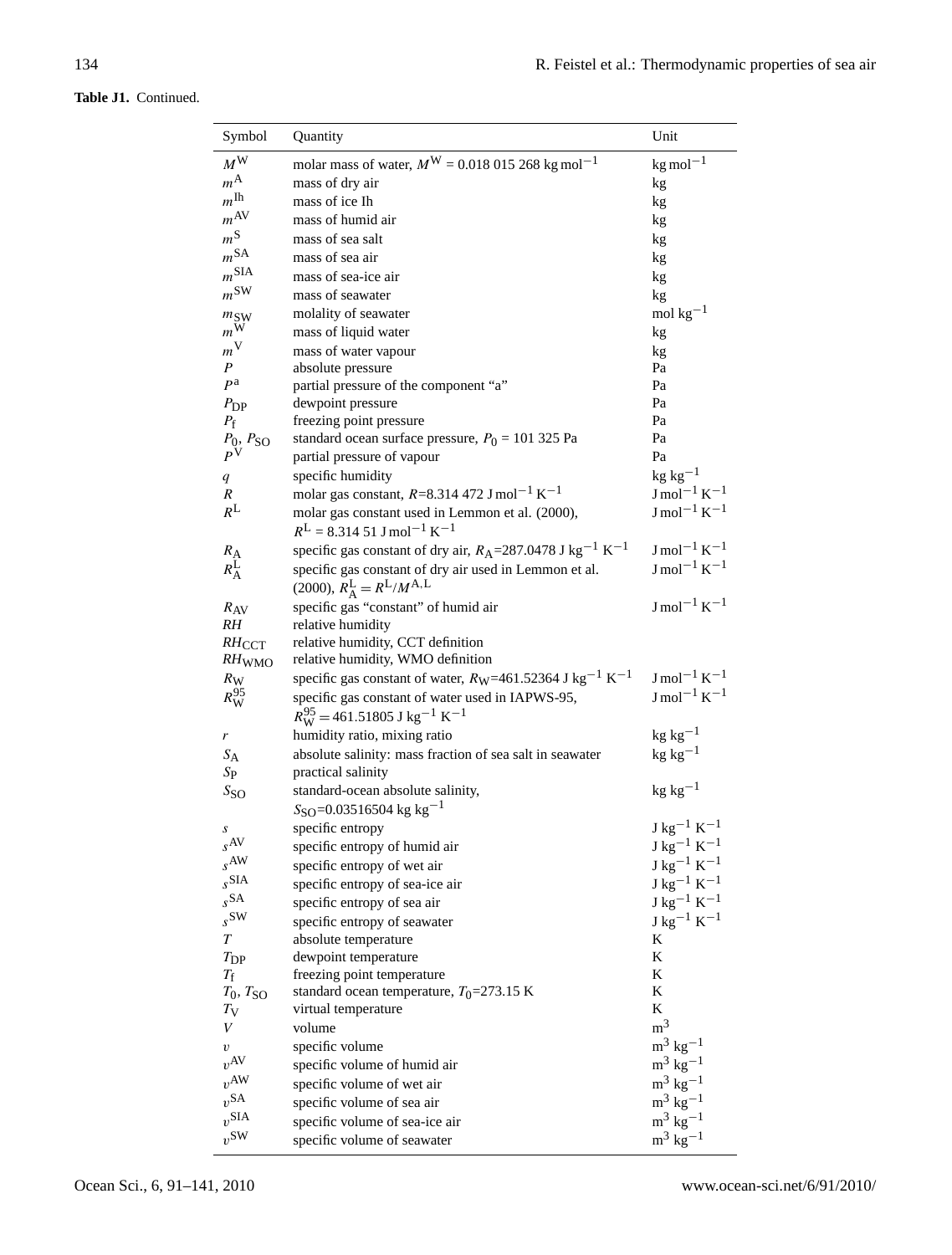# **Table J1.** Continued.

| Symbol                                                                                                                                                                                                          | Quantity                                        | Unit                              |
|-----------------------------------------------------------------------------------------------------------------------------------------------------------------------------------------------------------------|-------------------------------------------------|-----------------------------------|
| $w^{\mathbf{A}}$                                                                                                                                                                                                | mass fraction of air in sea/wet air             | $kg kg-1$                         |
| $w^{AV}$                                                                                                                                                                                                        | mass fraction of humid air in sea/wet air       | $kg kg^{-1}$                      |
| $w^{\rm{Ih}}$                                                                                                                                                                                                   | mass fraction of ice in ice/sea-ice air         | $kg kg^{-1}$                      |
| $w^{\mathrm{S}}$                                                                                                                                                                                                | mass fraction of sea salt in sea air            | $kg kg^{-1}$                      |
| $w^{\text{SW}}$                                                                                                                                                                                                 | mass fraction of seawater in sea air            | $\rm kg~kg^{-1}$                  |
| $w^{\mathrm{W}}$                                                                                                                                                                                                | mass fraction of liquid water in wet air        | $kg kg-1$                         |
| $x_a$                                                                                                                                                                                                           | mole fraction of a component "a"                | mol mol $^{-1}$                   |
| $x_{\mathrm{V}}^{\mathrm{AV}}$                                                                                                                                                                                  | mole fraction of vapour in humid air            | $mol$ mol $^{-1}$                 |
| $x_V^{\text{XV},\text{sat}}$                                                                                                                                                                                    | saturation mole fraction of vapour in humid air | mol mol $^{-1}$                   |
| $Z_{\rm AV}$                                                                                                                                                                                                    | compressibility factor of humid air             |                                   |
| Z.                                                                                                                                                                                                              | any thermodynamic property                      |                                   |
| $\alpha^{AW}$                                                                                                                                                                                                   | thermal expansion coefficient of wet air        | $K^{-1}$                          |
|                                                                                                                                                                                                                 | isobaric drying rate of ice air                 | $K^{-1}$                          |
|                                                                                                                                                                                                                 | isothermal drying rate of ice air               | $Pa^{-1}$                         |
|                                                                                                                                                                                                                 | isobaric drying rate of wet air                 | $K^{-1}$                          |
|                                                                                                                                                                                                                 | adiabatic drying rate of wet air                | $Pa^{-1}$                         |
|                                                                                                                                                                                                                 | isothermal drying rate of wet air               | $Pa^{-1}$                         |
|                                                                                                                                                                                                                 | isobaric melting rate                           | $K^{-1}$                          |
| $\begin{array}{l} \delta_P^{\rm AI} \\ \delta_I^{\rm AI} \\ \delta_P^{\rm AU} \\ \delta_s^{\rm AW} \\ \delta_s^{\rm AW} \\ \delta_I^{\rm SM} \\ \varepsilon_I^{\rm SIA} \\ \varepsilon_I^{\rm SIA} \end{array}$ | isothermal melting rate                         | $Pa^{-1}$                         |
| $\varphi$                                                                                                                                                                                                       | relative fugacity                               |                                   |
| $\varphi$ SA                                                                                                                                                                                                    | relative fugacity of sea air                    |                                   |
| $\phi^{\text{SW}}$                                                                                                                                                                                              | osmotic coefficient of seawater                 |                                   |
| Г                                                                                                                                                                                                               | adiabatic lapse rate                            | $K$ Pa <sup><math>-1</math></sup> |
| $\Gamma^{\text{AV}}$                                                                                                                                                                                            | adiabatic lapse rate of humid air               | $K$ Pa <sup><math>-1</math></sup> |
|                                                                                                                                                                                                                 | virtual adiabatic lapse rate of humid air       | $\rm K~Pa^{-1}$                   |
| $\Gamma_{\rm{YA}}^{\rm{AV}}$ $\Gamma_{\rm{SA}}^{\rm{AV}}$                                                                                                                                                       | adiabatic lapse rate of sea air                 | $\rm K~Pa^{-1}$                   |
|                                                                                                                                                                                                                 | isentropic compressibility of humid air         | $\rm{Pa}^{-1}$                    |
| $\begin{array}{l} \kappa_S^{\rm AV} \\ \kappa_T^{\rm AV} \\ \kappa_T^{\rm AW} \\ \kappa_T^{\rm SM} \\ \kappa_T^{\rm SM} \\ \kappa_T^{\rm SW} \end{array}$                                                       | isothermal compressibility of humid air         | $\rm Pa^{-1}$                     |
|                                                                                                                                                                                                                 | isothermal compressibility of wet air           | $\rm{Pa}^{-1}$                    |
|                                                                                                                                                                                                                 | isothermal compressibility of sea air           | $\rm{Pa}^{-1}$                    |
|                                                                                                                                                                                                                 | isothermal compressibility of seawater          | $\rm Pa^{-1}$                     |
| $\Lambda_{AI}$                                                                                                                                                                                                  | ice-air phase-transition latency operator       |                                   |
| $\Lambda_{AS}$                                                                                                                                                                                                  | air-sea phase-transition latency operator       |                                   |
| $\Lambda_{AW}$                                                                                                                                                                                                  | wet-air phase-transition latency operator       |                                   |
| $\Lambda_{SI}$                                                                                                                                                                                                  | sea-ice phase-transition latency operator       |                                   |
| $\Lambda_{WI}$                                                                                                                                                                                                  | water-ice phase-transition latency operator     |                                   |
| $\lambda_{\rm V}$                                                                                                                                                                                               | absolute activity of vapour                     |                                   |
| $\mu^\mathrm{A}$                                                                                                                                                                                                | chemical potential of air in humid air          | ${\rm J\ kg^{-1}}$                |
| $\mu^{\mathrm{Ih}}$                                                                                                                                                                                             | chemical potential of ice Ih                    | ${\rm J\ kg^{-1}}$                |
| $\mu^\mathrm{V}$                                                                                                                                                                                                | chemical potential of vapour in humid air       | ${\rm J\ kg^{-1}}$                |
| $\mu^{\rm V,id}$                                                                                                                                                                                                | chemical potential of ideal-gas vapour          | ${\rm J\ kg^{-1}}$                |
| $\mu^{\rm W}$                                                                                                                                                                                                   | chemical potential of liquid water              | $\rm J~kg^{-1}$                   |
| $\rho$                                                                                                                                                                                                          | density                                         | $\mathrm{kg\,m^{-3}}$             |
| $\rho^{\rm A}$                                                                                                                                                                                                  | density of dry air                              | $\text{kg}\,\text{m}^{-3}$        |
| $\rho^{\rm AV}$                                                                                                                                                                                                 | density of humid air                            | $\text{kg m}^{-3}$                |
| $\rho^{\rm mol}$                                                                                                                                                                                                | molar density                                   | mol $m^{-3}$                      |
| $\rho$ SA                                                                                                                                                                                                       | density of sea air                              | $\mathrm{kg\,m^{-3}}$             |
| $\rho^\mathrm{V}$                                                                                                                                                                                               | density of water vapour                         | $\mathrm{kg\,m^{-3}}$             |
| $\rho^{\rm W}$                                                                                                                                                                                                  | density of liquid water                         | $\text{kg m}^{-3}$                |
| $\theta^{AV}$                                                                                                                                                                                                   | potential temperature of humid air              | K                                 |
| $\theta_{\rm e}^{\rm AV}$                                                                                                                                                                                       | equivalent potential temperature of humid air   | K                                 |
| $\overline{\theta}$ AW                                                                                                                                                                                          | potential temperature of wet air                | K                                 |
| χ                                                                                                                                                                                                               | adiabatic humidification rate                   | $K^{-1}$                          |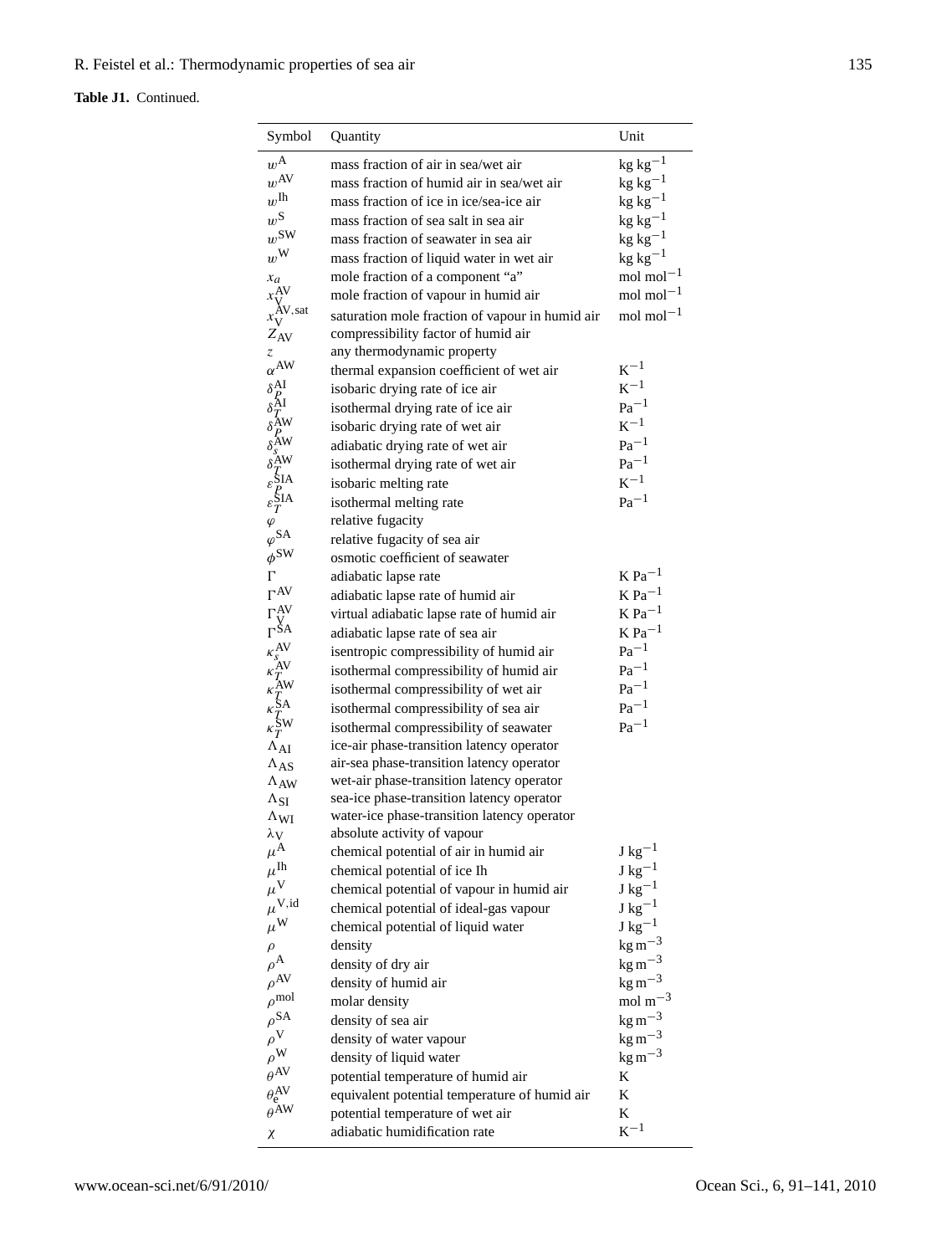**Table J2.** Abbreviations used in the paper.

| Abbreviation                              | Comment                                                                                                                                                                                              |
|-------------------------------------------|------------------------------------------------------------------------------------------------------------------------------------------------------------------------------------------------------|
| AMOR-92<br>CCT                            | <b>Atlantic Measurement of Ocean Radiation 1992</b><br>Consultative Committee for Thermometry<br>http://www.bipm.org/en/committees/cc/cct/                                                           |
| <b>CIPM</b>                               | International Committee for Weights and Measures<br>http://www.bipm.org/en/committees/cipm/                                                                                                          |
| CIPM-2007                                 | CIPM equation of state of moist air, Picard et al. (2008)                                                                                                                                            |
| $EOS-80$                                  | International Equation of State of Seawater 1980<br>http://unesdoc.unesco.org/images/0005/000598/059832EB.pdf                                                                                        |
| <b>IAPSO</b>                              | International Association for the Physical Sciences of the Ocean<br>http://iapso.sweweb.net                                                                                                          |
| <b>IAPWS</b>                              | The International Association for the Properties of Water and Steam<br>http://www.iapws.org                                                                                                          |
| IAPWS-95                                  | Revised Release on the IAPWS Formulation 1995 for the Thermodynamic<br>Properties of Ordinary Water Substance for General and Scientific Use<br>http://www.iapws.org/relguide/IAPWS95-Rev.pdf        |
| ICL<br>ICT<br>IFL<br>IML<br>ЮC            | isentropic condensation level<br>isentropic condensation temperature<br>isentropic freezing level<br>isentropic melting level<br>Intergovernmental Oceanographic Commission<br>http://ioc-unesco.org |
| IPTS-68                                   | International Practical Temperature Scale of 1968<br>Goldberg and Weir (1992)                                                                                                                        |
| <b>ITS-90</b>                             | International Temperature Scale of 1990<br>http://www.bipm.org/en/publications/its-90.html                                                                                                           |
| <b>IUPAC</b>                              | International Union of Pure and Applied Chemistry<br>http://www.iupac.org                                                                                                                            |
| <b>PSS-78</b><br>RS<br>UTC<br>SCOR        | Practical Salinity Scale 1978, Unesco (1981)<br>radiosonde<br>Universal Coordinated Time<br>Scientific Committee on Oceanic Research<br>http://www.scor-int.org                                      |
| SLP<br>SP<br>SSS<br><b>SST</b><br>TEOS-10 | sea-level pressure<br>saturation point<br>sea-surface salinity<br>sea-surface temperature<br>International Thermodynamic Equation of Seawater<br>http://www.teos-10.org                              |
| VB<br>WG127                               | Visual Basic<br>SCOR/IAPSO Working Group 127 on<br>Thermodynamics and Equation of State of Seawater<br>http://www.scor-int.org/Working_Groups/wg127.htm                                              |
| WMO                                       | World Meteorological Organization<br>http://www.wmo.ch                                                                                                                                               |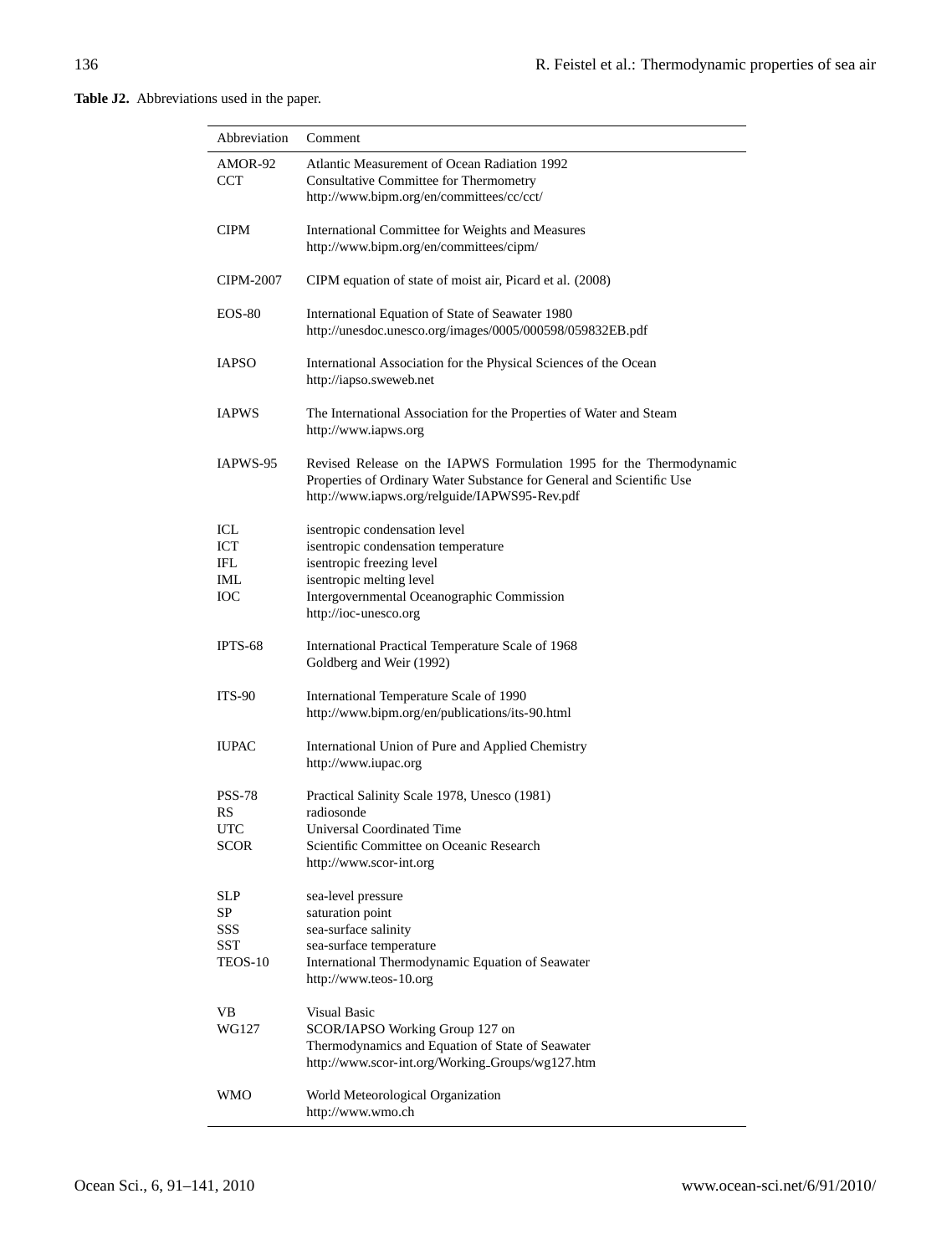*Acknowledgements.* The authors are indebted to Allan H. Harvey and Trevor J. McDougall for essential contributions to this paper. They thank Nicholas R. Nalli for kindly providing AEROSE radiosonde data, Eric W. Lemmon for assisting with digital dry-air data, and Paul Durack and Ingrid Hartmann for hints on additional literature. Various comments on the manuscript given by Frank Debogorski as well as by the anonymous reviewers are gratefully acknowledged. This paper contributes to the tasks of the SCOR/IAPSO WG127 on Thermodynamics and Equation of State of Seawater.

The software library used and described in this paper is available in the form of Fortran or Visual Basic source code from the digital supplement of Wright et al. (2009) and as a beta version from the authors upon request.

Edited by: R. Tailleux

# **References**

- Alberty, R. A.: Use of Legendre transforms in chemical thermodynamics, Pure Appl. Chem., 73, 1349–1380, 2001.
- Alexandrov, A. A. and Orlov, K. A.: The thermodynamic properties of humid air at high pressure and temperature, Thermal Eng., 54, 548–551, 2007.
- Ambrose, D. and Lawrenson, I. J.: The vapour pressure of water, J. Chem. Thermodyn., 4, 755–761, 1972.
- Arons, A. B. and Kientzler, C. F.: Vapor pressure of sea-salt solutions, Trans. Am. Geophys. Union, 35, 722–728, 1954.
- Baosen, L.: The latent and sensible heat fluxes over the western tropical Pacific and its relationship to ENSO, Adv. Atmosph. Sci., 6, 467–474, 1989.
- Battino, R., Rettich, T. R., and Tominaga, T.: The solubility of nitrogen and air in liquids, J. Phys. Chem. Ref. Data, 13, 563–600, 1984.
- Bezold, W. v.: Zur Thermodynamik der Atmosphaere. Zweite Mittheilung. Potentielle Temperatur. Verticaler Temperaturgradient. Zusammengesetzte Convection, Sitz. ber. Königl. Preuss. Akad. Wiss. Berlin, 46, 1189–1206, online available at: [http://bibliothek.bbaw.de/bibliothek-digital/digitalequellen/](http://bibliothek.bbaw.de/bibliothek-digital/digitalequellen/schriften/anzeige/index_html?band=10-sitz/1888-2&seite:int=530) schriften/anzeige/index [html?band=10-sitz/1888-2](http://bibliothek.bbaw.de/bibliothek-digital/digitalequellen/schriften/anzeige/index_html?band=10-sitz/1888-2&seite:int=530)\&seite: [int=530,](http://bibliothek.bbaw.de/bibliothek-digital/digitalequellen/schriften/anzeige/index_html?band=10-sitz/1888-2&seite:int=530) 1888.
- Blandamer, M. J., Engberts, J. B. F. N., Gleeson, P. T., and Reis, J. C. R.: Activity of water in aqueous systems; A frequently neglected property, Chem. Soc. Rev. 34, 440–458, 2005.
- Bolton, D.: The computation of equivalent potential temperature, Mon. Weather Rev., 108, 1046–1053, 1980.
- Calvert, J. G.: Glossary of atmospheric chemistry terms (Recommendations 1990), Pure Appl. Chem., 62, 2167–2219, 1990.
- Cochrane, T. T. and Cochrane, T. A.: Sea Water Dilution and its Influence on Climatic Change, J. Climatic Change, submitted, 2009.
- Cooper, J. R.: Representation of the ideal-gas thermodynamic properties of water, Int. J. Thermophys., 3, 35–43, 1982.
- Curry, R., Dickson, B., and Yashayev, I.: A change in the freshwater balance of the Atlantic Ocean over the past four decades, Nature, 426, 826–829, 2003.
- Dai, A.: Recent Climatology, Variability, and Trends in Global Surface Humidity, J. Climate, 19, 3589–3605, 2006.
- Davis, R. S.: Equation for the determination of the density of moist air (1981/91), Metrologia, 29, 67–70, 1992.
- Defant, A.: Physical Oceanography, Vol. I, Pergamon Press, Oxford, 1961.
- De Groot, S. R. and Mazur, P.: Non-equilibrium thermodynamics, Dover Publications, New York, 1984.
- Dietrich, G., Kalle, K., Krauss, W., and Siedler, G.: Allgemeine Meereskunde, Gebr. Borntrager, Berlin, Stuttgart, 1975. ¨
- Doherty, B. T. and Kester, D. R.: Freezing Point of Seawater, J. Mar. Res., 32, 285–300, 1974.
- Dressler, A. E., Zhang, Z., and Yang, P.: Water-vapor climate feedback inferred from climate fluctuations. 2003–2008, Geophys. Res. Lett., 35, L20704, doi:10.1029/2008GL035333, 2008.
- Durack, P. J. and Wijffels, S. E.: Fifty-year trends in global ocean salinities and their relationship to broadscale warming, J. Climate, submitted, 2009.
- Ebeling, W. and Feistel, R.: Physik der Selbstorganisation und Evolution, Akademie-Verlag, Berlin, 1982.
- Emanuel, K. A.: Atmospheric convection, University Press, New York, Oxford, 1994.
- Ewing, M. B., Lilley, T. H., Olofsson, G. M., Ratzsch, M. T., and Somsen, G.: Standard quantities in chemical thermodynamics. Fugacities, activities and equilibrium constants for pure and mixed phases (IUPAC Recommendations 1994), Pure Appl. Chem., 66, 533–552, 1994.
- Falkenhagen, H., Ebeling, W., and Hertz, H. G.: Theorie der Elektrolyte, S. Hirzel, Leipzig, 1971.
- Feistel, R.: Equilibrium thermodynamics of seawater revisited, Progr. Oceanogr., 31, 101–179, 1993.
- Feistel, R.: A Gibbs Function for Seawater Thermodynamics for −6 to 80 ◦C and Salinity up to 120 g/kg, Deep-Sea Res. I, 55, 1639–1671, 2008a.
- Feistel, R.: Thermodynamics of Water, Vapour, Ice and Seawater, Accred. Qual. Assur., 13, 593–599, 2008b.
- Feistel, R.: Extended Equation of State for Seawater at Elevated Temperature and Salinity, Desalination, 250, 14–18, 2010.
- Feistel, R. and Feistel, S.: Die Ostsee als thermodynamisches System, in: L. Schimansky-Geier, H. Malchow, T. Pöschel (Hrsg.), Irreversible Prozesse und Selbstorganisation, Logos-Verlag, Berlin, 247–264, 2006.
- Feistel, R. and Hagen, E.: On the GIBBS thermodynamic potential of seawater, Progr. Oceanogr., 36, 249–327, 1995.
- Feistel, R. and Hagen, E.: A Gibbs thermodynamic potential of sea ice, Cold Reg. Sci. Technol., 28, 83–142, 1998.
- Feistel, R. and Marion, G. M.: A Gibbs-Pitzer Function for High-Salinity Seawater Thermodynamics, Prog. Oceanogr., 74, 515– 539, 2007.
- Feistel, R. and Wagner, W.: High-pressure thermodynamic Gibbs functions of ice and sea ice, J Mar. Res., 63, 95–139, 2005.
- Feistel, R. and Wagner, W.: A new equation of state for  $H_2O$  ice Ih, J. Phys. Chem. Ref. Data, 35, 1021–1047, 2006.
- Feistel, R. and Wagner, W.: Sublimation pressure and sublimation enthalpy of  $H<sub>2</sub>O$  ice Ih between 0 and 273.16 K, Geochim. Cosmochim. Acta, 71, 36–45, 2007.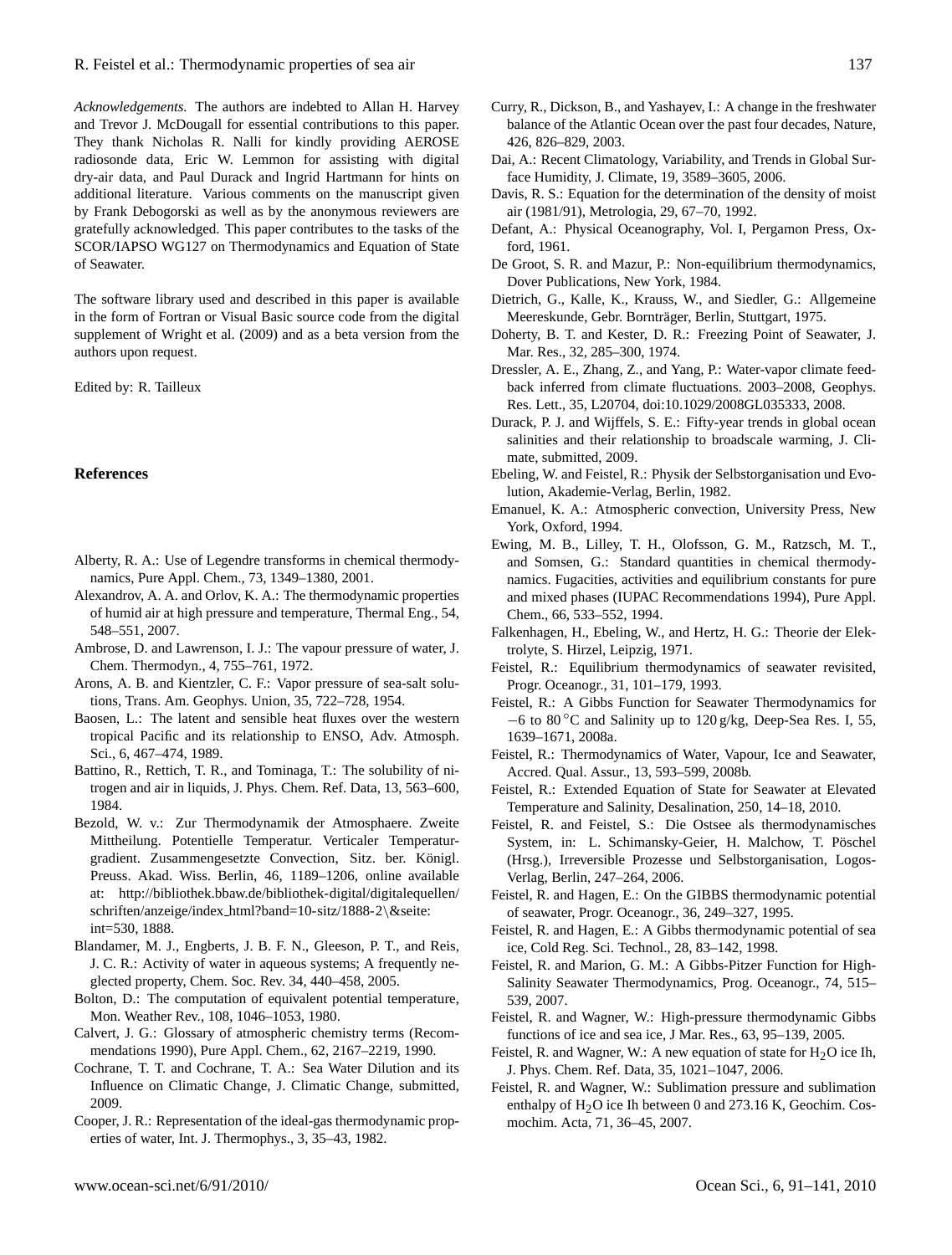- Feistel, R., Wright, D. G., Jackett, D. R., Miyagawa, K., Reissmann, J. H., Wagner, W., Overhoff, U., Guder, C., Tchijov, V., Feistel, A., and Marion, G. M.: Numerical implementation and oceanographic application of the thermodynamic potentials of water, vapour, ice, seawater and air. Part I: Background and Equations, Ocean Sci., submitted, 2009.
- Feistel, R., Feistel, S., Nausch, G., Szaron, J., Lysiak-Pastuszak, E., and Ærtebjerg, G.: BALTIC: Monthly time series 1900–2005, in: State and Evolution of the Baltic Sea, 1952 – 2005. A Detailed 50-Year Survey of Meteorology and Climate, Physics, Chemistry, Biology, and Marine Environment, edited by: Feistel, R., Nausch, G., and Wasmund, N., John Wiley & Sons, Inc., Hoboken, 311–336, 2008a.
- Feistel, R., Wright, D. G., Miyagawa, K., Harvey, A. H., Hruby, J., Jackett, D. R., McDougall, T. J., and Wagner, W.: Mutually consistent thermodynamic potentials for fluid water, ice and seawater: a new standard for oceanography, Ocean Sci., 4, 275–291, 2008b,

[http://www.ocean-sci.net/4/275/2008/.](http://www.ocean-sci.net/4/275/2008/)

- Fofonoff, N. P.: Physical properties of sea-water, in: The Sea, edited by: Hill, M. N., Wiley, New York, 3–30, 1962.
- Fofonoff, N. P. and Millard, R. C.: Algorithms for the computation of fundamental properties of seawater, Unesco techn. pap. mar. sci., 44, online available at: [http://unesdoc.unesco.org/images/](http://unesdoc.unesco.org/images/0005/000598/059832EB.pdf) [0005/000598/059832EB.pdf,](http://unesdoc.unesco.org/images/0005/000598/059832EB.pdf) 1983.
- Gatley, D. P.: Understanding Psychrometrics, 2nd ed., American Society of Heating, Refrigerating and Air-Conditioning ASHRAE, Atlanta, 2005.
- Giacomo, P.: Equation for the determination of the density of moist air (1981), Metrologia, 18, 33–40, 1982.
- Gibbs, J. W.: Graphical methods in the thermodynamics of fluids, Trans. Connecticut Acad. Arts Sci., 2, 309–342, 1873.
- Gill, A. E.: Atmosphere Ocean Dynamics, Academic Press, San Diego, 1982.
- Glansdorff, P. and Prigogine, I.: Thermodynamic Theory of Structure, Stability, and Fluctuations, Wiley Interscience, New York, 1971.
- Glasstone, S.: Thermodynamics for Chemists, D. van Nostrand Company, Inc., Princeton, NJ, USA, 1947.
- Goldberg, R. N. and Weir, R. D.: Conversion of temperatures and thermodynamic properties to the basis of the International Temperature Scale of 1990, Pure Appl. Chem., 64, 1545–1562, 1992.
- Goodstein, D. L.: States of matter, Prentice-Hall, Inc., Englewood Cliffs, New Jersey, 1975.
- Guggenheim, E. A.: Thermodynamics. An advanced treatment for chemists and physicists, North-Holland Physics Publishing, Amsterdam, 1967.
- Hagen, E., Zülicke, Ch., and Feistel, R.: Near surface structures in the Cape Ghir filament off Morocco, Oceanol. Acta, 19, 577– 597, 1996.
- Hantel, M. and Mayer, P.: Skriptum Theoretische Meteorologie I. Wiener Meteorologische Schriften, Heft 3, Facultas Universitätsverlag, Wien, 2006.
- Harvey, A. H. and Huang, P. H.: First-Principles Calculation of the Air-Water Second Virial Coefficient, Int. J. Thermophys., 28, 556–565, 2007.
- Helland-Hansen, B.: The Ocean Waters. International Review on Hydrobiological Hydrographic, Hydrog. Supp. Ser. 1 No. 2, Leipzig, 1912.

Hellmuth, O.: Columnar modelling of nucleation burst evolution in the convective boundary layer – first results from a feasibility study Part I: Modelling approach, Atmos. Chem. Phys., 6, 4175– 4214, 2006,

[http://www.atmos-chem-phys.net/6/4175/2006/.](http://www.atmos-chem-phys.net/6/4175/2006/)

- Helmholtz, H. v.: Ueber atmosphaerische Bewegungen, Sitz. ber. Königl. Preuss. Akad. Wiss. Berlin, 46, 647–663, online available at: [http://bibliothek.bbaw.de/bibliothek-digital/](http://bibliothek.bbaw.de/bibliothek-digital/digitalequellen/schriften/anzeige/index_html?band=10-sitz/1888-1&seite:int=665) [digitalequellen/schriften/anzeige/index](http://bibliothek.bbaw.de/bibliothek-digital/digitalequellen/schriften/anzeige/index_html?band=10-sitz/1888-1&seite:int=665) html?band=10-sitz/ 1888-1\[&seite:int=665,](http://bibliothek.bbaw.de/bibliothek-digital/digitalequellen/schriften/anzeige/index_html?band=10-sitz/1888-1&seite:int=665) 1888.
- Henry, P. S. H.: The Specific Heats of Air, Oxygen, Nitrogen from 20 ◦C to 370 ◦C, Proc. Roy. Soc. London, A133, 492–506, 1931.
- Herrmann, S., Kretzschmar, H.-J., and Gatley, D. P.: Thermodynamic Properties of Real Moist Air, Dry Air, Steam, Water, and Ice, ASHRAE RP-1485, American Society of Heating, Refrigeration, and Air-Conditioning Engineers, Inc., Atlanta, GA, online available at: [http://www.ashrae.org,](http://www.ashrae.org) 2009a.
- Herrmann, S., Kretzschmar, H.-J., and Gatley, D. P.: Thermodynamic Properties of Real Moist Air, Dry Air, Steam, Water, and Ice, HVAC&R Research, 15, 961–986, 2009b.
- Herrmann, S., Kretzschmar, H.-J., Teske, V., Vogel, E., Ulbig, P., Span, R., and Gatley, D. P.: Determination of Thermodynamic and Transport Properties of Humid Air for Power-Cycle Calculations, Report PTB-CP-3, Physikalisch-Technische Bundesanstalt, Braunschweig und Berlin, Germany, 2009c.
- Herrmann, S., Kretzschmar, H.-J., Teske, V., Vogel, E., Ulbig, P., Span, R., and Gatley, D. P.: Properties of Humid Air for Calculating Power Cycles, J. Eng. Gas Turbines Power, in press, 2010.
- Higashi, K., Nakamura, K., and Hara, R.: The specific gravities and the vapour pressures of the concentrated sea water at  $0^\circ$ –17 °C (in Japanese), J. Soc. Chem. Ind. Japan, 34, 166–172, 1931.
- Hofmann, G.: Die Thermodynamik der Taubildung, Ber. Deutsch. Wetterd., 18, 1–45, 1955.
- Hofmann, G.: Verdunstung und Tau als Glieder des Wärmehaushalts, Planta, 47, 303–322, 1956.
- Hyland, R. W. and Wexler, A.: The Enhancement of Water Vapor in Carbon Dioxide-Free Air at 30, 40, and 50 ◦C, J. Res. NBS, 77A, 115–131, 1973.
- Hyland, R. W: A Correlation for the Second Interaction Virial Coefficients and Enhancement Factors for Humid Air, J. Res. NBS, 79A, 551–560, 1975.
- Hyland, R. W. and Wexler, A.: Formulations for the Thermodynamic Properties of the Saturated Phases of H<sub>2</sub>O From 173.15 K to 473.15 K, ASHRAE Transact., 89, 500–519, 1983a.
- Hyland, R. W. and Wexler, A.: Formulations for the thermodynamic properties of dry air from 173.15 K to 473.15 K, and of saturated moist air from 173.15 K to 372.15 K, at pressures up to 5 MPa, ASHRAE Transact., 89, 520–535, 1983b.
- IAPWS: Guideline on the Use of Fundamental Physical Constants and Basic Constants of Water. The International Association for the Properties of Water and Steam. Gaithersburg, Mayland, USA, September 2001, Revision July 2005, online available at: [http:](http://www.iapws.org) [//www.iapws.org,](http://www.iapws.org) 2005.
- IAPWS: Guideline on the Henry's Constant and Vapor-Liquid Distribution Constant for Gases in  $H_2O$  and  $D_2O$  at High Temperatures. The International Association for the Properties of Water and Steam, 2004, online available at: [http://www.iapws.org,](http://www.iapws.org) 2004.
- IAPWS: Release on the IAPWS Formulation 2008 for the Thermo-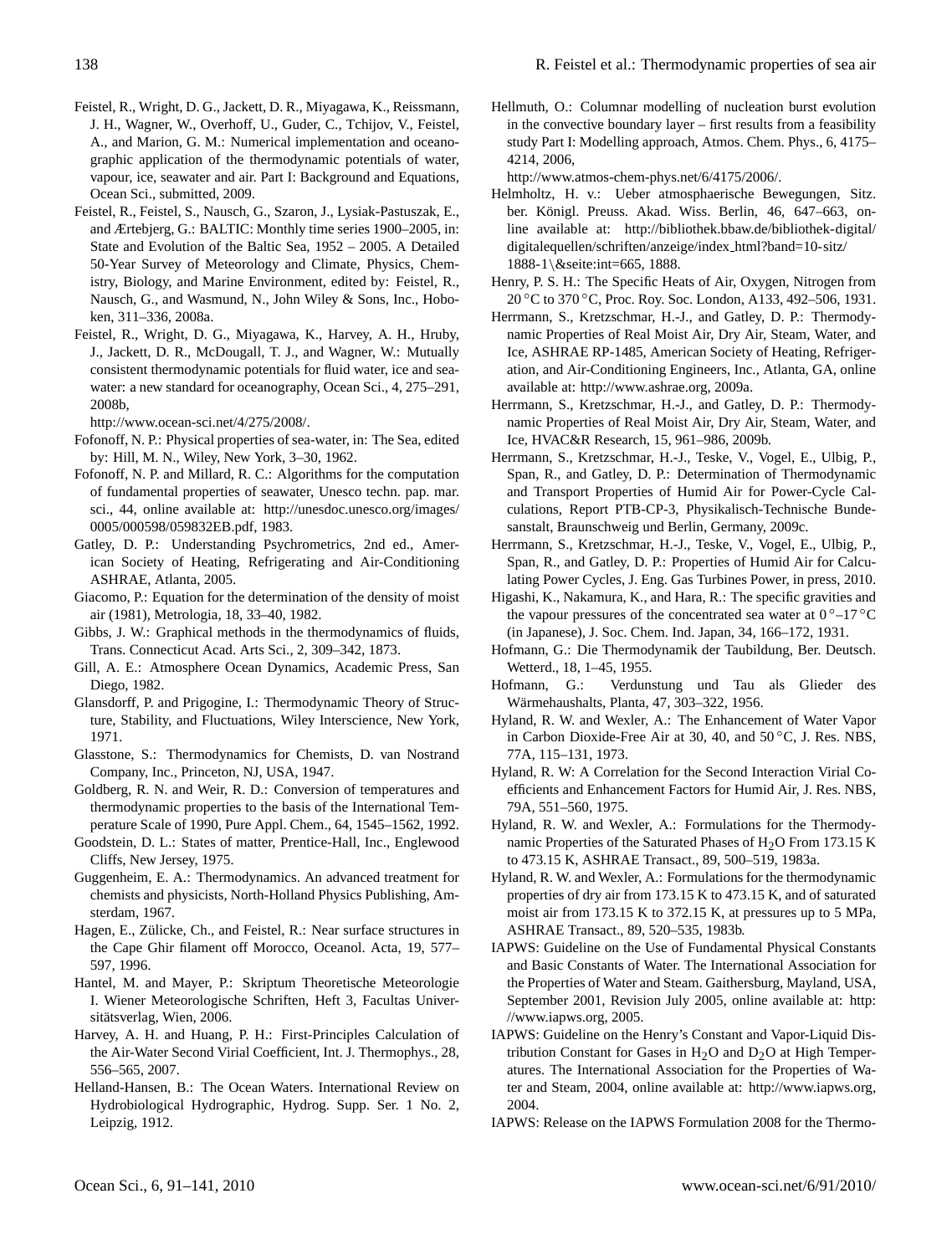dynamic Properties of Seawater. The International Association for the Properties of Water and Steam. Berlin, Germany, September 2008, online available at: [http://www.iapws.org,](http://www.iapws.org) 2008a.

- IAPWS: Revised Release on the Pressure along the Melting and Sublimation Curves of Ordinary Water Substance. The International Association of the Properties of Water and Steam, Berlin, Germany, September 2008, onlien available at: [http://www.](http://www.iapws.org) [iapws.org,](http://www.iapws.org) 2008b.
- IAPWS: Revised Release on the IAPWS Formulation 1995 for the Thermodynamic Properties of Ordinary Water Substance for General and Scientific Use. The International Association for the Properties of Water and Steam. Doorwerth, The Netherlands, September 2009, online available at: [http://www.iapws.](http://www.iapws.org) [org,](http://www.iapws.org) 2009a.
- IAPWS: Revised Release on the Equation of State 2006 for H2O Ice Ih. The International Association for the Properties of Water and Steam, Doorwerth, The Netherlands, September 2009, online available at: [http://www.iapws.org,](http://www.iapws.org) 2009b.
- IAPWS: Guideline on an Equation of State for Humid Air in Contact with Seawater and Ice, Consistent with the IAPWS Formulation 2008 for the Thermodynamic Properties of Seawater. The International Association for the Properties of Water and Steam. Niagara Falls, Canada, July 2010, in preparation, 2010.
- IOC: Resolution XXV-7, INTERNATIONAL THERMODY-NAMIC EQUATION OF SEAWATER (TEOS-10), INTERGOV-ERNMENTAL OCEANOGRAPHIC COMMISSION (of UN-ESCO), Twenty-fifth Session of the Assembly, Paris, 16–25 June 2009.
- IOC: The international thermodynamic equation of seawater 2010: Calculation and use of thermodynamic properties, Intergovernmental Oceanographic Commission, Manuals and Guides, UN-ESCO (English), online available at: [http://www.TEOS-10.org\)](http://www.TEOS-10.org), in preparation, 2010.
- IUPAC: Compendium of Chemical Terminology, 2nd ed. (the "Gold Book"), compiled by: A. D. McNaught and A. Wilkinsonm, Blackwell Scientific Publications, Oxford 1997, XML on-line corrected version: <http://goldbook.iupac.org> (2006) created by: Nic, M., Jirat, J., and Kosata, B., updates compiled by: Jenkins, A., ISBN 0-9678550-9-8, doi:10.1351/goldbook, 1997.
- Jacobsen, R. T., Clarke, W. P., Penoncello, S. G., and McCarthy, R. D.: A Thermodynamic Property Formulation for Air. I. Single-Phase Equation of State from 60 to 873 K at Pressures to 70 MPa, Int. J. Thermophys., 11, 169–177, 1990.
- Jacobson, M. Z.: Fundamentals of Atmospheric Modeling, 2nd Edition, University Press, Cambridge, 2005.
- Kammer, H. and Schwabe, K.: Einführung in die statistische Thermodynamik, Akademie-Verlag, Berlin, 1971.
- Kennish, M. J.: Practical Handbook of Marine Science, CRC Press, Boca Raton, 2001.
- Kittel, C.: Thermal Physics. John Wiley & Sons, Inc., New York, 1969.
- Köhler, H.: The nucleus in and the growth of hygroscopic droplets, T. Faraday Soc., 43, 1152–1161, 1936.
- Korolev, A. and Isaac, G. A.: Relative humidity in liquid, mixedphase, and ice clouds, J. Atmos. Sci., 63, 2865–2880, 2006.
- Kraus, E. B.: Atmosphere-Ocean Interaction, Oxford University Press, London, New York, 1972.
- Landau, L. D. and Lifschitz, I. M.: Hydrodynamik, Akademie-Verlag, Berlin, 1974.
- Landau, L. D. and Lifschitz, I. M.: Statistische Physik, Akademie-Verlag, Berlin, 1987.
- Lehmann, H. P., Fuentes-Arderiu, X., and Bertello, L. F.: Glossary of terms in quantities and units in Clinical Chemistry (IUPAC-IFCC Recommendations 1996), Pure Appl. Chem., 68, 957– 1000, 1996.
- Lemmon, E. W., Jacobsen, R. T., Penoncello, S. G., and Friend, D. G.: Thermodynamic Properties of Air and Mixtures of Nitrogen, Argon and Oxygen From 60 to 2000 K at Pressures to 2000 MPa, J. Phys. Chem. Ref. Data, 29, 331–362, 2000.
- Lewis, G. L.: The osmotic pressure of concentrated solutions, and the laws of the perfect solution, J. Am. Chem. Soc., 30, 668–683, 1908.
- Linke, F. and Baur, F.: Meteorologisches Taschenbuch, Geest & Portig, Leipzig, 1970.
- List, R. J.: Smithsonian Meteorological Tables, Smithson. Misc. Collect. 114, Smithson. Inst., Washington DC, 1951.
- Lunt, D. J., Foster, G. L., Haywood, A. M., and Stone, E. J.: Late Pliocene Greenland glaciation controlled by a decline in atmospheric CO<sub>2</sub> levels, Nature, 454, 1102–1105, 2008.
- Magee, J. W.: Molar Heat Capacity at Constant Volume for Air from 67 to 300 K at Pressures to 35 MPa, Int. J. Thermophys., 15, 849–861, 1994.
- Margenau, H. and Murphy, G. M.: The Mathematics of Physics and Chemistry, D. van Nostrand Company, Inc., New York, 1943.
- Marion, G. M., Millero, F. J., and Feistel, R.: Precipitation of solid phase calcium carbonates and their effect on application of seawater  $S_A T P$  models, Ocean Sci., 5, 285–291, 2009, [http://www.ocean-sci.net/5/285/2009/.](http://www.ocean-sci.net/5/285/2009/)
- McDougall, T. J.: Potential Enthalpy: A conservative oceanic variable for evaluating heat content and heat fluxes, J. Phys. Oceanogr., 33, 945–963, 2003.
- McDougall, T. J. and Feistel, R.: What Causes the Adiabatic Lapse Rate?, Deep-Sea Res. I, 50, 1523–1535, 2003.
- Millero, F. J.: The thermodynamics of seawater. Part II. Thermochemical properties, Ocean Sci. Eng., 8, 1–40, 1983.
- Millero, F. J.: Physical Chemistry of Natural Waters, Wiley-Interscience, New York, 2001.
- Millero, F. J.: Chemical Oceanography, CRC Press, Boca Raton, 1996.
- Millero, F. J., Feistel, R., Wright, D. G., and McDougall, T. J.: The composition of Standard Seawater and the definition of the Reference-Composition Salinity Scale, Deep-Sea Res. I, 55, 50– 72, 2008.
- Millero, F. J. and Huang, F.: The density of seawater as a function of salinity (5 to 70 g kg<sup>-1</sup>) and temperature (273.15 to 363.15 K), Ocean Sci., 5, 91–100, 2009,
	- [http://www.ocean-sci.net/5/91/2009/.](http://www.ocean-sci.net/5/91/2009/)
- Millero, F. J. and Leung, W. H.: The thermodynamics of seawater at one atmosphere, Am. J. Sci., 276, 1035–1077, 1976.
- Möbius, H.-H. and Dürselen, W.: Chemische Thermodynamik, VEB Deutscher Verlag für Grundstoffindustrie, Leipzig, 1973.
- Montgomery, R. B.: Observations of vertical humidity distribution above the ocean surface and their relation to evaporation, Pap. Phys. Oceanogr. Meteor., 7, 1–30, 1940.
- Morris, V., Clemente-Colón, P., Nalli, N. R., Joseph, E., Armstrong, R. A., Detrés, Y., Goldberg, M. D., Minnett, P. J., and Rick Lumpkin, R.: Measuring Trans-Atlantic Aerosol Transport From Africa, Eos, 87, 565–571, 2006.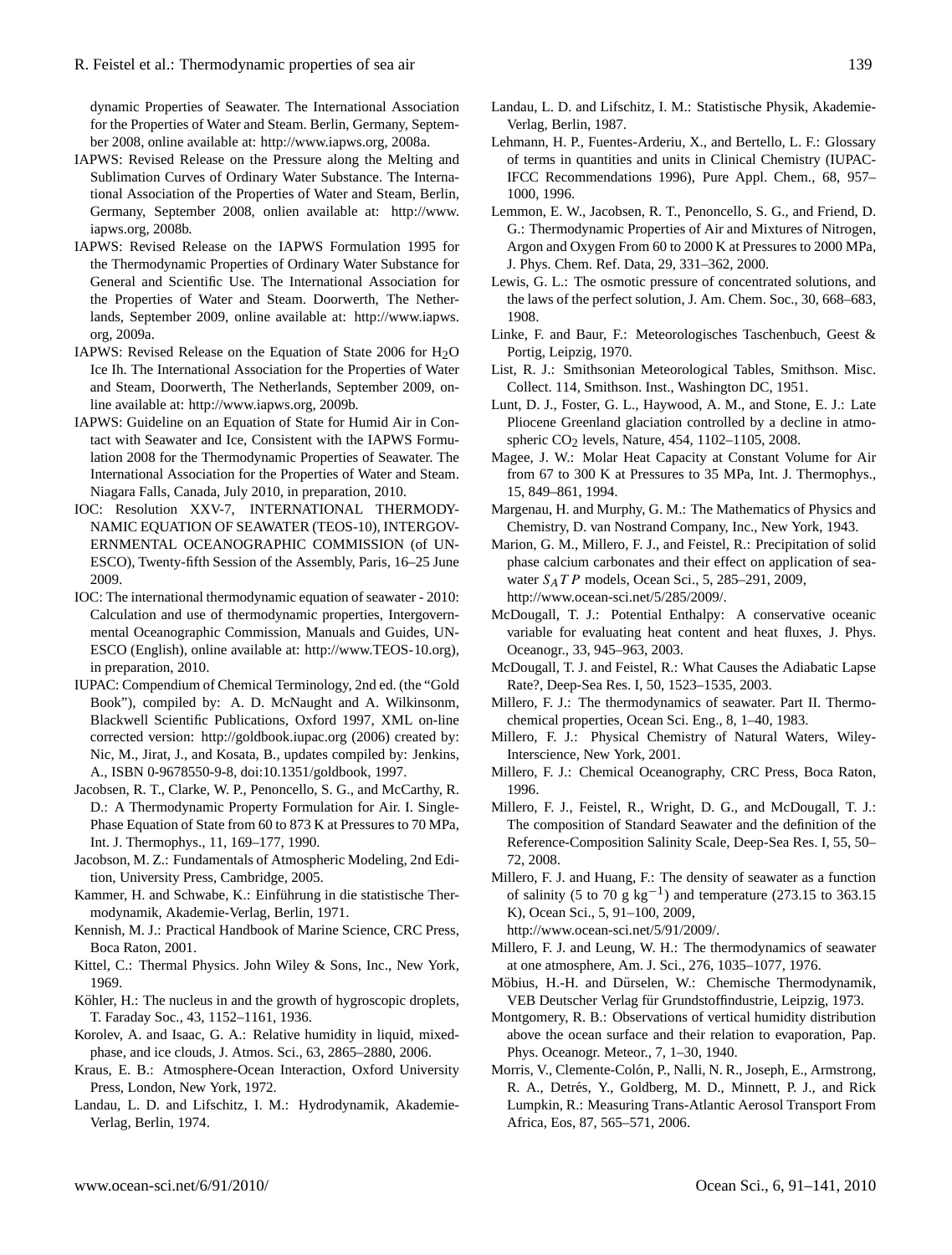- Nalli, N. R., Clemente-Colon, P., Morris, V., Joseph, E., Szczodrak, M., Minnett, P. J., Shannahoff, J., Goldberg, M. D., Barnet, C., Wolf, W. W., Feltz, W. F., and Knuteson, R. O.: Profile observations of the Saharan air layer during AEROSE 2004, Geophys. Res. Lett., 32, L05815, 1–5, 2005.
- O'Dowd, C. D., Smith, M. H., Consterdine, I. E., and Lowe, J. A.: Marine aerosol, sea-salt, and the marine sulphur cycle: A short review, Atmos. Environ., 31, 73–80, 1997.
- Ostwald, W.: Lehrbuch der Allgemeinen Chemie, Leipzig, 1896.
- Panin, G. N. and Brezgunov, V. S.: Influence of the Salinity of Water on its Evaporation, Izvestiya, Atmos. Ocean. Phys., 43, 663–665, 2007.
- Pauluis, O., Czaja, A., and Korty, R.: The Global Atmospheric Circulation on Moist Isentropes, Science, 321, 1075–1078, 2008.
- Picard, A., Davis, R. S., Gläser, M., and Fujii, K.: Revised formula for the density of moist air (CIPM-2007), Metrologia, 45, 149– 155, 2008.
- Pollitzer, F. and Strebel, E.: Over the Influence of Indifferent Gases on the Saturation Steam Concentration of Liquids, Z. Phys. Chem., 110, 768–785, 1924 (in German).
- Preston-Thomas, H.: The international temperature scale of 1990 (ITS-90), Metrologia, 27, 3–10, 1990.
- Prigogine, I. and Defay, R.: Chemical Thermodynamics, Longmans Green, London, 1954.
- Pruppacher, H. R. and Klett, J. D.: Microphysics of Clouds and Precipitation. Second Revised and Enlarged Edition with an Introduction to Cloud Chemistry and Cloud Electricity, Kluwer Academic Publishers, Dordrecht/Boston/London, 1997.
- Reif, F.: Fundamentals of Statistical and Thermal Physics, McGraw-Hill Book Co., Singapore, 1965.
- Robinson, R. A.: The vapour pressure and osmotic equivalence of sea water, J. Mar. Biol. Ass. United Kingdom, 33, 449–455, 1954.
- Rogers, R. R. and Yau, M. K.: Short Course in Cloud Physics, Third Edition, Butterworth-Heinemann, Oxford, 1989.
- Safarov, J., Millero, F., Feistel, R., Heintz, A., and Hassel, E.: Thermodynamic properties of standard seawater: extensions to high temperatures and pressures, Ocean Sci., 5, 235–246, 2009, [http://www.ocean-sci.net/5/235/2009/.](http://www.ocean-sci.net/5/235/2009/)
- Santer, B. D., Mears, C., Wentz, F. J., Taylor, K. E., Gleckler, P. J., Wigley, T. M. L., Barnett, T. P., Boyle, J. S., Brüggemann, W., Gillett, N. P., Klein, S. A., Meehl, G. A., Nozawa, T., Pierce, D. W., Stott, P. A., Washington, W. M., and Wehner, M. F.: Identification of human-induced changes in atmospheric moisture content, P. Natl. Acad. Sci. USA, 104, 15248–15253, 2007.
- Schmelzer, J. and Schweitzer, F.: Ostwald ripening of bubbles in liquid-gas solutions, J. Non-Equilib. Thermodyn., 12, 255–270, 1987.
- Shaw, A. N.: The Derivation of Thermodynamical Relations for a Simple System, Philos. T. Roy. Soc. London A, 234, 299–328, 1935.
- Seinfeld, J. H. and Pandis, S. N.: Atmospheric Chemistry & Physics: From Air Pollution to Climate Change, John Wiley & Sons, New York, 1998.
- Siedler, G. and Peters, H.: Properties of Sea Water: Physical Properties, in: Oceanography, edited by: Sündermann, J., Landolt-Börnstein V/3a, Springer, Berlin, Heidelberg, 1986.
- Smith, S. D.: Coefficients for the sea surface wind stress, heat flux, and wind profiles as a function of wind speed and temperature, J.

Geophys. Res., 93(C12), 15467–15472, 1988.

- Sonntag, D.: Formeln verschiedenen Genauigkeitsgrades zur Berechnung des Sättigungsdampfdruckes über Wasser und über Eis und ihre Anwendung auf einige praktische Feuchtemeßaufgaben, Abh. Met. Dienst. DDR, 17, 1–59, 1982.
- Sonntag, D.: Important new Values of the Physical Constants of 1986, Vapour Pressure Formulations based on the ITS-90, and Psychrometer Formulae, Z. Meteorol., 40, 340–344, 1990.
- Sonntag, D.: The History of Formulations and Measurements of Saturated Water Vapour Pressure. Third International Symposium on Humidity and Moisture, National Physical Laboratory, Teddington, Middlesex, UK, April 1998, Vol. 1, 93–102, 1998.
- Span, R., Lemmon, E. W., Jacobsen, R. T., Wagner, W., and Yokozeki, A.: A Reference Equation of State for the Thermodynamic Properties of Nitrogen for Temperatures from 63.151 to 1000 K and Pressures to 2200 MPa, J. Phys. Chem. Ref. Data, 29, 1361–1433, 2000.
- Stanley, E. H.: Introduction to Phase Transitions and Critical Phenomena, Clarendon Press, Oxford, 1971.
- Stewart, R. B., Jacobsen, R. T., and Wagner, W.: Thermodynamic Properties of Oxygen from the Triple Point to 300 K with Pressures to 80 MPa, J. Phys. Chem. Ref. Data, 20, 917–1021, 1991.
- Stott, R. A., Sutton, R. T., and Smith, D. M.: Detection and attribution of Atlantic salinity changes, Geophys. Res. Lett., 35, L21702, doi:10.1029/2008GL035874, 2008.
- Stull, R. B.: An Introduction to Boundary Layer Meteorology, Kluwer Academic Publishers, Dordrecht, The Netherlands, 2003.
- Sun, R., Hu, W., and Duan, Z.: Prediction of Nitrogen Solubility in Pure Water and Aqueous NaCl Solutions up to High Temperature, Pressure, and Ionic Strength, J. Solution Chem., 30, 561– 573, 2004.
- Tegeler, Ch., Span, R., and Wagner, W.: A New Equation of State for Argon Covering the Fluid Region for Temperatures From the Melting Line to 700 K at Pressures up to 1000 MPa, J. Phys. Chem. Ref. Data, 28, 779–850, 1999.
- Tetens, O.: Über einige meteorologische Begriffe, Z. Geophys., 6, 297–309, 1930.
- Tillner-Roth, R.: Fundamental Equations of State, Shaker Verlag, Aachen, 1998.
- Trenberth, K. E., Caron, J. M., and Stepaniak, D. P.: The atmospheric energy budget and implications for surface fluxes and ocean heat transports, Clim. Dynam., 17, 259–276, 2001.
- Unesco: The Practical Salinity Scale 1978 and the International Equation of State of Seawater 1980, Unesco techn. pap. mar. sci., 36, 8–25, online available at: [http://unesdoc.unesco.org/images/](http://unesdoc.unesco.org/images/0004/000461/046148eb.pdf) [0004/000461/046148eb.pdf,](http://unesdoc.unesco.org/images/0004/000461/046148eb.pdf) 1981.
- Van Wylen, G. J. and Sonntag, R. E.: Fundamentals of Classical Thermodynamics, John Wiley & Sons, Inc., New York, 1965.
- Wagner, W. and de Reuck, M.: International thermodynamic tables of the fluid state-9, oxygen, Blackwell Scientific, Oxford, 1987.
- Wagner, W. and Kretzschmar, H.-J.: International Steam Tables, 2nd edition. Springer Verlag, Berlin, Heidelberg, 2008.
- Wagner, W. and Pruß, A.: The IAPWS formulation 1995 for the thermodynamic properties of ordinary water substance for general and scientific use, J. Phys. Chem. Ref. Data, 31, 387–535, 2002.
- Walton Smith, F. G.: Handbook of Marine Science, Vol. I. CRC Press, Cleveland, 1974.